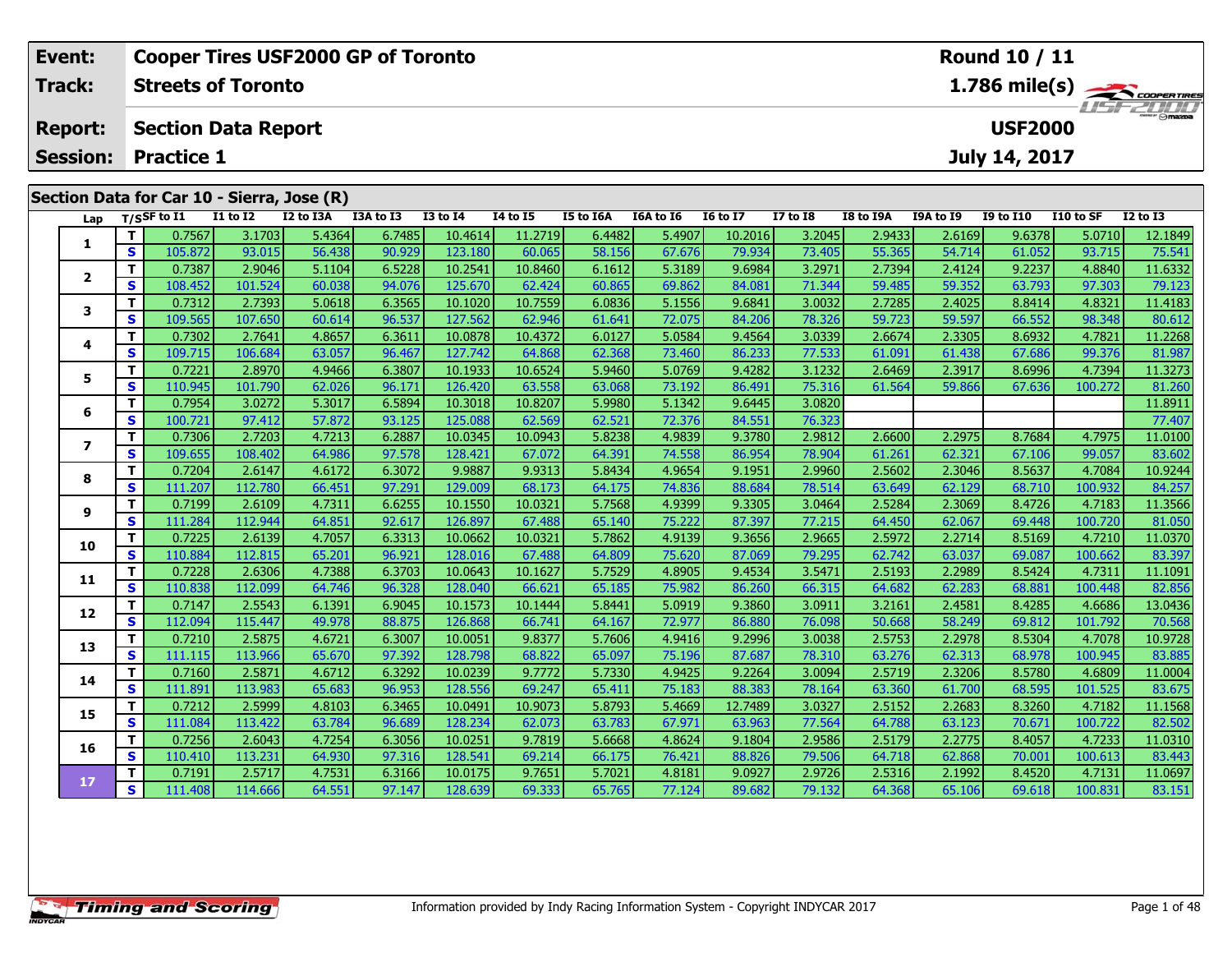| Event:         | <b>Cooper Tires USF2000 GP of Toronto</b> | Round 10 / 11                            |
|----------------|-------------------------------------------|------------------------------------------|
| Track:         | <b>Streets of Toronto</b>                 | $1.786$ mile(s) $\rightarrow$ coorewines |
| <b>Report:</b> | Section Data Report                       | <b>USF2000</b>                           |
|                | <b>Session: Practice 1</b>                | July 14, 2017                            |
|                | .<br>$\sim$                               |                                          |

|  |  |  |  | Section Data for Car 10 - Sierra, Jose (R) |  |  |  |
|--|--|--|--|--------------------------------------------|--|--|--|
|--|--|--|--|--------------------------------------------|--|--|--|

| Lap                     |              | $T/SI5$ to $I6$ | <b>I8 to I9</b> | Lap      | PI to PO | PO to I8 | <b>SF to PI</b> |
|-------------------------|--------------|-----------------|-----------------|----------|----------|----------|-----------------|
| $\mathbf{1}$            | т            | 11.9389         | 5.5602          | 83.4592  |          | 77.5188  |                 |
|                         | S            | 62.534          | 55.059          | 77.039   |          | 71.384   |                 |
| $\overline{2}$          | T            | 11.4801         | 5.1518          | 80.1117  |          |          |                 |
|                         | S            | 65.033          | 59.423          | 80.258   |          |          |                 |
| 3                       | т            | 11.2392         | 5.1310          | 78.4777  |          |          |                 |
|                         | $\mathbf{s}$ | 66.427          | 59.664          | 81.929   |          |          |                 |
| 4                       | T            | 11.0711         | 4.9979          | 77.2807  |          |          |                 |
|                         | $\mathbf{s}$ | 67.436          | 61.253          | 83.198   |          |          |                 |
| 5                       | т            | 11.0229         | 5.0386          | 77.8440  |          |          | 63.8240         |
|                         | S            | 67.731          | 60.758          | 82.596   |          |          | 81.809          |
| 6                       | T            | 11.1322         |                 | 467.2047 | 396.0958 | 66.6513  |                 |
|                         | S            | 67.066          |                 | 13.762   | 1.751    | 83.024   |                 |
| $\overline{\mathbf{z}}$ | т            | 10.8077         | 4.9575          | 76.2800  |          |          |                 |
|                         | S            | 69.080          | 61.752          | 84.289   |          |          |                 |
| 8                       | T            | 10.8088         | 4.8648          | 75.3163  |          |          |                 |
|                         | S            | 69.073          | 62.929          | 85.368   |          |          |                 |
| 9                       | T            | 10.6967         | 4.8353          | 75.9743  |          |          |                 |
|                         | $\mathbf{s}$ | 69.796          | 63.313          | 84.629   |          |          |                 |
| 10                      | T            | 10.7001         | 4.8686          | 75.6104  |          |          |                 |
|                         | S            | 69.774          | 62.880          | 85.036   |          |          |                 |
| 11                      | T            | 10.6434         | 4.8182          | 76.4251  |          |          |                 |
|                         | S            | 70.146          | 63.537          | 84.129   |          |          |                 |
| 12                      | T            | 10.9360         | 5.6742          | 78.7987  |          |          |                 |
|                         | S            | 68.269          | 53.952          | 81.595   |          |          |                 |
| 13                      | T            | 10.7022         | 4.8731          | 75.2410  |          |          |                 |
|                         | S            | 69.761          | 62.822          | 85.453   |          |          |                 |
| 14                      | T            | 10.6755         | 4.8925          | 75.1673  |          |          |                 |
|                         | S            | 69.935          | 62.573          | 85.537   |          |          |                 |
| 15                      | T            | 11.3462         | 4.7835          | 80.3898  |          |          |                 |
|                         | $\mathbf{s}$ | 65.801          | 63.998          | 79.980   |          |          |                 |
| 16                      | T            | 10.5292         | 4.7954          | 74.7605  |          |          |                 |
|                         | $\mathbf{s}$ | 70.907          | 63.840          | 86.003   |          |          |                 |
| 17                      | т            | 10.5202         | 4.7308          | 74.6245  |          |          | 60.8918         |
|                         | S.           | 70.967          | 64.711          | 86.159   |          |          | 85.748          |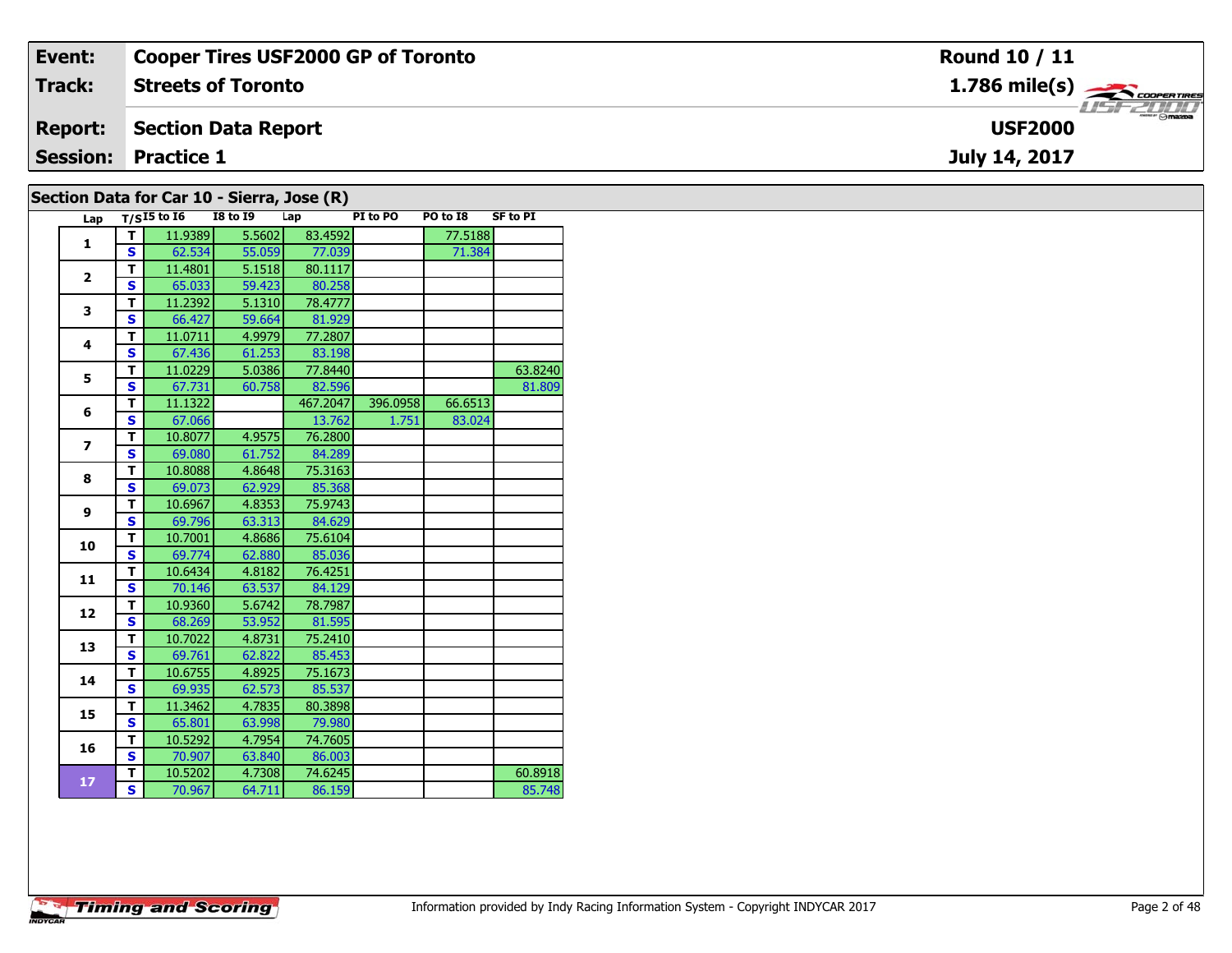| Event:                                                          |    |                   |                            | <b>Cooper Tires USF2000 GP of Toronto</b> |                  |                    |                            |                  | <b>Round 10 / 11</b> |                   |                                                                |                  |                  |                  |                  |                   |
|-----------------------------------------------------------------|----|-------------------|----------------------------|-------------------------------------------|------------------|--------------------|----------------------------|------------------|----------------------|-------------------|----------------------------------------------------------------|------------------|------------------|------------------|------------------|-------------------|
| Track:                                                          |    |                   | <b>Streets of Toronto</b>  |                                           |                  |                    |                            |                  |                      |                   | $1.786$ mile(s) $\rightarrow$ Coorga Tines<br><b>LISFELINI</b> |                  |                  |                  |                  |                   |
| <b>Report:</b>                                                  |    |                   | <b>Section Data Report</b> |                                           |                  |                    |                            |                  |                      |                   |                                                                |                  |                  | <b>USF2000</b>   |                  |                   |
| <b>Session:</b><br><b>Practice 1</b>                            |    |                   |                            |                                           |                  |                    |                            |                  |                      |                   |                                                                |                  | July 14, 2017    |                  |                  |                   |
| Section Data for Car 11 - Enders, Kory (R)<br>Lap $T/SSF$ to I1 |    |                   |                            |                                           |                  |                    |                            |                  |                      |                   |                                                                |                  |                  |                  |                  |                   |
|                                                                 |    |                   | <b>I1 to I2</b>            | I2 to I3A                                 | I3A to I3        | <b>I3 to I4</b>    | <b>I4 to I5</b><br>11.4733 | I5 to I6A        | I6A to I6            | <b>16 to 17</b>   | <b>I7 to I8</b>                                                | I8 to I9A        | <b>I9A to I9</b> | <b>I9 to I10</b> | I10 to SF        | $I2$ to $I3$      |
|                                                                 | S. | 0.7959<br>100.658 | 3.0718<br>95.998           | 5.3276<br>57.590                          | 7.2902<br>84.173 | 12.1260<br>106.271 | 59.011                     | 6.3170<br>59.364 | 5.7972<br>64.098     | 11.1205<br>73.329 | 3.3135<br>70.991                                               | 2.9367<br>55.489 | 2.5881<br>55.323 | 9.7637<br>60.265 | 5.4587<br>87.059 | 12.6178<br>72.949 |
|                                                                 |    |                   | 3.1053                     | 5.0688                                    | 6.7452           |                    | 10.7030                    | 6.0910           | 5.5449               | 9.7041            | 3.5809                                                         |                  |                  |                  |                  | 11.8140           |
| $\mathbf{2}$                                                    |    | 0.8888            |                            | 60.531                                    | 90.974           | 10.4933<br>122.806 | 63.258                     |                  |                      | 84.032            | 65.689                                                         |                  |                  |                  |                  | 77.912            |
| S.                                                              |    | 90.137            | 94.962                     |                                           |                  |                    |                            | 61.566           | 67.015               |                   |                                                                |                  |                  |                  |                  |                   |

3 T | 0.7449 2.7704 31.6388 7.1257 10.6594 11.4096 6.2773 5.4228 9.9691 3.1680 2.7137 2.4939 9.4040 4.9836 38.7645<br>S | S 107.550 106.442 9.698 86.116 120.892 59.340 59.739 68.524 81.798 74.251 60.049 57.413 62.570 95.358 2

**<sup>T</sup>** 0.7442 2.8377 5.0580 6.6950 10.2817 10.5787 6.0626 5.3555 9.8325 3.1493 2.6951 2.4251 9.1226 4.9578 11.7530 **<sup>S</sup>** 107.651 103.917 60.660 91.656 125.333 64.001 61.855 69.385 82.935 74.692 60.463 59.042 64.500 95.854 78.317

**<sup>T</sup>** 0.7748 2.9020 4.9975 6.4717 10.1571 10.5920 6.1149 5.3255 9.3972 3.0785 2.5955 2.3897 8.9594 4.9210 11.4692 **<sup>S</sup>** 103.399 101.615 61.394 94.818 126.871 63.920 61.326 69.776 86.776 76.410 62.783 59.916 65.675 96.571 80.254

6 | T | 0.7350| 2.7312| 5.0392| 6.5462| 10.2257| 10.6573| 6.2518| 5.3767| 9.5960| 3.1908| 2.6014| 2.3549| 9.3410| 4.9181| 11.5854<br>| S | 108.998| 107.970| 60.886| 93.739| 126.019| 63.529| 59.983| 69.111| 84.979| 73.720| 62.

7 | T | 0.7360| 2.9857| 5.0488| 6.4247| 10.0818| 11.3209| 6.1621| 5.2377| 9.3918| 3.3050| 2.6252| 2.3995| 8.9610| 4.8592| 11.4735<br>7 | S | 108.850 | 98.766 | 60.771 | 95.512 | 127.818 | 59.805 | 60.856 | 70.945 | 86.826 | 7

8 T 0.7340 2.7245 5.0191 6.4716 10.1210 10.5195 6.1241 5.2259 9.3481 3.6619 2.5834 2.3481 8.8436 4.8645 11.4907<br>8 S 109.147 108.235 61.130 94.820 127.323 64.361 61.233 71.106 87.232 64.236 63.078 60.978 66.535 97.693 80.10

**<sup>T</sup>** 1.0066 3.4632 5.9258 6.4412 10.0704 10.3918 6.0186 5.1479 9.3751 3.0949 12.3670 **<sup>S</sup>** 79.588 85.149 51.777 95.267 127.963 65.152 62.307 72.183 86.981 76.005 74.428

0 T 0.7317 2.7016 5.0464 6.6588 10.4921 10.6511 6.0308 5.0689 9.1409 3.0860 2.5730 2.3864 8.9409 4.8364 11.7052<br>S 109.490 109.152 60.799 92.154 122.820 63.566 62.181 73.308 89.209 76.224 63.333 59.999 65.811 98.261 78.636

**<sup>T</sup>** 0.7247 2.7251 5.0090 6.3849 10.0110 10.2232 5.9853 5.1081 9.3590 3.4524 2.6744 2.4524 8.8572 4.7733 11.3939 **<sup>S</sup>** 110.547 108.211 61.253 96.107 128.722 66.226 62.654 72.745 87.131 68.134 60.931 58.384 66.433 99.559 80.785

**3**

**4**

**5**

**6**

**7**

**8**

**9**

**10**

**11**

78.317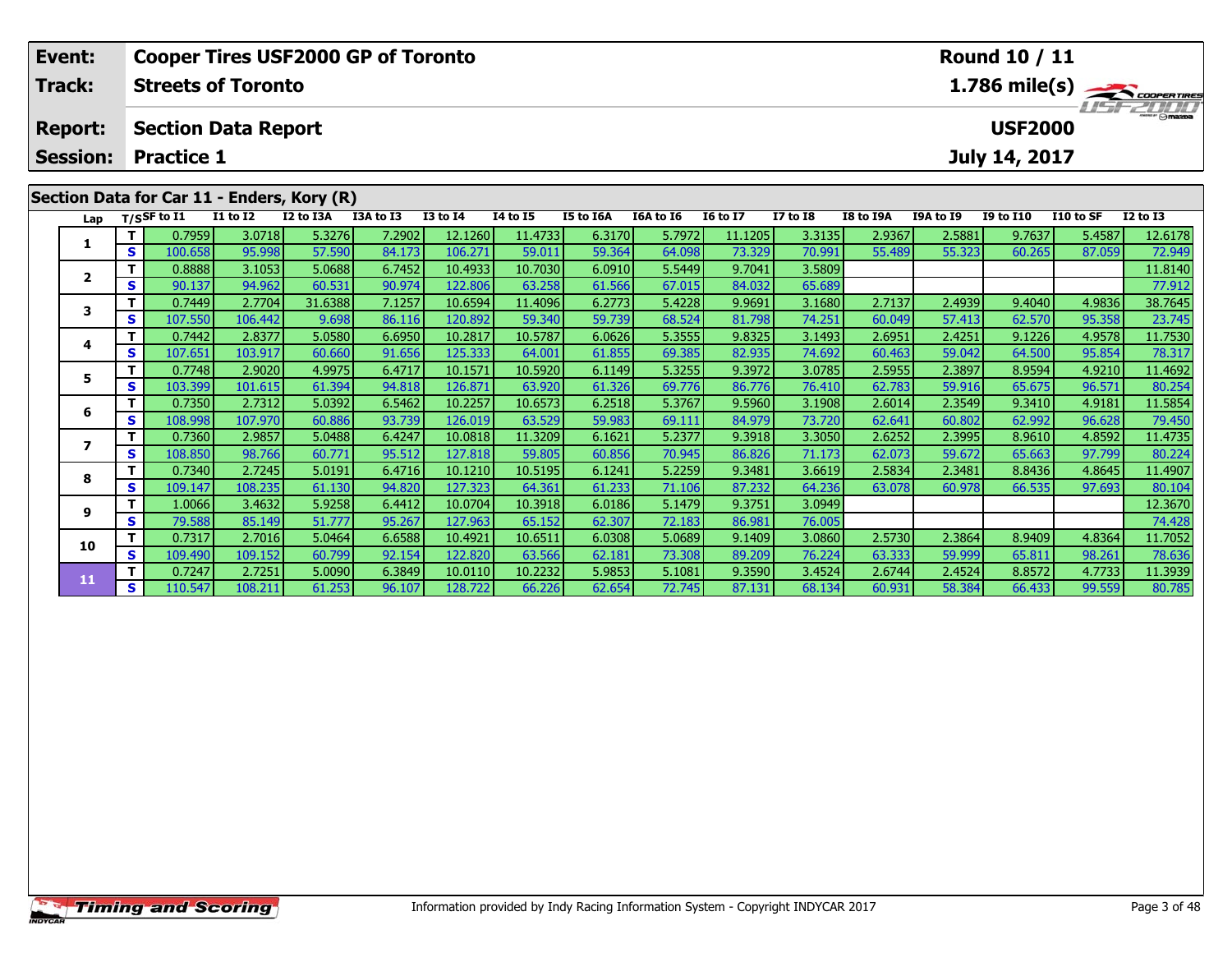| Event:         | <b>Cooper Tires USF2000 GP of Toronto</b> | Round 10 / 11                                          |  |  |  |  |  |  |  |  |
|----------------|-------------------------------------------|--------------------------------------------------------|--|--|--|--|--|--|--|--|
| Track:         | <b>Streets of Toronto</b>                 | $1.786$ mile(s) $\overbrace{\hspace{2cm}}$ coorentment |  |  |  |  |  |  |  |  |
| <b>Report:</b> | Section Data Report                       | <b>USF2000</b>                                         |  |  |  |  |  |  |  |  |
|                | <b>Session: Practice 1</b>                | July 14, 2017                                          |  |  |  |  |  |  |  |  |
|                | Section Data for Car 11 - Enders Kory (R) |                                                        |  |  |  |  |  |  |  |  |

# **Section Data for Car 11 - Enders, Kory (R)**

| Lap                      |   | $T/SI5$ to $I6$ | <b>I8 to I9</b> | Lap      | PI to PO | PO to I8 | <b>SF to PI</b> |
|--------------------------|---|-----------------|-----------------|----------|----------|----------|-----------------|
| 1                        | т | 12.1142         | 5.5248          | 87.3802  |          | 74.7464  | 70.4065         |
|                          | S | 61.629          | 55.411          | 73.582   |          | 74.032   | 74.160          |
| $\overline{2}$           | т | 11.6359         |                 | 878.1551 | 805.8359 | 68.5457  |                 |
|                          | S | 64.163          |                 | 7.322    | 0.860    | 80.729   |                 |
| 3                        | т | 11.7001         | 5.2076          | 108.7812 |          |          |                 |
|                          | S | 63.811          | 58.786          | 59.106   |          |          |                 |
| 4                        | т | 11.4181         | 5.1202          | 79.7958  |          |          |                 |
|                          | S | 65.387          | 59.790          | 80.576   |          |          |                 |
| 5                        | т | 11.4404         | 4.9852          | 78.6768  |          |          |                 |
|                          | S | 65.259          | 61.409          | 81.722   |          |          |                 |
| 6                        | т | 11.6285         | 4.9563          | 79.5653  |          |          |                 |
|                          | S | 64.204          | 61.767          | 80.809   |          |          |                 |
| $\overline{\phantom{a}}$ | т | 11.3998         | 5.0247          | 79.5394  |          |          |                 |
|                          | S | 65.492          | 60.926          | 80.835   |          |          |                 |
| 8                        | т | 11.3500         | 4.9315          | 78.5893  |          |          | 64.2466         |
|                          | S | 65.779          | 62.078          | 81.813   |          |          | 81.271          |
| 9                        | т | 11.1665         |                 | 111.9601 | 40.1758  | 67.4874  |                 |
|                          | S | 66.860          |                 | 57.428   | 17.259   | 81.995   |                 |
| 10                       | т | 11.0997         | 4.9594          | 78.3450  |          |          |                 |
|                          | S | 67.262          | 61.729          | 82.068   |          |          |                 |
| 11                       | т | 11.0934         | 5.1268          | 77.7400  |          |          | 63.0369         |
|                          | S | 67.300          | 59.713          | 82.706   |          |          | 82.830          |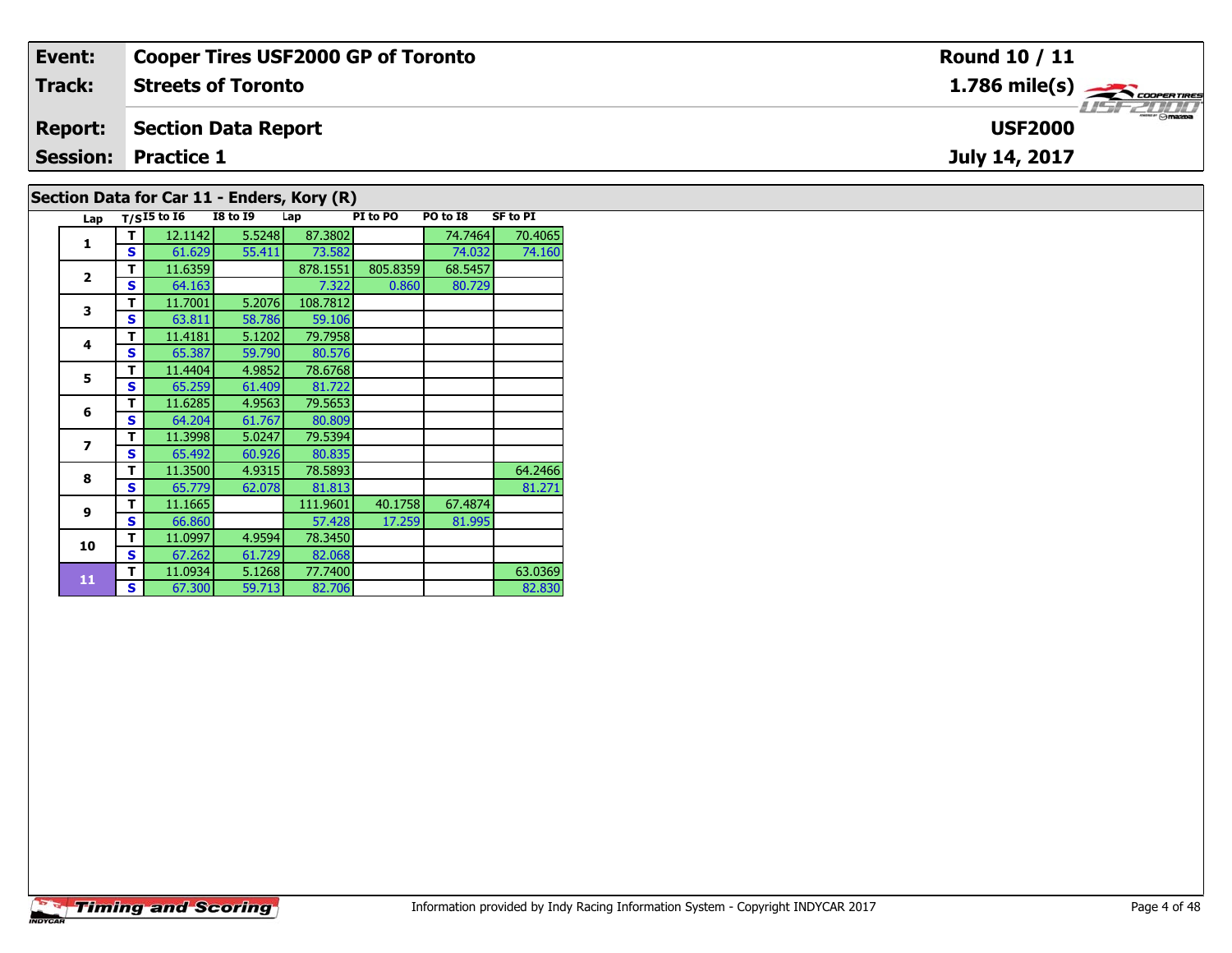| Event:                                       |    |                           |                 | <b>Cooper Tires USF2000 GP of Toronto</b>        |           |              |          | <b>Round 10 / 11</b> |           |                 |              |                                          |           |                  |           |                 |  |
|----------------------------------------------|----|---------------------------|-----------------|--------------------------------------------------|-----------|--------------|----------|----------------------|-----------|-----------------|--------------|------------------------------------------|-----------|------------------|-----------|-----------------|--|
| <b>Track:</b>                                |    | <b>Streets of Toronto</b> |                 |                                                  |           |              |          |                      |           |                 |              | $1.786$ mile(s) $\rightarrow$ coorenance |           |                  |           |                 |  |
| <b>Section Data Report</b><br><b>Report:</b> |    |                           |                 |                                                  |           |              |          |                      |           |                 |              |                                          |           | <b>USF2000</b>   |           |                 |  |
| <b>Session:</b>                              |    | <b>Practice 1</b>         |                 |                                                  |           |              |          |                      |           |                 |              |                                          |           | July 14, 2017    |           |                 |  |
|                                              |    |                           |                 |                                                  |           |              |          |                      |           |                 |              |                                          |           |                  |           |                 |  |
|                                              |    |                           |                 | Section Data for Car 12 - de la Vara, Moises (R) |           |              |          |                      |           |                 |              |                                          |           |                  |           |                 |  |
|                                              |    | Lap T/SSF to I1           | <b>I1 to I2</b> | I2 to I3A                                        | I3A to I3 | $I3$ to $I4$ | 14 to 15 | I5 to I6A            | I6A to I6 | <b>16 to 17</b> | $I7$ to $I8$ | <b>I8 to I9A</b>                         | I9A to I9 | <b>I9 to I10</b> | I10 to SF | <b>I2 to I3</b> |  |
|                                              |    | 0.8559                    | 3.4709          | 5.6009                                           | 7.3156    | 13.0739      | 11.9138  | 6.4686               | 5.4651    | 10.5879         | 3.2959       | 2.8294                                   | 2.6760    | 9.8562           | 5.2034    | 12.9165         |  |
|                                              | S. | 93.602                    | 84.960          | 54.780                                           | 83.881    | 98.566       | 56.829   | 57.972               | 67.993    | 77.018          | 71.370       | 57.593                                   | 53.506    | 59.699           | 91.330    | 71.262          |  |
|                                              | T. | 0.7441                    | 3.0237          | 5.1024                                           | 6.5235    | 10.3473      | 10.6682  | 6.1909               | 5.1766    | 9.6244          | 3.0438       | 2.7056                                   | 2.6477    | 9.3368           | 4.8488    | 11.6259         |  |
|                                              | S  | 107.665                   | 97.525          | 60.132                                           | 94.066    | 124.538      | 63.464   | 60.573               | 71.783    | 84.728          | 77.281       | 60.229                                   | 54.078    | 63.020           | 98.009    | 79.173          |  |
|                                              |    | 0.7330                    | 2.8257          | 5.0501                                           | 6.4577    | 10.1586      | 10.4109  | 5.8855               | 5.3114    | 9.6534          | 3.0061       | 2.5996                                   | 2.5052    | 8.9568           | 4.8103    | 11.5078         |  |
| 3                                            | S  | 109.296                   | 104.359         | 60.755                                           | 95.024    | 126.852      | 65.032   | 63.716               | 69.961    | 84.473          | 78.250       | 62.684                                   | 57.154    | 65.694           | 98.794    | 79.985          |  |
|                                              |    |                           |                 |                                                  |           |              |          |                      |           |                 |              |                                          |           |                  |           |                 |  |

| 1              | т  | 0.8559  | 3.4709  | 5.6009 | 7.3156 | 13.0739 | 11.9138 | 6.4686  | 5.4651 | 10.5879 | 3.2959  | 2.8294 | 2.6760 | 9.8562 | 5.2034  | 12.9165 |
|----------------|----|---------|---------|--------|--------|---------|---------|---------|--------|---------|---------|--------|--------|--------|---------|---------|
|                | S  | 93.602  | 84.960  | 54.780 | 83.881 | 98.566  | 56.829  | 57.972  | 67.993 | 77.018  | 71.370  | 57.593 | 53.506 | 59.699 | 91.330  | 71.262  |
| $\mathbf{2}$   | T. | 0.7441  | 3.0237  | 5.1024 | 6.5235 | 10.3473 | 10.6682 | 6.1909  | 5.1766 | 9.6244  | 3.0438  | 2.7056 | 2.6477 | 9.3368 | 4.8488  | 11.6259 |
|                | S  | 107.665 | 97.525  | 60.132 | 94.066 | 124.538 | 63.464  | 60.573  | 71.783 | 84.728  | 77.281  | 60.229 | 54.078 | 63.020 | 98.009  | 79.173  |
| 3              | T. | 0.7330  | 2.8257  | 5.0501 | 6.4577 | 10.1586 | 10.4109 | 5.8855  | 5.3114 | 9.6534  | 3.0061  | 2.5996 | 2.5052 | 8.9568 | 4.8103  | 11.5078 |
|                | S  | 109.296 | 104.359 | 60.755 | 95.024 | 126.852 | 65.032  | 63.716  | 69.961 | 84.473  | 78.250  | 62.684 | 57.154 | 65.694 | 98.794  | 79.985  |
| 4              | т  | 0.7280  | 2.7488  | 4.9038 | 6.4786 | 10.1294 | 10.4060 | 5.8792  | 5.0932 | 9.2758  | 48.4326 | 2.5439 | 2.7243 | 9.1149 | 4.7654  | 11.3824 |
|                | S  | 110.046 | 107.278 | 62.567 | 94.717 | 127.217 | 65.063  | 63.784  | 72.958 | 87.912  | 4.857   | 64.057 | 52.557 | 64.555 | 99.725  | 80.866  |
| 5              | т  | 0.7293  | 2.7947  | 5.1201 | 6.6864 | 10.2040 | 10.4143 | 6.1148  | 5.1704 | 10.0189 | 3.1447  | 2.8097 | 2.5997 | 8.9442 | 4.8073  | 11.8065 |
|                | S  | 109.850 | 105.516 | 59.924 | 91.774 | 126.287 | 65.011  | 61.327  | 71.869 | 81.392  | 74.801  | 57.997 | 55.076 | 65.787 | 98.855  | 77.962  |
| 6              | т  | 0.7262  | 2.7303  | 4.9579 | 6.3783 | 10.1160 | 10.1294 | 5.9525  | 5.0588 | 9.4606  | 3.1812  | 2.5816 | 2.6850 | 8.6239 | 4.7531  | 11.3362 |
|                | S  | 110.319 | 108.005 | 61.885 | 96.207 | 127.386 | 66.840  | 62.999  | 73.454 | 86.195  | 73.943  | 63.122 | 53.327 | 68.230 | 99.983  | 81.196  |
| $\overline{ }$ | T. | 0.7292  | 2.6426  | 4.9235 | 6.4460 | 10.1043 | 10.2263 | 6.0178  | 4.9491 | 9.4828  | 3.1032  | 2.7877 | 2.5177 | 8.7287 | 4.8269  | 11.3695 |
|                | S  | 109.865 | 111.589 | 62.317 | 95.196 | 127.533 | 66.206  | 62.315  | 75.083 | 85.993  | 75.802  | 58.455 | 56.870 | 67.411 | 98.454  | 80.958  |
| 8              | T. | 0.7225  | 2.8020  | 4.9664 | 6.4673 | 10.1270 | 10.4844 | 5.8601  | 5.0859 | 9.5294  | 3.1894  | 2.5804 | 2.5049 | 8.5143 | 4.7231  | 11.4337 |
|                | S  | 110.884 | 105.241 | 61.779 | 94.883 | 127.248 | 64.576  | 63.992  | 73.063 | 85.572  | 73.753  | 63.151 | 57.161 | 69.108 | 100.618 | 80.504  |
| 9              | т  | 0.7215  | 2.6528  | 4.9074 | 6.4362 | 10.1146 | 9.9297  | 5.8612  | 4.9680 | 9.3599  | 3.0937  | 2.6309 | 2.3948 | 8.3943 | 4.6875  | 11.3436 |
|                | s  | 111.038 | 111.160 | 62.522 | 95.341 | 127.404 | 68.184  | 63.980  | 74.797 | 87.122  | 76.034  | 61.939 | 59.789 | 70.096 | 101.382 | 81.143  |
| 10             | т  | 0.7234  | 2.6663  | 4.8988 | 6.5002 | 10.0802 | 9.9245  | 5.8859  | 4.8942 | 9.2361  | 3.0062  | 2.6194 | 2.3768 | 8.4258 | 4.7518  | 11.3990 |
|                | S. | 110.746 | 110.598 | 62.631 | 94.403 | 127.838 | 68.220  | 63.712  | 75.925 | 88.290  | 78.247  | 62.211 | 60.241 | 69.834 | 100.010 | 80.749  |
| 11             | т  | 0.8076  | 2.8430  | 4.8864 | 6.5210 | 10.1720 | 10.1980 | 5.9257  | 5.1570 | 9.4503  | 2.9988  |        |        |        |         | 11.4074 |
|                | S  | 99.200  | 103.724 | 62.790 | 94.102 | 126.685 | 66.390  | 63.284  | 72.056 | 86.289  | 78.440  |        |        |        |         | 80.689  |
| 12             | т  | 0.7183  | 2.6682  | 4.7986 | 6.3363 | 10.0407 | 10.2535 | 6.0054  | 4.9869 | 9.3705  | 3.1184  | 2.5844 | 2.2920 | 8.5001 | 4.6919  | 11.1349 |
|                | S  | 111.532 | 110.519 | 63.939 | 96.845 | 128.341 | 66.031  | 62.444  | 74.513 | 87.024  | 75.432  | 63.053 | 62.470 | 69.224 | 101.287 | 82.664  |
| 13             | т  | 0.7137  | 2.7032  | 5.1316 | 7.1246 | 10.2054 | 10.0522 | 5.9415  | 5.0260 | 9.2941  | 3.1143  | 2.6385 | 2.2770 | 8.2710 | 4.6485  | 12.2562 |
|                | S  | 112.251 | 109.088 | 59.790 | 86.129 | 126.270 | 67.353  | 63.115  | 73.934 | 87.739  | 75.531  | 61.760 | 62.882 | 71.141 | 102.232 | 75.101  |
| 14             | т  | 0.7191  | 2.7097  | 4.9647 | 6.3253 | 10.0286 | 40.2346 | 6.0418  | 5.7410 | 10.6075 | 3.2275  | 2.5692 | 2.3145 | 8.3960 | 4.7033  | 11.2900 |
|                | S  | 111.408 | 108.826 | 61.800 | 97.013 | 128.496 | 16.827  | 62.068  | 64.726 | 76.875  | 72.882  | 63.426 | 61.863 | 70.082 | 101.041 | 81.528  |
| 15             | т  | 0.8637  | 3.3110  | 4.8627 | 6.4646 | 10.0051 | 10.2744 | 5.8869  | 4.9929 | 9.5184  | 3.1815  | 2.6783 | 2.3986 | 8.5993 | 4.7340  | 11.3273 |
|                | S  | 92.756  | 89.063  | 63.096 | 94.923 | 128.798 | 65.896  | 63.701  | 74.424 | 85.671  | 73.936  | 60.843 | 59.694 | 68.425 | 100.386 | 81.260  |
| 16             | T. | 0.7119  | 2.6959  | 5.0262 | 6.4159 | 10.0180 | 9.8359  | 5.7823  | 4.9415 | 9.3228  | 3.0705  | 2.7501 | 2.3187 | 8.4078 | 4.6382  | 11.4421 |
|                | S  | 112.535 | 109.383 | 61.044 | 95.643 | 128.632 | 68.834  | 64.853  | 75.198 | 87.469  | 76.609  | 59.254 | 61.751 | 69.984 | 102.459 | 80.445  |
| 17             | T. | 1.3526  | 4.8579  | 7.8378 | 9.7510 | 25.1407 | 17.6642 | 11.5306 | 7.9870 | 18.9241 | 4.7627  | 2.5939 | 2.3545 | 8.2309 | 6.3697  | 17.5888 |
|                | S. | 59.229  | 60.702  | 39.146 | 62.931 | 51.257  | 38.329  | 32.522  | 46.524 | 43.091  | 49.389  | 62.822 | 60.812 | 71.488 | 74.607  | 52.332  |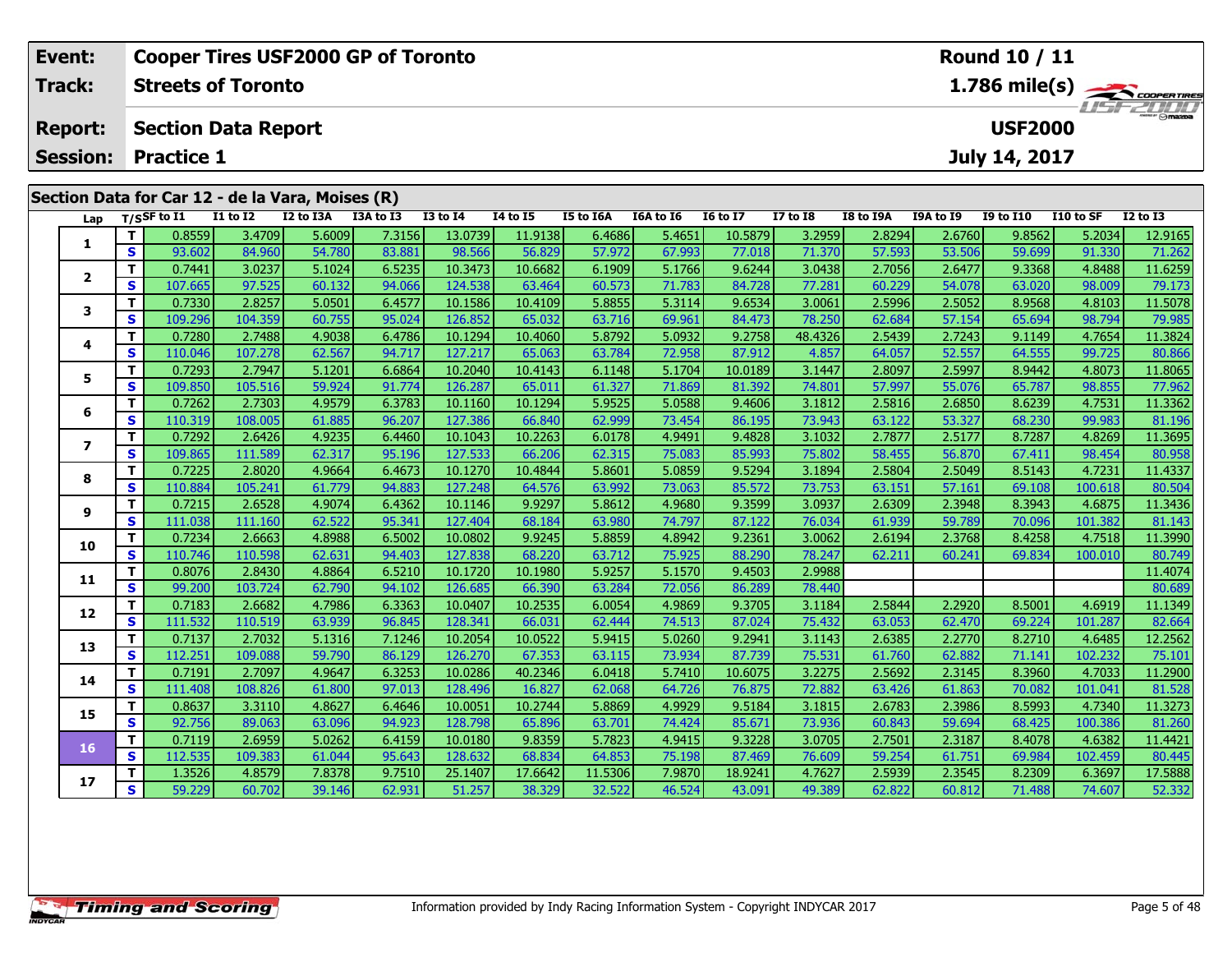| Event:          | <b>Cooper Tires USF2000 GP of Toronto</b> | Round 10 / 11                             |
|-----------------|-------------------------------------------|-------------------------------------------|
| Track:          | <b>Streets of Toronto</b>                 | $1.786$ mile(s) $\rightarrow$ COOPERTIRES |
| <b>Report:</b>  | <b>Section Data Report</b>                | omazoa<br><b>USF2000</b>                  |
| <b>Session:</b> | <b>Practice 1</b>                         | July 14, 2017                             |
|                 |                                           |                                           |

| Section Data for Car 12 - de la Vara, Moises (R) |  |  |  |  |  |  |
|--------------------------------------------------|--|--|--|--|--|--|
|--------------------------------------------------|--|--|--|--|--|--|

| Lap            |                         | $T/SI5$ to $\overline{16}$ | I8 to 19 | Lap      | .<br>PI to PO | PO to I8 | <b>SF to PI</b> |
|----------------|-------------------------|----------------------------|----------|----------|---------------|----------|-----------------|
| 1              | т                       | 11.9337                    | 5.5054   | 88.6135  |               | 83.7904  |                 |
|                | S.                      | 62.562                     | 55.607   | 72.558   |               | 66.041   |                 |
| $\overline{2}$ | T.                      | 11.3675                    | 5.3533   | 79.9838  |               |          |                 |
|                | S.                      | 65.678                     | 57.186   | 80.386   |               |          |                 |
| 3              | T.                      | 11.1969                    | 5.1048   | 78.3643  |               |          |                 |
|                | $\overline{\mathbf{s}}$ | 66.678                     | 59.970   | 82.048   |               |          |                 |
| 4              | $\overline{\mathsf{T}}$ | 10.9724                    | 5.2682   | 123.2239 |               |          |                 |
|                | S                       | 68.043                     | 58.110   | 52.178   |               |          |                 |
| 5              | T.                      | 11.2852                    | 5.4094   | 79.5585  |               |          |                 |
|                | $\overline{\mathbf{s}}$ | 66.157                     | 56.593   | 80.816   |               |          |                 |
| 6              | T.                      | 11.0113                    | 5.2666   | 77.3348  |               |          |                 |
|                | S                       | 67.802                     | 58.128   | 83.140   |               |          |                 |
| $\overline{ }$ | T.                      | 10.9669                    | 5.3054   | 77.4858  |               |          |                 |
|                | S.                      | 68.077                     | 57.703   | 82.978   |               |          |                 |
| 8              | T.                      | 10.9460                    | 5.0853   | 77.5571  |               |          |                 |
|                | S                       | 68.207                     | 60.200   | 82.902   |               |          |                 |
| 9              | T.                      | 10.8292                    | 5.0257   | 76.1525  |               |          |                 |
|                | S.                      | 68.942                     | 60.914   | 84.431   |               |          |                 |
| 10             | T.                      | 10.7801                    | 4.9962   | 75.9896  |               |          | 61.8180         |
|                | S                       | 69.256                     | 61.274   | 84.612   |               |          | 84.463          |
| 11             | T.                      | 11.0827                    |          | 293.6922 | 224.4211      | 65.2689  |                 |
|                | S                       | 67.365                     |          | 21.892   | 3.090         | 84.782   |                 |
| 12             | T.                      | 10.9923                    | 4.8764   | 76.3652  |               |          |                 |
|                | $\overline{\mathbf{s}}$ | 67.919                     | 62.779   | 84.195   |               |          |                 |
| 13             | T.                      | 10.9675                    | 4.9155   | 77.1416  |               |          |                 |
|                | S.                      | 68.073                     | 62.280   | 83.348   |               |          |                 |
| 14             | T                       | 11.7828                    | 4.8837   | 108.5828 |               |          |                 |
|                | S                       | 63.363                     | 62.685   | 59.214   |               |          |                 |
| 15             | T                       | 10.8798                    | 5.0769   | 77.7714  |               |          |                 |
|                | S                       | 68.622                     | 60.300   | 82.673   |               |          |                 |
| 16             | T.                      | 10.7238                    | 5.0688   | 75.9357  |               |          |                 |
|                | S.                      | 69.620                     | 60.396   | 84.672   |               |          |                 |
| 17             | Т.                      | 19.5176                    | 4.9484   | 129.3576 |               |          | 115.9141        |
|                | $\overline{\mathbf{s}}$ | 38.252                     | 61.866   | 49.704   |               |          | 45.045          |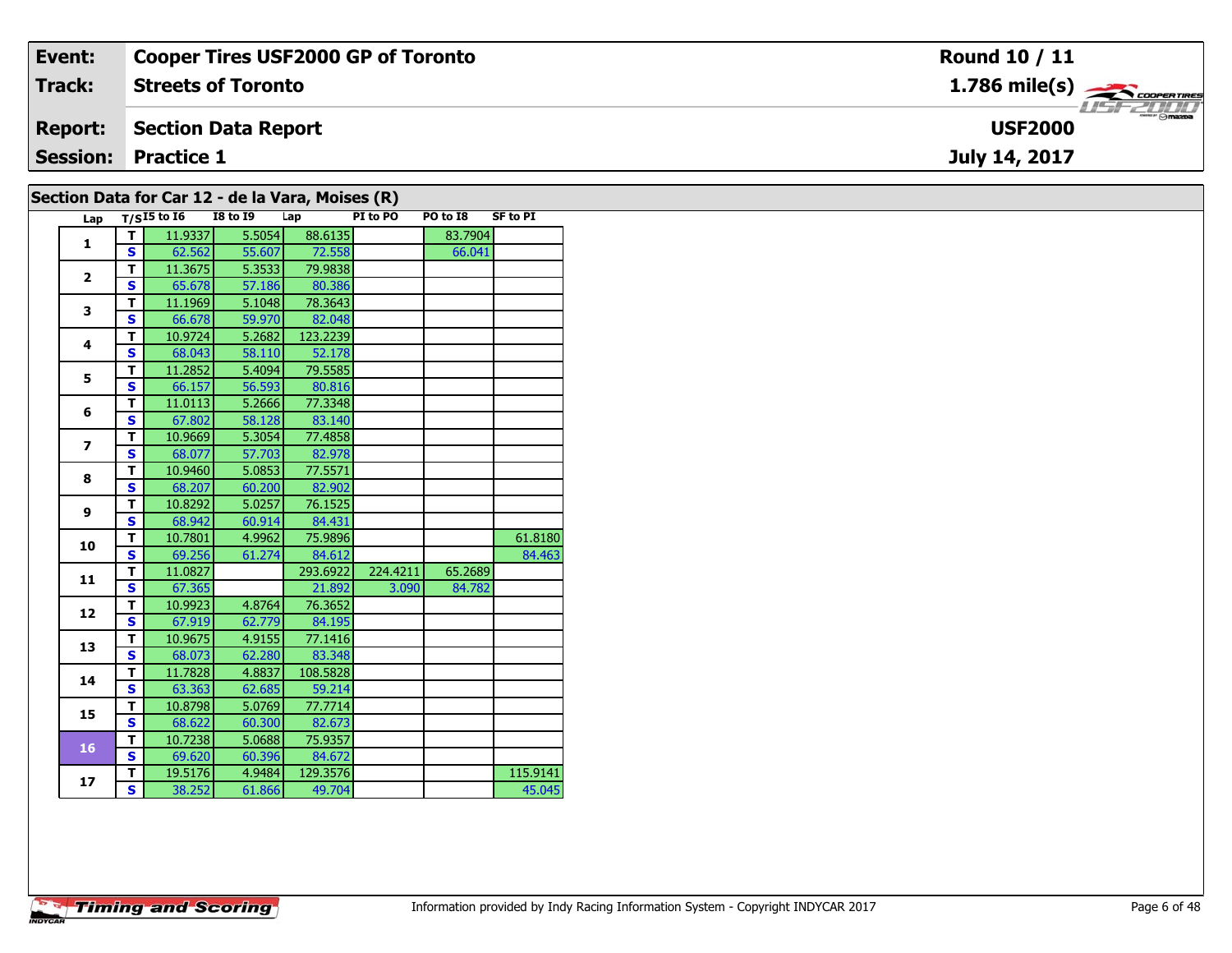| Event:          |    |                            |                 | <b>Cooper Tires USF2000 GP of Toronto</b>   |           |                 |                 |           | Round 10 / 11 |                 |                 |           |           |                |           |                                           |
|-----------------|----|----------------------------|-----------------|---------------------------------------------|-----------|-----------------|-----------------|-----------|---------------|-----------------|-----------------|-----------|-----------|----------------|-----------|-------------------------------------------|
| Track:          |    | <b>Streets of Toronto</b>  |                 |                                             |           |                 |                 |           |               |                 |                 |           |           |                |           | $1.786$ mile(s) $\rightarrow$ Coorenances |
| <b>Report:</b>  |    | <b>Section Data Report</b> |                 |                                             |           |                 |                 |           |               |                 |                 |           |           | <b>USF2000</b> |           | <b>LISE 2000</b>                          |
| <b>Session:</b> |    | <b>Practice 1</b>          |                 |                                             |           |                 |                 |           |               |                 |                 |           |           | July 14, 2017  |           |                                           |
|                 |    |                            |                 | Section Data for Car 2 - Donison, Ricky (R) |           |                 |                 |           |               |                 |                 |           |           |                |           |                                           |
| Lap             |    | $_{\rm T/SS}$ F to I1      | <b>I1 to I2</b> | I2 to I3A                                   | I3A to I3 | <b>I3 to I4</b> | <b>I4 to I5</b> | I5 to I6A | I6A to I6     | <b>16 to 17</b> | <b>I7 to I8</b> | I8 to I9A | I9A to I9 | I9 to I10      | I10 to SF | $I2$ to $I3$                              |
|                 |    | 0.8035                     | 3.0013          | 5.2974                                      | 6.6457    | 10.6062         | 11.7430         | 6.3432    | 5.5522        | 9.9894          | 3.8582          |           |           |                |           | 11.9431                                   |
|                 | S. | 99.706                     | 98.253          | 57.919                                      | 92.336    | 121.498         | 57.655          | 59.118    | 66.927        | 81.632          | 60.968          |           |           |                |           | 77.070                                    |
|                 |    | 0.7289                     | 2.7748          | 4.9130                                      | 6.4266    | 10.1663         | 10.7281         | 6.0066    | 5.2124        | 9.4276          | 3.3084          | 2.9202    | 2.5508    | 9.3021         | 4.8284    | 11.3396                                   |
|                 | S. | 109.910                    | 106.273         | 62.450                                      | 95.484    | 126.756         | 63.110          | 62.431    | 71.290        | 86.497          | 71.100          | 55.803    | 56.132    | 63.256         | 98.423    | 81.172                                    |

3 T | 0.7224 2.6983 4.9267 6.3748 10.0804 10.5169 6.1041 5.1840 9.2431 3.2298 2.6631 2.4247 8.9233 4.7638 11.3015<br>S | 110.899 109.286 62.277 96.260 127.836 64.377 61.434 71.680 88.223 72.830 61.190 59.051 65.941 99.758 81.

4 | **T** | 0.7236| 2.7146| 5.0100| 6.4283| 10.0729| 10.4811| 6.0173| 5.1243| 9.2048| 20.5280| 2.6030| 2.6010| 9.0767| 4.8066| 11.4383<br>- S | 110.715| 108.630| 61.241| 95.459| 127.931| 64.597| 62.320| 72.515| 88.590| 11.459|

5 | T | 0.7338| 2.6824| 5.0336| 6.4289| 10.1061| 10.7735| 6.0181| 5.0318| 9.4392| 3.3193| 2.9974| 2.6226| 9.2152| 4.8600| 11.4625<br>| S | 109.176| 109.934| 60.954| 95.450| 127.511| 62.844| 62.312| 73.849| 86.390| 70.867| 54.

**<sup>T</sup>** 0.7820 2.9690 5.0127 6.4571 10.2836 11.7407 6.1077 5.2791 10.3630 3.2350 11.4698 **<sup>S</sup>** 102.447 99.322 61.208 95.033 125.310 57.667 61.398 70.389 78.689 72.713 80.250

7 | T | 0.7233| 2.6716| 22.9602| 7.0215| 10.2314| 10.5533| 6.1370| 5.1731| 9.5109| 3.5678| 2.6342| 2.4685| 8.8517| 4.7532| 29.9817<br>7 | S | 110.761 110.378| 13.363| 87.394| 125.949| 64.155| 61.105| 71.831| 85.739| 65.931| 6

**<sup>T</sup>** 0.7752 2.8662 5.0655 6.4016 10.1090 10.5476 6.1517 5.1514 9.3432 3.3073 11.4671 **<sup>S</sup>** 103.346 102.884 60.570 95.857 127.474 64.190 60.959 72.134 87.278 71.124 80.269

11.3355 | 17 | 0.7228| 2.7557| 5.0235| 6.3120| 10.0478| 10.3343| 6.1501| 5.0828| 9.3450| 22.7448| 2.6391| 2.4872| 8.9569| 4.7787| 11.3355<br>S | 110.838| 107.010| 61.077| 97.217| 128.251| 65.514| 60.975| 73.108| 87.261| 10.3

0 T 0.7826| 2.8845| 5.0147| 6.3097| 9.9878| 10.2741| 6.2181| 5.2645| 9.4473| 3.0260| 3.0486| 2.6428| 9.9881| 5.2851| 11.3244<br>| S 102.369| 102.231| 61.184| 97.253| 129.021| 65.898| 60.308| 70.584| 86.316| 77.735| 53.452| 54

**<sup>T</sup>** 0.7213 2.8041 4.9273 6.2555 9.9829 10.1298 6.0230 5.1746 9.6492 3.0033 2.6172 2.4703 8.8265 4.7587 11.1828 **<sup>S</sup>** 111.068 105.163 62.269 98.095 129.084 66.837 62.261 71.811 84.510 78.323 62.263 57.961 66.664 99.865 82.310

2 T 0.7199 2.7511 4.8883 6.3129 10.0057 10.3125 6.1698 5.1292 9.5569 3.0378 2.5520 2.5156 9.0770 4.7724 11.2012<br>2 S 111.284 107.189 62.766 97.204 128.790 65.653 60.780 72.446 85.326 77.433 63.854 56.918 64.824 99.578 82.17

3 T 0.7190 2.7622 4.7809 6.2512 9.9785 10.3219 6.1472 5.1304 9.3526 3.2634 2.6026 2.4838 8.7102 4.7309 11.0321<br>S 111.424 106.758 64.176 98.163 129.141 65.593 61.003 72.429 87.190 72.080 62.612 57.646 67.554 100.452 83.434

**<sup>T</sup>** 0.7189 2.7106 5.0242 6.5811 11.2687 10.6954 6.0581 5.0101 9.3126 3.0610 2.6214 2.4378 8.8878 4.7574 11.6053 **<sup>S</sup>** 111.439 108.790 61.068 93.242 114.355 63.302 61.901 74.168 87.565 76.847 62.163 58.734 66.204 99.892 79.313

**<sup>T</sup>** 0.7182 2.6601 4.8143 6.3123 9.9513 10.2879 6.0310 5.1170 9.3501 3.1437 2.6075 2.4370 8.5802 4.7084 11.1266 **<sup>S</sup>** 111.548 110.855 63.731 97.213 129.494 65.810 62.179 72.619 87.213 74.825 62.495 58.753 68.578 100.932 82.726

**<sup>T</sup>** 0.9377 4.2376 8.1128 6.5531 10.0070 10.5553 6.0501 5.0485 9.2749 3.0650 14.6659 **<sup>S</sup>** 85.436 69.588 37.819 93.641 128.773 64.143 61.982 73.604 87.921 76.746 62.762

7 T 0.7124| 2.6875| 5.1854| 6.5807| 9.9486| 10.2669| 5.9353| 4.9703| 9.2124| 3.0475| 2.6173| 2.4118| 8.5602| 4.7343| 11.7661<br>7 S 112.456| 109.725| 59.170| 93.248| 129.529| 65.944| 63.181| 74.762| 88.517| 77.187| 62.261| 59

8 T 0.7156 2.7161 4.7152 6.2303 9.9542 10.2566 5.9667 4.8880 9.2452 3.1257 2.5705 2.4476 8.7242 4.7213 10.9455<br>8 S 111.953 108.570 65.070 98.492 129.457 66.011 62.849 76.021 88.203 75.256 63.394 58.499 67.446 100.656 84.09

**Timing and Scoring** 

**3**

**4**

**5**

**6**

**7**

**8**

**9**

**10**

**11**

**12**

**13**

**14**

**15**

**16**

**17**

**18**

80.471

81.201

79.313

78.229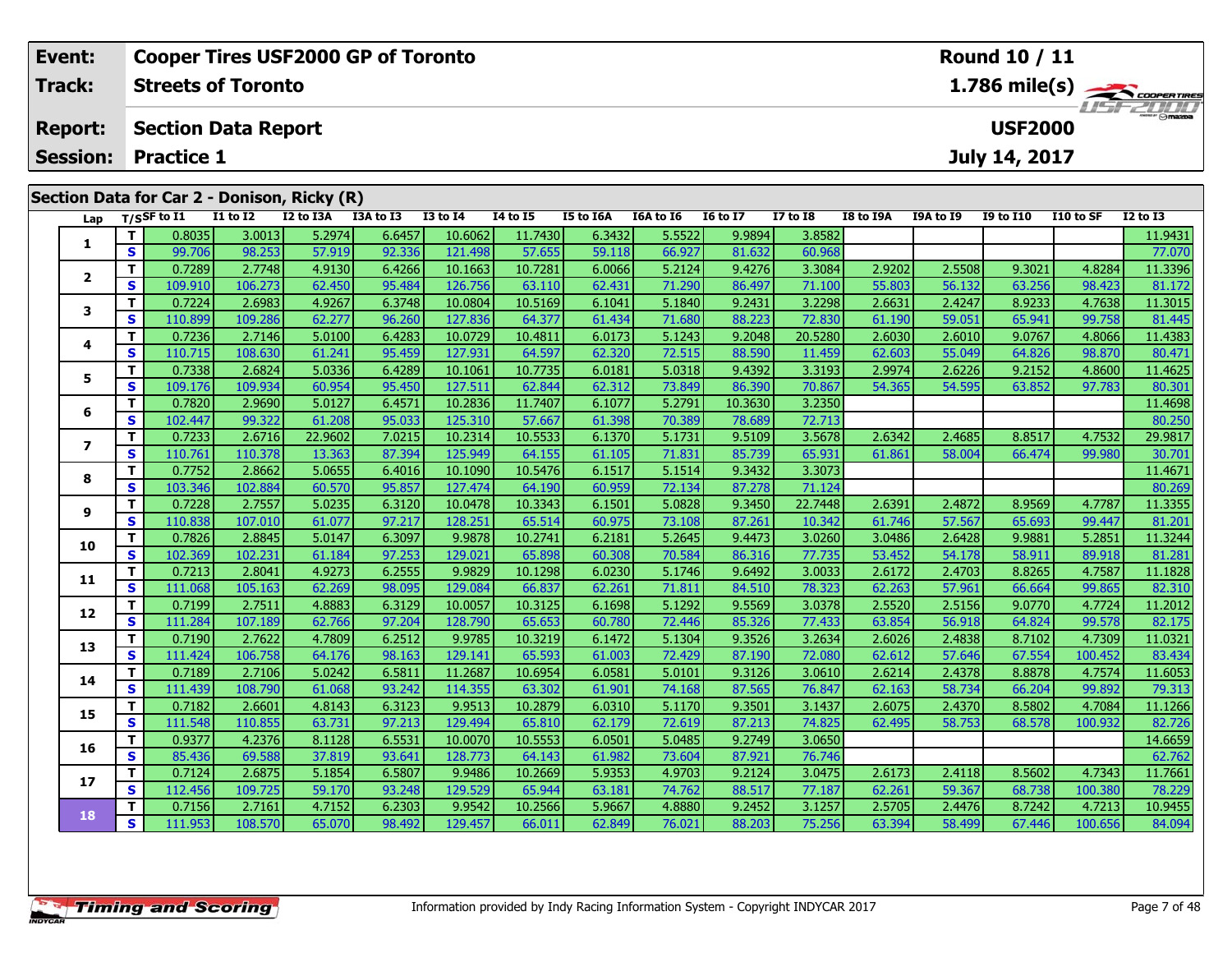| Event:         | <b>Cooper Tires USF2000 GP of Toronto</b> | <b>Round 10 / 11</b>            |
|----------------|-------------------------------------------|---------------------------------|
| <b>Track:</b>  | <b>Streets of Toronto</b>                 | $1.786$ mile(s) $\frac{1}{2}$   |
| <b>Report:</b> | Section Data Report                       | <b>Omazoa</b><br><b>USF2000</b> |
|                | <b>Session: Practice 1</b>                | July 14, 2017                   |
|                |                                           |                                 |

| Lap            |                         | $T/SI5$ to $I6$ | <b>I8 to 19</b> | . .<br>Lap | PI to PO | PO to I8 | <b>SF to PI</b> |
|----------------|-------------------------|-----------------|-----------------|------------|----------|----------|-----------------|
| 1              | т                       | 11.8954         |                 | 113.2755   | 38.2148  | 70.1223  | 74.8460         |
|                | $\mathbf{s}$            | 62.763          |                 | 56.761     | 18.145   | 78.914   | 69.761          |
| $\overline{2}$ | $\overline{\mathsf{r}}$ | 11.2190         | 5.4710          | 79.2942    |          |          |                 |
|                | S                       | 66.547          | 55.956          | 81.085     |          |          |                 |
| 3              | T                       | 11.2881         | 5.0878          | 77.8554    |          |          |                 |
|                | $\overline{\mathbf{s}}$ | 66.140          | 60.171          | 82.584     |          |          |                 |
| 4              | T                       | 11.1416         | 5.2040          | 95.3922    |          |          |                 |
|                | S                       | 67.009          | 58.827          | 67.402     |          |          |                 |
| 5              | T                       | 11.0499         | 5.6200          | 79.2619    |          |          | 64.0645         |
|                | S                       | 67.565          | 54.473          | 81.118     |          |          | 81.502          |
| 6              | T                       | 11.3868         |                 | 170.5083   | 98.0240  | 67.9865  |                 |
|                | S                       | 65.566          |                 | 37.708     | 7.074    | 81.393   |                 |
| $\overline{ }$ | T                       | 11.3101         | 5.1027          | 97.2577    |          |          | 83.0633         |
|                | S                       | 66.011          | 59.995          | 66.109     |          |          | 62.860          |
| 8              | T                       | 11.3031         |                 | 203.0572   | 133.2052 | 65.3388  |                 |
|                | S                       | 66.052          |                 | 31.664     | 5.206    | 84.691   |                 |
| 9              | T                       | 11.2329         | 5.1263          | 97.3807    |          |          |                 |
|                | S                       | 66.465          | 59.719          | 66.025     |          |          |                 |
| 10             | T                       | 11.4826         | 5.6914          | 80.1739    |          |          |                 |
|                | $\mathbf{s}$            | 65.019          | 53.789          | 80.196     |          |          |                 |
| 11             | T                       | 11.1976         | 5.0875          | 77.3437    |          |          |                 |
|                | S                       | 66.674          | 60.174          | 83.130     |          |          |                 |
| 12             | T                       | 11.2990         | 5.0676          | 77.8011    |          |          |                 |
|                | $\mathbf{s}$            | 66.076          | 60.411          | 82.642     |          |          |                 |
| 13             | T                       | 11.2776         | 5.0864          | 77.2348    |          |          |                 |
|                | S                       | 66.201          | 60.187          | 83.247     |          |          |                 |
| 14             | T                       | 11.0682         | 5.0592          | 79.1451    |          |          |                 |
|                | S                       | 67.454          | 60.511          | 81.238     |          |          |                 |
| 15             | T                       | 11.1480         | 5.0445          | 76.7190    |          |          | 63.0173         |
|                | $\overline{\mathbf{s}}$ | 66.971          | 60.687          | 83.807     |          |          | 82.856          |
| 16             | T                       | 11.0986         |                 | 103.7707   | 26.5240  | 72.6153  |                 |
|                | S                       | 67.269          |                 | 61.960     | 26.143   | 76.205   |                 |
| 17             | T                       | 10.9056         | 5.0291          | 76.8706    |          |          |                 |
|                | S                       | 68.459          | 60.873          | 83.642     |          |          |                 |
| 18             | Т                       | 10.8547         | 5.0181          | 76.2772    |          |          | 61.8666         |
|                | $\overline{\mathbf{s}}$ | 68.780          | 61.006          | 84.293     |          |          | 84.397          |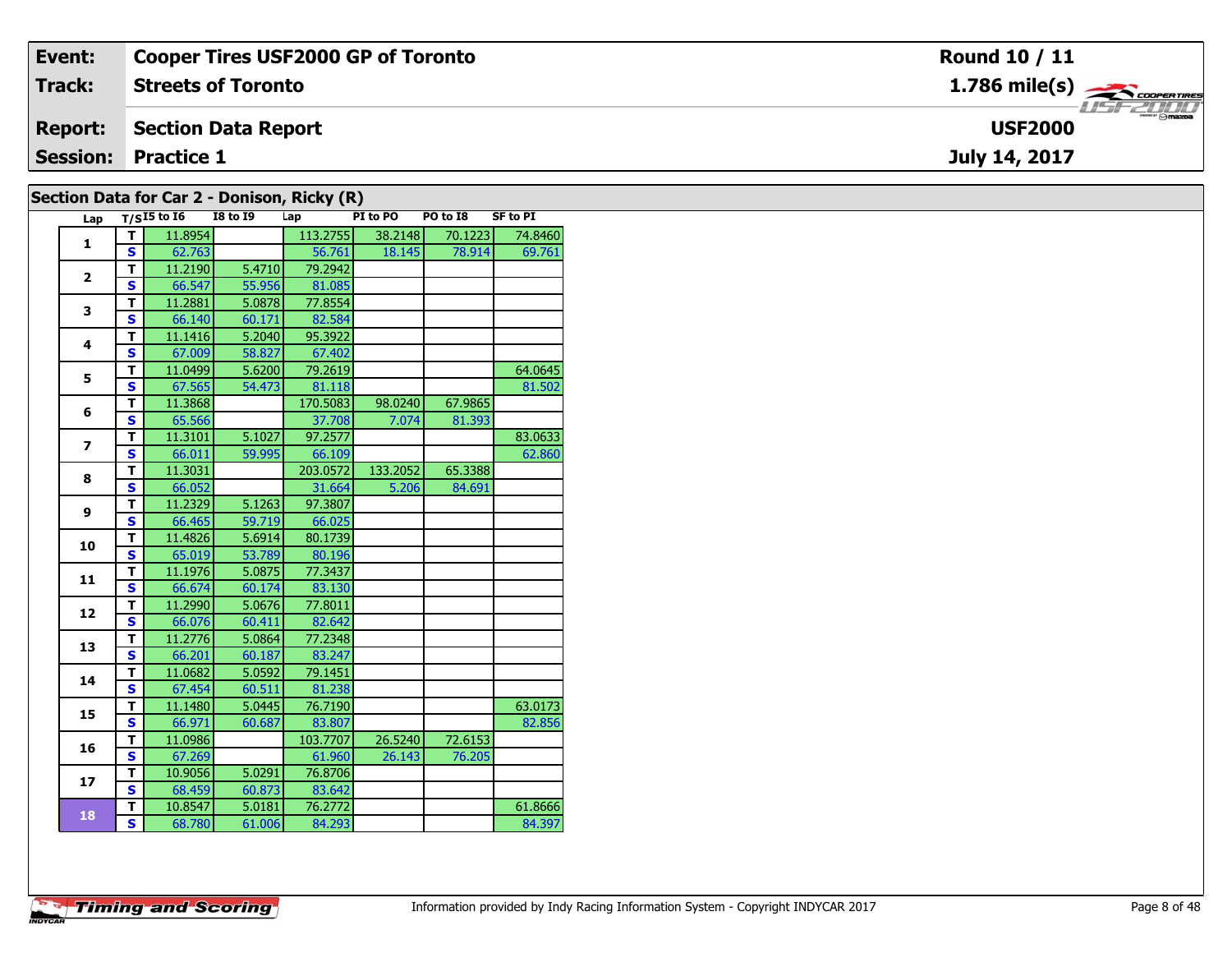| Event:         |                                             |                           | <b>Cooper Tires USF2000 GP of Toronto</b> |           |                 |          |                  | Round 10 / 11 |                 |                 |           |                                                                            |                  |           |                 |  |  |
|----------------|---------------------------------------------|---------------------------|-------------------------------------------|-----------|-----------------|----------|------------------|---------------|-----------------|-----------------|-----------|----------------------------------------------------------------------------|------------------|-----------|-----------------|--|--|
| <b>Track:</b>  |                                             | <b>Streets of Toronto</b> |                                           |           |                 |          |                  |               |                 |                 |           | $1.786$ mile(s) $\overbrace{\hspace{2cm}}$ coorentines<br><b>LISF 2000</b> |                  |           |                 |  |  |
| <b>Report:</b> | <b>Section Data Report</b>                  |                           |                                           |           |                 |          |                  |               |                 |                 |           |                                                                            | <b>USF2000</b>   |           |                 |  |  |
|                | <b>Session: Practice 1</b>                  |                           |                                           |           |                 |          |                  |               |                 |                 |           |                                                                            | July 14, 2017    |           |                 |  |  |
|                |                                             |                           |                                           |           |                 |          |                  |               |                 |                 |           |                                                                            |                  |           |                 |  |  |
|                | Section Data for Car 21 - VeeKay, Rinus (R) |                           |                                           |           |                 |          |                  |               |                 |                 |           |                                                                            |                  |           |                 |  |  |
|                | Lap $T/S$ SF to I1                          | I1 to I2                  | I2 to I3A                                 | I3A to I3 | <b>I3 to I4</b> | 14 to 15 | <b>I5 to I6A</b> | I6A to I6     | <b>I6 to I7</b> | <b>I7 to I8</b> | I8 to I9A | <b>I9A to I9</b>                                                           | <b>I9 to I10</b> | I10 to SF | <b>I2 to I3</b> |  |  |
|                | 0.7542                                      | 2.9586                    | 5.22881                                   | 6.5092    | 10.3067         | 11.25031 | 6.53431          | 5.5911        | 10.4224         | 3.4628          | 3.3026    | 2.94931                                                                    | 10.3679          | 5.1444    | 11.7380         |  |  |

| rah                      | '''          |         |         |        |        |         |         |        |        |         |         |        |        |         |         |         |
|--------------------------|--------------|---------|---------|--------|--------|---------|---------|--------|--------|---------|---------|--------|--------|---------|---------|---------|
|                          | T            | 0.7542  | 2.9586  | 5.2288 | 6.5092 | 10.3067 | 11.2503 | 6.5343 | 5.5911 | 10.4224 | 3.4628  | 3.3026 | 2.9493 | 10.3679 | 5.1444  | 11.7380 |
| 1                        | S            | 106.223 | 99.671  | 58.679 | 94.272 | 125.029 | 60.180  | 57.389 | 66.461 | 78.241  | 67.930  | 49.341 | 48.548 | 56.753  | 92.378  | 78.417  |
| $\mathbf{2}$             | т            | 0.7397  | 2.8483  | 5.0146 | 6.3912 | 10.2716 | 10.9503 | 6.1686 | 5.1902 | 9.5572  | 3.2655  | 2.8424 | 2.5773 | 9.3905  | 5.0150  | 11.4058 |
|                          | $\mathbf{s}$ | 108.306 | 103.531 | 61.185 | 96.013 | 125.456 | 61.829  | 60.792 | 71.595 | 85.324  | 72.034  | 57.330 | 55.555 | 62.660  | 94.761  | 80.701  |
| 3                        | т            | 0.7307  | 2.8309  | 4.9356 | 6.3245 | 10.0274 | 10.5550 | 5.9563 | 5.1164 | 9.2764  | 3.2501  | 2.7764 | 2.5101 | 9.0866  | 4.8946  | 11.2601 |
|                          | $\mathbf{s}$ | 109.640 | 104.167 | 62.164 | 97.025 | 128.512 | 64.145  | 62.959 | 72.627 | 87.906  | 72.375  | 58.693 | 57.042 | 64.756  | 97.092  | 81.745  |
| 4                        | т            | 0.7233  | 2.7203  | 4.9576 | 6.2660 | 9.9498  | 10.5293 | 6.1097 | 5.1198 | 9.2674  | 16.6510 | 2.7251 | 2.5002 | 8.9240  | 4.8225  | 11.2236 |
|                          | $\mathbf{s}$ | 110.761 | 108.402 | 61.888 | 97.931 | 129.514 | 64.301  | 61.378 | 72.579 | 87.992  | 14.127  | 59.798 | 57.268 | 65.936  | 98.544  | 82.011  |
| 5                        | т            | 0.7259  | 2.7362  | 5.0110 | 6.4466 | 10.1069 | 10.6639 | 6.0128 | 5.1189 | 9.5294  | 3.1942  | 2.9674 | 2.5346 | 9.1862  | 4.8239  | 11.4576 |
|                          | S            | 110.365 | 107.772 | 61.229 | 95.188 | 127.501 | 63.489  | 62.367 | 72.592 | 85.572  | 73.642  | 54.915 | 56.491 | 64.054  | 98.515  | 80.336  |
| 6                        | т            | 0.7218  | 2.7337  | 4.8020 | 6.2673 | 10.0119 | 10.2748 | 5.8715 | 5.0632 | 9.2810  | 3.0457  | 2.7418 | 2.4597 | 8.8501  | 4.7567  | 11.0693 |
|                          | S            | 110.991 | 107.871 | 63.894 | 97.911 | 128.710 | 65.894  | 63.868 | 73.391 | 87.863  | 77.233  | 59.433 | 58.211 | 66.486  | 99.907  | 83.154  |
| $\overline{\phantom{a}}$ | T            | 0.7217  | 2.6458  | 4.8474 | 6.2777 | 10.0261 | 10.2302 | 5.8491 | 5.0812 | 10.4028 | 3.2924  | 2.6383 | 2.3731 | 8.6579  | 4.7188  | 11.1251 |
|                          | S            | 111.007 | 111.455 | 63.295 | 97.749 | 128.528 | 66.181  | 64.112 | 73.131 | 78.388  | 71.446  | 61.765 | 60.335 | 67.962  | 100.709 | 82.737  |
| 8                        | т            | 0.7198  | 2.6934  | 4.7010 | 6.2782 | 9.9951  | 10.1541 | 5.8166 | 5.0063 | 9.0470  | 3.0800  | 2.7296 | 2.3226 | 8.8513  | 4.7283  | 10.9792 |
|                          | $\mathbf{s}$ | 111.300 | 109.485 | 65.267 | 97.741 | 128.927 | 66.677  | 64.471 | 74.225 | 90.135  | 76.372  | 59.699 | 61.647 | 66.477  | 100.507 | 83.836  |
| 9                        | T            | 0.7225  | 2.6569  | 4.7667 | 6.3078 | 9.9949  | 10.2571 | 5.7953 | 5.0518 | 9.0833  | 3.0094  | 2.6647 | 2.3632 | 8.6663  | 4.7399  | 11.0745 |
|                          | S            | 110.884 | 110.989 | 64.367 | 97.282 | 128.929 | 66.007  | 64.708 | 73.556 | 89.775  | 78.164  | 61.153 | 60.588 | 67.896  | 100.261 | 83.115  |
| 10                       | т            | 0.7136  | 2.6443  | 4.6785 | 6.2683 | 9.9479  | 9.9825  | 5.8014 | 4.9027 | 9.0166  | 3.0367  | 2.6217 | 2.3278 | 8.5917  | 4.6960  | 10.9468 |
|                          | S            | 112.267 | 111.518 | 65.580 | 97.895 | 129.539 | 67.823  | 64.640 | 75.793 | 90.439  | 77.461  | 62.156 | 61.510 | 68.486  | 101.198 | 84.084  |
| 11                       | T            | 0.7134  | 2.5776  | 4.7577 | 6.2165 | 9.8988  | 10.0703 | 5.9809 | 5.0993 | 9.1342  | 3.0307  | 2.6358 | 2.2948 | 8.5896  | 4.6919  | 10.9742 |
|                          | S            | 112.298 | 114.403 | 64.489 | 98.711 | 130.181 | 67.232  | 62.700 | 72.871 | 89.275  | 77.615  | 61.824 | 62.394 | 68.503  | 101.287 | 83.874  |
| 12                       | т            | 0.7106  | 2.6477  | 4.7514 | 6.2600 | 9.8254  | 10.3073 | 5.7860 | 5.0092 | 9.0301  | 2.9354  | 2.6076 | 2.3267 | 8.5114  | 4.6725  | 11.0114 |
|                          | S            | 112.741 | 111.375 | 64.574 | 98.025 | 131.154 | 65.686  | 64.812 | 74.182 | 90.304  | 80.135  | 62.492 | 61.539 | 69.132  | 101.707 | 83.591  |
| 13                       | T.           | 0.7155  | 2.6665  | 5.1445 | 7.1994 | 10.1721 | 10.1888 | 5.8256 | 4.9664 | 9.0622  | 2.9733  | 2.6068 | 2.3030 | 8.6081  | 4.6841  | 12.3439 |
|                          | S            | 111.969 | 110.589 | 59.640 | 85.234 | 126.683 | 66.450  | 64.371 | 74.821 | 89.984  | 79.113  | 62.511 | 62.172 | 68.355  | 101.455 | 74.568  |
| 14                       | т            | 0.7158  | 2.6568  | 4.7760 | 6.2539 | 9.9336  | 10.0524 | 5.8082 | 4.9835 | 9.1003  | 2.9415  | 2.6298 | 2.3226 | 8.4900  | 4.6578  | 11.0299 |
|                          | S            | 111.922 | 110.993 | 64.242 | 98.121 | 129.725 | 67.352  | 64.564 | 74.564 | 89.607  | 79.968  | 61.965 | 61.647 | 69.306  | 102.028 | 83.451  |
| 15                       | т            | 0.7159  | 2.6141  | 4.7045 | 6.2624 | 9.9145  | 10.0066 | 5.8157 | 4.9003 | 9.0382  | 2.9534  | 2.5848 | 2.3228 | 8.4973  | 4.7084  | 10.9669 |
|                          | S            | 111.906 | 112.806 | 65.218 | 97.987 | 129.975 | 67.660  | 64.481 | 75.830 | 90.223  | 79.646  | 63.043 | 61.642 | 69.247  | 100.932 | 83.930  |
| 16                       | т            | 0.7127  | 2.6513  | 4.7648 | 6.2606 | 9.9011  | 9.9928  | 5.7648 | 4.9179 | 8.9255  | 2.9386  | 2.6050 | 2.2915 | 8.4348  | 4.6554  | 11.0254 |
|                          | S            | 112.409 | 111.223 | 64.393 | 98.016 | 130.151 | 67.753  | 65.050 | 75.559 | 91.362  | 80.047  | 62.555 | 62.484 | 69.760  | 102.081 | 83.485  |
| 17                       | T.           | 0.7103  | 2.5863  | 4.6746 | 6.2764 | 9.8981  | 9.9382  | 5.7788 | 4.9159 | 9.3218  | 3.0318  | 2.6153 | 2.2507 | 8.3962  | 4.6331  | 10.9510 |
|                          | $\mathbf{s}$ | 112.788 | 114.019 | 65.635 | 97.769 | 130.190 | 68.126  | 64.892 | 75.590 | 87.478  | 77.587  | 62.308 | 63.617 | 70.080  | 102.572 | 84.052  |
| 18                       | T            | 0.7031  | 2.6981  | 4.7545 | 6.3179 | 9.8739  | 9.9348  | 5.8525 | 4.9268 | 8.9656  | 3.2235  | 2.6478 | 2.2822 | 8.3813  | 4.5874  | 11.0724 |
|                          | S            | 113.943 | 109.294 | 64.532 | 97.127 | 130.509 | 68.149  | 64.075 | 75.422 | 90.954  | 72.973  | 61.543 | 62.739 | 70.205  | 103.594 | 83.131  |
| 19                       | T            | 0.7051  | 2.6274  | 4.7086 | 6.2434 | 9.7724  | 10.0682 | 5.7265 | 4.9339 | 9.0137  | 3.0448  | 2.6613 | 2.2951 | 8.3884  | 4.6017  | 10.9520 |
|                          | $\mathbf{s}$ | 113.620 | 112.235 | 65.161 | 98.286 | 131.865 | 67.246  | 65.485 | 75.314 | 90.468  | 77.255  | 61.231 | 62.386 | 70.146  | 103.272 | 84.044  |
|                          |              |         |         |        |        |         |         |        |        |         |         |        |        |         |         |         |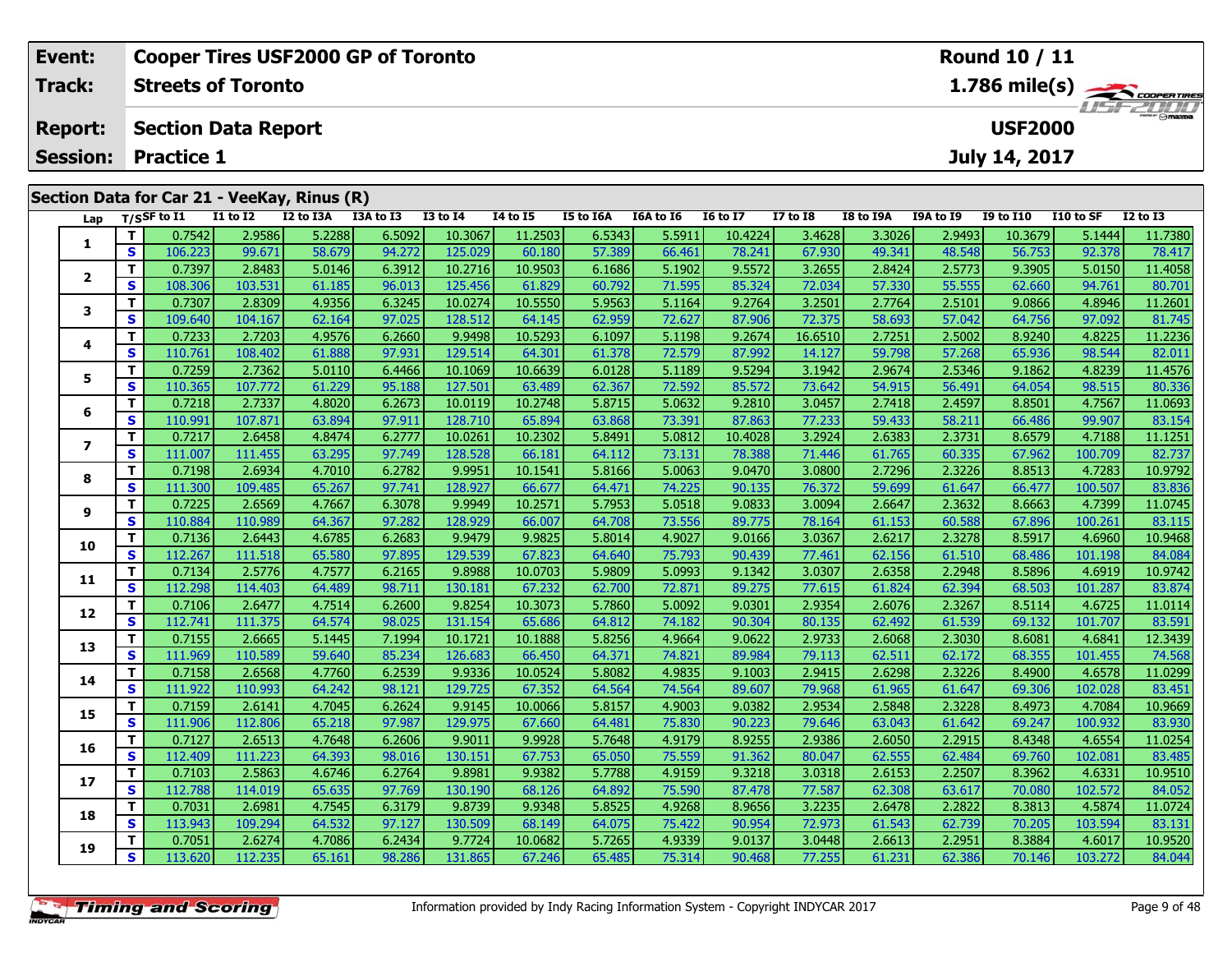| Event:         | <b>Cooper Tires USF2000 GP of Toronto</b> | Round 10 / 11                      |
|----------------|-------------------------------------------|------------------------------------|
| Track:         | <b>Streets of Toronto</b>                 | $1.786$ mile(s) $\sum$ COOPERTIRES |
| <b>Report:</b> | Section Data Report                       | <b>omazoa</b><br><b>USF2000</b>    |
|                | <b>Session: Practice 1</b>                | July 14, 2017                      |
|                |                                           |                                    |

| Section Data for Car 21 - VeeKay, Rinus (R) |              |                 |                 |         |          |                 |  |  |  |  |
|---------------------------------------------|--------------|-----------------|-----------------|---------|----------|-----------------|--|--|--|--|
| Lap                                         |              | $T/SI5$ to $I6$ | <b>I8 to 19</b> | Lap     | PO to I8 | <b>SF to PI</b> |  |  |  |  |
| 1                                           | т            | 12.1254         | 6.2519          | 84.7826 | 110.6372 |                 |  |  |  |  |
|                                             | $\mathbf{s}$ | 61.572          | 48.967          | 75.836  | 50.016   |                 |  |  |  |  |
| $\mathbf{2}$                                | T            | 11.3588         | 5.4197          | 80.2224 |          |                 |  |  |  |  |
|                                             | S            | 65.728          | 56.486          | 80.147  |          |                 |  |  |  |  |
| 3                                           | T            | 11.0727         | 5.2865          | 78.2710 |          |                 |  |  |  |  |
|                                             | S            | 67.426          | 57.909          | 82.145  |          |                 |  |  |  |  |
| 4                                           | T            | 11.2295         | 5.2253          | 91.2660 |          |                 |  |  |  |  |
|                                             | S            | 66.485          | 58.587          | 70.449  |          |                 |  |  |  |  |
| 5                                           | T            | 11.1317         | 5.5020          | 79.0579 |          |                 |  |  |  |  |
|                                             | S            | 67.069          | 55.641          | 81.328  |          |                 |  |  |  |  |
| 6                                           | T            | 10.9347         | 5.2015          | 76.8812 |          |                 |  |  |  |  |
|                                             | S            | 68.277          | 58.855          | 83.630  |          |                 |  |  |  |  |
| $\overline{ }$                              | T            | 10.9303         | 5.0114          | 77.7625 |          |                 |  |  |  |  |
|                                             | S            | 68.305          | 61.088          | 82.683  |          |                 |  |  |  |  |
| 8                                           | T            | 10.8229         | 5.0522          | 76.1233 |          |                 |  |  |  |  |
|                                             | S            | 68.983          | 60.595          | 84.463  |          |                 |  |  |  |  |
| 9                                           | T            | 10.8471         | 5.0279          | 76.0798 |          |                 |  |  |  |  |
|                                             | S            | 68.829          | 60.888          | 84.511  |          |                 |  |  |  |  |
| 10                                          | T            | 10.7041         | 4.9495          | 75.2297 |          |                 |  |  |  |  |
|                                             | S            | 69.748          | 61.852          | 85.466  |          |                 |  |  |  |  |
| 11                                          | T            | 11.0802         | 4.9306          | 75.6915 |          |                 |  |  |  |  |
|                                             | Ś            | 67.381          | 62.089          | 84.945  |          |                 |  |  |  |  |
| 12                                          | T            | 10.7952         | 4.9343          | 75.3813 |          |                 |  |  |  |  |
|                                             | $\mathbf{s}$ | 69.160          | 62.043          | 85.294  |          |                 |  |  |  |  |
| 13                                          | T            | 10.7920         | 4.9098          | 77.1163 |          |                 |  |  |  |  |
|                                             | S            | 69.180          | 62.352          | 83.375  |          |                 |  |  |  |  |
| 14                                          | T            | 10.7917         | 4.9524          | 75.3222 |          |                 |  |  |  |  |
|                                             | S            | 69.182          | 61.816          | 85.361  |          |                 |  |  |  |  |
| 15                                          | T            | 10.7160         | 4.9076          | 75.0389 |          |                 |  |  |  |  |
|                                             | S            | 69.671          | 62.380          | 85.684  |          |                 |  |  |  |  |
| 16                                          | T            | 10.6827         | 4.8965          | 74.8168 |          |                 |  |  |  |  |
|                                             | S            | 69.888          | 62.521          | 85.938  |          |                 |  |  |  |  |
| 17                                          | T            | 10.6947         | 4.8660          | 75.0275 |          |                 |  |  |  |  |
|                                             | S            | 69.809          | 62.913          | 85.697  |          |                 |  |  |  |  |
| 18                                          | T            | 10.7793         | 4.9300          | 75.1494 |          |                 |  |  |  |  |
|                                             | S            | 69.262          | 62.097          | 85.558  |          |                 |  |  |  |  |
|                                             | Т            | 10.6604         | 4.9564          | 74.7905 |          |                 |  |  |  |  |
| 19                                          | S.           | 70.034          | 61.766          | 85.968  |          |                 |  |  |  |  |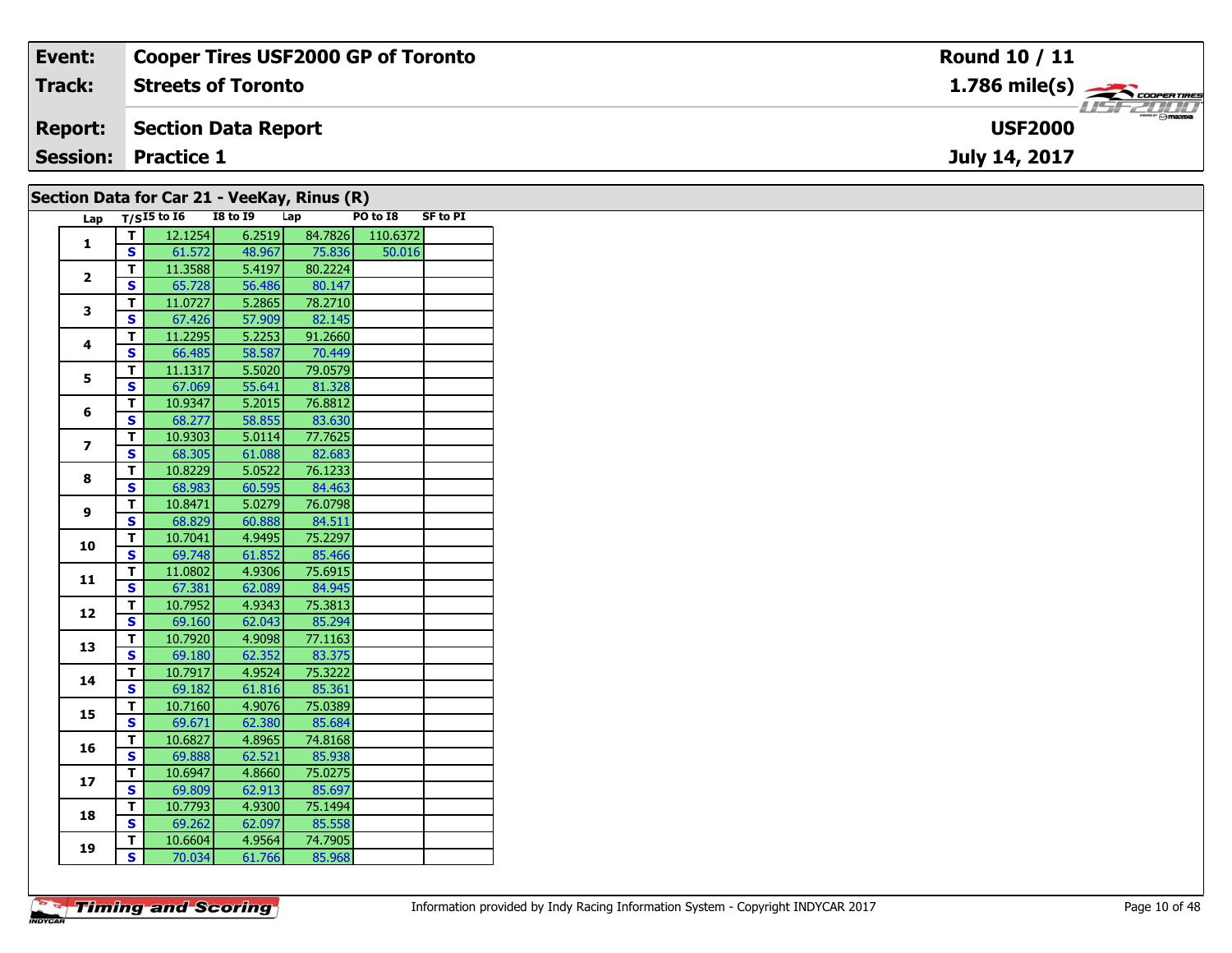| Event:         | <b>Cooper Tires USF2000 GP of Toronto</b>   |  |                                         |  |                |  |  |  |  |  |  |  |
|----------------|---------------------------------------------|--|-----------------------------------------|--|----------------|--|--|--|--|--|--|--|
| Track:         | <b>Streets of Toronto</b>                   |  | $1.786$ mile(s) $\leftarrow$ coorganges |  |                |  |  |  |  |  |  |  |
| <b>Report:</b> | Section Data Report                         |  |                                         |  | <b>USF2000</b> |  |  |  |  |  |  |  |
|                | <b>Session: Practice 1</b>                  |  |                                         |  | July 14, 2017  |  |  |  |  |  |  |  |
|                | Section Data for Car 21 - VeeKay, Rinus (R) |  |                                         |  |                |  |  |  |  |  |  |  |

| Lap | $T/S$ SF to $I1$ | I1 to I2 | I2 to I3A       | I3A to I3 | <b>I3 to I4</b> | 14 to 15 | <b>I5 to I6A</b> | I6A to I6       | <b>I6 to I7</b> | <b>I7 to I8</b> | I8 to I9A | I9A to I9 | I9 to I10 | I10 to SF | $I2$ to $I3$ |
|-----|------------------|----------|-----------------|-----------|-----------------|----------|------------------|-----------------|-----------------|-----------------|-----------|-----------|-----------|-----------|--------------|
| 20  | 0.7091           | 2.6278   | 4.7079          | 6.2061    | 9.8915          | 9.9084   | 5.8328l          | 4.9699          | 9.0023          | 3.0309          | 2.5952    | 2.2956    | 8.4208    | 4.6389    | 10.9140      |
|     | 12.979           | 112.218  | 65.171          | 98.876    | 130.2771        | 68.330   | 64.292           | 74.768          | 90.583          | 77.610          | 62.791    | 62.372    | 69.876    | 102.444   | 84.337       |
|     | 0.7134 l         | 2.6176   | 4.8089 <b>1</b> | 6.2850    | 9.8852          | 9.8797   | 5.7137           | 4.8715 <b>1</b> | 8.8205          | 3.2875          | 2.6154    | 2.2597    | 8.3693    | 4.6607    | 11.0939      |
| 21  | 12.298           | 12.655   | 63.802          | 97.635    | 130.360         | 68.529   | 65.632           | 76.279          | 92.450          | 71.552          | 62.306    | 63.363    | 70.306    | 101.965   | 82.969       |
| ככ  | 0.7101           | 2.6102   | 4.7026          | 6.2664V   | 9.8809          | 9.8148   | 5.6703           | 4.8719 <b>1</b> | 8.9854          | 2.9662          | 2.7105    | 2.2764    | 8.3733    | 4.6253    | 10.9690      |
|     | 112.820          | 112.975  | 65.244          | 97.925    | 130.417         | 68.982   | 66.134           | 76.272          | 90.753          | 79.303          | 60.120    | 62.898    | 70.272    | 102.745   | 83.914       |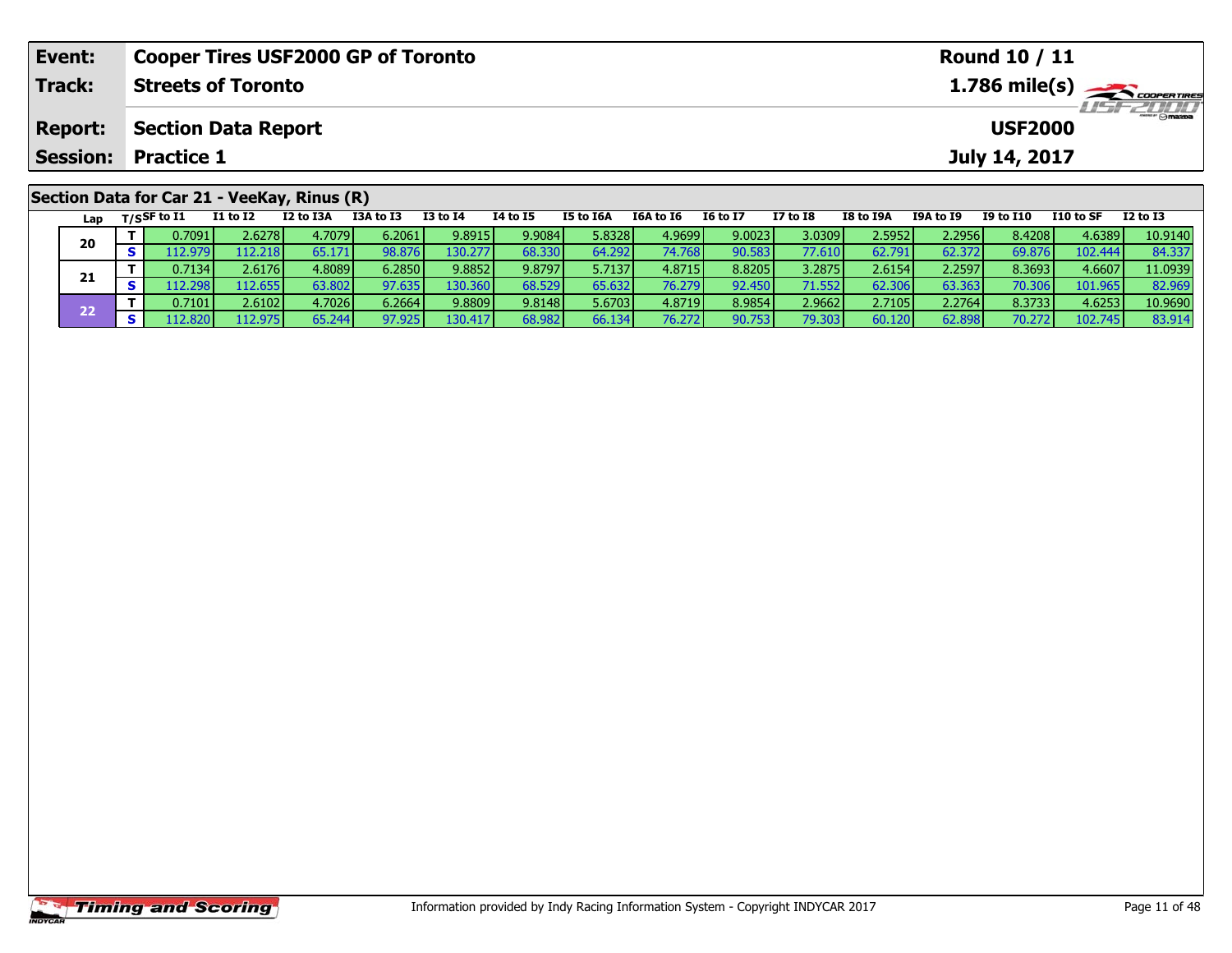| Event:                                      | <b>Cooper Tires USF2000 GP of Toronto</b> | <b>Round 10 / 11</b>                                      |  |  |  |  |  |  |
|---------------------------------------------|-------------------------------------------|-----------------------------------------------------------|--|--|--|--|--|--|
| Track:                                      | <b>Streets of Toronto</b>                 | $1.786$ mile(s) $\overbrace{\hspace{2.5cm}}$ coorer TIRES |  |  |  |  |  |  |
| <b>Report:</b>                              | Section Data Report                       | <b>USF2000</b>                                            |  |  |  |  |  |  |
|                                             | <b>Session: Practice 1</b>                | July 14, 2017                                             |  |  |  |  |  |  |
| Section Data for Car 21 - VeeKay, Rinus (R) |                                           |                                                           |  |  |  |  |  |  |

## **Section Data for Car 21 - VeeKay, Rinus (R)**

| Lap |   | $T/SI5$ to $I6$ | <b>I8 to I9</b> | Lap     | PO to I8 | <b>SF to PI</b> |
|-----|---|-----------------|-----------------|---------|----------|-----------------|
| 20  |   | 10.8027         | 4.8908          | 74.8372 |          |                 |
|     | S | 69.112          | 62.594          | 85.914  |          |                 |
| 21  |   | 10.5852         | 4.8751          | 74.7881 |          |                 |
|     | s | 70.532          | 62.796          | 85.971  |          |                 |
| 22  |   | 10.5422         | 4.9869          | 74.4643 |          | 61.1928         |
|     | S | 70.819          | 61.388          | 86.345  |          | 85.326          |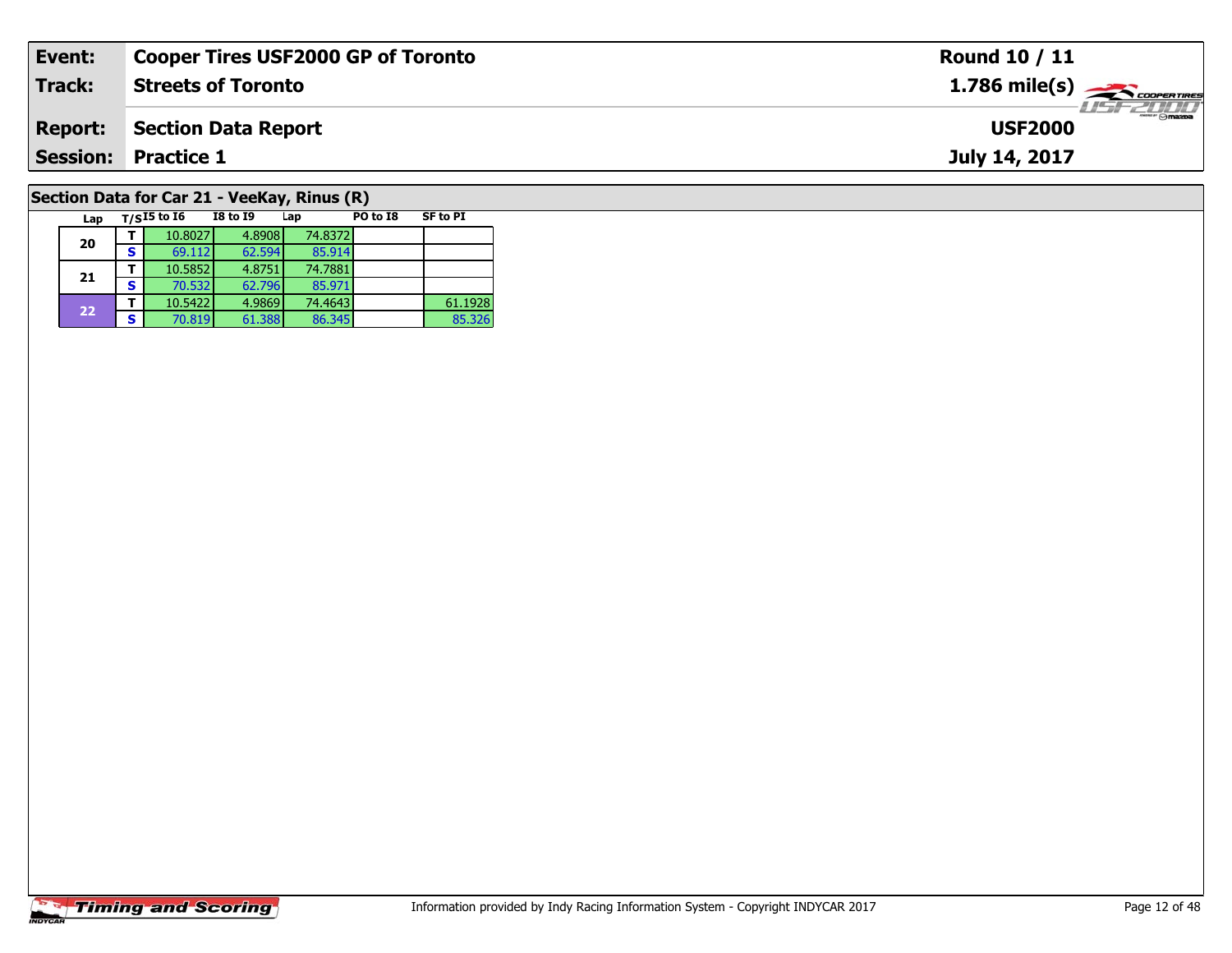| Event:          |          |                            |                 | <b>Cooper Tires USF2000 GP of Toronto</b>  |           |              |                      |           |           |                 |              |           |                  | <b>Round 10 / 11</b> |           |                                            |
|-----------------|----------|----------------------------|-----------------|--------------------------------------------|-----------|--------------|----------------------|-----------|-----------|-----------------|--------------|-----------|------------------|----------------------|-----------|--------------------------------------------|
| Track:          |          | <b>Streets of Toronto</b>  |                 |                                            |           |              |                      |           |           |                 |              |           |                  |                      |           | $1.786$ mile(s) $\rightarrow$ COOPER TIRES |
| <b>Report:</b>  |          | <b>Section Data Report</b> |                 |                                            |           |              |                      |           |           |                 |              |           |                  | <b>USF2000</b>       |           | <i><b>LISE 2000</b></i>                    |
| <b>Session:</b> |          | <b>Practice 1</b>          |                 |                                            |           |              |                      |           |           |                 |              |           |                  | July 14, 2017        |           |                                            |
|                 |          |                            |                 | Section Data for Car 22 - Ming, Calvin (R) |           |              |                      |           |           |                 |              |           |                  |                      |           |                                            |
|                 |          | Lap $T/SSF$ to I1          | <b>I1 to I2</b> | I2 to I3A                                  | I3A to I3 | $I3$ to $I4$ | <b>I4 to I5</b>      | I5 to I6A | I6A to I6 | <b>16 to 17</b> | $I7$ to $I8$ | I8 to I9A | <b>I9A to I9</b> | <b>I9 to I10</b>     | I10 to SF | $I2$ to $I3$                               |
|                 |          | 0.7343                     | 2.8011          | 5.1425                                     | 6.4549    | 10.1513      | 10.7854              | 6.0968    | 5.4274    | 9.7312          | 3.2247       | 3.0776    | 2.7552           | 9.7571               | 4.8982    | 11.5974                                    |
|                 | S.       | 109.102                    | 105.275         | 59.663                                     | 95.065    | 126.943      | 62.774               | 61.508    | 68.466    | 83.798          | 72.945       | 52.949    | 51.968           | 60.306               | 97.021    | 79.367                                     |
|                 |          | 0.7263                     | 2.6605          | 4.9998                                     | 6.3438    | 10.0147      | 10.2095              | 6.1526    | 5.3268    | 9.5378          | 3.0722       | 2.7540    | 2.5786           | 9.1577               | 4.8111    | 11.3436                                    |
|                 | <b>S</b> | 110.304                    | 110.839         | 61.366                                     | 96.730    | 128.674      | 66.315               | 60.950    | 69.759    | 85.497          | 76.566       | 59.170    | 55.527           | 64.253               | 98.777    | 81.143                                     |
| 3               |          | 0.7263                     | 2.7195          | 4.8302                                     | 6.4411    | 9.9972       | 10.1963              | 6.0373    | 5.2568    | 9.4802          | 3.1386       | 2.6487    | 2.4753           | 9.0085               | 4.7921    | 11.2713                                    |
|                 | S.       | 110.304                    | 108.434         | 63.521                                     | 95.269    | 128.900      | 66.401               | 62.114    | 70.688    | 86.017          | 74.947       | 61.522    | 57.844           | 65.317               | 99.169    | 81.664                                     |
|                 | тI       | 0.7192                     | 26768           | 4 8113                                     | 63274     | a aznol      | 10.2042 $\mathsf{I}$ | 5.8934    | 52378     | 97761           | 3 0789 L     | 2.62001   | 24989            | $8.8113$             | 4 7412    | 11 1387                                    |

| ◢              | S  | 110.304 | 110.839 | 61.366 | 96.730 | 128.674 | 66.315  | 60.950 | 69.759 | 85.497 | 76.566 | 59.170 | 55.527 | 64.253 | 98.777  | 81.143  |
|----------------|----|---------|---------|--------|--------|---------|---------|--------|--------|--------|--------|--------|--------|--------|---------|---------|
| з              | т  | 0.7263  | 2.7195  | 4.8302 | 6.4411 | 9.9972  | 10.1963 | 6.0373 | 5.2568 | 9.4802 | 3.1386 | 2.6487 | 2.4753 | 9.0085 | 4.7921  | 11.2713 |
|                | s  | 110.304 | 108.434 | 63.521 | 95.269 | 128.900 | 66.401  | 62.114 | 70.688 | 86.017 | 74.947 | 61.522 | 57.844 | 65.317 | 99.169  | 81.664  |
| 4              | т  | 0.7192  | 2.6768  | 4.8113 | 6.3274 | 9.9700  | 10.2042 | 5.8934 | 5.2378 | 9.2776 | 3.0789 | 2.6200 | 2.4989 | 8.8113 | 4.7412  | 11.1387 |
|                | S  | 111.393 | 110.164 | 63.770 | 96.981 | 129.251 | 66.350  | 63.631 | 70.944 | 87.895 | 76.400 | 62.196 | 57.298 | 66.779 | 100.234 | 82.636  |
| 5              | т  | 0.7223  | 2.6725  | 4.7667 | 6.3056 | 9.9609  | 10.0995 | 5.8634 | 5.0799 | 9.1438 | 3.1590 | 2.6074 | 2.4669 | 8.7689 | 4.7261  | 11.0723 |
|                | S  | 110.915 | 110.341 | 64.367 | 97.316 | 129.369 | 67.038  | 63.956 | 73.149 | 89.181 | 74.463 | 62.497 | 58.041 | 67.102 | 100.554 | 83.131  |
| 6              | т  | 0.7203  | 2.6448  | 4.7508 | 6.3147 | 9.9405  | 10.0099 | 5.9020 | 5.0161 | 9.8530 | 3.0875 | 2.6274 | 2.4818 | 8.6561 | 4.7459  | 11.0655 |
|                | S  | 111.223 | 111.497 | 64.582 | 97.176 | 129.635 | 67.638  | 63.538 | 74.080 | 82.762 | 76.187 | 62.021 | 57.693 | 67.976 | 100.134 | 83.182  |
| $\overline{ }$ | т  | 0.7179  | 2.6289  | 4.9113 | 6.5917 | 10.0281 | 10.1098 | 5.7471 | 5.0234 | 8.9429 | 3.5751 | 2.5837 | 2.5753 | 8.7536 | 4.7065  | 11.5030 |
|                | s  | 111.594 | 112.171 | 62.472 | 93.092 | 128.503 | 66.969  | 65.250 | 73.972 | 91.185 | 65.796 | 63.070 | 55.598 | 67.219 | 100.973 | 80.019  |
| 8              | т  | 0.7219  | 2.6232  | 4.7559 | 6.3428 | 9.9355  | 9.9621  | 6.0506 | 5.1025 | 9.0806 | 3.1127 | 2.7414 | 2.4806 | 8.6380 | 4.7541  | 11.0987 |
|                | S  | 110.976 | 112.415 | 64.513 | 96.745 | 129.700 | 67.962  | 61.977 | 72.825 | 89.802 | 75.570 | 59.442 | 57.721 | 68.119 | 99.962  | 82.934  |
| 9              | T. | 0.7141  | 2.6094  | 4.8072 | 6.3372 | 9.9385  | 10.0351 | 5.7712 | 5.0555 | 9.1549 | 3.2168 | 2.6843 | 2.5040 | 8.5995 | 4.7027  | 11.1444 |
|                | S  | 112.188 | 113.009 | 63.825 | 96.831 | 129.661 | 67.468  | 64.978 | 73.502 | 89.073 | 73.125 | 60.707 | 57.181 | 68.424 | 101.054 | 82.593  |
| 10             | т  | 0.8117  | 3.0305  | 5.1941 | 6.5630 | 10.0130 | 9.8709  | 5.7920 | 5.0825 | 8.9696 | 3.2957 |        |        |        |         | 11.7571 |
|                | S  | 98.699  | 97.306  | 59.071 | 93.499 | 128.696 | 68.590  | 64.744 | 73.112 | 90.913 | 71.374 |        |        |        |         | 78.289  |
| 11             | т  | 0.7169  | 2.6026  | 4.7390 | 6.3010 | 9.9187  | 9.8606  | 5.7809 | 4.9421 | 8.9826 | 3.0787 | 2.7078 | 2.5103 | 8.6853 | 4.7038  | 11.0400 |
|                | S  | 111.750 | 113.305 | 64.743 | 97.387 | 129.920 | 68.662  | 64.869 | 75.189 | 90.782 | 76.405 | 60.180 | 57.038 | 67.748 | 101.031 | 83.375  |
| 12             | т  | 0.7159  | 2.6306  | 5.0882 | 7.5744 | 10.6425 | 10.3641 | 5.8669 | 5.0542 | 9.0183 | 3.4103 | 2.5537 | 2.4299 | 8.6017 | 4.7045  | 12.6626 |
|                | S  | 111.906 | 112.099 | 60.300 | 81.015 | 121.084 | 65.326  | 63.918 | 73.521 | 90.422 | 68.976 | 63.811 | 58.925 | 68.406 | 101.015 | 72.691  |
| 13             | T. | 0.7145  | 2.6297  | 4.8758 | 6.2973 | 9.8712  | 9.9844  | 5.7452 | 4.9979 | 9.0411 | 3.0338 | 2.6867 | 2.4686 | 8.6075 | 4.6732  | 11.1731 |
|                | S  | 112.125 | 112.137 | 62.927 | 97.444 | 130.545 | 67.810  | 65.272 | 74.349 | 90.194 | 77.536 | 60.652 | 58.001 | 68.360 | 101.692 | 82.381  |
| 14             | т  | 0.7111  | 2.5923  | 4.7750 | 6.2803 | 9.8414  | 9.6719  | 5.7565 | 4.8652 | 9.0676 | 3.0834 | 2.5632 | 2.4139 | 8.3947 | 4.6283  | 11.0553 |
|                | S  | 112.662 | 113.755 | 64.255 | 97.708 | 130.940 | 70.001  | 65.144 | 76.377 | 89.931 | 76.288 | 63.575 | 59.316 | 70.093 | 102.679 | 83.259  |
| 15             | т  | 0.7127  | 2.5641  | 4.7412 | 6.4322 | 9.9166  | 9.7834  | 5.6956 | 4.8883 | 8.9333 | 3.1337 | 2.5802 | 2.5387 | 8.4209 | 4.6432  | 11.1734 |
|                | S  | 112.409 | 115.006 | 64.713 | 95.401 | 129.947 | 69.203  | 65.840 | 76.016 | 91.283 | 75.064 | 63.156 | 56.400 | 69.875 | 102.349 | 82.379  |
| 16             | T. | 0.7139  | 2.6235  | 4.7271 | 6.3278 | 9.8729  | 9.8341  | 5.6643 | 4.9342 | 8.9255 | 3.0735 | 2.6494 | 2.4789 | 8.4109 | 4.6513  | 11.0549 |
|                | S  | 112,220 | 112.402 | 64.906 | 96.975 | 130.523 | 68.847  | 66.204 | 75.309 | 91.362 | 76.534 | 61.506 | 57.760 | 69.958 | 102.171 | 83.262  |
| 17             | T. | 0.7092  | 2.6094  | 4.8158 | 6.4372 | 9.8945  | 9.8183  | 5.6657 | 4.9407 | 8.9112 | 3.3066 | 2.5999 | 2.4431 | 8.4299 | 4.6390  | 11.2530 |
|                | S. | 112.963 | 113.009 | 63.711 | 95.327 | 130.238 | 68.958  | 66.188 | 75.210 | 91.509 | 71.139 | 62.677 | 58.607 | 69.800 | 102.442 | 81.796  |
| 18             | т  | 0.7117  | 2.6627  | 4.8293 | 6.3475 | 9.9291  | 9.9465  | 5.7118 | 5.1574 | 9.1809 | 3.0291 | 2.9878 | 2.5554 | 8.6559 | 4.6766  | 11.1768 |
|                | S  | 112.567 | 110.747 | 63.533 | 96.674 | 129.784 | 68.069  | 65.654 | 72.050 | 88.821 | 77.656 | 54.540 | 56.031 | 67.978 | 101.618 | 82.354  |
| 19             | T. | 0.7155  | 2.5936  | 4.8224 | 6.3076 | 9.9229  | 9.6973  | 5.6230 | 4.9081 | 8.8086 | 3.1133 | 2.6101 | 2.4539 | 8.3706 | 4.6818  | 11.1300 |
|                | S  | 111.969 | 113.698 | 63.624 | 97.285 | 129.865 | 69.818  | 66.690 | 75.710 | 92.575 | 75.556 | 62.432 | 58.349 | 70.295 | 101.505 | 82.700  |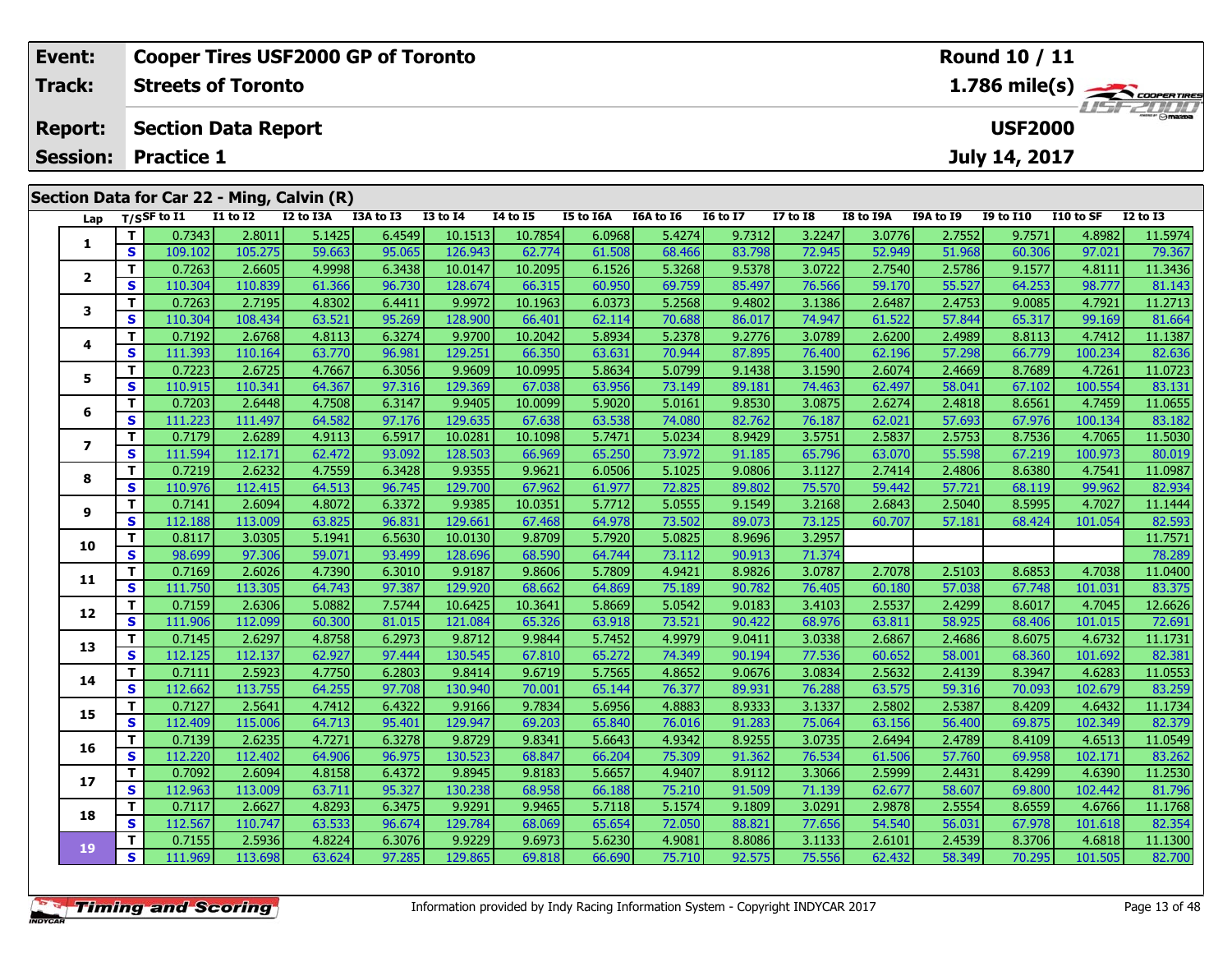| Event:                                         | Cooper Tires USF2000 GP of Toronto | Round 10 / 11                              |  |  |  |  |  |  |  |  |
|------------------------------------------------|------------------------------------|--------------------------------------------|--|--|--|--|--|--|--|--|
| <b>Track:</b>                                  | <b>Streets of Toronto</b>          | $1.786$ mile(s) $\rightarrow$ code ratings |  |  |  |  |  |  |  |  |
| <b>Report:</b>                                 | Section Data Report                | <b>USF2000</b>                             |  |  |  |  |  |  |  |  |
| <b>Session: Practice 1</b><br>July 14, 2017    |                                    |                                            |  |  |  |  |  |  |  |  |
| Section Data for Car $22$ - Ming. Calvin $(R)$ |                                    |                                            |  |  |  |  |  |  |  |  |

| ,,,,,,,,,      |                         | .v. v =<br>Lap $\overline{T/S15}$ to 16 | <b>I8 to I9</b> | - ''''3/ ``''''''''''<br>Lap | PI to PO | PO to I8 | SF to PI |
|----------------|-------------------------|-----------------------------------------|-----------------|------------------------------|----------|----------|----------|
|                | $\mathbf{T}$            | 11.5242                                 | 5.8328          | 81.0377                      |          | 74.3283  |          |
| 1              | S                       | 64.785                                  | 52.485          | 79.341                       |          | 74.449   |          |
|                | T.                      | 11.4794                                 | 5.3326          | 78.3454                      |          |          |          |
| $\overline{2}$ | S                       | 65.037                                  | 57.408          | 82.067                       |          |          |          |
|                | T.                      | 11.2941                                 | 5.1240          | 77.7481                      |          |          |          |
| 3              | S                       | 66.105                                  | 59.746          | 82.698                       |          |          |          |
|                | T.                      | 11.1312                                 | 5.1189          | 76.8680                      |          |          |          |
| 4              | S                       | 67.072                                  | 59.805          | 83.645                       |          |          |          |
|                | T                       | 10.9433                                 | 5.0743          | 76.3429                      |          |          |          |
| 5              | $\mathbf{s}$            | 68.224                                  | 60.331          | 84.220                       |          |          |          |
|                | T.                      | 10.9181                                 | 5.1092          | 76.7508                      |          |          |          |
| 6              | S                       | 68.381                                  | 59.919          | 83.772                       |          |          |          |
|                | T                       | 10.7705                                 | 5.1590          | 76.8953                      |          |          |          |
| $\overline{ }$ | S.                      | 69.318                                  | 59.340          | 83.615                       |          |          |          |
|                | T.                      | 11.1531                                 | 5.2220          | 76.3019                      |          |          |          |
| 8              | S                       | 66.940                                  | 58.624          | 84.265                       |          |          |          |
| 9              | T.                      | 10.8267                                 | 5.1883          | 76.1304                      |          |          | 61.2706  |
|                | S                       | 68.958                                  | 59.005          | 84.455                       |          |          | 85.218   |
| 10             | T.                      | 10.8745                                 |                 | 266.4599                     | 197.3517 | 65.4775  |          |
|                | S                       | 68.655                                  |                 | 24.130                       | 3.514    | 84.512   |          |
| 11             | T.                      | 10.7230                                 | 5.2181          | 75.5303                      |          |          |          |
|                | $\mathbf{s}$            | 69.625                                  | 58.668          | 85.126                       |          |          |          |
| 12             | T.                      | 10.9211                                 | 4.9836          | 78.6552                      |          |          |          |
|                | S                       | 68.362                                  | 61.429          | 81.744                       |          |          |          |
| 13             | T.                      | 10.7431                                 | 5.1553          | 75.6269                      |          |          |          |
|                | S                       | 69.495                                  | 59.383          | 85.017                       |          |          |          |
| 14             | T.                      | 10.6217                                 | 4.9771          | 74.6448                      |          |          |          |
|                | S                       | 70.289                                  | 61.509          | 86.136                       |          |          |          |
| 15             | T.                      | 10.5839                                 | 5.1189          | 74.9841                      |          |          |          |
|                | S                       | 70.540                                  | 59.805          | 85.746                       |          |          |          |
| 16             | T.                      | 10.5985                                 | 5.1283          | 74.8873                      |          |          |          |
|                | S                       | 70.443                                  | 59.695          | 85.857                       |          |          |          |
| 17             | $\overline{\mathsf{r}}$ | 10.6064                                 | 5.0430          | 75.2205                      |          |          |          |
|                | $\mathbf{s}$            | 70.391                                  | 60.705          | 85.477                       |          |          |          |
| 18             | T.                      | 10.8692                                 | 5.5432          | 76.3817                      |          |          |          |
|                | S.                      | 68.689                                  | 55.227          | 84.177                       |          |          |          |
| 19             | T.                      | 10.5311                                 | 5.0640          | 74.6287                      |          |          |          |
|                | $\overline{\mathsf{s}}$ | 70.894                                  | 60.453          | 86.155                       |          |          |          |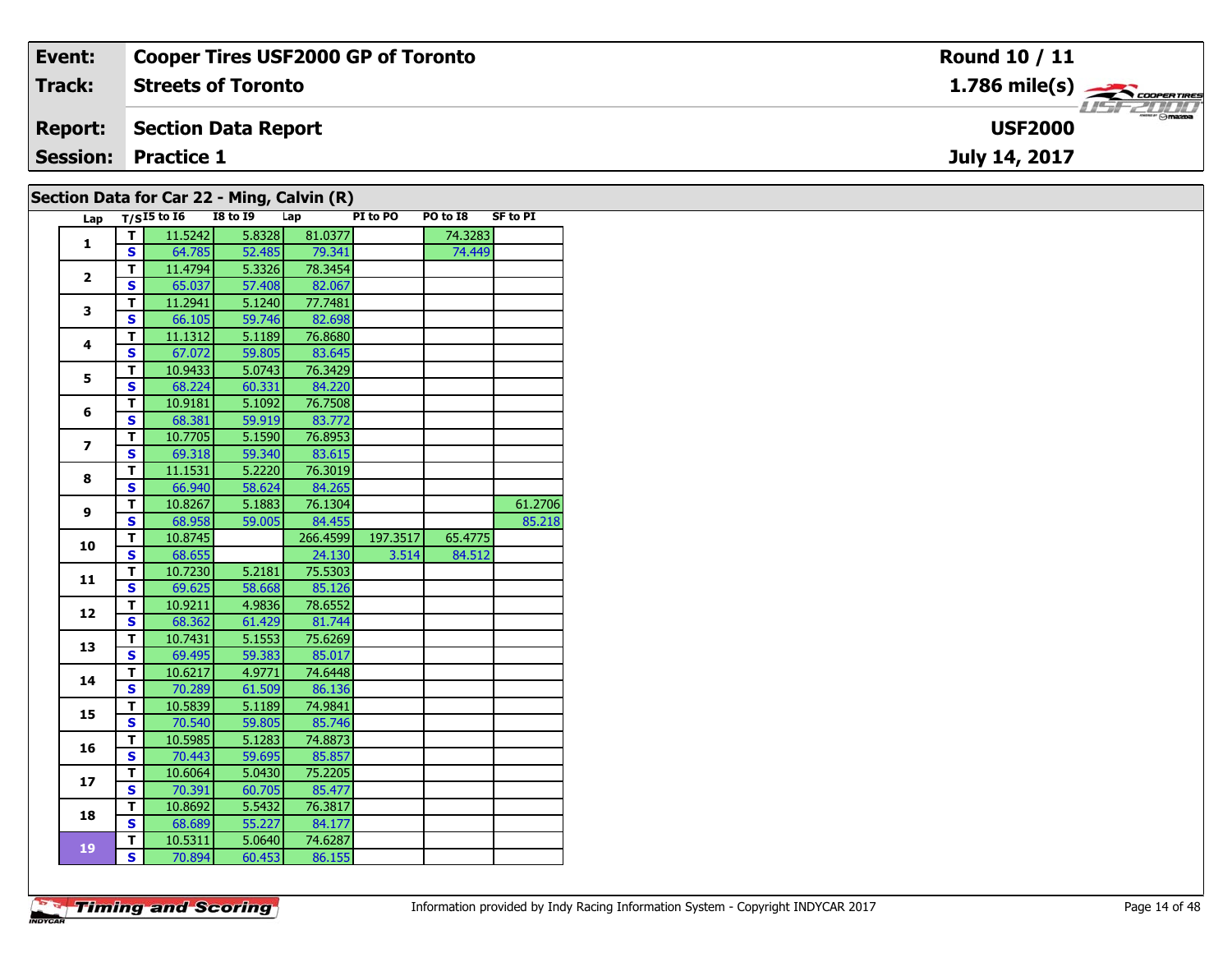| Event:          | <b>Cooper Tires USF2000 GP of Toronto</b>  | Round 10 / 11                                           |
|-----------------|--------------------------------------------|---------------------------------------------------------|
| Track:          | <b>Streets of Toronto</b>                  | $1.786$ mile(s) $\overbrace{\hspace{2cm}}$ coorer Times |
| <b>Report:</b>  | <b>Section Data Report</b>                 | <b>USF2000</b>                                          |
| <b>Session:</b> | <b>Practice 1</b>                          | July 14, 2017                                           |
|                 | Section Data for Car 22 - Ming, Calvin (R) |                                                         |

| Lap | T/SSF to I1     | <b>I1 to I2</b> | I2 to I3A       | I3A to I3       | <b>I3 to I4</b>  | 14 to 15 | I5 to I6A | I6A to I6 | <b>I6 to I7</b> | I7 to I8        | I8 to I9A | <b>I9A to I9</b> | <b>I9 to I10</b> | I10 to SF | <b>I2 to I3</b> |
|-----|-----------------|-----------------|-----------------|-----------------|------------------|----------|-----------|-----------|-----------------|-----------------|-----------|------------------|------------------|-----------|-----------------|
| 20  | 0.7158          | 2.5664          | 4.7005 <b>1</b> | 6.2583          | 9.8908           | 9.7900   | 5.5719    | 4.8823    | 8.9301          | 3.2709 <b>1</b> | 2.5975    | 2.3827           | 8.4718           | 4.6905    | 10.9588         |
|     | 1.9221          | 114.903         | 65.274          | 98.052          | 130.286          | 69.157   | 67.302    |           | 91.315          | 71.915          | 62.735    | 60.092           | 69.455           | 101.317   | 83.992          |
| 21  | $0.7142$ $\mid$ | 2.5882          | 4.7428 l        | 6.3507 <b>l</b> | 9.9090           | 9.7362   | 5.8062    | 4.9274    | 8.9313          | 3.1333          | 2.6217    | 2.4011           | 8.4569           | 4.6645    | 11.0935         |
|     |                 | 113.935         | 64.691          | 96.625          | 130.047 <b>1</b> | 69.539   | 64.586    | 75.413    | 91.303          | 75.073          | 62.156    | 59.632           | 69.577           | 101.882   | 82.972          |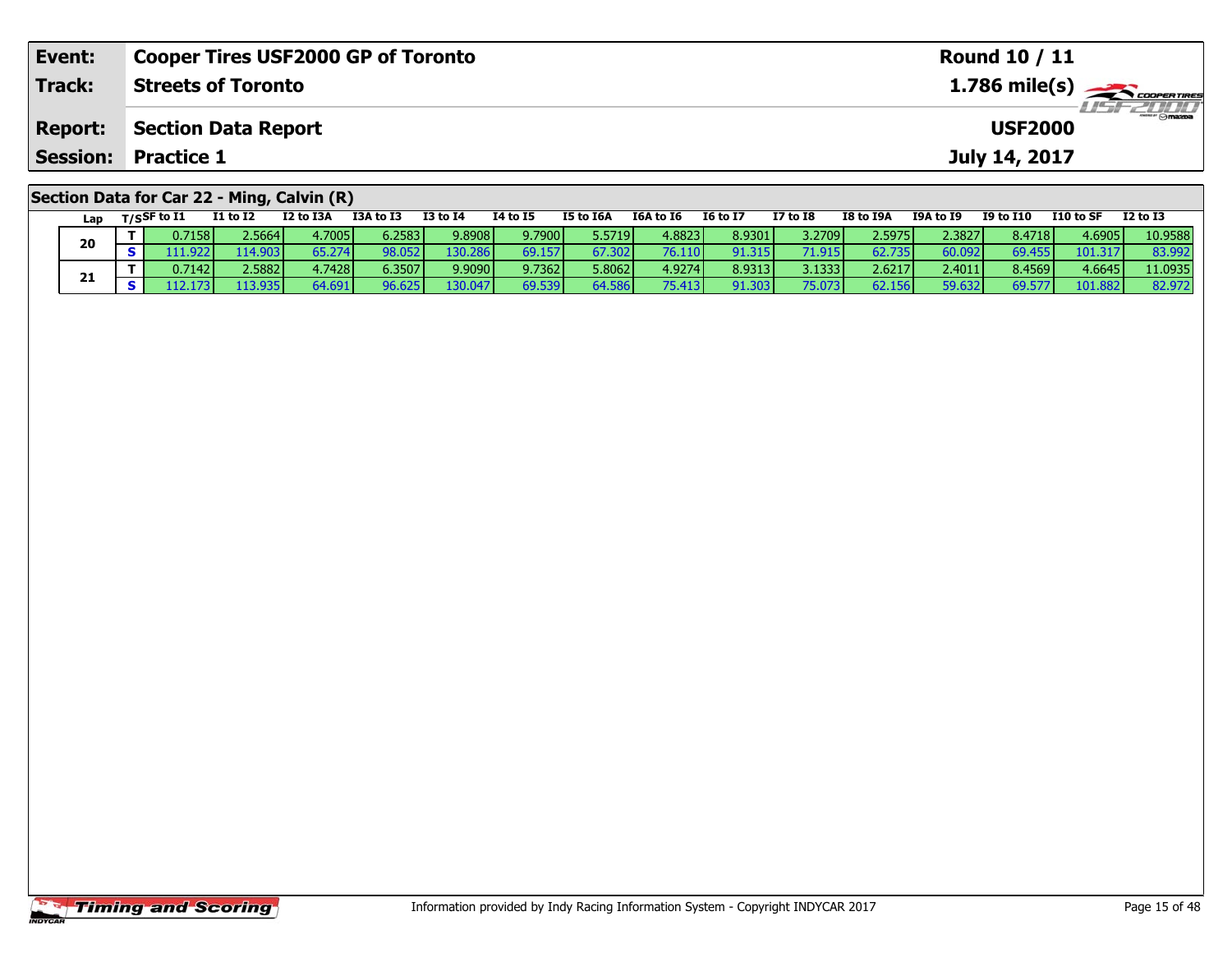| Event:                                      | <b>Cooper Tires USF2000 GP of Toronto</b> | Round 10 / 11                 |  |  |  |  |  |  |  |  |  |
|---------------------------------------------|-------------------------------------------|-------------------------------|--|--|--|--|--|--|--|--|--|
| <b>Track:</b>                               | <b>Streets of Toronto</b>                 | $1.786$ mile(s) $\rightarrow$ |  |  |  |  |  |  |  |  |  |
| <b>Report:</b>                              | Section Data Report                       | <b>USF2000</b>                |  |  |  |  |  |  |  |  |  |
| <b>Session: Practice 1</b><br>July 14, 2017 |                                           |                               |  |  |  |  |  |  |  |  |  |
| Section Data for Car 22 - Ming. Calvin (R)  |                                           |                               |  |  |  |  |  |  |  |  |  |

# **Section Data for Car 22 - Ming, Calvin (R)**

| Lap |   | $T/SI5$ to $I6$ | <b>I8 to I9</b> | Lap     | PI to PO | PO to I8 | <b>SF to PI</b> |
|-----|---|-----------------|-----------------|---------|----------|----------|-----------------|
| 20  |   | 10.4542         | 4.9802          | 74.7195 |          |          |                 |
|     | c | 71.415          | 61.471          | 86.050  |          |          |                 |
|     |   | 10.7336         | 5.0228          |         |          |          | 60.7464         |
| 21  | - | 69.556          | 60.949          |         |          |          | 85.953          |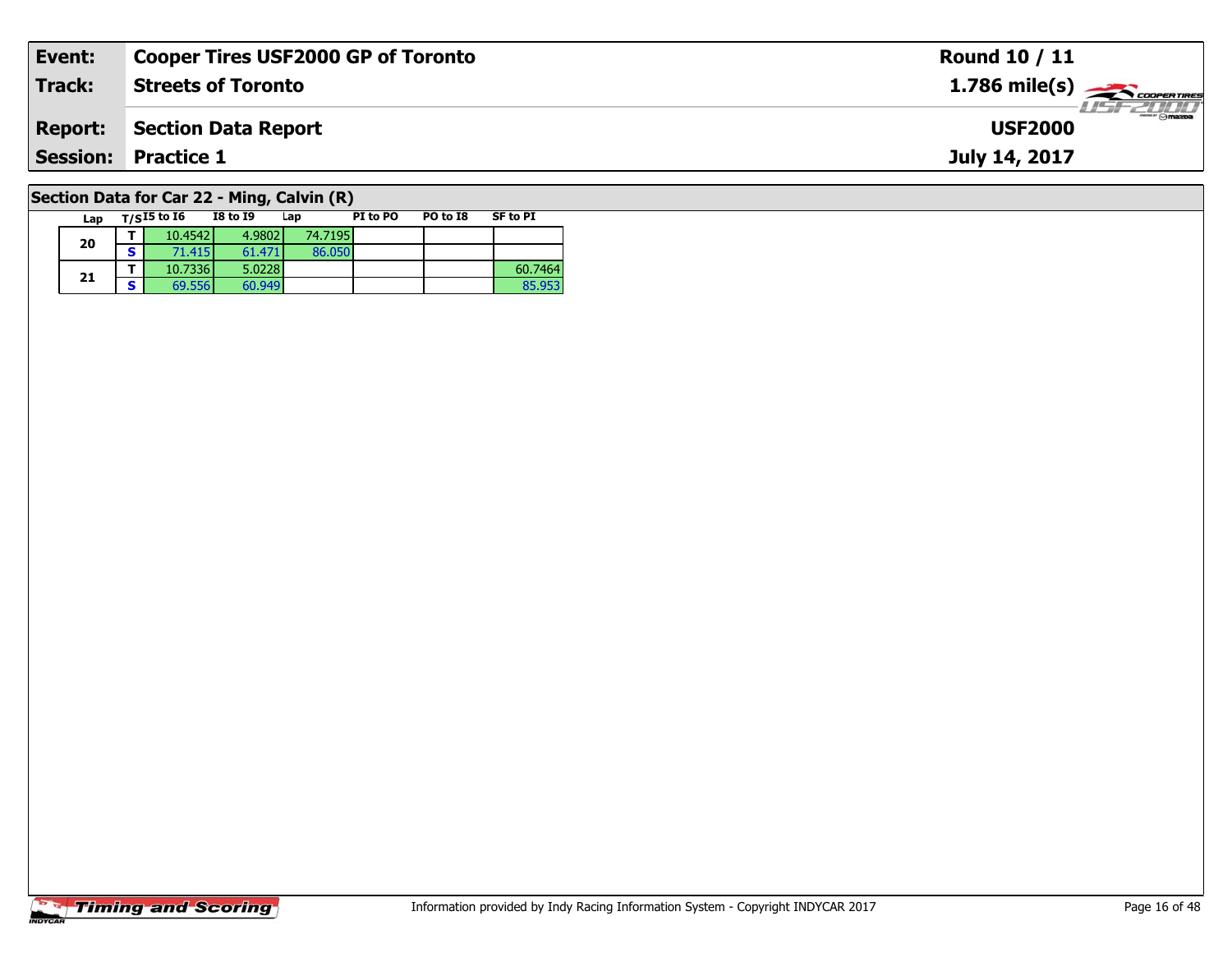| Event:          |            |                    | <b>Cooper Tires USF2000 GP of Toronto</b> |               |           |                 |                 |                  |           |                 |                 |                |                  | <b>Round 10 / 11</b> |                |              |
|-----------------|------------|--------------------|-------------------------------------------|---------------|-----------|-----------------|-----------------|------------------|-----------|-----------------|-----------------|----------------|------------------|----------------------|----------------|--------------|
| <b>Track:</b>   |            |                    | <b>Streets of Toronto</b>                 |               |           |                 | 1.786 mile(s)   |                  |           |                 |                 |                |                  |                      |                |              |
| <b>Report:</b>  |            |                    | <b>Section Data Report</b>                |               |           |                 |                 |                  |           |                 |                 |                |                  | <b>USF2000</b>       |                |              |
| <b>Session:</b> |            | <b>Practice 1</b>  |                                           |               |           |                 |                 |                  |           |                 |                 |                |                  | July 14, 2017        |                |              |
|                 |            |                    | Section Data for Car 23 - Kohl, Lucas     |               |           |                 |                 |                  |           |                 |                 |                |                  |                      |                |              |
|                 |            | Lap $T/S$ SF to I1 | I1 to I2                                  | I2 to I3A     | I3A to I3 | <b>I3 to I4</b> | <b>I4 to I5</b> | <b>I5 to I6A</b> | I6A to I6 | <b>I6 to I7</b> | <b>I7 to I8</b> | I8 to I9A      | <b>I9A to I9</b> | <b>I9 to I10</b>     | I10 to SF      | $I2$ to $I3$ |
|                 |            | 0.7325             | 2.8420                                    | 5.3167        | 6.4496    | 11.3520         | 11.4199         | 6.3616           | 5.7679    | 9.8252          | 3.2664          | 3.0487         | 2.6905           | 9.6757               | 4.8629         | 11.7663      |
| л.              | $\epsilon$ | 100220             | 102.760                                   | <b>EZZOOL</b> | CF 142    | 112E1c          | <b>EQ DOC</b>   | <b>CO 047</b>    | CAAOA     | lann ca         | 72.011          | <b>CO ACAL</b> | <b>CONTROL</b>   | $\epsilon$ 0.012     | <u>ומכל כמ</u> | 70,00        |

| 1                       | T.           | 0.7325  | 2.8420  | 5.3167 | 6.4496 | 11.3520 | 11.4199 | 6.3616 | 5.7679 | 9.8252 | 3.2664 | 3.0487 | 2.6905 | 9.6757 | 4.8629  | 11.7663 |
|-------------------------|--------------|---------|---------|--------|--------|---------|---------|--------|--------|--------|--------|--------|--------|--------|---------|---------|
|                         | $\mathbf{s}$ | 109.370 | 103.760 | 57.708 | 95.143 | 113.516 | 59.286  | 58.947 | 64.424 | 82.996 | 72.014 | 53.451 | 53.218 | 60.813 | 97.725  | 78.228  |
|                         | T.           | 0.7244  | 2.7857  | 5.0451 | 6.3925 | 10.0236 | 10.6378 | 5.9763 | 5.1135 | 9.4090 | 3.2634 | 2.9090 | 2.5441 | 9.1107 | 4.7931  | 11.4376 |
| $\mathbf{2}$            | S            | 110.593 | 105.857 | 60.815 | 95.993 | 128.560 | 63.645  | 62.748 | 72.669 | 86.668 | 72.080 | 56.017 | 56.280 | 64.584 | 99.148  | 80.476  |
|                         | Т            | 0.7264  | 2.8010  | 4.9297 | 6.3133 | 10.0407 | 10.4659 | 6.1139 | 5.1799 | 9.2360 | 3.0054 | 2.6121 | 2.6031 | 8.7950 | 4.7505  | 11.2430 |
| з                       | $\mathbf{s}$ | 110.289 | 105.279 | 62.239 | 97.197 | 128.341 | 64.691  | 61.336 | 71.737 | 88.291 | 78.268 | 62.384 | 55.004 | 66.903 | 100.037 | 81.869  |
|                         | T.           | 0.7267  | 2.7730  | 4.8873 | 6.3076 | 10.0055 | 10.2401 | 6.0100 | 5.0501 | 9.2224 | 3.0907 | 2.5999 | 2.3956 | 8.6641 | 4.7721  | 11.1949 |
| 4                       | S            | 110.243 | 106.342 | 62.779 | 97.285 | 128.793 | 66.117  | 62.396 | 73.581 | 88.421 | 76.108 | 62.677 | 59.769 | 67.913 | 99.585  | 82.221  |
|                         | т            | 0.7226  | 2.7143  | 4.8861 | 6.4123 | 10.0254 | 10.0909 | 5.8578 | 5.1174 | 9.2297 | 3.7778 | 2.7301 | 2.4674 | 8.5457 | 4.7022  | 11.2984 |
| 5                       | S            | 110.869 | 108.642 | 62.794 | 95.697 | 128.537 | 67.095  | 64.017 | 72.613 | 88.351 | 62.266 | 59.688 | 58.029 | 68.854 | 101.065 | 81.468  |
|                         | т            | 0.7238  | 2.7404  | 4.8427 | 6.3468 | 10.0089 | 10.1901 | 5.8872 | 4.9214 | 9.6273 | 3.0332 | 2.7670 | 2.4749 | 8.5814 | 4.7353  | 11.1895 |
| 6                       | S            | 110.685 | 107.607 | 63.357 | 96.684 | 128.749 | 66.441  | 63.698 | 75.505 | 84.702 | 77.551 | 58.892 | 57.854 | 68.568 | 100.358 | 82.261  |
|                         | т            | 0.7224  | 2.7182  | 4.8819 | 6.4527 | 10.0298 | 10.1397 | 5.8589 | 5.0067 | 9.2363 | 3.0984 | 2.6300 | 2.4126 | 9.1175 | 4.7126  | 11.3346 |
| $\overline{\mathbf{z}}$ | S            | 110.899 | 108.486 | 62.848 | 95.098 | 128.481 | 66.772  | 64.005 | 74.219 | 88.288 | 75.919 | 61.960 | 59.348 | 64.536 | 100.842 | 81.208  |
|                         | T            | 0.7268  | 2.7076  | 4.8586 | 6.3231 | 9.9745  | 10.0305 | 5.8120 | 4.9076 | 9.5556 | 3.0310 | 2.6673 | 2.4172 | 8.6593 | 4.7823  | 11.1817 |
| 8                       | S            | 110.228 | 108.911 | 63.150 | 97.047 | 129.193 | 67.499  | 64.522 | 75.717 | 85.338 | 77.607 | 61.093 | 59.235 | 67.951 | 99.372  | 82.318  |
|                         | т            | 0.7243  | 2.7365  | 4.8589 | 6.4017 | 9.9974  | 10.0993 | 5.9295 | 5.0158 | 9.2339 | 3.0804 | 2.6386 | 2.4358 | 8.6500 | 4.7391  | 11.2606 |
| 9                       | S            | 110.608 | 107.760 | 63.146 | 95.855 | 128.897 | 67.039  | 63.243 | 74.084 | 88.311 | 76.363 | 61.758 | 58.782 | 68.024 | 100.278 | 81.741  |
| 10                      | т            | 0.7270  | 2.6566  | 4.6948 | 6.2815 | 9.9808  | 10.0863 | 5.9238 | 4.9161 | 9.0878 | 2.9916 | 2.6652 | 2.4519 | 8.4886 | 4.7601  | 10.9763 |
|                         | S            | 110.198 | 111.001 | 65.353 | 97.689 | 129.112 | 67.125  | 63.304 | 75.587 | 89.731 | 78.629 | 61.142 | 58.396 | 69.318 | 99.836  | 83.858  |
|                         | T.           | 0.7236  | 2.6523  | 4.7005 | 6.3484 | 9.9934  | 9.8009  | 5.8333 | 4.8706 | 9.1067 | 3.0236 | 2.6371 | 2.4022 | 8.4588 | 4.7091  | 11.0489 |
| 11                      | <b>S</b>     | 110.715 | 111.181 | 65.274 | 96.660 | 128.949 | 69.080  | 64.286 | 76.293 | 89.544 | 77.797 | 61.793 | 59.604 | 69.562 | 100.917 | 83.307  |
|                         | т            | 0.7259  | 2.6642  | 4.7263 | 6.3165 | 9.9630  | 9.8986  | 5.7153 | 4.8720 | 9.0677 | 2.9840 | 2.6475 | 2.3814 | 8.7525 | 4.7328  | 11.0428 |
| 12                      | S            | 110.365 | 110.685 | 64.917 | 97.148 | 129.342 | 68.398  | 65.613 | 76.271 | 89.930 | 78.830 | 61.550 | 60.125 | 67.228 | 100.411 | 83.353  |
| 13                      | T.           | 0.7174  | 2.6118  | 4.7583 | 6.2956 | 9.9469  | 9.8552  | 5.7315 | 4.8735 | 9.0417 | 3.0205 | 2.6279 | 2.4175 | 8.3681 | 4.6704  | 11.0539 |
|                         | S            | 111.672 | 112.905 | 64.481 | 97.471 | 129.552 | 68.699  | 65.428 | 76.247 | 90.188 | 77.877 | 62.009 | 59.227 | 70.316 | 101.753 | 83.270  |
| 14                      | T.           | 0.7157  | 2.9978  | 5.5117 | 6.4123 | 10.0013 | 10.5247 | 5.8560 | 4.9300 | 9.2153 | 2.9817 | 2.6051 | 2.3411 | 8.3664 | 4.6673  | 11.9240 |
|                         | $\mathbf{s}$ | 111.937 | 98.368  | 55.667 | 95.697 | 128.847 | 64.329  | 64.037 | 75.373 | 88.489 | 78.890 | 62.552 | 61.160 | 70.330 | 101.821 | 77.193  |
| 15                      | т            | 0.7150  | 2.6095  | 4.6683 | 6.2364 | 9.9472  | 9.9109  | 5.7266 | 4.8736 | 9.0096 | 3.0045 | 2.6579 | 2.3855 | 8.3321 | 4.6312  | 10.9047 |
|                         | S            | 112.047 | 113.005 | 65.724 | 98.396 | 129.548 | 68.313  | 65.484 | 76.246 | 90.510 | 78.292 | 61.310 | 60.022 | 70.620 | 102.614 | 84.409  |
| 16                      | T.           | 0.7132  | 2.5915  | 4.6781 | 6.2750 | 9.9357  | 9.7517  | 5.6946 | 4.8136 | 9.0435 | 2.9719 | 2.6339 | 2.3460 | 8.3356 | 4.6450  | 10.9531 |
|                         | S            | 112.330 | 113.790 | 65.586 | 97.791 | 129.698 | 69.428  | 65.852 | 77.196 | 90.170 | 79.150 | 61.868 | 61.032 | 70.590 | 102.309 | 84.036  |
| 17                      | т            | 0.7238  | 2.6266  | 4.7915 | 6.2882 | 9.9428  | 9.9581  | 5.7027 | 4.8791 | 8.8959 | 3.1820 | 2.5757 | 2.3224 | 8.5588 | 4.7631  | 11.0797 |
|                         | S            | 110.685 | 112.269 | 64.034 | 97.585 | 129.605 | 67.989  | 65.758 | 76.160 | 91.666 | 73.924 | 63.266 | 61.653 | 68.749 | 99.773  | 83.076  |
| 18                      | т            | 0.7254  | 2.6539  | 4.8200 | 6.2600 | 9.9207  | 9.8099  | 5.7220 | 4.8052 | 8.9639 | 2.9530 | 2.6296 | 2.3978 | 8.5165 | 4.7725  | 11.0800 |
|                         | <b>S</b>     | 110.441 | 111.114 | 63.655 | 98.025 | 129.894 | 69.017  | 65.537 | 77.331 | 90.971 | 79.657 | 61.969 | 59.714 | 69.090 | 99.576  | 83.074  |
| 19                      | т            | 0.7146  | 2.6442  | 4.7567 | 6.2903 | 9.9155  | 9.8517  | 5.6286 | 4.7976 | 8.8960 | 2.9558 | 2.5937 | 2.3705 | 8.4093 | 4.6640  | 11.0470 |
|                         | S            | 112.110 | 111.522 | 64.502 | 97.553 | 129.962 | 68.724  | 66.624 | 77.453 | 91.665 | 79.582 | 62.827 | 60.402 | 69.971 | 101.893 | 83.322  |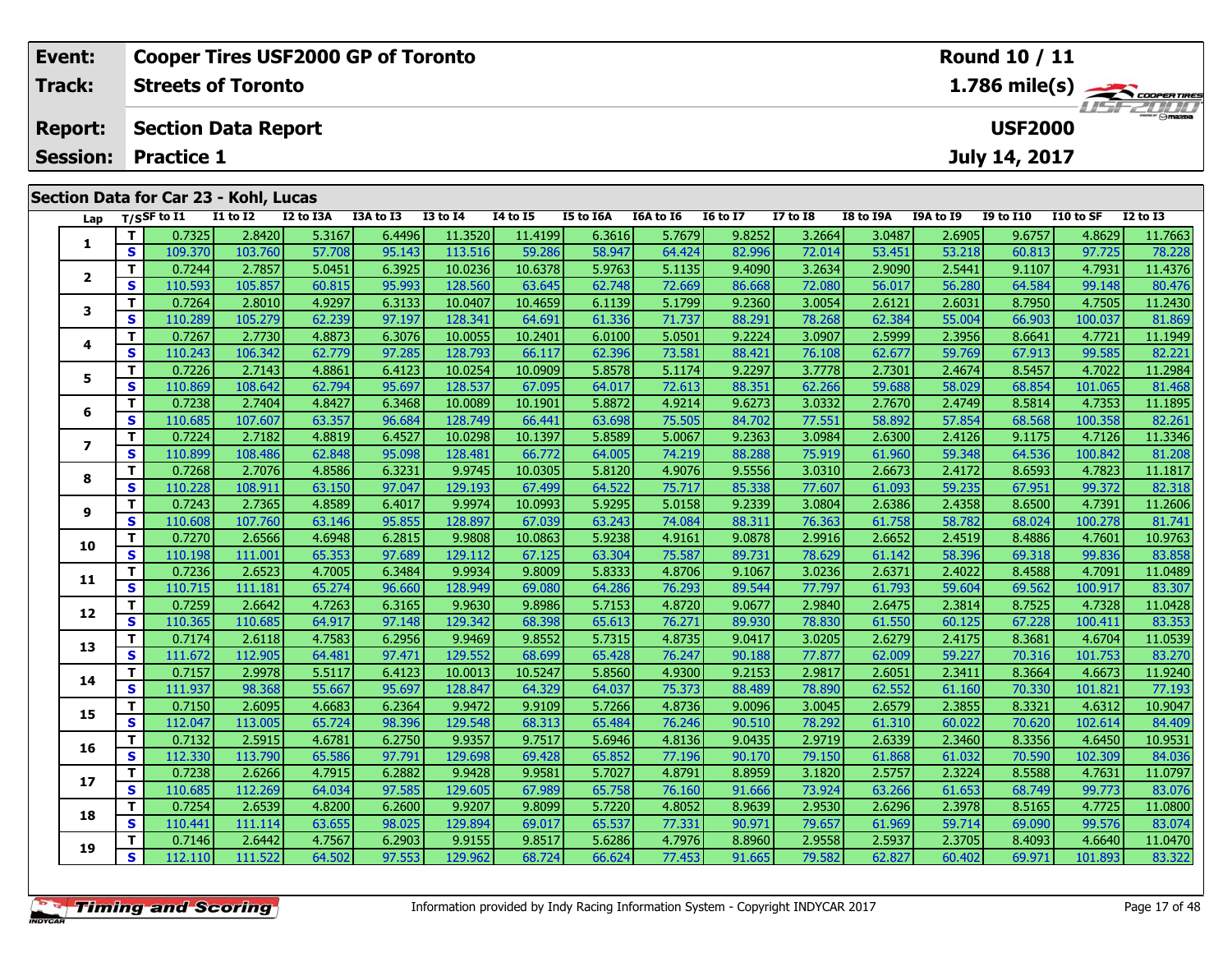| Event:         | <b>Cooper Tires USF2000 GP of Toronto</b> | <b>Round 10 / 11</b>                      |
|----------------|-------------------------------------------|-------------------------------------------|
| Track:         | <b>Streets of Toronto</b>                 | $1.786$ mile(s) $\rightarrow$ COOPERTIRES |
| <b>Report:</b> | Section Data Report                       | <b>USF2000</b>                            |
|                | <b>Session: Practice 1</b>                | July 14, 2017                             |
|                |                                           |                                           |

| Section Data for Car 23 - Kohl, Lucas |  |  |
|---------------------------------------|--|--|
|---------------------------------------|--|--|

| Lap                     |                         | $T/SI5$ to $I6$ | <b>I8 to 19</b> | Lap     | PO to I8 | <b>SF to PI</b> |
|-------------------------|-------------------------|-----------------|-----------------|---------|----------|-----------------|
|                         | т                       | 12.1295         | 5.7392          | 83.6116 | 74.0581  |                 |
| $\mathbf{1}$            | $\overline{\mathbf{s}}$ | 61.552          | 53.341          | 76.898  | 74.720   |                 |
|                         | T.                      | 11.0898         | 5.4531          | 78.7282 |          |                 |
| $\overline{2}$          | S                       | 67.322          | 56.140          | 81.668  |          |                 |
|                         | T                       | 11.2938         | 5.2152          | 77.5729 |          |                 |
| 3                       | S                       | 66.106          | 58.701          | 82.885  |          |                 |
| $\overline{\mathbf{4}}$ | T.                      | 11.0601         | 4.9955          | 76.7451 |          |                 |
|                         | S                       | 67.503          | 61.282          | 83.779  |          |                 |
| 5                       | T                       | 10.9752         | 5.1975          | 77.2797 |          |                 |
|                         | $\overline{\mathbf{s}}$ | 68.025          | 58.901          | 83.199  |          |                 |
| 6                       | T                       | 10.8086         | 5.2419          | 76.8804 |          |                 |
|                         | $\overline{\mathbf{s}}$ | 69.074          | 58.402          | 83.631  |          |                 |
| $\overline{ }$          | T                       | 10.8656         | 5.0426          | 77.0177 |          |                 |
|                         | S                       | 68.711          | 60.710          | 83.482  |          |                 |
| 8                       | T                       | 10.7196         | 5.0845          | 76.4534 |          |                 |
|                         | $\overline{\mathbf{s}}$ | 69.647          | 60.210          | 84.098  |          |                 |
| 9                       | T                       | 10.9453         | 5.0744          | 76.5412 |          |                 |
|                         | S                       | 68.211          | 60.330          | 84.002  |          |                 |
| 10                      | $\overline{\mathsf{r}}$ | 10.8399         | 5.1171          | 75.7121 |          |                 |
|                         | S                       | 68.874          | 59.826          | 84.922  |          |                 |
| 11                      | T                       | 10.7039         | 5.0393          | 75.2605 |          |                 |
|                         | S                       | 69.749          | 60.750          | 85.431  |          |                 |
| 12                      | т                       | 10.5873         | 5.0289          | 75.4477 |          |                 |
|                         | S                       | 70.518          | 60.875          | 85.219  |          |                 |
| 13                      | T                       | 10.6050         | 5.0454          | 74.9363 |          |                 |
|                         | S                       | 70.400          | 60.676          | 85.801  |          |                 |
| 14                      | T                       | 10.7860         | 4.9462          | 77.1264 |          |                 |
|                         | S                       | 69.219          | 61.893          | 83.364  |          |                 |
| 15                      | $\overline{\mathsf{r}}$ | 10.6002         | 5.0434          | 74.7083 |          |                 |
|                         | $\overline{\mathbf{s}}$ | 70.432          | 60.700          | 86.063  |          |                 |
| 16                      | T                       | 10.5082         | 4.9799          | 74.4293 |          |                 |
|                         | S                       | 71.048          | 61.474          | 86.385  |          |                 |
| 17                      | T                       | 10.5818         | 4.8981          | 75.2107 |          |                 |
|                         | S                       | 70.554          | 62.501          | 85.488  |          |                 |
| 18                      | T                       | 10.5272         | 5.0274          | 74.9504 |          |                 |
|                         | S                       | 70.920          | 60.894          | 85.785  |          |                 |
| 19                      | T                       | 10.4262         | 4.9642          | 74.4885 |          |                 |
|                         | S                       | 71.607          | 61.669          | 86.317  |          |                 |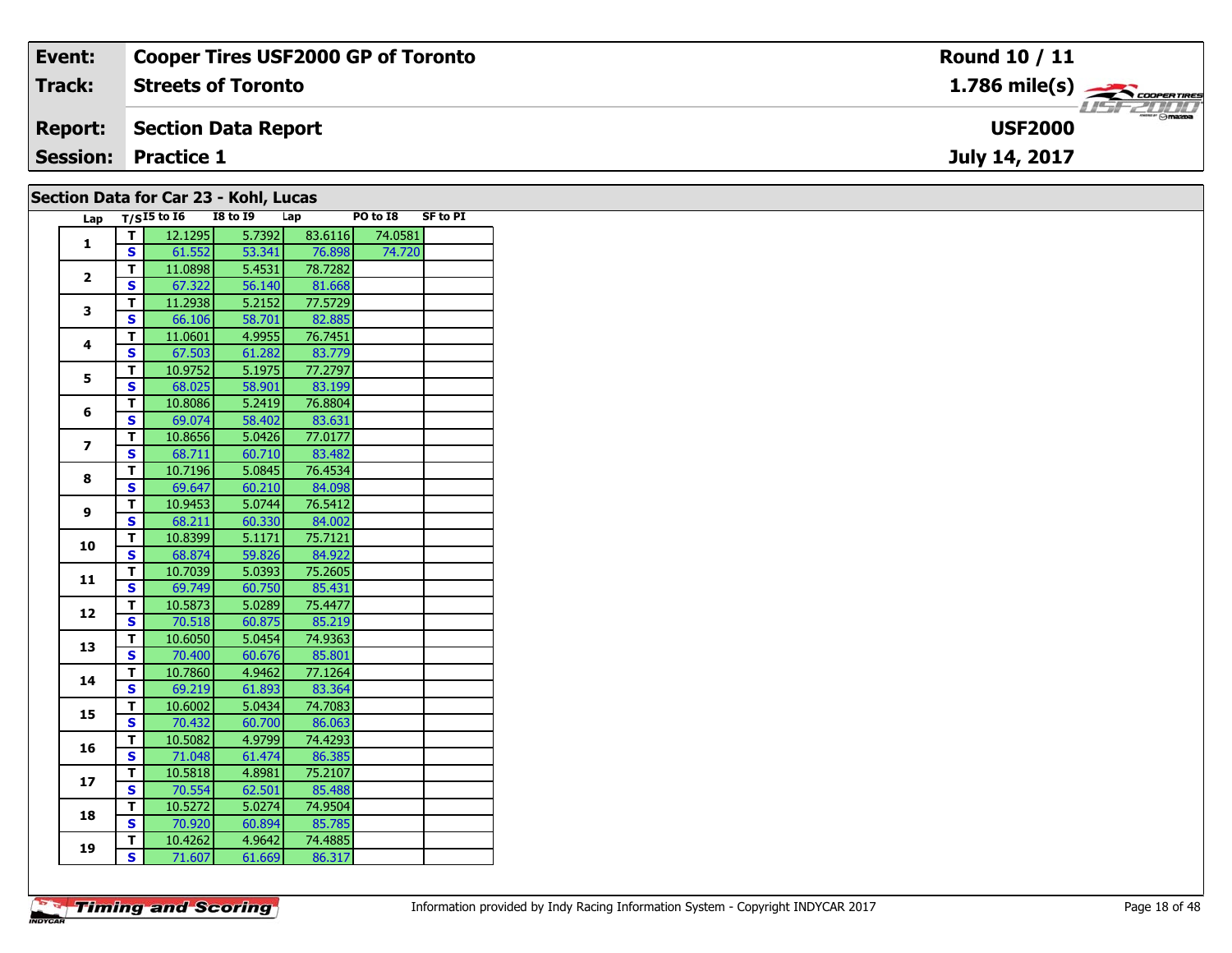| Event:                                |                           |                            | <b>Cooper Tires USF2000 GP of Toronto</b> |           |          | Round 10 / 11 |           |           |                 |                 |           |           |                  |           |                                                              |
|---------------------------------------|---------------------------|----------------------------|-------------------------------------------|-----------|----------|---------------|-----------|-----------|-----------------|-----------------|-----------|-----------|------------------|-----------|--------------------------------------------------------------|
| Track:                                | <b>Streets of Toronto</b> |                            |                                           |           |          |               |           |           |                 |                 |           |           |                  |           | $1.786$ mile(s) $\rightarrow$ coorganges<br><b>LISFELINI</b> |
| <b>Report:</b>                        |                           | <b>Section Data Report</b> |                                           |           |          |               |           |           |                 |                 |           |           | <b>USF2000</b>   |           |                                                              |
| <b>Session:</b>                       | <b>Practice 1</b>         |                            |                                           |           |          |               |           |           |                 |                 |           |           | July 14, 2017    |           |                                                              |
| Section Data for Car 23 - Kohl, Lucas |                           |                            |                                           |           |          |               |           |           |                 |                 |           |           |                  |           |                                                              |
| Lap                                   | T/SSF to I1               | <b>I1 to I2</b>            | I2 to I3A                                 | I3A to I3 | I3 to I4 | 14 to 15      | I5 to I6A | I6A to I6 | <b>I6 to I7</b> | <b>I7 to I8</b> | I8 to I9A | I9A to I9 | <b>I9 to I10</b> | I10 to SF | <b>I2 to I3</b>                                              |

0 | T | 0.7096| 2.6370| 4.6742| 6.2543| 9.9111| 10.0008| 5.6825| 4.8202| 9.0275| 3.0129| 2.6174| 2.4010| 8.2714| 4.6120| 10.9285<br>| S | 112.900| 111.826| 65.641| 98.114| 130.020| 67.699| 65.992| 77.090| 90.330| 78.073| 62.2

**<sup>T</sup>** 0.7267 2.6323 4.7528 6.2437 9.9172 9.7534 5.6540 4.7692 8.8944 3.1344 2.5832 2.3578 8.4495 4.8117 10.9965 **<sup>S</sup>** 110.243 112.026 64.555 98.281 129.940 69.416 66.325 77.915 91.682 75.047 63.082 60.727 69.638 98.765 83.704

2 T 0.7121 2.6286 4.6986 6.2350 9.9010 9.7543 5.6341 4.7790 8.9540 3.0110 2.6925 2.3691 8.2779 4.6628 10.9336<br>2 S 112.503 112.184 65.300 98.418 130.152 69.410 66.559 77.755 91.072 78.123 60.522 60.437 71.082 101.919 84.186

3 T 0.7093 2.6123 4.7516 6.2206 9.8926 9.7446 5.7280 4.9164 8.9655 2.9572 2.6627 2.3763 8.2638 4.6360 10.9722<br>S 112.947 112.884 64.572 98.646 130.263 69.479 65.468 75.582 90.955 79.544 61.199 60.254 71.203 102.508 83.890

**20**

**21**

**22**

**23**

83.704

84.186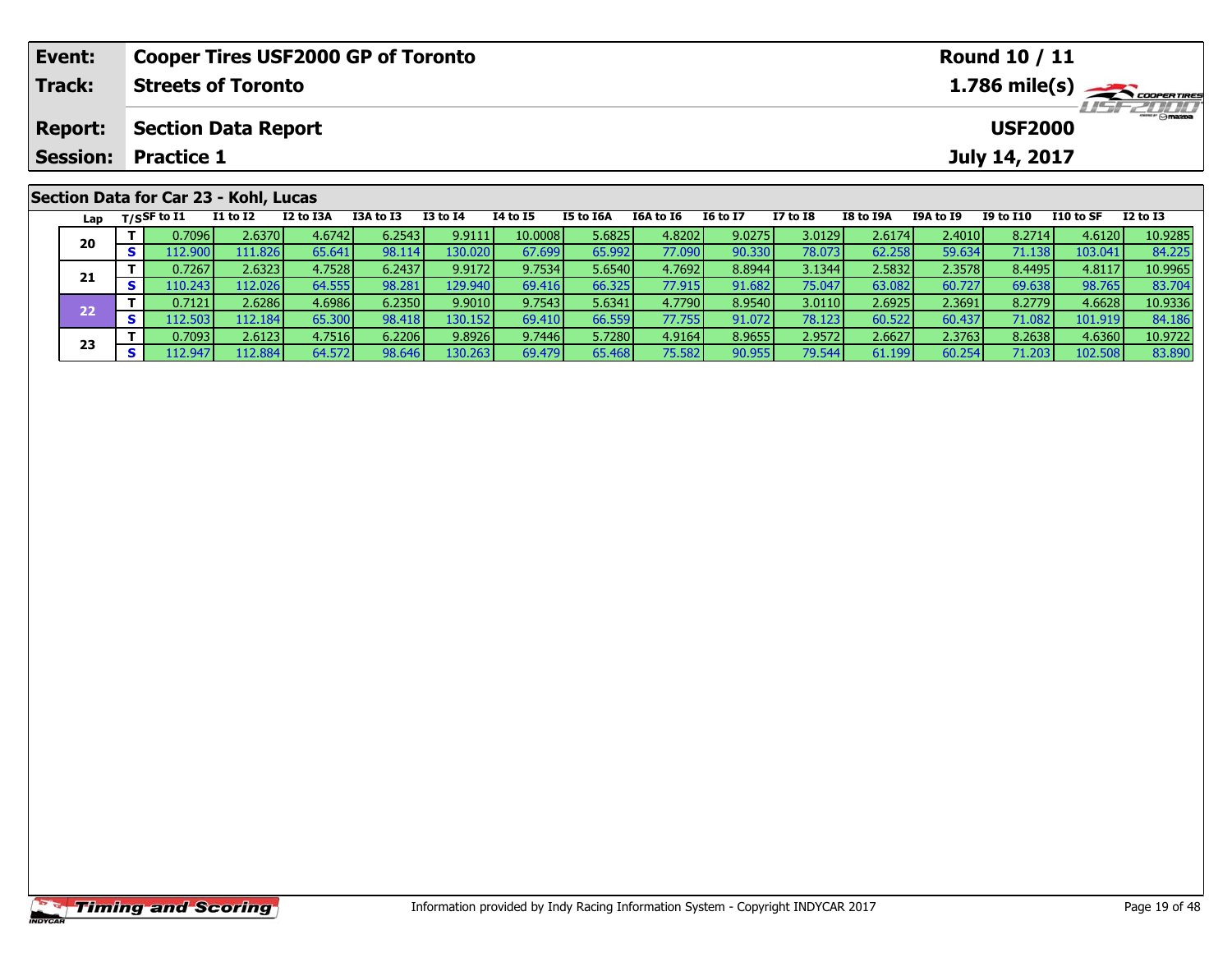| Event:         | <b>Cooper Tires USF2000 GP of Toronto</b> | Round 10 / 11  |
|----------------|-------------------------------------------|----------------|
| Track:         | <b>Streets of Toronto</b>                 |                |
| <b>Report:</b> | Section Data Report                       | <b>USF2000</b> |
|                | <b>Session: Practice 1</b>                | July 14, 2017  |
|                | Section Data for Car 23 - Kohl, Lucas     |                |

| Lap |   | $T/SI5$ to $\overline{16}$ | <b>I8 to 19</b> | Lap     | PO to I8 | <b>SF to PI</b> |
|-----|---|----------------------------|-----------------|---------|----------|-----------------|
| 20  |   | 10.5027                    | 5.0184          | 74.6319 |          |                 |
|     | S | 71.086                     | 61.003          | 86.151  |          |                 |
|     |   | 10.4232                    | 4.9410          | 74.6803 |          |                 |
| 21  | s | 71.628                     | 61.958          | 86.095  |          |                 |
| 22  |   | 10.4131                    | 5.0616          | 74.3100 |          |                 |
|     | s | 71.697                     | 60.482          | 86.524  |          |                 |
|     |   | 10.6444                    | 5.0390          | 74.4369 |          | 60.2093         |
| 23  | S | 70.139                     | 60.753          | 86.377  |          | 86.720          |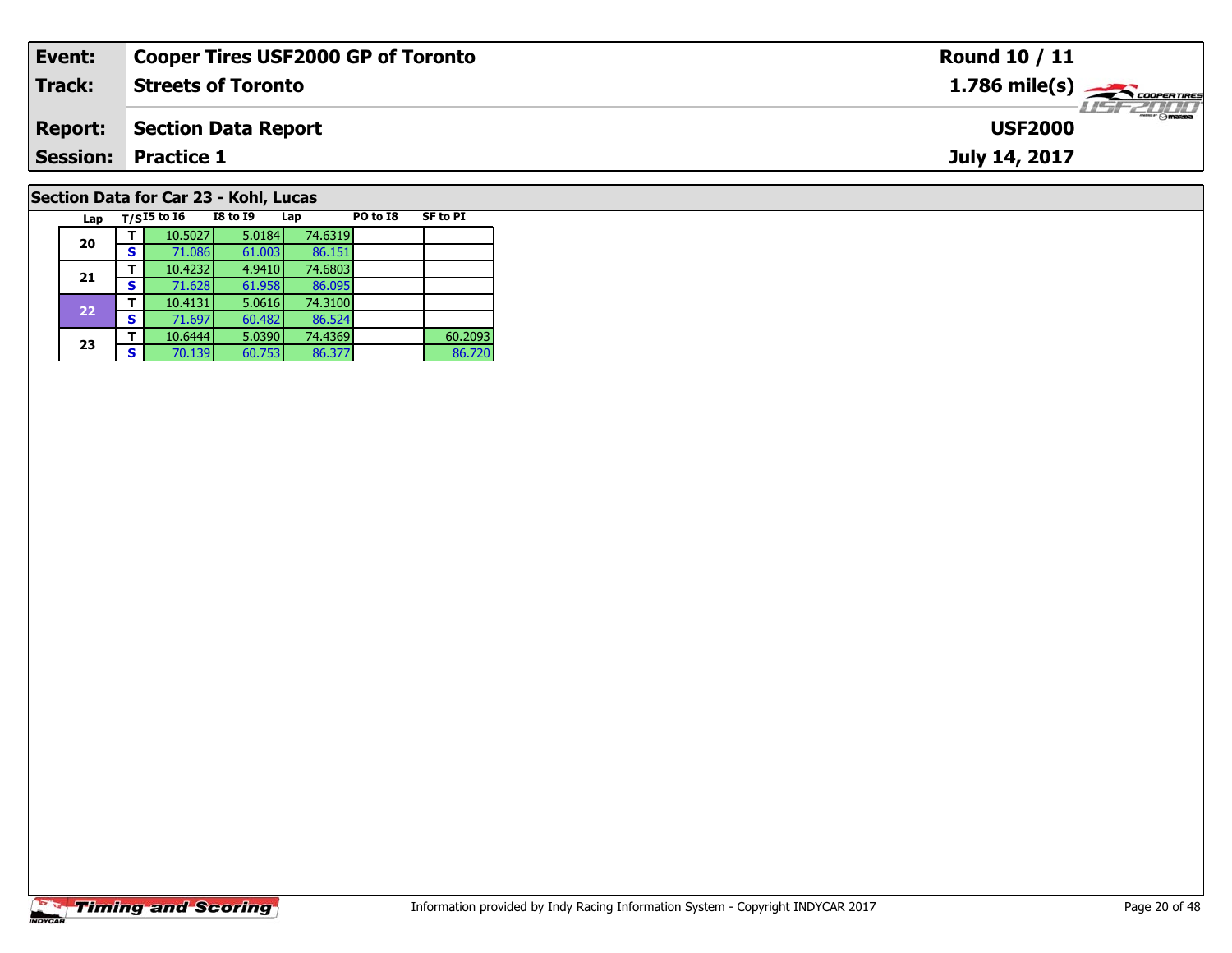| <b>Cooper Tires USF2000 GP of Toronto</b><br>Event:                                      |                                                                |    |                   |                 |           |           |                                        |          |                  |             |                 |                 |           | <b>Round 10 / 11</b> |                  |                              |                                            |
|------------------------------------------------------------------------------------------|----------------------------------------------------------------|----|-------------------|-----------------|-----------|-----------|----------------------------------------|----------|------------------|-------------|-----------------|-----------------|-----------|----------------------|------------------|------------------------------|--------------------------------------------|
| Track:<br><b>Streets of Toronto</b>                                                      |                                                                |    |                   |                 |           |           |                                        |          |                  |             |                 |                 |           |                      |                  |                              | $1.786$ mile(s) $\rightarrow$ COOPER TIRES |
|                                                                                          | <b>USF2000</b><br><b>Section Data Report</b><br><b>Report:</b> |    |                   |                 |           |           |                                        |          |                  |             |                 |                 |           |                      |                  | LISFE D'Onazo                |                                            |
|                                                                                          | <b>Session:</b>                                                |    | <b>Practice 1</b> |                 |           |           |                                        |          |                  |             |                 |                 |           |                      | July 14, 2017    |                              |                                            |
| Section Data for Car 3 - Askew, Oliver (R)                                               |                                                                |    |                   |                 |           |           |                                        |          |                  |             |                 |                 |           |                      |                  |                              |                                            |
|                                                                                          |                                                                |    | Lap T/SSF to I1   | <b>I1 to I2</b> | I2 to I3A | I3A to I3 | <b>I3 to I4</b>                        | 14 to 15 | <b>I5 to I6A</b> | I6A to I6   | <b>16 to 17</b> | <b>I7 to I8</b> | I8 to I9A | <b>I9A to I9</b>     | <b>I9 to I10</b> | I10 to SF                    | $I2$ to $I3$                               |
|                                                                                          |                                                                |    | 0.8079            | 3.2406          | 5.2672    | 6.5395    | 11.1932                                | 11.0277  | 6.1993           | 5.5624      | 10.5367         | 3.0684          |           |                      |                  |                              | 11.8067                                    |
|                                                                                          |                                                                | S. | 99.163            | 90.997          | 58.251    | 93.835    | 115.127                                | 61.395   | 60.491           | 66.804      | 77.392          | 76.661          |           |                      |                  |                              | 77.960                                     |
| 4.8709<br>6.3548<br>10.2445<br>5.9388<br>5.1900<br>9.4928<br>2.9092<br>10.4389<br>0.7329 |                                                                |    |                   |                 |           |           |                                        |          |                  |             |                 | 2.9325          | 2.8174    | 2.5459               | 9.6666           | 4.9125                       | 11.2257                                    |
|                                                                                          |                                                                | S. | 109.310           | 101.363         | 62.990    | 96.563    | 125.788                                | 64.858   | 63.144           | 71.597      | 85.902          | 80.214          | 57.839    | 56.240               | 60.870           | 96.738                       | 81.995                                     |
|                                                                                          |                                                                |    | ------            |                 | .         | .         | <b><i>Charles Committee States</i></b> |          | - - - - - -      | - . - - - 1 | ------          | . <b>.</b>      | -----     | -----                | . <b>.</b>       | $\sim$ 100 $\sim$ 100 $\sim$ |                                            |

| 1            | T            | 0.8079  | 3.2406  | 5.2672 | 6.5395 | 11.1932 | 11.0277 | 6.1993 | 5.5624 | 10.5367 | 3.0684 |        |        |        |         | 11.8067 |
|--------------|--------------|---------|---------|--------|--------|---------|---------|--------|--------|---------|--------|--------|--------|--------|---------|---------|
|              | $\mathbf{s}$ | 99.163  | 90.997  | 58.251 | 93.835 | 115.127 | 61.395  | 60.491 | 66.804 | 77.392  | 76.661 |        |        |        |         | 77.960  |
|              | т            | 0.7329  | 2.9092  | 4.8709 | 6.3548 | 10.2445 | 10.4389 | 5.9388 | 5.1900 | 9.4928  | 2.9325 | 2.8174 | 2.5459 | 9.6666 | 4.9125  | 11.2257 |
| $\mathbf{2}$ | S            | 109.310 | 101.363 | 62.990 | 96.563 | 125.788 | 64.858  | 63.144 | 71.597 | 85.902  | 80.214 | 57.839 | 56.240 | 60.870 | 96.738  | 81.995  |
|              | T            | 0.7226  | 2.7976  | 4.7809 | 6.3462 | 10.1314 | 10.2625 | 5.9657 | 5.1328 | 9.4275  | 2.8635 | 2.5942 | 2.3403 | 8.9124 | 4.7869  | 11.1271 |
| 3            | S            | 110.869 | 105.407 | 64.176 | 96.694 | 127.192 | 65.973  | 62.859 | 72.395 | 86.497  | 82.147 | 62.815 | 61.181 | 66.021 | 99.277  | 82.722  |
|              | T            | 0.7193  | 2.7459  | 4.7147 | 6.6045 | 10.0859 | 10.1072 | 5.9892 | 5.0254 | 9.3411  | 2.8835 | 2.6116 | 2.3091 | 8.7588 | 4.7681  | 11.3192 |
| 4            | S            | 111.377 | 107.392 | 65.077 | 92.912 | 127.766 | 66.986  | 62.613 | 73.943 | 87.297  | 81.577 | 62.396 | 62.008 | 67.179 | 99.668  | 81.318  |
|              | T            | 0.7129  | 2.7337  | 4.7871 | 6.2889 | 9.9876  | 10.0756 | 5.8044 | 4.9547 | 9.4449  | 3.0270 | 2.5502 | 2.2255 | 8.6308 | 4.6924  | 11.0760 |
| 5            | S            | 112.377 | 107.871 | 64.093 | 97.575 | 129.024 | 67.197  | 64.606 | 74.998 | 86.338  | 77.710 | 63.899 | 64.337 | 68.175 | 101.276 | 83.104  |
|              | т            | 0.7205  | 2.9063  | 5.2123 | 6.4020 | 10.0097 | 10.0938 | 5.9136 | 4.9729 | 9.7206  | 2.9243 | 2.8181 | 2.4219 | 9.4534 | 4.8308  | 11.6143 |
| 6            | S            | 111.192 | 101.465 | 58.864 | 95.851 | 128.739 | 67.075  | 63.413 | 74.723 | 83.889  | 80.439 | 57.824 | 59.120 | 62.243 | 98.374  | 79.252  |
|              | T.           | 0.7138  | 2.6895  | 4.7568 | 6.2406 | 9.9262  | 10.1224 | 5.8697 | 4.9876 | 9.5797  | 3.0175 | 2.5797 | 2.3403 | 8.6487 | 4.7098  | 10.9974 |
| 7            | S            | 112.235 | 109.644 | 64.501 | 98.330 | 129.822 | 66.886  | 63.887 | 74.503 | 85.123  | 77.954 | 63.168 | 61.181 | 68.034 | 100.902 | 83.697  |
|              | т            | 0.7060  | 2.8148  | 4.8338 | 6.2978 | 11.9570 | 11.0500 | 6.1067 | 5.1719 | 9.3495  | 2.9323 | 2.5942 | 2.3428 | 8.4705 | 4.6436  | 11.1316 |
| 8            | S            | 113.475 | 104.763 | 63.473 | 97.437 | 107.773 | 61.271  | 61.408 | 71.848 | 87.219  | 80.219 | 62.815 | 61.116 | 69.466 | 102.340 | 82.688  |
|              | т            | 0.7122  | 2.9251  | 4.9508 | 6.2934 | 9.9917  | 10.4981 | 5.8803 | 6.7609 | 11.7326 | 2.9445 | 2.5824 | 2.3122 | 8.4355 | 4.6557  | 11.2442 |
| 9            | S            | 112.488 | 100.812 | 61.973 | 97.505 | 128.971 | 64.492  | 63.772 | 54.962 | 69.503  | 79.887 | 63.102 | 61.924 | 69.754 | 102.074 | 81.860  |
| 10           | т            | 0.7102  | 2.6642  | 4.7169 | 6.2509 | 9.9742  | 9.9726  | 5.7743 | 4.8469 | 9.1588  | 2.8803 | 2.6106 | 2.3548 | 8.4022 | 4.6316  | 10.9678 |
|              | S            | 112.804 | 110.685 | 65.047 | 98.168 | 129.197 | 67.891  | 64.943 | 76.666 | 89.035  | 81.668 | 62.420 | 60.804 | 70.030 | 102.605 | 83.923  |
| 11           | т            | 0.7109  | 2.6433  | 4.7594 | 6.2892 | 9.9444  | 9.9628  | 5.7719 | 4.8573 | 9.0375  | 2.9034 | 2.5906 | 2.3679 | 8.4077 | 4.6571  | 11.0486 |
|              | S            | 112.693 | 111.560 | 64.466 | 97.570 | 129.584 | 67.957  | 64.970 | 76.502 | 90.230  | 81.018 | 62.902 | 60.468 | 69.985 | 102.044 | 83.310  |
|              | т            | 0.7106  | 2.6342  | 4.7074 | 6.2941 | 9.9144  | 9.8166  | 5.7748 | 4.8954 | 9.1866  | 2.8852 | 2.5776 | 2.3003 | 8.3048 | 4.6569  | 11.0015 |
| 12           | $\mathbf{s}$ | 112.741 | 111.945 | 65.178 | 97.494 | 129.976 | 68.969  | 64.937 | 75.906 | 88.766  | 81.529 | 63.219 | 62.245 | 70.852 | 102.048 | 83.666  |
| 13           | т            | 0.7082  | 2.6661  | 4.7369 | 6.2732 | 11.7085 | 11.0041 | 6.2508 | 5.3540 | 9.2405  | 2.8615 | 2.5688 | 2.2977 | 8.3096 | 4.6371  | 11.0101 |
|              | $\mathbf{s}$ | 113.123 | 110.606 | 64.772 | 97.819 | 110.060 | 61.527  | 59.992 | 69.404 | 88.248  | 82.204 | 63.436 | 62.315 | 70.811 | 102.484 | 83.601  |
| 14           | т            | 0.7087  | 2.6542  | 4.6504 | 6.3196 | 9.9256  | 9.8472  | 5.7289 | 4.8129 | 9.0366  | 2.8934 | 2.5662 | 2.3199 | 8.1959 | 4.5968  | 10.9700 |
|              | S            | 113.043 | 111.102 | 65.977 | 97.101 | 129.830 | 68.755  | 65.458 | 77.207 | 90.239  | 81.298 | 63.500 | 61.719 | 71.793 | 103.382 | 83.907  |
| 15           | T            | 0.7067  | 2.7133  | 4.7230 | 6.2790 | 9.9082  | 10.0291 | 5.7337 | 7.5463 | 10.0778 | 2.8910 | 2.5905 | 2.3525 | 8.3905 | 4.6518  | 11.0020 |
|              | S            | 113.363 | 108.682 | 64.963 | 97.728 | 130.058 | 67.508  | 65.403 | 49.241 | 80.916  | 81.365 | 62.905 | 60.864 | 70.128 | 102.160 | 83.662  |
| 16           | T            | 0.7079  | 2.5818  | 4.6079 | 6.2697 | 9.8993  | 9.8033  | 5.6579 | 4.8305 | 9.0373  | 2.8270 | 2.5662 | 2.3350 | 8.2110 | 4.6161  | 10.8776 |
|              | S            | 113.171 | 114.217 | 66.585 | 97.873 | 130.174 | 69.063  | 66.279 | 76.926 | 90.232  | 83.207 | 63.500 | 61.320 | 71.661 | 102.950 | 84.619  |
| 17           | т            | 0.7079  | 3.0073  | 5.6081 | 6.9699 | 10.8872 | 10.4384 | 5.7980 | 5.0536 | 9.2233  | 2.9203 | 2.5591 | 2.2831 | 8.3227 | 4.6363  | 12.5780 |
|              | S            | 113.171 | 98.057  | 54.710 | 88.041 | 118.363 | 64.861  | 64.677 | 73.530 | 88.412  | 80.549 | 63.677 | 62.714 | 70.699 | 102.501 | 73.180  |
| 18           | т            | 0.7070  | 2.6493  | 4.7065 | 6.2743 | 9.9911  | 9.9235  | 6.1824 | 5.8190 | 9.2865  | 2.8780 | 2.6070 | 2.3296 | 8.2140 | 4.6054  | 10.9808 |
|              | S            | 113.315 | 111.307 | 65.190 | 97.802 | 128.978 | 68.226  | 60.656 | 63.858 | 87.811  | 81.733 | 62.507 | 61.462 | 71.635 | 103.189 | 83.824  |
| 19           | т            | 0.7071  | 2.6911  | 4.6916 | 6.2796 | 9.9025  | 9.6569  | 5.6261 | 4.8319 | 9.0123  | 2.9084 | 2.5510 | 2.2927 | 8.1760 | 4.6127  | 10.9712 |
|              | $\mathbf{s}$ | 113.299 | 109.578 | 65.397 | 97.719 | 130.132 | 70.110  | 66.654 | 76.904 | 90.482  | 80.879 | 63.879 | 62.451 | 71.968 | 103.026 | 83.897  |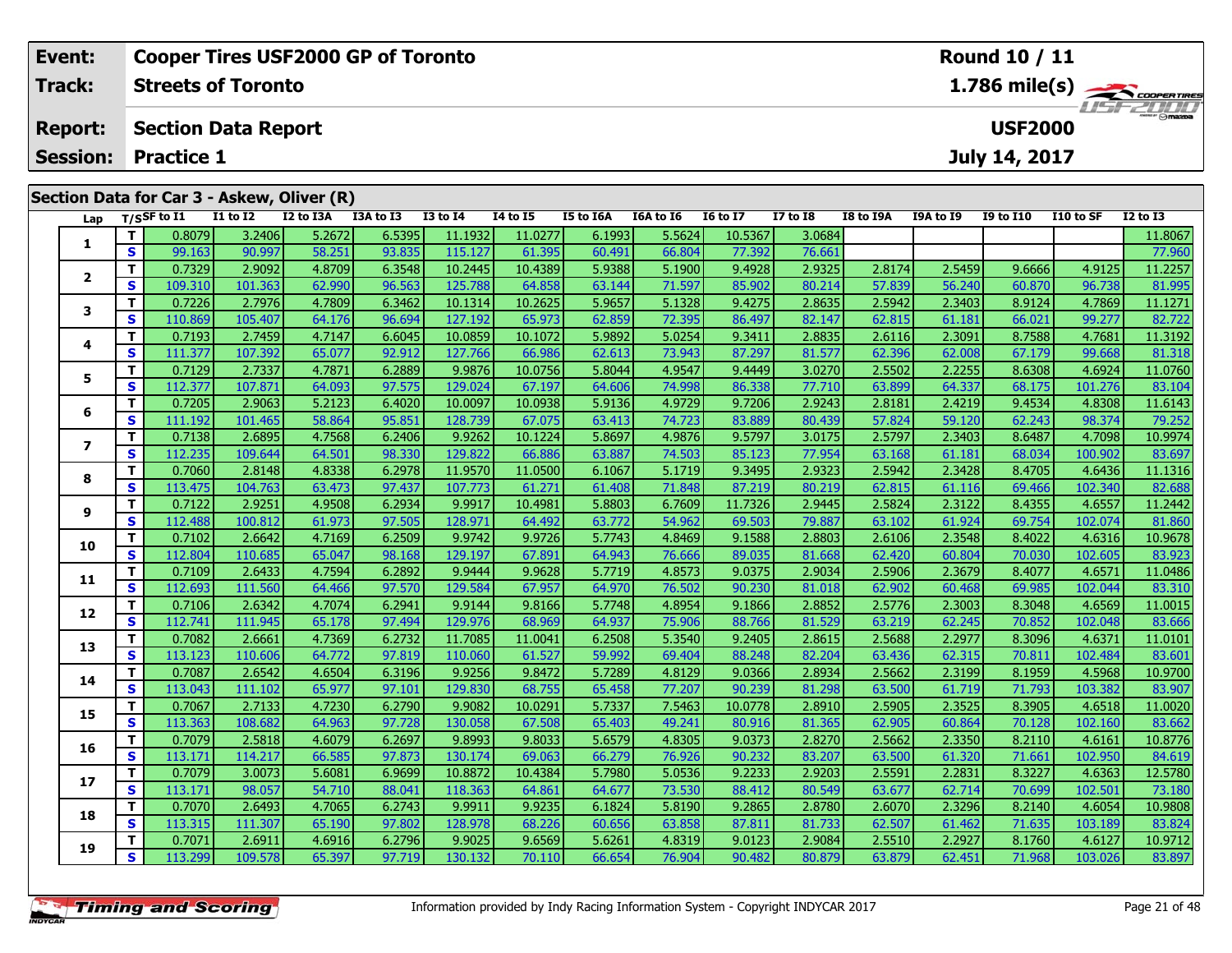| Event:         | Cooper Tires USF2000 GP of Toronto         | <b>Round 10 / 11</b>                                   |
|----------------|--------------------------------------------|--------------------------------------------------------|
| <b>Track:</b>  | <b>Streets of Toronto</b>                  | $1.786$ mile(s) $\overbrace{\hspace{2cm}}$ coorentment |
| <b>Report:</b> | Section Data Report                        | <b>LISF 2000</b><br><b>USF2000</b>                     |
|                | <b>Session: Practice 1</b>                 | July 14, 2017                                          |
|                | Section Data for Car 3 - Askew, Oliver (R) |                                                        |

|              |                         |                                 |                 |        | $\cdots$ . The state of $\cdots$ |          |          |                 |
|--------------|-------------------------|---------------------------------|-----------------|--------|----------------------------------|----------|----------|-----------------|
|              |                         | Lap $T/\overline{S^{15}}$ to 16 | <b>I8 to I9</b> |        | Lap                              | PI to PO | PO to I8 | <b>SF to PI</b> |
|              | $\mathbf{T}$            | 11.7617                         |                 |        | 112.7796                         | 38.4064  | 69.8150  | 74.9127         |
| 1            | $\mathbf{s}$            | 63.476                          |                 |        | 57.010                           | 18.055   | 79.261   | 69.699          |
|              | T                       | 11.1288                         |                 | 5.3633 | 79.0477                          |          |          |                 |
| $\mathbf{2}$ | S                       | 67.086                          |                 | 57.080 | 81.338                           |          |          |                 |
|              | T                       | 11.0985                         |                 | 4.9345 | 77.0645                          |          |          |                 |
| 3            | $\overline{\mathbf{s}}$ | 67.270                          |                 | 62.040 | 83.431                           |          |          |                 |
|              | $\mathbf{T}$            | 11.0146                         |                 | 4.9207 | 76.6643                          |          |          |                 |
| 4            | <b>S</b>                | 67.782                          |                 | 62.214 | 83.867                           |          |          |                 |
|              | T                       | 10.7591                         |                 | 4.7757 | 75.9157                          |          |          |                 |
| 5            | S                       | 69.392                          |                 | 64.103 | 84.694                           |          |          |                 |
|              | T                       | 10.8865                         |                 | 5.2400 | 78.4002                          |          |          |                 |
| 6            | <b>S</b>                | 68.580                          |                 | 58.423 | 82.010                           |          |          |                 |
|              | T                       | 10.8573                         |                 | 4.9200 | 76.1823                          |          |          |                 |
| 7            | S                       | 68.764                          |                 | 62.223 | 84.398                           |          |          |                 |
|              | $\overline{\mathsf{T}}$ | 11.2786                         |                 | 4.9370 | 79.2709                          |          |          |                 |
| 8            | $\overline{\mathbf{s}}$ | 66.195                          |                 | 62.009 | 81.109                           |          |          |                 |
|              | $\overline{\mathsf{r}}$ | 12.6412                         |                 | 4.8946 | 80.6754                          |          |          |                 |
| 9            | $\mathbf{s}$            | 59.060                          |                 | 62.546 | 79.697                           |          |          |                 |
|              | T                       | 10.6212                         |                 | 4.9654 | 74.9485                          |          |          |                 |
| 10           | $\overline{\mathbf{s}}$ | 70.293                          |                 | 61.654 | 85.787                           |          |          |                 |
|              | $\mathbf{T}$            | 10.6292                         |                 | 4.9585 | 74.9034                          |          |          |                 |
| 11           | $\mathbf{s}$            | 70.240                          |                 | 61.740 | 85.839                           |          |          |                 |
|              | $\mathbf{T}$            | 10.6702                         |                 | 4.8779 | 74.6589                          |          |          |                 |
| 12           | S                       | 69.970                          |                 | 62.760 | 86.120                           |          |          |                 |
|              |                         |                                 |                 |        |                                  |          |          |                 |
| 13           | T                       | 11.6048                         |                 | 4.8665 | 78.6170                          |          |          |                 |
|              | $\overline{\mathbf{s}}$ | 64.335                          |                 | 62.907 | 81.784                           |          |          |                 |
| 14           | $\overline{\mathsf{r}}$ | 10.5418                         |                 | 4.8861 | 74.2563                          |          |          |                 |
|              | S                       | 70.822                          |                 | 62.655 | 86.587                           |          |          |                 |
| 15           | $\mathbf{T}$            | 13.2800                         |                 | 4.9430 | 78.5934                          |          |          |                 |
|              | S                       | 56.219                          |                 | 61.933 | 81.808                           |          |          |                 |
| 16           | T                       | 10.4884                         |                 | 4.9012 | 73.9509                          |          |          |                 |
|              | $\mathbf{s}$            | 71.183                          |                 | 62.462 | 86.944                           |          |          |                 |
| 17           | $\overline{\mathbf{r}}$ | 10.8516                         |                 | 4.8422 | 78.4152                          |          |          |                 |
|              | <b>S</b>                | 68.800                          |                 | 63.223 | 81.994                           |          |          |                 |
|              | $\mathbf T$             | 12.0014                         |                 | 4.9366 | 76.1736                          |          |          |                 |
| 18           | $\overline{\mathbf{s}}$ | 62.209                          |                 | 62.014 | 84.407                           |          |          |                 |
|              | $\mathbf{T}$            | 10.4580                         |                 | 4.8437 | 73.9399                          |          |          |                 |
| 19           | $\mathsf{S}$            | 71.389                          |                 | 63.203 | 86.957                           |          |          |                 |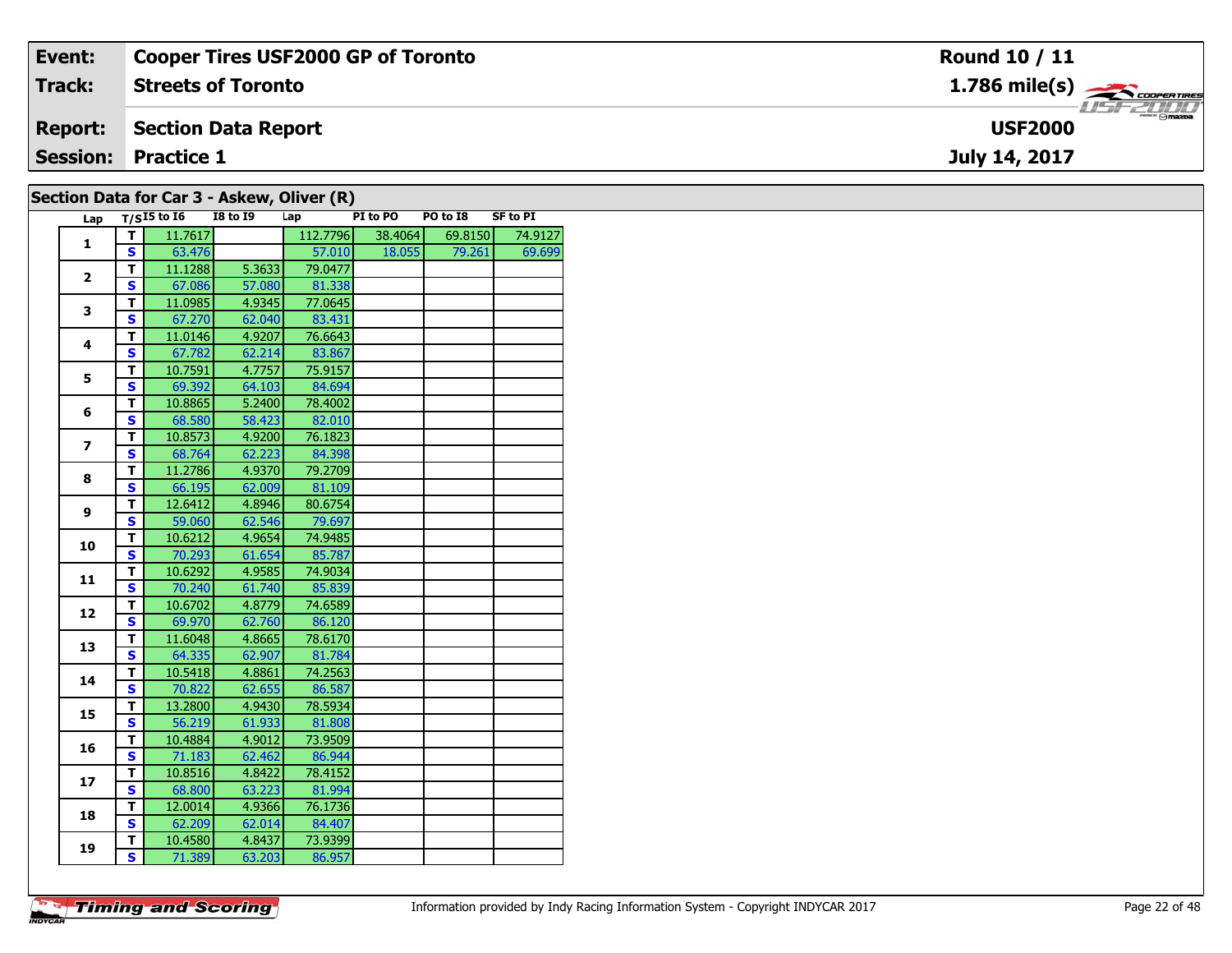| Event:         | <b>Cooper Tires USF2000 GP of Toronto</b>  |                                              |           |                                          |          | <b>Round 10 / 11</b> |           |          |          |           |           |               |           |          |  |
|----------------|--------------------------------------------|----------------------------------------------|-----------|------------------------------------------|----------|----------------------|-----------|----------|----------|-----------|-----------|---------------|-----------|----------|--|
| Track:         | <b>Streets of Toronto</b>                  |                                              |           | $1.786$ mile(s) $\rightarrow$ coorganges |          |                      |           |          |          |           |           |               |           |          |  |
| <b>Report:</b> |                                            | <b>Section Data Report</b><br><b>USF2000</b> |           |                                          |          |                      |           |          |          |           |           |               |           |          |  |
|                | <b>Session: Practice 1</b>                 |                                              |           |                                          |          |                      |           |          |          |           |           | July 14, 2017 |           |          |  |
|                | Section Data for Car 3 - Askew, Oliver (R) |                                              |           |                                          |          |                      |           |          |          |           |           |               |           |          |  |
|                | Lap $T/S$ SF to I1<br>I1 to I2             | I2 to I3A                                    | I3A to I3 | I3 to I4                                 | 14 to 15 | I5 to I6A            | I6A to I6 | I6 to I7 | I7 to I8 | I8 to I9A | I9A to I9 | I9 to I10     | I10 to SF | I2 to I3 |  |

|  | $- - -$ | $\overline{\phantom{a}}$ |              |                  |                 |        |                  |         |        |          |          |         |                 |                 |        |         |         |
|--|---------|--------------------------|--------------|------------------|-----------------|--------|------------------|---------|--------|----------|----------|---------|-----------------|-----------------|--------|---------|---------|
|  | 20      |                          | 0.7065       | 2.8919           | 5.0383 <b>F</b> | 6.3739 | 13.7798 <b>I</b> | 14.1236 | 6.7958 | 6.4930   | 9.3049   | 2.9200V | 2.6737          | 2.3801 <b>l</b> | 8.5044 | 4.6204  | 11.4122 |
|  |         |                          | .395F        | 101.970 <b>I</b> | 50.897          | 96.273 | 93.516           | 47.937  | 55.181 | 57.229   | 37.637   | 80.557  | 60.947          | 158 I           | 69.189 | 102.854 | 80.655  |
|  |         |                          | 0.7053       | 2.6206           | 4.6748          | 6.2792 | 9.8833           | 9.7592  | 5.6151 | 4.7674   | 9.0433   | 2.8429  | 2.6280 <b>l</b> | 2.3201          | 8.1869 | 4.6107  | 10.9540 |
|  |         |                          | 3.588        | 112.526 <b>I</b> | 65.632          | 97.725 | 130.385          | 69.375  | 66.784 | 77 Q44 L | 90.172 l | 82.742  | 62.00           | 714 I<br>61.    | 71.872 | 103.0.  | 84.029  |
|  |         |                          | 0.7018       | 2.6799           | 4.6958          | 6.2754 | 10.6309          | 10.2994 | 5.8771 | 4.8934   | 9.0073   | 2.8816  | 2.5724          | 2.25671         | 8.2483 | 4.5979' | 10.9712 |
|  | 22      |                          | 1.155<br>114 | 10.036           | 65.339          | 97.784 | 121.216          | 65.736  | 63.807 | 75.9371  | 90.533   | 81.631  | 63.347          | 63.447          | 71.337 | 103.357 | 83.897  |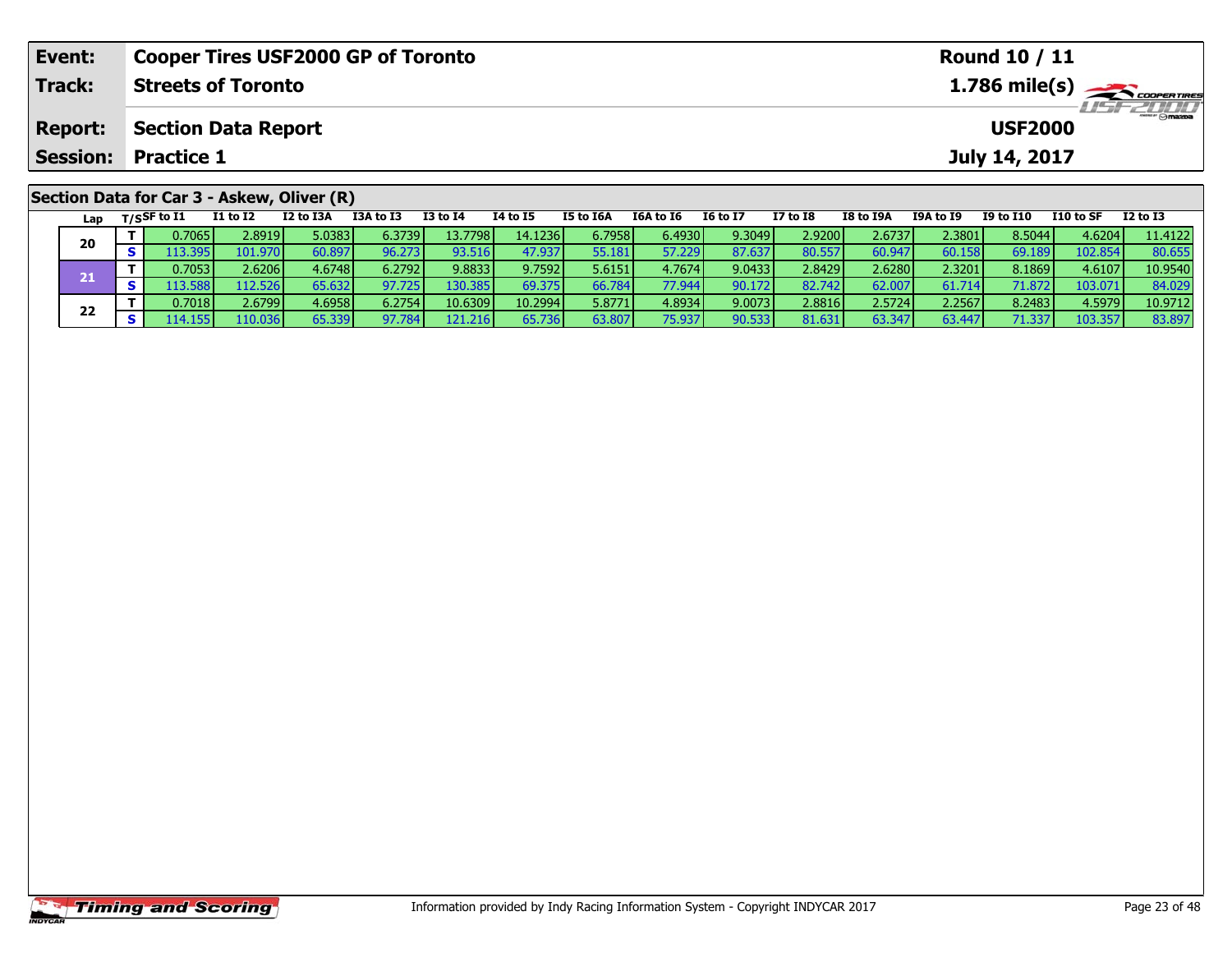| Event:          | <b>Cooper Tires USF2000 GP of Toronto</b>              |                 | <b>Round 10 / 11</b>                              |
|-----------------|--------------------------------------------------------|-----------------|---------------------------------------------------|
| Track:          | <b>Streets of Toronto</b>                              |                 | $1.786$ mile(s) $\rightarrow$<br><b>LISF 2000</b> |
| <b>Report:</b>  | <b>Section Data Report</b>                             |                 | <b>USF2000</b>                                    |
| <b>Session:</b> | <b>Practice 1</b>                                      |                 | July 14, 2017                                     |
|                 | Section Data for Car 3 - Askew, Oliver (R)             |                 |                                                   |
| Lap             | T/SI5 to I6<br>PO to I8<br>I8 to I9<br>PI to PO<br>Lap | <b>SF to PI</b> |                                                   |

83.538

# **Timing and Scoring**

**20**

**21**

**22**

**<sup>T</sup>** 13.2888 5.0538 86.6063 **<sup>S</sup>** 56.182 60.575 74.239

**<sup>T</sup>** 10.3825 4.9481 73.9368 **<sup>S</sup>** 71.909 61.869 86.961

74.239<br>73.9368

86.961<br>75.6179

**T** 10.7705 4.8291 75.6179 1882 62.5030<br> **S** 69.318 63.394 85.027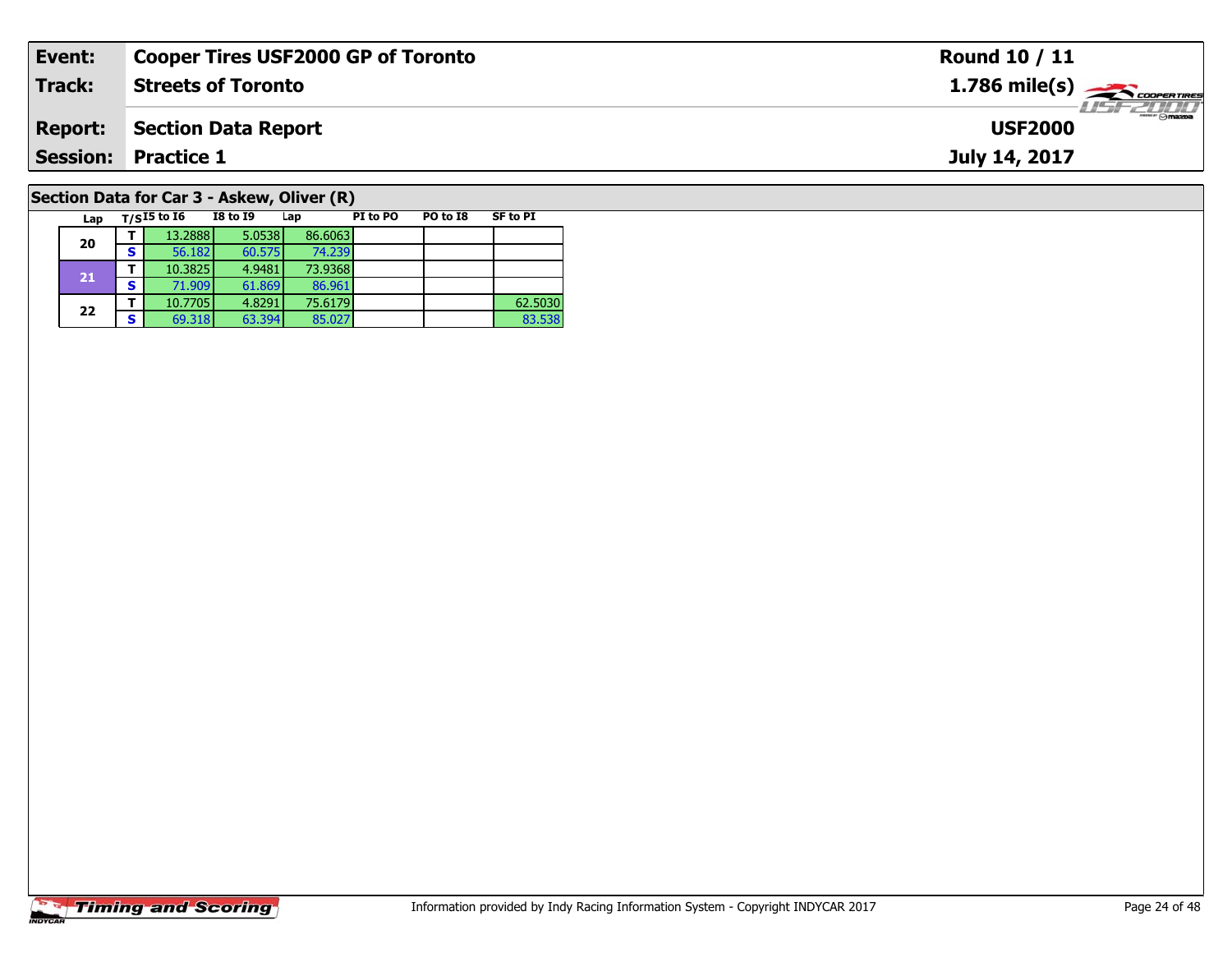| Event:          |                                 |                   |                            | <b>Cooper Tires USF2000 GP of Toronto</b>   |           |                 |                 |           |           |                 |                 |           |                  | <b>Round 10 / 11</b> |           |                                         |
|-----------------|---------------------------------|-------------------|----------------------------|---------------------------------------------|-----------|-----------------|-----------------|-----------|-----------|-----------------|-----------------|-----------|------------------|----------------------|-----------|-----------------------------------------|
| Track:          |                                 |                   | <b>Streets of Toronto</b>  |                                             |           |                 |                 |           |           |                 |                 |           |                  |                      |           | $1.786$ mile(s) $\leftarrow$ coorganges |
| <b>Report:</b>  |                                 |                   | <b>Section Data Report</b> |                                             |           |                 |                 |           |           |                 |                 |           |                  | <b>USF2000</b>       |           | <b>LISTZULU</b>                         |
| <b>Session:</b> |                                 | <b>Practice 1</b> |                            |                                             |           |                 |                 |           |           |                 |                 |           |                  | July 14, 2017        |           |                                         |
|                 |                                 |                   |                            | Section Data for Car 36 - Keane, Darren (R) |           |                 |                 |           |           |                 |                 |           |                  |                      |           |                                         |
|                 | Lap $T/S$ SF to $\overline{11}$ |                   | <b>I1 to I2</b>            | I2 to I3A                                   | I3A to I3 | <b>I3 to I4</b> | <b>I4 to I5</b> | I5 to I6A | I6A to I6 | <b>I6 to I7</b> | <b>I7 to I8</b> | I8 to I9A | <b>I9A to I9</b> | <b>I9 to I10</b>     | I10 to SF | <b>I2 to I3</b>                         |
|                 |                                 | 0.7644            | 3.1941                     | 5.4331                                      | 6.7302    | 10.6067         | 12.0486         | 7.0504    | 5.5939    | 10.4453         | 3.2826          | 2.9394    | 2.8453           | 9.9232               | 5.2178    | 12.1633                                 |
| ÷               | s                               | 104.8061          | 92.322                     | 56.472                                      | 91.1771   | 121.493         | 56.193          | 53.188    | 66.428    | 78.069          | 71.659          | 55.438    | 50.3221          | 59.296               | 91.078    | 75.675                                  |

2 | T | 0.7400| 2.9422| 5.3412| 6.5136| 10.1855| 10.6431| 6.2808| 5.3864| 9.9755| 3.2782| 2.7700| 2.8361| 9.3823| 4.9181| 11.8548<br>2 | S | 108.262| 100.226| 57.444| 94.208| 126.517| 63.614| 59.706| 68.987| 81.746| 71.755| 5

3 T 0.7460 2.8879 5.2619 6.4398 10.1698 10.7190 6.0998 5.3828 9.5862 3.2052 2.8253 2.7107 9.3566 4.9211 11.7017<br>S S 107.391 102.111 58.309 95.288 126.712 63.163 61.477 69.033 85.065 73.389 57.677 52.821 62.887 96.569 78.66

**<sup>T</sup>** 0.7409 2.8589 4.9867 6.3511 10.1097 10.0994 6.0063 5.1450 9.2472 3.3823 2.7108 2.6474 9.1720 4.9336 11.3378 **<sup>S</sup>** 108.130 103.147 61.527 96.619 127.465 67.038 62.434 72.224 88.184 69.547 60.113 54.084 64.153 96.325 81.185

5 | T | 0.7284| 2.7879| 4.9279| 6.3686| 10.1192| 10.2778| 6.0071| 5.0851| 10.0300| 3.3174| 2.7723| 2.5907| 9.0387| 4.7955| 11.2965<br>| S | 109.986| 105.774| 62.261| 96.353| 127.346| 65.875| 62.426| 73.074| 81.302| 70.907| 58

**<sup>T</sup>** 0.7382 3.0272 5.1115 6.4108 10.0503 10.2507 5.9274 5.0100 9.3286 3.2217 2.6315 2.5478 8.9305 4.8300 11.5223 **<sup>S</sup>** 108.526 97.412 60.025 95.719 128.219 66.049 63.266 74.170 87.414 73.013 61.925 56.198 65.888 98.391 79.885

7 | T | 0.7284| 2.7566| 4.9742| 6.2937| 10.0426| 10.1409| 5.8352| 4.9572| 9.2453| 3.1949| 2.7086| 2.5245| 8.6984| 4.7490| 11.2679<br>7 | S | 109.986 106.975 | 61.682 | 97.500 128.317 | 66.764 | 64.265 | 74.960 | 88.202 | 73.6

8 T | 0.7289 2.7586 4.8827 6.3312 10.0494 9.9401 6.0113 5.1267 9.7559 3.1203 2.6479 2.5959 8.7708 4.7673 11.2139<br>8 S 109.910 106.897 62.838 96.923 128.230 68.113 62.383 72.482 83.586 75.386 61.541 55.157 67.087 99.685 82.0

11.2234 11.2234 11.2234 11.2234 128.365| 10.0379| 9.8488| 5.8730| 4.8866| 9.4802| 3.1925| 2.6271| 2.5053| 8.7228| 4.7872| 11.2234<br>S | 109.445| 106.553| 62.784| 96.842| 128.377| 68.744| 63.852| 76.043| 86.017| 73.681| 62.0

0 T 0.7294 2.7648 4.8635 6.3016 10.0422 9.7750 5.8627 5.0010 9.3730 3.0975 2.6620 2.5424 8.7153 4.7684 11.1651<br>S 109.835 106.657 63.086 97.378 128.322 69.263 63.964 74.303 87.000 75.941 61.215 56.318 67.514 99.662 82.440

**<sup>T</sup>** 0.7300 2.7011 4.7915 6.2667 10.0266 9.7573 5.8021 4.9576 9.1470 3.4748 2.6049 2.4568 8.6010 4.7548 11.0582 **<sup>S</sup>** 109.745 109.173 64.034 97.920 128.522 69.389 64.632 74.954 89.150 67.695 62.557 58.280 68.412 99.947 83.237

2 T 0.7308 2.8498 4.8625 6.2919 10.0400 9.6958 5.7338 4.8628 9.2795 3.0705 2.8294 2.4836 8.4520 4.7583 11.1544<br>2 S 109.625 103.476 63.099 97.528 128.350 69.829 65.402 76.415 87.877 76.609 57.593 57.651 69.618 99.873 82.519

3 T 0.7339 2.7076 4.7849 6.3774 10.0544 10.1293 5.7692 4.9132 9.1708 3.2193 2.6064 2.4482 8.5632 4.8244 11.1623<br>S 109.162 108.911 64.122 96.220 128.166 66.840 65.000 75.631 88.919 73.068 62.521 58.485 68.714 98.505 82.461

4 T 0.7295| 2.7318| 4.7854| 6.2920| 10.0073| 9.8509| 5.7888| 4.8797| 9.3438| 3.1519| 2.6618| 2.4047| 8.5540| 4.7511| 11.0774<br>- S 109.820| 107.946| 64.115| 97.526| 128.770| 68.729| 64.780| 76.150| 87.272| 74.630| 61.220| 59

5 T 0.7500 2.8318 4.8013 6.2913 9.9888 9.9616 6.3046 6.4886 10.0256 3.3543 2.5970 2.3327 9.0327 5.0972 11.0926<br>5 S 106.818 104.134 63.903 97.537 129.008 67.966 59.480 57.268 81.337 70.127 62.747 61.380 65.142 93.233 82.979

**<sup>T</sup>** 0.7318 2.7044 4.7462 6.2648 10.0071 9.6238 5.7586 4.9252 9.1542 3.1881 2.6626 2.4681 8.6688 4.7825 11.0110 **<sup>S</sup>** 109.475 109.039 64.645 97.950 128.772 70.351 65.120 75.447 89.080 73.783 61.201 58.013 67.877 99.368 83.594

7 T 0.7337 2.7213 4.7404 6.2904 9.9975 9.5839 5.6724 4.8293 9.1948 3.1370 2.6080 2.3981 8.6432 4.8337 11.0308<br>7 S 109.191 108.362 64.724 97.551 128.896 70.644 66.110 76.945 88.686 74.985 62.483 59.706 68.078 98.315 83.444

8 T 0.7332 2.7365 4.7227 6.3208 9.9998 9.7701 5.6741 4.9527 9.2854 3.2334 2.6230 2.4293 8.5428 4.8009 11.0435<br>8 S 109.266 107.760 64.967 97.082 128.866 69.298 66.090 75.028 87.821 72.749 62.125 58.940 68.878 98.987 83.348

**<sup>T</sup>** 0.7275 2.7389 4.7412 6.2931 9.9923 9.9827 5.7579 4.9437 9.1780 3.3748 2.6093 2.4083 8.4725 4.7394 11.0343 **<sup>S</sup>** 110.122 107.666 64.713 97.509 128.963 67.822 65.128 75.165 88.849 69.701 62.451 59.453 69.449 100.272 83.418

| <b>Timing and Scoring</b> |  |
|---------------------------|--|
|                           |  |

**2**

**3**

**4**

**5**

**6**

**7**

**8**

**9**

**10**

**11**

**12**

**13**

**14**

**15**

**16**

**17**

**18**

**19**

77.644

81.185

81.688

82.012

83.093

83.444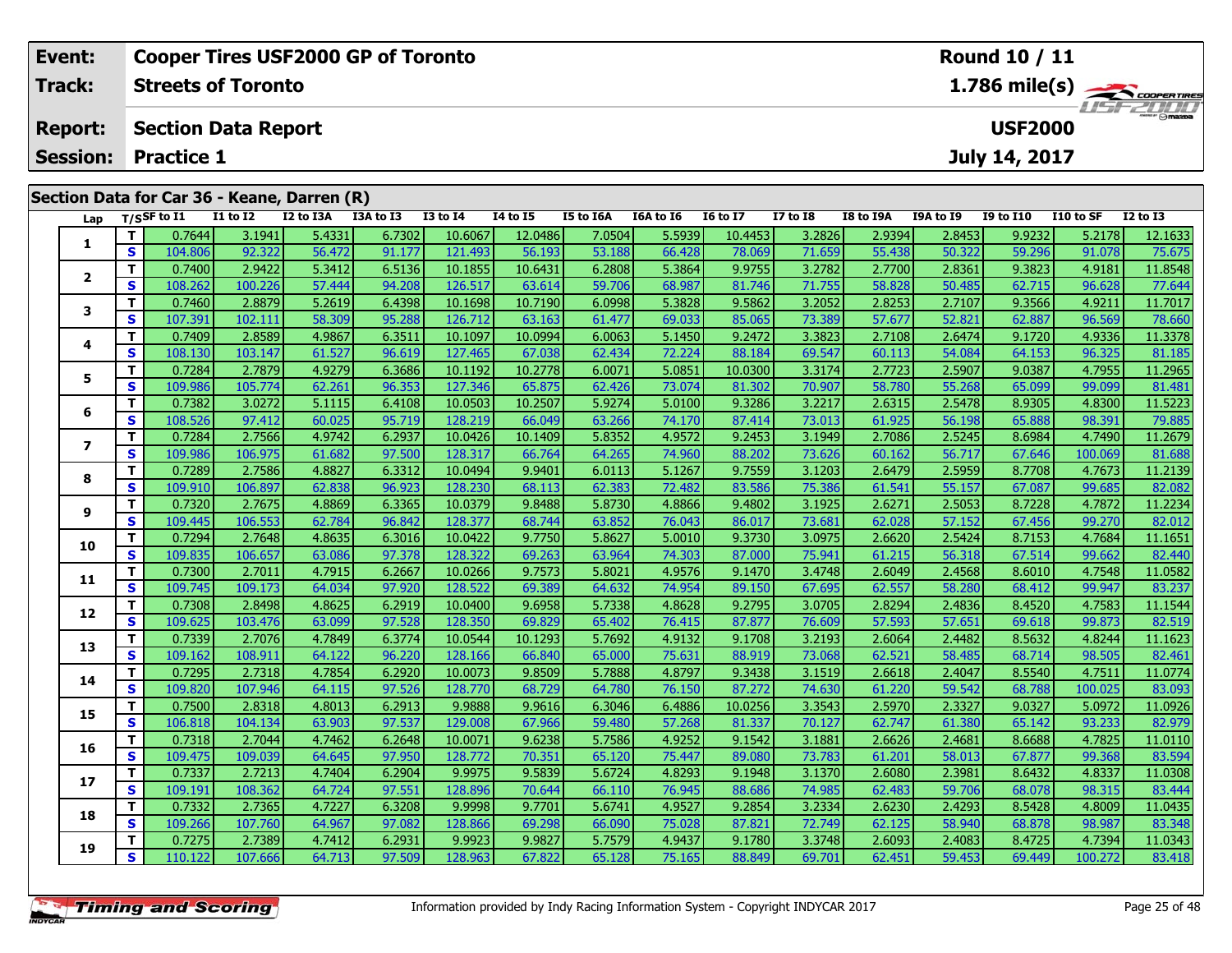| Event:         | Cooper Tires USF2000 GP of Toronto              | <b>Round 10 / 11</b>                                      |
|----------------|-------------------------------------------------|-----------------------------------------------------------|
| <b>Track:</b>  | <b>Streets of Toronto</b>                       | $1.786$ mile(s) $\overbrace{\hspace{2.5cm}}$ coorer TIRES |
| <b>Report:</b> | Section Data Report                             | <b>USF2000</b>                                            |
|                | <b>Session: Practice 1</b>                      | July 14, 2017                                             |
|                | Section Data for Car $36$ - Keane, Darren $(R)$ |                                                           |

|                |                         | Lap $T/\overline{S^{15}}$ to 16 | <b>I8 to 19</b> |        | $\frac{1}{2}$ iverse non-extraction $\binom{1}{2}$<br>Lap | PI to PO | PO to I8 | <b>SF to PI</b> |
|----------------|-------------------------|---------------------------------|-----------------|--------|-----------------------------------------------------------|----------|----------|-----------------|
|                | T.                      | 12.6443                         |                 | 5.7847 | 86.0750                                                   |          | 76.2382  |                 |
| 1              | <b>S</b>                | 59.046                          |                 | 52.922 | 74.698                                                    |          | 72.584   |                 |
|                | т                       | 11.6672                         |                 | 5.6061 | 81.1930                                                   |          |          |                 |
| 2              | $\mathbf{s}$            | 63.991                          |                 | 54.608 | 79.189                                                    |          |          |                 |
| 3              | T.                      | 11.4826                         |                 | 5.5360 | 80.3121                                                   |          |          |                 |
|                | <b>S</b>                | 65.019                          |                 | 55.299 | 80.058                                                    |          |          |                 |
| 4              | T                       | 11.1513                         |                 | 5.3582 | 78.3913                                                   |          |          |                 |
|                | S                       | 66.951                          |                 | 57.134 | 82.019                                                    |          |          |                 |
| 5              | Т                       | 11.0922                         |                 | 5.3630 | 78.8466                                                   |          |          |                 |
|                | $\mathbf{s}$            | 67.308                          |                 | 57.083 | 81.546                                                    |          |          |                 |
| 6              | т                       | 10.9374                         |                 | 5.1793 | 78.0162                                                   |          |          |                 |
|                | $\mathbf{s}$            | 68.260                          |                 | 59.108 | 82.414                                                    |          |          |                 |
|                | т                       | 10.7924                         |                 | 5.2331 | 76.8495                                                   |          |          |                 |
| $\overline{z}$ | $\mathbf{s}$            | 69.177                          |                 | 58.500 | 83.665                                                    |          |          |                 |
| 8              | T                       | 11.1380                         |                 | 5.2438 | 77.4870                                                   |          |          |                 |
|                | <b>S</b>                | 67.031                          |                 | 58.381 | 82.976                                                    |          |          |                 |
|                | T                       | 10.7596                         |                 | 5.1324 | 76.6843                                                   |          |          |                 |
| 9              | S                       | 69.388                          |                 | 59.648 | 83.845                                                    |          |          |                 |
|                | T                       | 10.8637                         |                 | 5.2044 | 76.4988                                                   |          |          |                 |
| 10             | $\mathbf{s}$            | 68.723                          |                 | 58.823 | 84.048                                                    |          |          |                 |
|                | т                       | 10.7597                         |                 | 5.0617 | 76.0722                                                   |          |          |                 |
| 11             | S                       | 69.388                          |                 | 60.481 | 84.520                                                    |          |          |                 |
|                | т                       | 10.5966                         |                 | 5.3130 | 75.9407                                                   |          |          |                 |
| 12             | $\mathbf{s}$            | 70.456                          |                 | 57.620 | 84.666                                                    |          |          |                 |
|                | T.                      | 10.6824                         |                 | 5.0546 | 76.3022                                                   |          |          |                 |
| 13             | S                       | 69.890                          |                 | 60.566 | 84.265                                                    |          |          |                 |
|                | T                       | 10.6685                         |                 | 5.0665 | 75.9327                                                   |          |          |                 |
| 14             | S                       | 69.981                          |                 | 60.424 | 84.675                                                    |          |          |                 |
|                | T                       | 12.7932                         |                 | 4.9297 | 79.8575                                                   |          |          |                 |
| 15             | S                       | 58.358                          |                 | 62.100 | 80.513                                                    |          |          |                 |
|                | т                       | 10.6838                         |                 | 5.1307 | 75.6862                                                   |          |          |                 |
| 16             | $\mathbf{s}$            | 69.881                          |                 | 59.668 | 84.951                                                    |          |          |                 |
|                | т                       | 10.5017                         |                 | 5.0061 | 75.3837                                                   |          |          |                 |
| 17             | $\mathbf{s}$            | 71.092                          |                 | 61.153 | 85.292                                                    |          |          |                 |
|                | T                       | 10.6268                         |                 | 5.0523 | 75.8247                                                   |          |          |                 |
| 18             | S                       | 70.255                          |                 | 60.593 | 84.796                                                    |          |          |                 |
|                | T.                      | 10.7016                         |                 | 5.0176 | 75.9596                                                   |          |          | 62.8405         |
| 19             | $\overline{\mathbf{s}}$ | 69.764                          |                 | 61.013 | 84.645                                                    |          |          | 83.089          |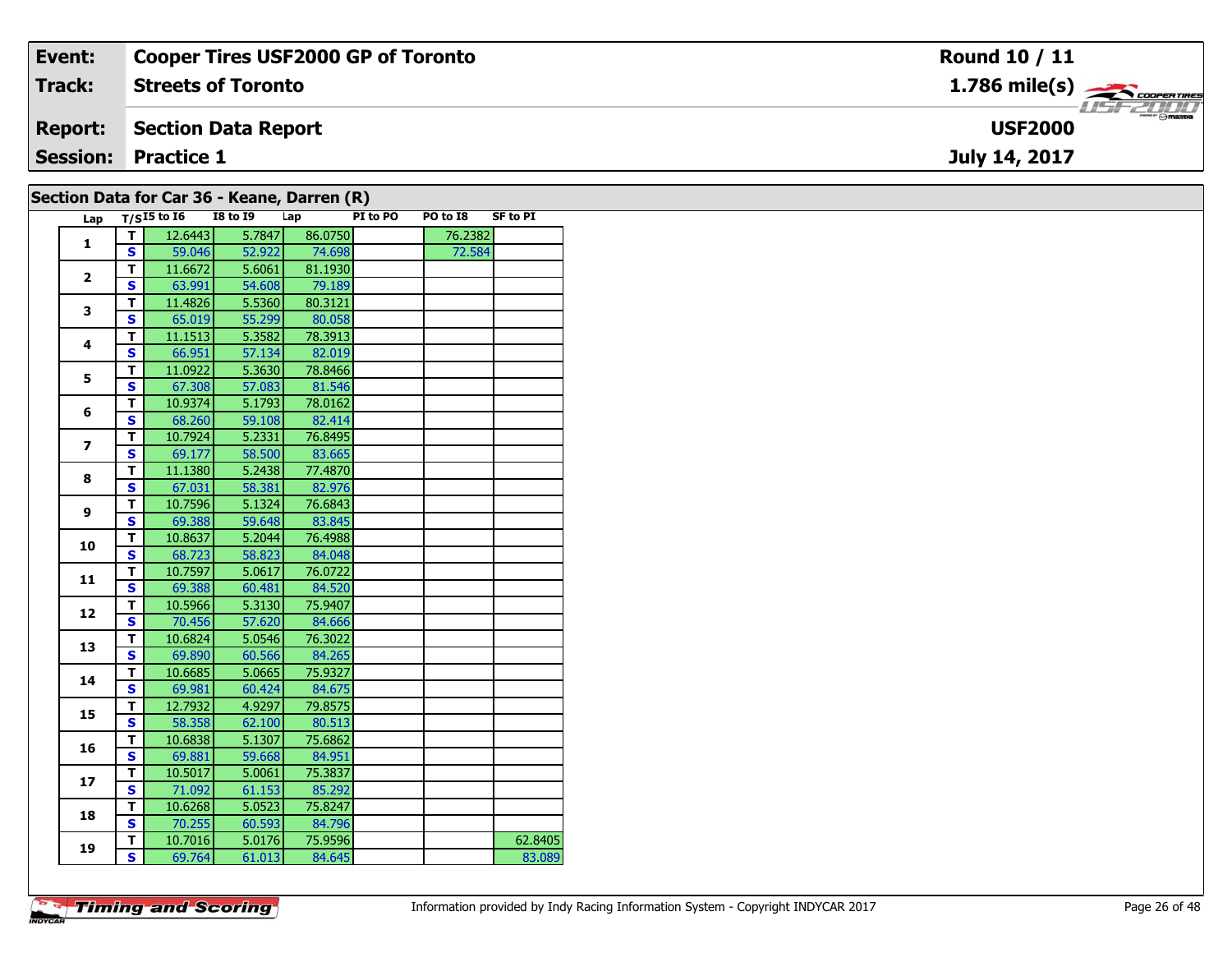| Event:         | <b>Cooper Tires USF2000 GP of Toronto</b>                                                                         | Round 10 / 11                                                                                                           |
|----------------|-------------------------------------------------------------------------------------------------------------------|-------------------------------------------------------------------------------------------------------------------------|
| Track:         | <b>Streets of Toronto</b>                                                                                         | $1.786$ mile(s) $\overbrace{\hspace{2cm}}$ coorentmen                                                                   |
| <b>Report:</b> | Section Data Report                                                                                               | <b>USF2000</b>                                                                                                          |
|                | <b>Session: Practice 1</b>                                                                                        | July 14, 2017                                                                                                           |
|                | Section Data for Car 36 - Keane, Darren (R)<br><b>TOA 1- TO</b><br><b>TO LA TA</b><br>TE LA TEA<br><b>TALL TE</b> | <b>TC 1- TT</b><br><b>TT 1. TO</b><br><b>TO L. TIO</b><br><b>FAA 1- CE</b><br>TO L. TOA<br>TOA LA TO<br><b>TO 44 TO</b> |

| Lap | T/SSF to I1     | I1 to I2 | I2 to I3A | I3A to I3 | <b>I3 to I4</b> | 14 to 15 | <b>I5 to I6A</b> | I6A to I6 | <b>I6 to I7</b> | <b>I7 to I8</b> | I8 to I9A | <b>I9A to I9</b> | I9 to I10 | <b>I10 to SF</b> | $12$ to $13$ |
|-----|-----------------|----------|-----------|-----------|-----------------|----------|------------------|-----------|-----------------|-----------------|-----------|------------------|-----------|------------------|--------------|
|     | l.0463 <b>l</b> | 3.72431  | 5.8818    | 6.5146    | 10.0688         | 9.8517   | 5.7668           | 4.9285    | 9.0770          | 3.1896          |           |                  |           |                  | 12.3964      |
| 20  | 76.569 N        | 79.179   | 52.164 l  | $-4.194$  | 127.983         | 68.724   | 65.027           | 75.396    | 89.837          | 73.748          |           |                  |           |                  | 74.252       |
| 21  | 0.7283          | 2.6584   | 4.8046    | 6.2852    | 9.9903          | 9.7090   | 5.7828           | 4.8310    | 9.0008          | 3.1579          | 2.6151    | 2.3554           | 8.5158    | 4.7729           | 11.0898      |
|     |                 | 110.926  | 63.859V   | 97.632    | 128.989         | 69.734   | 64.847           | 76.918    | 90.598          | 74.489          | 62.313    | 60.789           | 69.096    | 99.568           | 83.000       |
| フフ  | 0.7239          | 2.6974   | 4.6567    | 6.3140    | 9.9912          | 9.5077   | 5.7160           | 4.8340    | 9.0897          | 3.1175          | 2.5923    | 2.4030           | 8.4341    | 4.7122           | 10.9707      |
|     | .10.669         | 109.322  | 65.887    | 97.187    | 128.977         | 71.210   | 65.605           | 76.870    | 89.712          | 75.454          | 62.861    | 59.585           | 69.765    | 100.850          | 83.901       |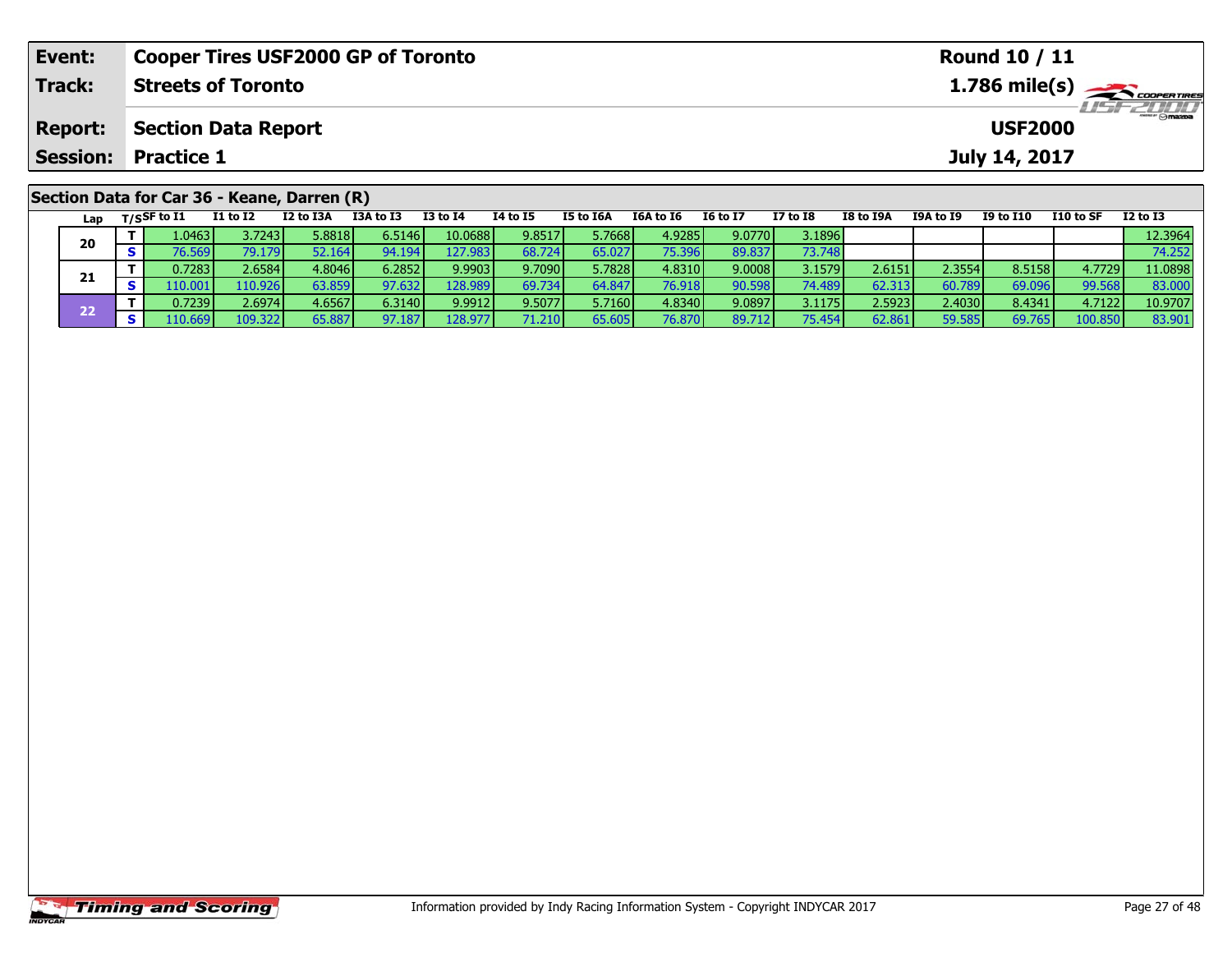| Event:         | <b>Cooper Tires USF2000 GP of Toronto</b>   | Round 10 / 11                   |
|----------------|---------------------------------------------|---------------------------------|
| Track:         | <b>Streets of Toronto</b>                   |                                 |
| <b>Report:</b> | <b>Section Data Report</b>                  | $\frac{1}{2}$<br><b>USF2000</b> |
|                | <b>Session: Practice 1</b>                  | July 14, 2017                   |
|                | Section Data for Car 36 - Keane, Darren (R) |                                 |

# **Timing and Scoring**

**20**

**21**

**22**

Lap T/S<sup>I5</sup> to I6 I8 to I9 Lap PI to PO PO to I8 SF to PI

85.491<br>74.7897

**T** 10.5500 4.9953 74.7897 860.7943<br>**S** 70.767 61.285 85.969 85.886

80.440

85.886

**d T** 10.6953 100.4645 26.5619 68.7922<br>**S** 69.806 63.999 26.105 80.440

**<sup>T</sup>** 10.6138 4.9705 75.2075 **<sup>S</sup>** 70.342 61.591 85.491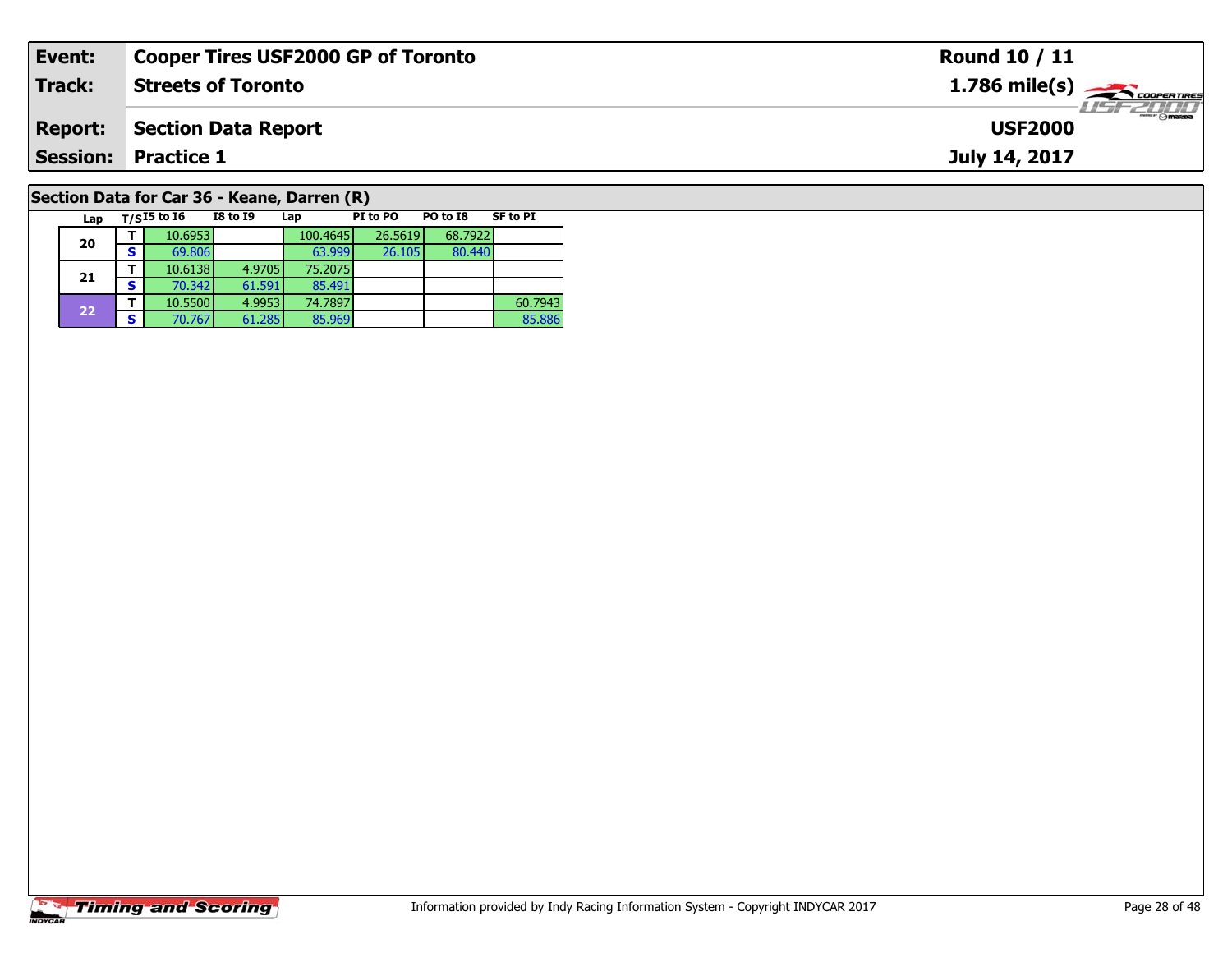| Event:          |                                             | <b>Cooper Tires USF2000 GP of Toronto</b> |           |           |          |          |                  |           |                 |                 |           |           | <b>Round 10 / 11</b> |           |                                           |
|-----------------|---------------------------------------------|-------------------------------------------|-----------|-----------|----------|----------|------------------|-----------|-----------------|-----------------|-----------|-----------|----------------------|-----------|-------------------------------------------|
| Track:          |                                             | <b>Streets of Toronto</b>                 |           |           |          |          |                  |           |                 |                 |           |           |                      |           | $1.786 \text{ mile(s)}$<br><b>USFZULU</b> |
| <b>Report:</b>  |                                             | <b>Section Data Report</b>                |           |           |          |          |                  |           |                 |                 |           |           | <b>USF2000</b>       |           |                                           |
| <b>Session:</b> | <b>Practice 1</b>                           |                                           |           |           |          |          |                  |           |                 |                 |           |           | July 14, 2017        |           |                                           |
|                 | <b>Section Data for Car 4 - Baron, Alex</b> |                                           |           |           |          |          |                  |           |                 |                 |           |           |                      |           |                                           |
| Lap             | T/SSF to $\mathbf{I1}$                      | <b>I1 to I2</b>                           | I2 to I3A | I3A to I3 | I3 to I4 | 14 to 15 | <b>I5 to I6A</b> | I6A to I6 | <b>I6 to I7</b> | <b>I7 to I8</b> | I8 to I9A | I9A to I9 | <b>I9 to I10</b>     | I10 to SF | <b>I2 to I3</b>                           |
|                 | 0.7606                                      | 3.0178                                    | 5.0638    | 6.5784    | 10.3117  | 10.6423  | 6.3518           | 5.3253    | 9.6597          | 3.1447          | 3.3173    | 2.7066    | 9.9554               | 5.1570    | 11.6422                                   |

|                         | T            | 0.7606  | 3.0178  | 5.0638 | 6.5784 | 10.3117 | 10.6423 | 6.3518 | 5.3253 | 9.6597  | 3.1447 | 3.3173 | 2.7066 | 9.9554 | 5.1570  | 11.6422 |
|-------------------------|--------------|---------|---------|--------|--------|---------|---------|--------|--------|---------|--------|--------|--------|--------|---------|---------|
| 1                       | $\mathbf{s}$ | 105.330 | 97.716  | 60.591 | 93.280 | 124.968 | 63.618  | 59.038 | 69.778 | 84.418  | 74.801 | 49.123 | 52.901 | 59.105 | 92.152  | 79.062  |
|                         | T            | 0.7441  | 2.8875  | 4.9819 | 6.5206 | 10.2134 | 10.6057 | 6.6355 | 5.3478 | 10.5679 | 3.4333 | 2.7743 | 2.4876 | 9.3023 | 4.9842  | 11.5025 |
| $\overline{\mathbf{2}}$ | S            | 107.665 | 102.125 | 61.587 | 94.107 | 126.171 | 63.838  | 56.514 | 69.485 | 77.163  | 68.513 | 58.737 | 57.558 | 63.254 | 95.347  | 80.022  |
|                         | Т            | 0.7351  | 2.9041  | 4.9315 | 6.4412 | 10.1535 | 10.2822 | 6.2338 | 5.1503 | 9.3744  | 3.0959 | 2.7815 | 2.4645 | 8.9600 | 4.8750  | 11.3727 |
| 3                       | S            | 108.983 | 101.541 | 62.216 | 95.267 | 126.915 | 65.846  | 60.156 | 72.149 | 86.987  | 75.980 | 58.585 | 58.098 | 65.671 | 97.483  | 80.935  |
|                         | Т            | 0.7333  | 2.7974  | 4.8008 | 6.3525 | 10.0999 | 10.1106 | 6.0122 | 5.0117 | 9.2553  | 3.0322 | 2.6716 | 2.3880 | 8.8939 | 4.8606  | 11.1533 |
| 4                       | S            | 109.251 | 105.414 | 63.910 | 96.598 | 127.589 | 66.964  | 62.373 | 74.145 | 88.107  | 77.576 | 60.995 | 59.959 | 66.159 | 97.771  | 82.528  |
| 5                       | T            | 0.7268  | 2.7675  | 4.8477 | 6.3548 | 10.0885 | 10.0222 | 5.8733 | 5.0257 | 9.4317  | 3.1398 | 2.6219 | 2.3971 | 8.6395 | 4.7567  | 11.2025 |
|                         | $\mathbf{s}$ | 110.228 | 106.553 | 63.291 | 96.563 | 127.733 | 67.555  | 63.848 | 73.938 | 86.459  | 74.918 | 62.151 | 59.731 | 68.107 | 99.907  | 82.165  |
| 6                       | Т            | 0.7232  | 2.8396  | 4.7539 | 6.3902 | 10.1227 | 9.8940  | 5.8273 | 4.9369 | 9.2111  | 3.0572 | 2.7010 | 2.4328 | 8.8449 | 4.7402  | 11.1441 |
|                         | $\mathbf{s}$ | 110.777 | 103.848 | 64.540 | 96.028 | 127.302 | 68.430  | 64.352 | 75.268 | 88.530  | 76.942 | 60.331 | 58.855 | 66.525 | 100.255 | 82.596  |
| $\overline{\mathbf{z}}$ | Т            | 0.7225  | 2.7311  | 4.6622 | 6.3894 | 10.1206 | 9.8010  | 5.8435 | 4.8764 | 9.1691  | 3.1248 | 2.5865 | 2.4256 | 8.5792 | 4.7051  | 11.0516 |
|                         | $\mathbf{s}$ | 110.884 | 107.973 | 65.810 | 96.040 | 127.328 | 69.079  | 64.174 | 76.202 | 88.935  | 75.278 | 63.002 | 59.029 | 68.586 | 101.003 | 83.287  |
| 8                       | Т            | 0.7224  | 2.7460  | 4.6679 | 6.3149 | 10.0768 | 9.9036  | 5.8043 | 4.9162 | 9.2597  | 3.0227 | 2.6640 | 2.3541 | 8.6244 | 4.7293  | 10.9828 |
|                         | S            | 110.899 | 107.388 | 65.729 | 97.173 | 127.882 | 68.364  | 64.607 | 75.585 | 88.065  | 77.820 | 61.169 | 60.822 | 68.226 | 100.486 | 83.809  |
| 9                       | Т            | 0.7205  | 2.7354  | 4.6969 | 6.3234 | 10.0642 | 9.8151  | 5.8410 | 4.9181 | 9.0905  | 2.9825 | 2.6344 | 2.3932 | 8.4840 | 4.6896  | 11.0203 |
|                         | S            | 111.192 | 107.804 | 65.324 | 97.042 | 128.042 | 68.980  | 64.201 | 75.556 | 89.704  | 78.869 | 61.856 | 59.829 | 69.355 | 101.336 | 83.524  |
|                         | Т            | 0.7194  | 2.7504  | 4.6855 | 6.3255 | 10.0651 | 9.7360  | 5.7760 | 4.8484 | 9.1269  | 2.9721 | 2.6117 | 2.3023 | 8.5009 | 4.6833  | 11.0110 |
| 10                      | S            | 111.362 | 107.216 | 65.482 | 97.010 | 128.030 | 69.540  | 64.924 | 76.642 | 89.346  | 79.145 | 62.394 | 62.191 | 69.217 | 101.473 | 83.594  |
|                         | т            | 0.7193  | 2.6918  | 4.6824 | 6.3366 | 10.0523 | 9.7390  | 5.7722 | 4.8455 | 9.0144  | 2.9419 | 2.6219 | 2.3208 | 8.3725 | 4.6677  | 11.0190 |
| 11                      | S            | 111.377 | 109.550 | 65.526 | 96.840 | 128.193 | 69.519  | 64.967 | 76.688 | 90.461  | 79.958 | 62.151 | 61.695 | 70.279 | 101.812 | 83.533  |
|                         | Т            | 0.7186  | 2.6885  | 4.6432 | 6.2589 | 10.0342 | 9.8135  | 5.7447 | 4.7919 | 9.2062  | 2.9928 | 2.6083 | 2.3304 | 8.4357 | 4.6711  | 10.9021 |
| 12                      | S            | 111.486 | 109.684 | 66.079 | 98.042 | 128.424 | 68.99   | 65.278 | 77.546 | 88.577  | 78.598 | 62.475 | 61.441 | 69.752 | 101.738 | 84.429  |
| 13                      | $\mathbf{T}$ | 0.7219  | 2.6987  | 4.7240 | 6.2824 | 10.0395 | 9.6731  | 5.8247 | 4.8789 | 9.0208  | 3.1395 | 2.6050 | 2.3012 | 8.4461 | 4.7430  | 11.0064 |
|                         | $\mathbf{s}$ | 110.976 | 109.270 | 64.949 | 97.675 | 128.357 | 69.993  | 64.381 | 76.163 | 90.397  | 74.925 | 62.555 | 62.221 | 69.666 | 100.196 | 83.629  |
| 14                      | Т            | 0.7221  | 2.6610  | 4.5800 | 6.2998 | 10.0399 | 9.6392  | 5.7402 | 4.8276 | 9.0445  | 2.9601 | 2.7221 | 2.6080 | 8.7911 | 4.7927  | 10.8798 |
|                         | $\mathbf{s}$ | 110.945 | 110.818 | 66.991 | 97.406 | 128.352 | 70.239  | 65.329 | 76.972 | 90.160  | 79.466 | 59.864 | 54.901 | 66.932 | 99.156  | 84.602  |
| 15                      | T            | 1.3571  | 5.2170  | 5.5891 | 6.3734 | 10.0776 | 9.8776  | 5.8203 | 6.9560 | 10.6782 | 3.0895 |        |        |        |         | 11.9625 |
|                         | S            | 59.033  | 56.524  | 54.896 | 96.281 | 127.871 | 68.544  | 64.430 | 53.420 | 76.366  | 76.138 |        |        |        |         | 76.945  |
| 16                      | Т            | 0.7192  | 2.6674  | 4.6276 | 6.3417 | 10.0347 | 9.4869  | 5.8695 | 4.8503 | 8.9888  | 3.3150 | 2.6031 | 2.3048 | 8.3487 | 4.6533  | 10.9693 |
|                         | S            | 111.393 | 110.552 | 66.302 | 96.762 | 128.418 | 71.366  | 63.890 | 76.612 | 90.719  | 70.958 | 62.600 | 62.123 | 70.479 | 102.127 | 83.912  |
| 17                      | T            | 0.7171  | 2.6619  | 4.6245 | 6.3613 | 10.0721 | 11.7591 | 5.8174 | 4.8819 | 9.0455  | 2.9678 | 2.7857 | 2.3618 | 8.4560 | 4.6628  | 10.9858 |
|                         | $\mathbf{s}$ | 111.719 | 110.780 | 66.346 | 96.464 | 127.941 | 57.576  | 64.462 | 76.116 | 90.150  | 79.260 | 58.497 | 60.624 | 69.585 | 101.919 | 83.786  |
| 18                      | Т            | 0.7239  | 2.7485  | 4.7142 | 6.3643 | 10.0374 | 9.7132  | 5.7409 | 4.8702 | 9.1018  | 2.9670 | 2.6122 | 2.3719 | 8.7451 | 4.7982  | 11.0785 |
|                         | S            | 110.669 | 107.290 | 65.084 | 96.419 | 128.383 | 69.704  | 65.321 | 76.299 | 89.593  | 79.281 | 62.382 | 60.366 | 67.284 | 99.043  | 83.085  |
| 19                      | Т            | 0.7173  | 2.6701  | 4.5528 | 6.2971 | 9.9776  | 9.7433  | 5.8406 | 4.8592 | 9.0157  | 2.9785 | 2.6273 | 2.3087 | 8.4951 | 4.6890  | 10.8499 |
|                         | S            | 111.688 | 110.440 | 67.391 | 97.447 | 129.153 | 69.488  | 64.206 | 76.472 | 90.448  | 78.975 | 62.024 | 62.018 | 69.265 | 101.349 | 84.835  |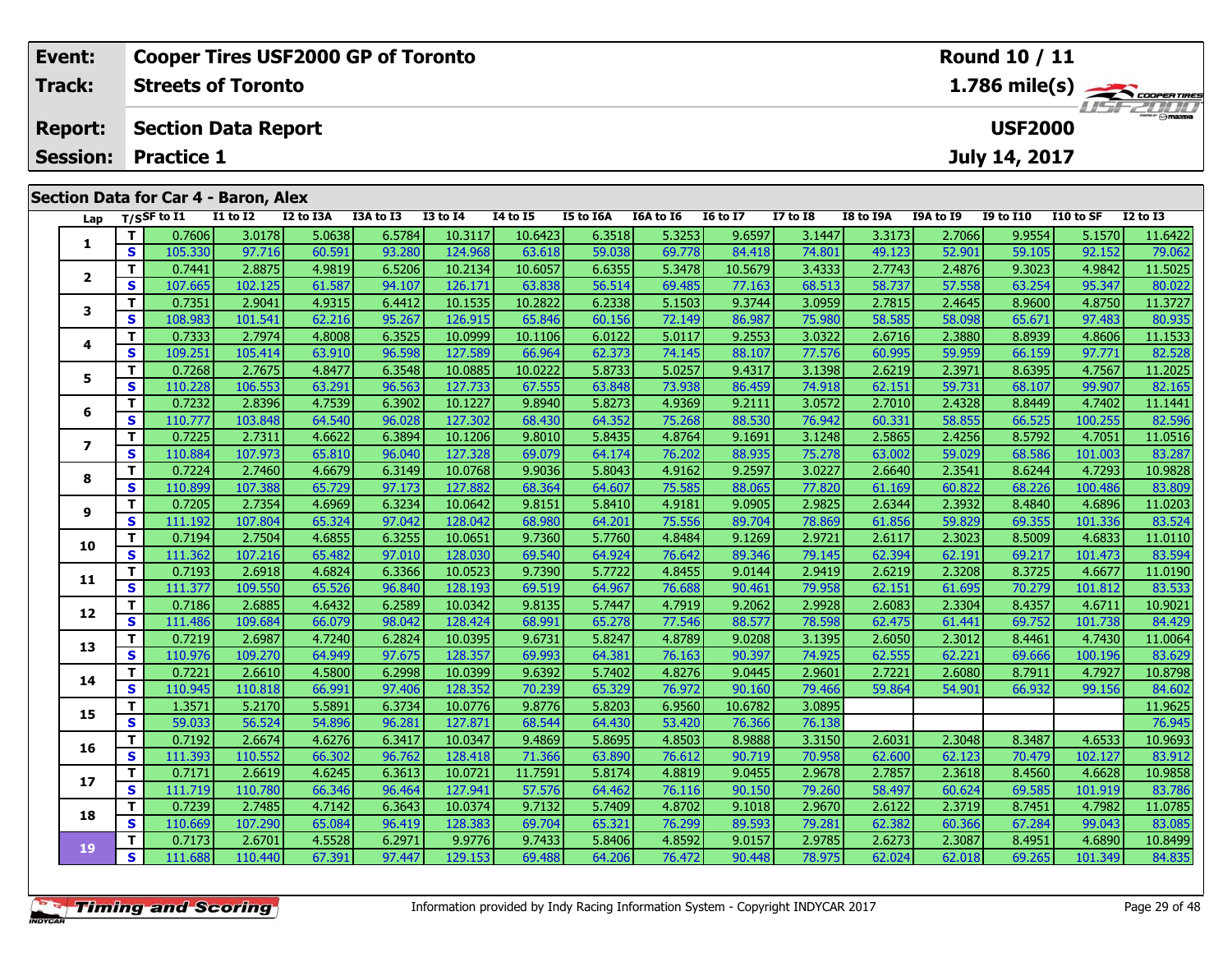| Event:         | <b>Cooper Tires USF2000 GP of Toronto</b> | <b>Round 10 / 11</b>          |
|----------------|-------------------------------------------|-------------------------------|
| Track:         | <b>Streets of Toronto</b>                 | $1.786$ mile(s) $\rightarrow$ |
| <b>Report:</b> | Section Data Report                       | <b>USF2000</b>                |
|                | <b>Session: Practice 1</b>                | July 14, 2017                 |
|                | Section Data for Car 4 - Baron, Alex      |                               |

| Lap            |                         | $T/SI5$ to $\overline{16}$ | ,,,,<br><b>I8 to I9</b> | Lap      | PI to PO | PO to I8 | <b>SF to PI</b> |
|----------------|-------------------------|----------------------------|-------------------------|----------|----------|----------|-----------------|
|                | т                       | 11.6771                    | 6.0239                  | 81.9924  |          | 80.4307  |                 |
| $\mathbf{1}$   | S                       | 63.936                     | 50.820                  | 78.417   |          | 68.800   |                 |
|                | T                       | 11.9833                    | 5.2619                  | 81.4861  |          |          |                 |
| $\overline{2}$ | S                       | 62.303                     | 58.180                  | 78.904   |          |          |                 |
|                | т                       | 11.3841                    | 5.2460                  | 78.3830  |          |          |                 |
| 3              | S                       | 65.582                     | 58.356                  | 82.028   |          |          |                 |
|                | T                       | 11.0239                    | 5.0596                  | 77.0200  |          |          |                 |
| 4              | S                       | 67.725                     | 60.506                  | 83.480   |          |          |                 |
|                | т                       | 10.8990                    | 5.0190                  | 76.6932  |          |          |                 |
| 5              | $\overline{\mathbf{s}}$ | 68.501                     | 60.995                  | 83.835   |          |          |                 |
|                | T                       | 10.7642                    | 5.1338                  | 76.4750  |          |          |                 |
| 6              | S                       | 69.359                     | 59.632                  | 84.075   |          |          |                 |
| $\overline{ }$ | T                       | 10.7199                    | 5.0121                  | 75.7370  |          |          |                 |
|                | $\overline{\mathbf{s}}$ | 69.645                     | 61.079                  | 84.894   |          |          |                 |
| 8              | T                       | 10.7205                    | 5.0181                  | 75.8063  |          |          |                 |
|                | S                       | 69.641                     | 61.006                  | 84.816   |          |          |                 |
| 9              | T                       | 10.7591                    | 5.0276                  | 75.3888  |          |          |                 |
|                | S                       | 69.392                     | 60.891                  | 85.286   |          |          |                 |
| 10             | T                       | 10.6244                    | 4.9140                  | 75.1035  |          |          |                 |
|                | $\overline{\mathbf{s}}$ | 70.271                     | 62.299                  | 85.610   |          |          |                 |
| 11             | T                       | 10.6177                    | 4.9427                  | 74.7783  |          |          |                 |
|                | S                       | 70.316                     | 61.937                  | 85.982   |          |          |                 |
| 12             | т                       | 10.5366                    | 4.9387                  | 74.9380  |          |          |                 |
|                | S                       | 70.857                     | 61.987                  | 85.799   |          |          |                 |
| 13             | T                       | 10.7036                    | 4.9062                  | 75.0988  |          |          |                 |
|                | S                       | 69.751                     | 62.398                  | 85.615   |          |          |                 |
| 14             | т                       | 10.5678                    | 5.3301                  | 75.4283  |          |          | 60.2042         |
|                | S                       | 70.648                     | 57.435                  | 85.241   |          |          | 86.728          |
| 15             | T                       | 12.7763                    |                         | 263.7111 | 187.8112 | 72.2101  |                 |
|                | S                       | 58.436                     |                         | 24.381   | 3.692    | 76.632   |                 |
| 16             | T                       | 10.7198                    | 4.9079                  | 74.8110  |          |          |                 |
|                | S                       | 69.646                     | 62.376                  | 85.945   |          |          |                 |
| 17             | T                       | 10.6993                    | 5.1475                  | 77.1749  |          |          |                 |
|                | $\overline{\mathbf{s}}$ | 69.779                     | 59.473                  | 83.312   |          |          |                 |
| 18             | T                       | 10.6111                    | 4.9841                  | 75.5088  |          |          |                 |
|                | $\mathbf{s}$            | 70.359                     | 61.423                  | 85.150   |          |          |                 |
| 19             | т                       | 10.6998                    | 4.9360                  | 74.7723  |          |          |                 |
|                | S                       | 69.776                     | 62.021                  | 85.989   |          |          |                 |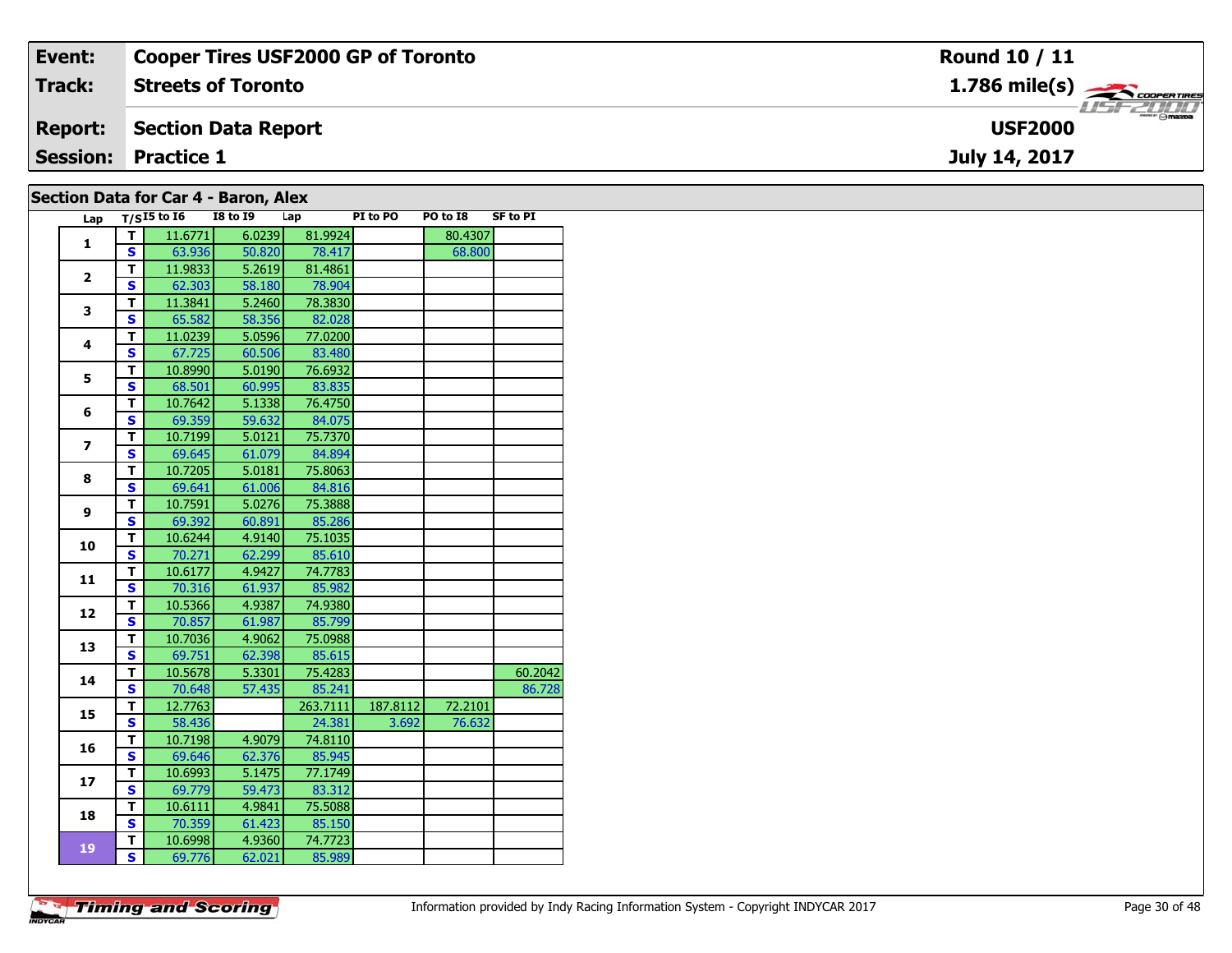|                                            | <b>Cooper Tires USF2000 GP of Toronto</b><br>Event: |                                              |                 |           |           |                 |          |                  |           |                 |                                                                              | Round 10 / 11 |           |                  |            |                 |  |
|--------------------------------------------|-----------------------------------------------------|----------------------------------------------|-----------------|-----------|-----------|-----------------|----------|------------------|-----------|-----------------|------------------------------------------------------------------------------|---------------|-----------|------------------|------------|-----------------|--|
| <b>Track:</b><br><b>Streets of Toronto</b> |                                                     |                                              |                 |           |           |                 |          |                  |           |                 | $1.786$ mile(s) $\overbrace{\hspace{2.5cm}}^{3.786 \text{ cm}$<br>$H = FZHH$ |               |           |                  |            |                 |  |
| <b>Report:</b>                             |                                                     | <b>USF2000</b><br><b>Section Data Report</b> |                 |           |           |                 |          |                  |           |                 |                                                                              |               |           |                  |            |                 |  |
|                                            | <b>Session:</b>                                     | <b>Practice 1</b>                            |                 |           |           |                 |          |                  |           |                 |                                                                              |               |           | July 14, 2017    |            |                 |  |
|                                            |                                                     | Section Data for Car 7 - Wojcik, Devin (R)   |                 |           |           |                 |          |                  |           |                 |                                                                              |               |           |                  |            |                 |  |
|                                            |                                                     |                                              |                 |           |           |                 |          |                  |           |                 |                                                                              |               |           |                  |            |                 |  |
|                                            |                                                     | Lap $T/S$ SF to I1                           | <b>I1 to I2</b> | I2 to I3A | I3A to I3 | <b>I3 to I4</b> | 14 to 15 | <b>I5 to I6A</b> | I6A to I6 | <b>I6 to I7</b> | <b>I7 to I8</b>                                                              | I8 to I9A     | I9A to I9 | <b>I9 to I10</b> | I 10 to SF | <b>I2 to I3</b> |  |

| Lap                     |              | $1/5$ <sub>2</sub> to 11 | 17 M 17         | 12 W 13A  | TSW TO TS | 13 W 14         | 14 W 13      | <b>13 TO TOW</b> | TOW TO TO | 10 W 17               | 17 W 10      | 10 IU 19A | <b>198 W 19</b> | <b>12 to 110</b> | LLU LU SF | 17 M 19         |
|-------------------------|--------------|--------------------------|-----------------|-----------|-----------|-----------------|--------------|------------------|-----------|-----------------------|--------------|-----------|-----------------|------------------|-----------|-----------------|
| 20                      | т            | 0.7116                   | 2.6688          | 4.6575    | 6.3268    | 10.0117         | 9.7732       | 5.7794           | 4.9232    | 9.0435                | 2.9621       | 2.5992    | 2.3215          | 8.3923           | 4.6062    | 10.9843         |
|                         | S            | 112.582                  | 110.494         | 65.876    | 96.990    | 128.713         | 69.276       | 64.886           | 75.478    | 90.170                | 79.412       | 62.694    | 61.676          | 70.113           | 103.171   | 83.797          |
| Lap                     |              | $T/S$ SF to $I1$         | <b>I1 to I2</b> | I2 to I3A | I3A to I3 | <b>I3 to 14</b> | $I4$ to $I5$ | <b>I5 to I6A</b> | I6A to I6 | I6 to $\overline{I7}$ | $I7$ to $I8$ | I8 to I9A | I9A to I9       | <b>I9 to I10</b> | I10 to SF | <b>I2 to I3</b> |
| 1                       | T            | 0.7498                   | 3.1465          | 5.3618    | 6.6138    | 10.2574         | 10.9437      | 6.3989           | 5.3451    | 10.2065               | 3.2570       | 2.9172    | 2.6669          | 9.7644           | 5.0449    | 11.9756         |
|                         | $\mathbf{s}$ | 106.847                  | 93.719          | 57.223    | 92.781    | 125.630         | 61.866       | 58.604           | 69.520    | 79.896                | 72.222       | 55.860    | 53.688          | 60.261           | 94.200    | 76.861          |
| $\overline{\mathbf{2}}$ | T            | 0.7363                   | 2.8892          | 5.0771    | 6.5200    | 10.2452         | 10.8370      | 6.1550           | 5.2615    | 9.7893                | 3.2639       | 2.9147    | 2.4973          | 9.3960           | 4.8853    | 11.5971         |
|                         | $\mathbf{s}$ | 108.806                  | 102.065         | 60.432    | 94.116    | 125,780         | 62.475       | 60.926           | 70.625    | 83.301                | 72.069       | 55.908    | 57.335          | 62.623           | 97.277    | 79.369          |
| 3                       | T            | 0.7332                   | 2.9322          | 5.1132    | 6.4253    | 10.1237         | 10.2456      | 6.0807           | 5.1623    | 9.6910                | 3.1373       | 2.8524    | 2.4628          | 8.9271           | 4.8370    | 11.5385         |
|                         | S            | 109.266                  | 100.568         | 60.005    | 95.503    | 127.289         | 66.082       | 61.671           | 71.982    | 84.146                | 74.978       | 57.129    | 58.138          | 65.913           | 98.248    | 79.772          |
| 4                       | Т            | 0.7309                   | 3.0479          | 5.0296    | 6.4289    | 10.1308         | 10.3730      | 6.0149           | 5.0298    | 9.3697                | 3.2107       | 2.7331    | 2.3914          | 8.6893           | 4.7726    | 11.4585         |
|                         | $\mathbf{s}$ | 109.610                  | 96.751          | 61.003    | 95.450    | 127,200         | 65.270       | 62.345           | 73.878    | 87.031                | 73.264       | 59.623    | 59.874          | 67.717           | 99.574    | 80.329          |
| 5                       | Т            | 0.7313                   | 2.8570          | 4.9550    | 6.3913    | 10.1788         | 10.3620      | 6.1010           | 5.0450    | 9.3577                | 3.1719       | 2.7235    | 2.4002          | 8.7152           | 4.7982    | 11.3463         |
|                         | S            | 109.550                  | 103.215         | 61.921    | 96.011    | 126.600         | 65.339       | 61.465           | 73.655    | 87.143                | 74.160       | 59.833    | 59.654          | 67.515           | 99.043    | 81.124          |
| 6                       | $\mathbf{T}$ | 0.7239                   | 2.8498          | 4.9527    | 6.5036    | 10.1175         | 9.9777       | 5.8938           | 5.0611    | 9.5834                | 3.1632       | 2.6663    | 2.3679          | 8.5465           | 4.7643    | 11.4563         |
|                         | S            | 110.669                  | 103.476         | 61.950    | 94.353    | 127.367         | 67.856       | 63.626           | 73.421    | 85.090                | 74.364       | 61.116    | 60.468          | 68.848           | 99.748    | 80.345          |
| $\overline{\mathbf{z}}$ | $\mathbf{T}$ | 0.7258                   | 2.8156          | 4.9924    | 6.4504    | 10.1116         | 9.8694       | 5.9875           | 5.1269    | 9.7908                | 3.1501       | 2.7556    | 2.3785          | 8.5227           | 4.7736    | 11.4428         |
|                         | S            | 110.380                  | 104.733         | 61.457    | 95.132    | 127.441         | 68.600       | 62.630           | 72.479    | 83.288                | 74.673       | 59.136    | 60.198          | 69.040           | 99.553    | 80.440          |
| 8                       | Т            | 0.8206                   | 2.9740          | 4.9422    | 6.3868    | 10.1328         | 10.1486      | 6.0790           | 5.0409    | 9.3392                | 3.9745       |           |                 |                  |           | 11.3290         |
|                         | S            | 97.628                   | 99.155          | 62.081    | 96.079    | 127.175         | 66.713       | 61.688           | 73.715    | 87.315                | 59.184       |           |                 |                  |           | 81.248          |
| 9                       | Т            | 0.7333                   | 2.8782          | 4.9091    | 6.4224    | 10.1791         | 10.5697      | 5.9457           | 4.9871    | 9.5088                | 3.2529       | 2.9175    | 2.4444          | 8.8996           | 4.8757    | 11.3315         |
|                         | S            | 109.251                  | 102.455         | 62.500    | 95.546    | 126.596         | 64.055       | 63.071           | 74.510    | 85.758                | 72.313       | 55.854    | 58.575          | 66.116           | 97.469    | 81.230          |
| 10                      | T            | 0.7251                   | 2.7547          | 4.7635    | 6.3885    | 10.0945         | 9.8827       | 5.8945           | 4.8741    | 9.2679                | 2.9991       | 2.6518    | 2.3576          | 8.4778           | 4.7561    | 11.1520         |
|                         | S            | 110.486                  | 107.048         | 64.410    | 96.053    | 127.657         | 68.508       | 63.619           | 76.238    | 87.987                | 78.433       | 61.451    | 60.732          | 69.406           | 99.920    | 82.537          |
| 11                      | Т            | 0.7222                   | 2.6714          | 5.2504    | 7.7059    | 10.3417         | 9.9801       | 5.8902           | 4.8706    | 9.2829                | 3.2024       | 2.6366    | 2.4180          | 8.4464           | 4.7035    | 12.9563         |
|                         | S            | 110.930                  | 110.386         | 58.437    | 79.632    | 124.606         | 67.840       | 63.665           | 76.293    | 87.845                | 73.453       | 61.805    | 59.215          | 69.664           | 101.037   | 71.043          |
| 12                      | $\mathbf{T}$ | 0.7262                   | 2.8528          | 4.8528    | 6.3981    | 10.0795         | 9.8243       | 5.8101           | 4.9756    | 9.3765                | 3.0571       | 2.6671    | 2.3607          | 8.5374           | 4.7758    | 11.2509         |
|                         | S            | 110.319                  | 103.367         | 63.225    | 95.909    | 127.847         | 68.915       | 64.543           | 74.683    | 86.968                | 76.945       | 61.098    | 60.652          | 68.921           | 99.507    | 81.812          |
| 13                      | T            | 0.7267                   | 2.7040          | 4.7296    | 6.3955    | 10.0630         | 9.8597       | 5.8618           | 4.9015    | 9.4166                | 3.0330       | 2.6403    | 2.3867          | 8.6160           | 4.7679    | 11.1251         |
|                         | S            | 110.243                  | 109.056         | 64.872    | 95.948    | 128.057         | 68.668       | 63.974           | 75.812    | 86.598                | 77.556       | 61.718    | 59.992          | 68.293           | 99.672    | 82.737          |
| 14                      | T            | 0.7249                   | 2.6863          | 4.8305    | 6.3319    | 10.0502         | 9.9818       | 5.7835           | 4.8685    | 9.1854                | 3.0977       | 2.6668    | 2.3794          | 8.4661           | 4.7643    | 11.1624         |
|                         | S            | 110.517                  | 109.774         | 63.517    | 96.912    | 128.220         | 67.828       | 64.840           | 76.326    | 88.777                | 75.936       | 61.105    | 60.176          | 69.502           | 99.748    | 82.460          |
| 15                      | Т            | 0.7232                   | 2.6359          | 4.8121    | 6.4682    | 10.1122         | 9.9104       | 5.7403           | 4.8425    | 9.3040                | 3.0907       | 2.7024    | 2.3557          | 8.3789           | 4.6945    | 11.2803         |
|                         | S            | 110.777                  | 111.873         | 63.760    | 94.870    | 127.434         | 68.317       | 65.328           | 76.735    | 87.646                | 76.108       | 60.300    | 60.781          | 70.225           | 101.231   | 81.598          |
| 16                      | $\mathbf{T}$ | 0.8145                   | 2.8508          | 4.8634    | 6.3424    | 10.0831         | 10.1450      | 5.8818           | 5.1597    | 9.5583                | 3.0782       |           |                 |                  |           | 11.2058         |
|                         | S            | 98.359                   | 103.440         | 63.087    | 96.751    | 127.802         | 66.737       | 63.756           | 72.018    | 85.314                | 76.417       |           |                 |                  |           | 82.141          |
| 17                      | T            | 0.7234                   | 2.6304          | 4.6665    | 6.5084    | 10.1127         | 9.7759       | 5.7001           | 4.9533    | 9.2352                | 3.0637       | 2.6486    | 2.3741          | 8.2741           | 4.7197    | 11.1749         |
|                         | S            | 110.746                  | 112.107         | 65.749    | 94.284    | 127.428         | 69.257       | 65.788           | 75.019    | 88.299                | 76.779       | 61.525    | 60.310          | 71.115           | 100.690   | 82.368          |
| 18                      | т            | 0.7302                   | 2.7130          | 4.7397    | 6.3915    | 10.0770         | 9.7765       | 5.8290           | 4.8643    | 9.2916                | 3.0584       | 2.6613    | 2.3314          | 8.3928           | 4.7891    | 11.1312         |
|                         | $\mathbf{s}$ | 109.715                  | 108.694         | 64.734    | 96.008    | 127.879         | 69.252       | 64.334           | 76.391    | 87.763                | 76.912       | 61.231    | 61.415          | 70.109           | 99.231    | 82.691          |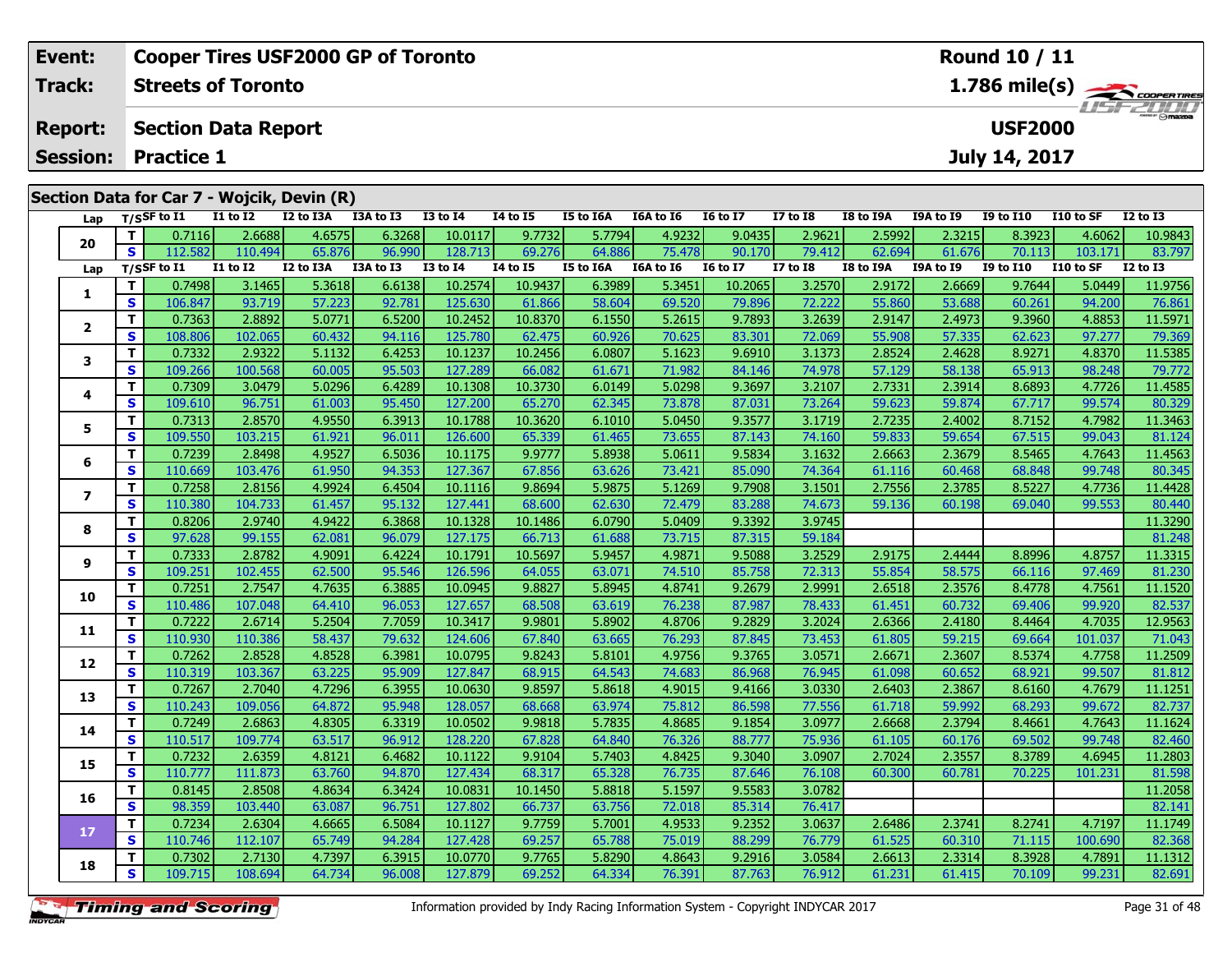| Event:         | <b>Cooper Tires USF2000 GP of Toronto</b>                                                                                 | <b>Round 10 / 11</b>         |
|----------------|---------------------------------------------------------------------------------------------------------------------------|------------------------------|
| Track:         | <b>Streets of Toronto</b>                                                                                                 | $1.786$ mile(s) $\leftarrow$ |
| <b>Report:</b> | Section Data Report                                                                                                       | <b>USF2000</b>               |
|                | <b>Session: Practice 1</b>                                                                                                | July 14, 2017                |
|                | $C_{\text{c}}$ channels and $C_{\text{c}}$ $\sim$ $C_{\text{c}}$ $\sim$ $T$ . We called $D_{\text{c}}$ and $D_{\text{c}}$ |                              |

| Lap                     |                         | $T/SI5$ to $I6$            | <b>I8 to 19</b> | Lap      | PI to PO | PO to I8 | <b>SF to PI</b> |
|-------------------------|-------------------------|----------------------------|-----------------|----------|----------|----------|-----------------|
| 20                      | т                       | 10.7026                    | 4.9207          | 74.7770  |          |          | 61.9832         |
|                         | S                       | 69.758                     | 62.214          | 85.984   |          |          | 84.238          |
| Lap                     |                         | $T/SI5$ to $\overline{16}$ | <b>I8 to 19</b> | Lap      | PI to PO | PO to I8 | <b>SF to PI</b> |
| 1                       | т                       | 11.7440                    | 5.5841          | 82.6739  |          | 81.3496  |                 |
|                         | S                       | 63.572                     | 54.823          | 77.771   |          | 68.023   |                 |
| $\mathbf{2}$            | T.                      | 11.4165                    | 5.4120          | 80.4678  |          |          |                 |
|                         | $\mathbf{s}$            | 65.396                     | 56.566          | 79.903   |          |          |                 |
| 3                       | T                       | 11.2430                    | 5.3152          | 78.7238  |          |          |                 |
|                         | S                       | 66.405                     | 57.596          | 81.673   |          |          |                 |
| 4                       | T                       | 11.0447                    | 5.1245          | 77.9526  |          |          |                 |
|                         | $\mathbf{s}$            | 67.597                     | 59.740          | 82.481   |          |          |                 |
| 5                       | T                       | 11.1460                    | 5.1237          | 77.7881  |          |          |                 |
|                         | $\mathbf{s}$            | 66.983                     | 59.749          | 82.655   |          |          |                 |
| 6                       | T                       | 10.9549                    | 5.0342          | 77.1717  |          |          |                 |
|                         | $\mathbf{s}$            | 68.151                     | 60.811          | 83.316   |          |          |                 |
| $\overline{\mathbf{z}}$ | T                       | 11.1144                    | 5.1341          | 77.4509  |          |          | 62.6736         |
|                         | $\mathbf{s}$            | 67.173                     | 59.628          | 83.015   |          |          | 83.310          |
|                         | T                       | 11.1199                    |                 | 373.3834 | 303.3824 | 66.3479  |                 |
| 8                       | $\mathbf{s}$            | 67.140                     |                 | 17.220   | 2.286    | 83.403   |                 |
| 9                       | T                       | 10.9328                    | 5.3619          | 78.5235  |          |          |                 |
|                         | S                       | 68.289                     | 57.095          | 81.881   |          |          |                 |
|                         | T                       | 10.7686                    | 5.0094          | 75.8879  |          |          |                 |
| 10                      | $\mathbf{s}$            | 69.330                     | 61.112          | 84.725   |          |          |                 |
| 11                      | T                       | 10.7608                    | 5.0546          | 78.1223  |          |          |                 |
|                         | $\overline{\mathbf{s}}$ | 69.381                     | 60.566          | 82.302   |          |          |                 |
| 12                      | T                       | 10.7857                    | 5.0278          | 76.2940  |          |          |                 |
|                         | $\mathbf s$             | 69.220                     | 60.889          | 84.274   |          |          |                 |
|                         | т                       | 10.7633                    | 5.0270          | 76.1023  |          |          |                 |
| 13                      | $\mathbf{s}$            | 69.364                     | 60.898          | 84.486   |          |          |                 |
| 14                      | T                       | 10.6520                    | 5.0462          | 75.8173  |          |          |                 |
|                         | $\overline{\mathbf{s}}$ | 70.089                     | 60.667          | 84.804   |          |          |                 |
|                         | T                       | 10.5828                    | 5.0581          | 75.7710  |          |          | 61.8472         |
| 15                      | $\mathbf s$             | 70.548                     | 60.524          | 84.856   |          |          | 84.424          |
|                         | т                       | 11.0415                    |                 | 89.5330  | 19.8501  | 65.4752  |                 |
| 16                      | $\mathbf{s}$            | 67.617                     |                 | 71.813   | 34.932   | 84.515   |                 |
|                         | T                       | 10.6534                    | 5.0227          | 75.3861  |          |          |                 |
| 17                      | $\mathbf{s}$            | 70.080                     | 60.951          | 85.289   |          |          |                 |
|                         | T                       | 10.6933                    | 4.9927          | 75.6458  |          |          | 61.8010         |
| 18                      | S                       | 69.819                     | 61.317          | 84.996   |          |          | 84.487          |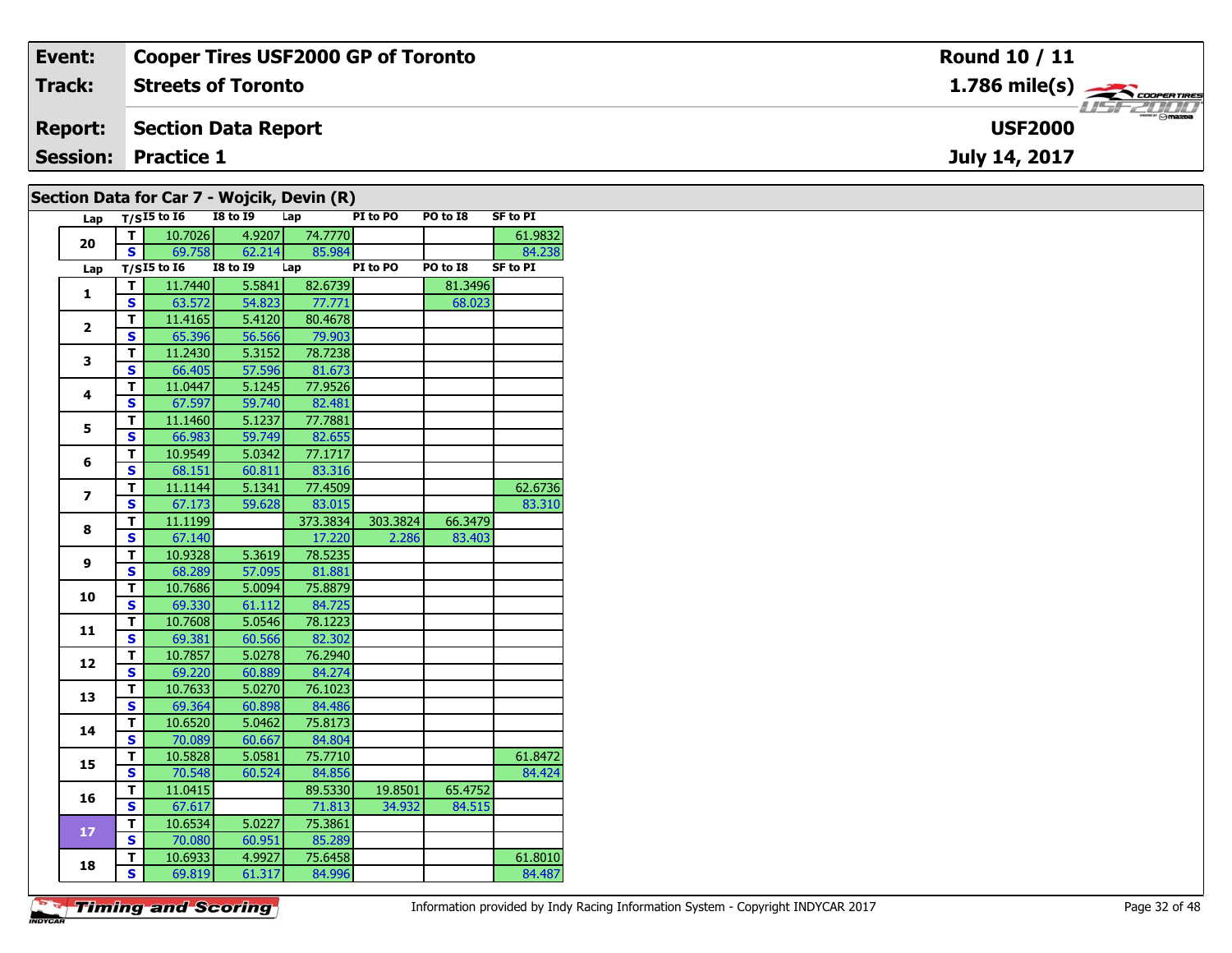| Event:                          | <b>Cooper Tires USF2000 GP of Toronto</b> |                   |                           |                                              |           |                 |          |           |           |                 |                 |                | <b>Round 10 / 11</b> |           |           |                 |  |  |
|---------------------------------|-------------------------------------------|-------------------|---------------------------|----------------------------------------------|-----------|-----------------|----------|-----------|-----------|-----------------|-----------------|----------------|----------------------|-----------|-----------|-----------------|--|--|
| Track:                          |                                           |                   | <b>Streets of Toronto</b> |                                              |           |                 |          |           |           |                 |                 | 1.786 mile(s)  |                      |           |           |                 |  |  |
| <b>Report:</b>                  | <b>Section Data Report</b>                |                   |                           |                                              |           |                 |          |           |           |                 |                 | <b>USF2000</b> |                      |           |           |                 |  |  |
| <b>Session:</b>                 |                                           | <b>Practice 1</b> |                           |                                              |           |                 |          |           |           |                 |                 | July 14, 2017  |                      |           |           |                 |  |  |
|                                 |                                           |                   |                           | Section Data for Car 79 - Malukas, David (R) |           |                 |          |           |           |                 |                 |                |                      |           |           |                 |  |  |
| Lap $T/S$ SF to $\overline{11}$ |                                           |                   | I1 to I2                  | I2 to I3A                                    | I3A to I3 | <b>I3 to I4</b> | 14 to 15 | I5 to I6A | I6A to I6 | <b>I6 to I7</b> | <b>I7 to I8</b> | I8 to I9A      | I9A to I9            | I9 to I10 | I10 to SF | <b>I2 to I3</b> |  |  |
|                                 |                                           | 0.78071           | 3.0797                    | 5.2587                                       | 6.4791    | 10.8218         | 11.0633  | 6.2951    | 5.4709    | 10.0341         | 3.2292          | 3.0118         | 2.6920               | 9.8580    | 5.2047    | 11.7378         |  |  |
|                                 | S.                                        | 102.618           | 95.752                    | 58.345                                       | 94.710    | 119.078         | 61.197   | 59.570    | 67.921    | 81.268          | 72.844          | 54.105         | 53.188               | 59.688    | 91.307    | 78.418          |  |  |

2 | T | 0.7342| 2.8468| 5.0483| 6.3125| 10.0769| 10.6662| 5.9815| 5.0626| 9.4042| 3.0728| 2.8463| 2.5280| 10.0199| 4.9139| 11.3608<br>2 | S | 109.117| 103.585| 60.777| 97.210| 127.880| 63.476| 62.693| 73.399| 86.712| 76.551|

3 T 0.7275 2.7150 4.9647 6.2402 10.0082 10.4422 5.9247 5.0569 9.3504 3.1541 2.7833 2.4664 9.4477 4.8380 11.2049<br>S S 110.122 108.614 61.800 98.336 128.758 64.837 63.294 73.482 87.211 74.578 58.547 58.053 62.281 98.228 82.14

4 | **T** | 0.7285| 2.6926| 5.0499| 6.2766| 9.9917| 10.1833| 5.9999| 4.9613| 8.9111| 118.5665| 2.7997| 2.4887| 9.1280| 4.8365| 11.3265<br>- S | 109.971 109.517| 60.757| 97.766| 128.971| 66.486| 62.501| 74.898| 91.510| 1.984| 58

5 | T | 0.7332| 2.7454| 4.9249| 6.2785| 9.9668| 10.3216| 6.0701| 4.9965| 9.5299| 3.2130| 3.2419| 2.8303| 9.7203| 4.9510| 11.2034<br>5 | S | 109.266| 107.411| 62.299| 97.736| 129.293| 65.595| 61.778| 74.370| 85.568| 73.211| 50

**<sup>T</sup>** 0.7211 2.6581 4.9378 6.2564 9.9440 10.2647 6.0647 4.9811 9.2419 3.1412 2.7189 2.4548 8.7558 4.7934 11.1942 **<sup>S</sup>** 111.099 110.939 62.137 98.081 129.589 65.959 61.833 74.600 88.235 74.885 59.934 58.327 67.202 99.142 82.226

7 | T | 0.7228| 2.6617| 4.9680| 6.2279| 9.9383| 10.8943| 6.2241| 5.2136| 10.6754| 3.7611| 2.7195| 2.4578| 9.1980| 4.8006| 11.1959<br>7 | S | 110.838 110.789| 61.759| 98.530| 129.664| 62.147| 60.250| 71.273| 76.386| 62.542| 59

8 | T | 0.7847| 2.9088| 4.8629| 6.2744| 9.8807| 10.4896| 5.9999| 4.9111| 9.0684| 3.1544| 3.2552| 2.7313| 10.3776| 5.6764| 11.1373<br>| S | 102.095| 101.377| 63.094| 97.800| 130.420| 64.544| 62.501| 75.663| 89.923| 74.571| 50.

**<sup>T</sup>** 0.7133 2.6488 4.7831 6.2643 9.8897 10.1432 5.9512 4.8767 9.0318 3.0374 2.6814 2.4447 8.8266 4.7033 11.0474 **<sup>S</sup>** 112.314 111.328 64.146 97.958 130.301 66.749 63.013 76.197 90.287 77.444 60.772 58.568 66.663 101.041 83.319

0 | **T** | 0.7105| 2.6288| 4.7414| 6.2639| 9.8854| 10.0101| 5.9166| 4.8959| 9.0825| 3.0745| 2.6968| 2.4083| 8.5933| 4.6595| 11.0053<br>| S | 112.757| 112.175| 64.710| 97.964| 130.358| 67.636| 63.381| 75.898| 89.783| 76.509| 60

|    |    | 0.7116  | 2.6314  | 4.8213 | 6.2119 | 9.8827   | 9.9642    | 5.9125 | 4.9160 | 9.1373 | 3.0007 | 2.7992          | 2.4528 | 8.7672 | 4.6796  | 11.0332 |
|----|----|---------|---------|--------|--------|----------|-----------|--------|--------|--------|--------|-----------------|--------|--------|---------|---------|
| 11 | S. | 112.582 | 112.064 | 63.638 | 98.784 | 130.3931 | 67.948    | 63.425 | 75.588 | 89.245 | 78.391 | 58.215          | 58.375 | 67.115 | 101.553 | 83.426  |
|    |    | 0.7096  | 2.6577  | 4.7824 | 6.3532 | 9.8854   | 9.9744    | 5.8822 | 4.8695 | 9.0403 | 3.2372 | 2.6365          | 2.3977 | 8.5617 | 4.6597  | 11.1356 |
| 12 | S  | 112.900 | 110.955 | 64.156 | 96.587 | 130.358  | 67.878    | 63.752 | 76.310 | 90.202 | 72.664 | 61.807          | 59.716 | 68.726 | 101.987 | 82.659  |
|    |    | 0.7125  | 2.6242  | 4.8278 | 6.2681 | 11.1274  | 11.1043 l | 6.2656 | 5.1858 | 9.7950 | 3.1395 | 2.7767          | 2.3836 | 8.5457 | 4.6719  | 11.0959 |
| 13 | S. | 112.440 | 112.372 | 63.552 | 97.898 | 115.807  | 60.971    | 59.851 | 71.655 | 83.252 | 74.925 | 58.686          | 60.070 | 68.854 | 101.720 | 82.954  |
|    |    | 0.7097  | 2.6266  | 4.8342 | 6.2707 | 9.8874   | 9.9984    | 5.8579 | 4.8448 | 8.9197 | 3.3651 | 2.6488          | 2.3789 | 8.5305 | 4.6526  | 11.1049 |
| 14 | S. | 112.884 | 112.269 | 63.468 | 97.858 | 130.331  | 67.715    | 64.016 | 76.699 | 91.422 | 69.902 | 61.520          | 60.188 | 68.977 | 102.142 | 82.887  |
| 15 |    | 0.7105  | 2.6612  | 4.7905 | 6.3136 | 9.9018   | 9.9373    | 5.9058 | 4.8590 | 9.0785 | 3.0582 | 2.6327          | 2.3006 | 8.5227 | 4.6658  | 11.1041 |
|    | S  | 112.757 | 110.810 | 64.047 | 97.193 | 130.1421 | 68.132    | 63.497 | 76.475 | 89.823 | 76.917 | 61.896          | 62.237 | 69.040 | 101.853 | 82.893  |
|    |    | 0.7108  | 2.6370  | 4.7896 | 6.2507 | 9.8517   | 9.9697    | 5.9153 | 4.8313 | 9.1591 | 3.0551 | 2.5677          | 2.3735 | 8.5219 | 4.6751  | 11.0403 |
| 16 | S. | 112.709 | 111.826 | 64.059 | 98.171 | 130.8031 | 67.910    | 63.395 | 76.913 | 89.032 | 76.995 | 63.463          | 60.325 | 69.047 | 101.651 | 83.372  |
|    |    | 0.7073  | 2.6252  | 4.6578 | 6.2096 | 9.7938   | 9.7530    | 5.8493 | 4.8523 | 9.0804 | 3.0467 | 2.5866          | 2.3397 | 8.3593 | 4.6398  | 10.8674 |
| 17 | S  | 113.267 | 112.329 | 65.872 | 98.821 | 131.577  | 69.419    | 64.110 | 76.580 | 89,804 | 77.207 | 63.000 <b>1</b> | 61.197 | 70.390 | 102.424 | 84.699  |
| 18 |    | 0.7032  | 2.8082  | 5.2928 | 7.5208 | 12.3496  | 11.1933   | 5.8954 | 4.8756 | 9.1809 | 3.0285 | 2.6075          | 2.3169 | 8.2329 | 4.5943  | 12.8136 |
|    | S. | 113.927 | 105.009 | 57.969 | 81.592 | 104.346  | 60.487    | 63.609 | 76.214 | 88.821 | 77.671 | 62.495          | 61.799 | 71.470 | 103.438 | 71.834  |
| 19 |    | 0.7060  | 2.6274  | 5.5997 | 6.5288 | 9.9596   | 9.8697    | 5.8694 | 4.8333 | 9.1213 | 3.0112 | 2.6171          | 2.4105 | 8.2317 | 4.5995  | 12.1285 |
|    | S. | 113.475 | 112.235 | 54.792 | 93.989 | 129.386  | 68.598    | 63.891 | 76.881 | 89.401 | 78.117 | 62.265          | 59.399 | 71.481 | 103.322 | 75.892  |
|    |    |         |         |        |        |          |           |        |        |        |        |                 |        |        |         |         |
|    |    |         |         |        |        |          |           |        |        |        |        |                 |        |        |         |         |

**2**

**3**

**4**

**5**

**6**

**7**

**8**

**9**

**10**

81.266

82.214

83.319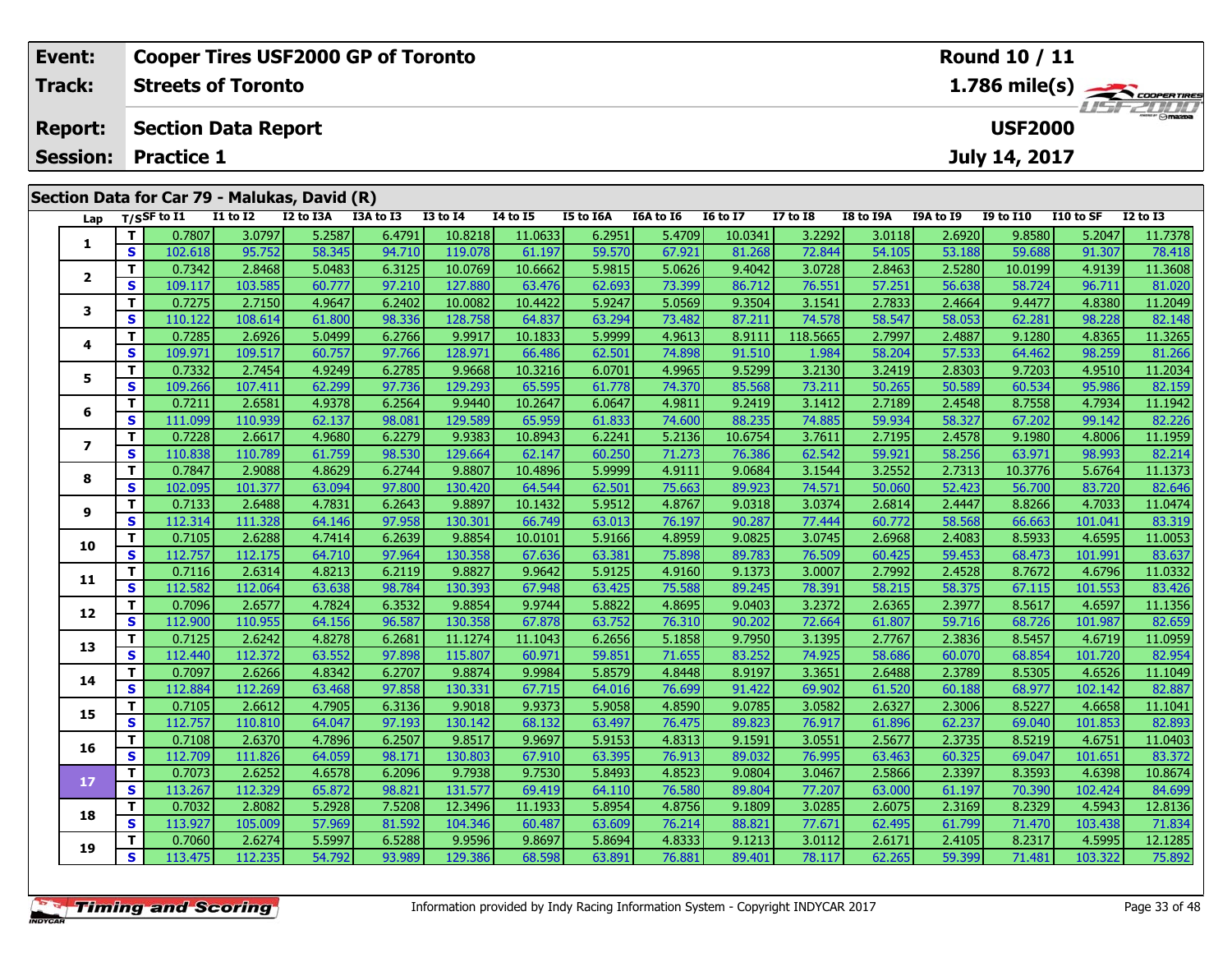| Event:         | <b>Cooper Tires USF2000 GP of Toronto</b> | Round 10 / 11                             |
|----------------|-------------------------------------------|-------------------------------------------|
| Track:         | <b>Streets of Toronto</b>                 | $1.786$ mile(s) $\rightarrow$ COOPERTIRES |
| <b>Report:</b> | Section Data Report                       | <b>Omazoa</b><br><b>USF2000</b>           |
|                | <b>Session: Practice 1</b>                | July 14, 2017                             |
|                |                                           |                                           |

| Lap             |                         | $T/SI5$ to $I6$ | <b>I8 to 19</b> | Lap      | PO to I8 | <b>SF to PI</b> |
|-----------------|-------------------------|-----------------|-----------------|----------|----------|-----------------|
|                 | т                       | 11.7660         | 5.7038          | 83.2791  | 79.0436  |                 |
| $\mathbf{1}$    | $\overline{\mathbf{s}}$ | 63.453          | 53.672          | 77.205   | 70.007   |                 |
|                 | T                       | 11.0441         | 5.3743          | 79.5141  |          |                 |
| $\overline{2}$  | $\overline{\mathbf{s}}$ | 67.601          | 56.963          | 80.861   |          |                 |
|                 | т                       | 10.9816         | 5.2497          | 78.1193  |          |                 |
| 3               | $\overline{\mathbf{s}}$ | 67.986          | 58.315          | 82.305   |          |                 |
|                 | Ŧ                       | 10.9612         | 5.2884          | 192.6143 |          |                 |
| 4               | $\overline{\mathbf{s}}$ | 68.112          | 57.888          | 33.381   |          |                 |
|                 | T                       | 11.0666         | 6.0722          | 79.5234  |          |                 |
| 5               | $\overline{\mathbf{s}}$ | 67.463          | 50.416          | 80.852   |          |                 |
|                 | T                       | 11.0458         | 5.1737          | 76.9339  |          |                 |
| 6               | S                       | 67.590          | 59.172          | 83.573   |          |                 |
|                 | T.                      | 11.4377         | 5.1773          | 80.4631  |          |                 |
| $\overline{ }$  | $\overline{\mathbf{s}}$ | 65.275          | 59.131          | 79.907   |          |                 |
|                 | $\overline{\mathsf{r}}$ | 10.9110         | 5.9865          | 80.3754  |          |                 |
| 8               | S                       | 68.426          | 51.138          | 79.995   |          |                 |
|                 | T                       | 10.8279         | 5.1261          | 75.9955  |          |                 |
| 9               | $\overline{\mathbf{s}}$ | 68.951          | 59.721          | 84.605   |          |                 |
|                 | T                       | 10.8125         | 5.1051          | 75.5675  |          |                 |
| 10              | $\overline{\mathbf{s}}$ | 69.049          | 59.967          | 85.084   |          |                 |
|                 | T.                      | 10.8285         | 5.2520          | 75.8884  |          |                 |
| 11              | S                       | 68.947          | 58.289          | 84.724   |          |                 |
|                 | T                       | 10.7517         | 5.0342          | 75.6475  |          |                 |
| 12              | S                       | 69.439          | 60.811          | 84.994   |          |                 |
|                 | T.                      | 11.4514         | 5.1603          | 79.4281  |          |                 |
| 13              | S                       | 65.196          | 59.325          | 80.949   |          |                 |
|                 | T                       | 10.7027         | 5.0277          | 75.5253  |          |                 |
| 14              | $\overline{\mathbf{s}}$ | 69.757          | 60.890          | 85.132   |          |                 |
|                 | T.                      | 10.7648         | 4.9333          | 75.3382  |          |                 |
| 15              | S                       | 69.355          | 62.055          | 85.343   |          |                 |
| 16              | $\overline{\mathsf{r}}$ | 10.7466         | 4.9412          | 75.3085  |          |                 |
|                 | S                       | 69.472          | 61.956          | 85.377   |          |                 |
| 17 <sup>2</sup> | T                       | 10.7016         | 4.9263          | 74.5008  |          |                 |
|                 | $\overline{\mathbf{s}}$ | 69.764          | 62.143          | 86.302   |          |                 |
| 18              | $\overline{\mathsf{r}}$ | 10.7710         | 4.9244          | 80.5999  |          |                 |
|                 | $\overline{\mathbf{s}}$ | 69.315          | 62.167          | 79.772   |          |                 |
| 19              | т                       | 10.7027         | 5.0276          | 75.9852  |          |                 |
|                 | $\overline{\mathbf{s}}$ | 69.757          | 60.891          | 84.616   |          |                 |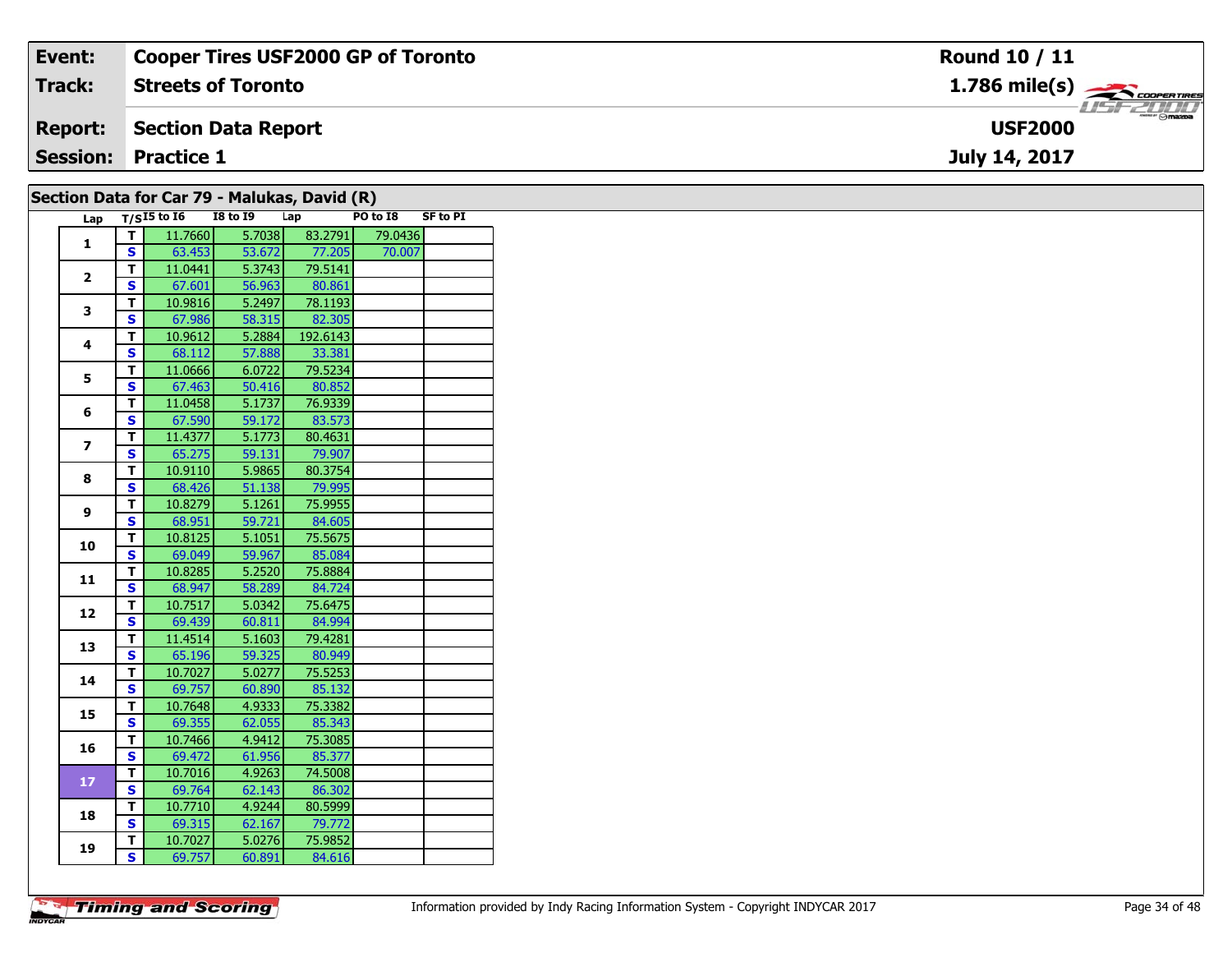| Event:         | <b>Cooper Tires USF2000 GP of Toronto</b>  |                  |               |           |           |                 |         |           |           | Round 10 / 11     |                |                 |
|----------------|--------------------------------------------|------------------|---------------|-----------|-----------|-----------------|---------|-----------|-----------|-------------------|----------------|-----------------|
| <b>Track:</b>  | <b>Streets of Toronto</b>                  | <b>LISFELINI</b> |               |           |           |                 |         |           |           |                   |                |                 |
| <b>Report:</b> | <b>Section Data Report</b>                 |                  |               |           |           |                 |         |           |           | <b>USF2000</b>    |                |                 |
|                | <b>Session: Practice 1</b>                 |                  |               |           |           |                 |         |           |           | July 14, 2017     |                |                 |
|                |                                            |                  |               |           |           |                 |         |           |           |                   |                |                 |
|                | Section Data for Car 80 - Megennis, Robert |                  |               |           |           |                 |         |           |           |                   |                |                 |
|                | $\blacksquare$                             | TO AA TA         | <b>TALATE</b> | TE 44 TCA | TCA LA TC | <b>TC 14 TT</b> | T7.4.70 | TO LA TOA | TOA LA TO | <b>TO 14 TH 0</b> | <b>11044CE</b> | <b>TO 44 TO</b> |

| Lap                      |              | $T/S$ SF to I1 | <b>I1 to I2</b> | I2 to I3A | I3A to I3 | <b>I3 to I4</b> | <b>I4 to I5</b> | I5 to I6A        | I6A to I6 | <b>16 to 17</b>       | <b>I7 to I8</b> | I8 to I9A | I9A to I9 | <b>I9 to I10</b> | I10 to SF | <b>I2 to I3</b> |
|--------------------------|--------------|----------------|-----------------|-----------|-----------|-----------------|-----------------|------------------|-----------|-----------------------|-----------------|-----------|-----------|------------------|-----------|-----------------|
| 20                       | T.           | 0.7080         | 2.6233          | 4.7233    | 6.2269    | 9.8833          | 9.9599          | 5.9247           | 4.8257    | 9.1060                | 3.0960          | 2.5693    | 2.3624    | 8.3276           | 4.6417    | 10.9502         |
|                          | S            | 113.155        | 112.410         | 64.958    | 98.546    | 130.385         | 67.977          | 63.294           | 77.002    | 89.551                | 75.978          | 63.424    | 60.609    | 70.658           | 102.382   | 84.058          |
| Lap                      |              | T/SSF to I1    | <b>I1 to I2</b> | I2 to I3A | I3A to I3 | <b>I3 to 14</b> | 14 to 15        | <b>I5 to I6A</b> | I6A to I6 | I6 to $\overline{17}$ | <b>I7 to I8</b> | I8 to I9A | I9A to I9 | <b>I9 to I10</b> | I10 to SF | <b>I2 to I3</b> |
| 1                        | T            | 0.7455         | 2.8903          | 4.8642    | 6.4895    | 10.2503         | 10.0819         | 6.1903           | 5.3840    | 9.6160                | 3.0822          | 3.0258    | 2.6997    | 9.1667           | 4.8941    | 11.3537         |
|                          | <b>S</b>     | 107.463        | 102.026         | 63.077    | 94.558    | 125.717         | 67.155          | 60.579           | 69.018    | 84.802                | 76.318          | 53.855    | 53.036    | 64.190           | 97.102    | 81.071          |
| $\overline{2}$           | т            | 0.7286         | 2.7486          | 4.7557    | 6.3351    | 10.1347         | 9.9581          | 5.8734           | 5.2142    | 9.4041                | 2.9319          | 2.8939    | 2.5771    | 8.6536           | 4.7604    | 11.0908         |
|                          | $\mathbf{s}$ | 109.956        | 107.286         | 64.516    | 96.863    | 127.151         | 67.989          | 63.847           | 71.265    | 86.713                | 80.230          | 56.310    | 55.559    | 67.996           | 99.829    | 82.993          |
| 3                        | т            | 0.7278         | 2.7439          | 4.9175    | 6.7374    | 10.1742         | 9.8779          | 5.8798           | 5.1255    | 9.4661                | 3.0032          | 2.8088    | 2.5232    | 8.5282           | 4.7344    | 11.6549         |
|                          | S            | 110.076        | 107.470         | 62.393    | 91.079    | 126.657         | 68.541          | 63.778           | 72.498    | 86.145                | 78.326          | 58.016    | 56.746    | 68.996           | 100.378   | 78.976          |
| 4                        | Т            | 0.7243         | 2.6758          | 4.9209    | 6.4476    | 10.0918         | 9.6807          | 5.9611           | 5.0286    | 9.4581                | 2.9576          | 2.7847    | 2.5069    | 8.5387           | 4.7236    | 11.3685         |
|                          | $\mathbf{s}$ | 110.608        | 110.205         | 62.350    | 95.173    | 127.691         | 69.938          | 62.908           | 73.895    | 86.218                | 79.533          | 58.518    | 57.115    | 68.911           | 100.607   | 80.965          |
| 5                        | Т            | 0.7196         | 2.7543          | 5.0065    | 6.4574    | 10.0698         | 9.7844          | 5.8331           | 5.0052    | 9.6000                | 3.0397          | 2.6941    | 2.5101    | 8.4561           | 4.7015    | 11.4639         |
|                          | S            | 111.331        | 107.064         | 61.284    | 95.028    | 127.970         | 69.196          | 64.288           | 74.241    | 84.943                | 77.385          | 60.486    | 57.042    | 69.584           | 101.080   | 80.292          |
| 6                        | Т            | 0.7223         | 2.7430          | 4.8333    | 6.3507    | 10.0645         | 9.6694          | 5.7204           | 4.9345    | 9.5975                | 3.0346          | 2.7338    | 2.4454    | 8.3806           | 4.7194    | 11.1840         |
|                          | $\mathbf{s}$ | 110.915        | 107.505         | 63.480    | 96.625    | 128.038         | 70.019          | 65.555           | 75.305    | 84.965                | 77.515          | 59.607    | 58.551    | 70.211           | 100.697   | 82.301          |
| $\overline{\phantom{a}}$ | Т            | 0.7171         | 2.6195          | 4.7381    | 6.3686    | 10.0626         | 9.4867          | 5.6641           | 4.9203    | 9.1966                | 2.9127          | 2.7657    | 2.4830    | 8.2744           | 4.6602    | 11.1067         |
|                          | S            | 111.719        | 112.574         | 64.756    | 96.353    | 128.062         | 71.368          | 66.206           | 75.522    | 88.669                | 80.759          | 58.920    | 57.665    | 71.112           | 101.976   | 82.874          |
| 8                        | Т            | 0.7209         | 2.7746          | 4.9577    | 6.3775    | 10.0577         | 9.4113          | 5.7860           | 5.0476    | 9.8157                | 3.0043          | 2.7355    | 2.4310    | 8.3603           | 4.7178    | 11.3352         |
|                          | S            | 111.130        | 106.281         | 61.887    | 96.219    | 128.124         | 71.940          | 64.812           | 73.617    | 83.077                | 78.297          | 59.570    | 58.898    | 70.381           | 100.731   | 81.203          |
| 9                        | Т            | 0.7184         | 2.6732          | 4.8440    | 6.3950    | 10.0405         | 9.4889          | 5.7628           | 5.0702    | 9.1695                | 2.9074          | 2.7223    | 2.4303    | 8.2608           | 4.6679    | 11.2390         |
|                          | S            | 111.517        | 110.312         | 63.340    | 95.956    | 128.344         | 71.351          | 65.073           | 73.289    | 88.931                | 80.906          | 59.859    | 58.915    | 71.229           | 101.808   | 81.898          |
| 10                       | т            | 0.8066         | 3.3281          | 5.2581    | 6.4644    | 10.0805         | 9.6885          | 5.7782           | 4.9387    | 9.0988                | 2.9269          |           |           |                  |           | 11.7225         |
|                          | $\mathbf{s}$ | 99.323         | 88.605          | 58.352    | 94.925    | 127.835         | 69.881          | 64.899           | 75.241    | 89.622                | 80.367          |           |           |                  |           | 78.520          |
| 11                       | T.           | 0.7180         | 2.7081          | 4.6791    | 6.2777    | 9.9917          | 9.6009          | 5.7229           | 4.9685    | 9.1996                | 2.8991          | 2.6904    | 2.4171    | 8.2165           | 4.6620    | 10.9568         |
|                          | S            | 111.579        | 108.891         | 65.572    | 97.749    | 128.971         | 70.519          | 65.526           | 74.789    | 88.640                | 81.138          | 60.569    | 59.237    | 71.613           | 101.936   | 84.008          |
| 12                       | т            | 0.7209         | 2.6632          | 5.2878    | 6.9784    | 10.1751         | 9.5810          | 5.7283           | 4.9479    | 9.2225                | 2.9579          | 2.7009    | 2.4014    | 8.3899           | 4.7144    | 12.2662         |
|                          | S            | 111.130        | 110.726         | 58.024    | 87.934    | 126.646         | 70.665          | 65.464           | 75.101    | 88.420                | 79.525          | 60.333    | 59.624    | 70.133           | 100.803   | 75.040          |
| 13                       | Т            | 0.7166         | 2.6538          | 4.6910    | 6.2695    | 9.9890          | 9.4352          | 5.7484           | 4.9465    | 9.2043                | 2.9383          | 2.6934    | 2.4550    | 8.2954           | 4.6626    | 10.9605         |
|                          | S            | 111.797        | 111.119         | 65.406    | 97.876    | 129.006         | 71.757          | 65.236           | 75.122    | 88.595                | 80.056          | 60.501    | 58.323    | 70.932           | 101.923   | 83.979          |
| 14                       | т            | 0.7187         | 2.6791          | 4.7546    | 6.3781    | 10.0113         | 9.3944          | 5.6884           | 4.9570    | 9.1624                | 2.8915          | 2.6723    | 2.4368    | 8.2005           | 4.6764    | 11.1327         |
|                          | S            | 111.470        | 110.069         | 64.531    | 96.210    | 128.718         | 72.069          | 65.924           | 74.963    | 89.000                | 81.351          | 60.979    | 58.758    | 71.753           | 101.622   | 82.680          |
| 15                       | т            | 0.7143         | 2.6289          | 4.6324    | 6.2764    | 9.9441          | 10.3986         | 5.7808           | 4.9258    | 9.1859                | 2.9376          | 2.6121    | 2.3995    | 8.2762           | 4.6367    | 10.9088         |
|                          | S            | 112.157        | 112.171         | 66.233    | 97.769    | 129.588         | 65.109          | 64.870           | 75.438    | 88.772                | 80.075          | 62.384    | 59.672    | 71.097           | 102.493   | 84.377          |
| 16                       | т            | 0.7124         | 2.6545          | 4.7122    | 6.3475    | 9.9667          | 11.1839         | 7.1155           | 5.2073    | 9.2086                | 2.9433          | 2.6873    | 2.4073    | 8.3032           | 4.6475    | 11.0597         |
|                          | S            | 112.456        | 111.089         | 65.111    | 96.674    | 129.294         | 60.538          | 52.702           | 71.360    | 88.554                | 79.920          | 60.639    | 59.478    | 70.865           | 102.254   | 83.226          |
| 17                       | т            | 0.7128         | 2.6022          | 4.6107    | 6.2491    | 9.9572          | 9.4893          | 6.6491           | 7.0699    | 16.5938               | 5.2235          | 2.7361    | 2.3712    | 8.1687           | 4.6269    | 10.8598         |
|                          | S            | 112.393        | 113.322         | 66.545    | 98.196    | 129.418         | 71.348          | 56.399           | 52.560    | 49.142                | 45.033          | 59.557    | 60.384    | 72.032           | 102.710   | 84.758          |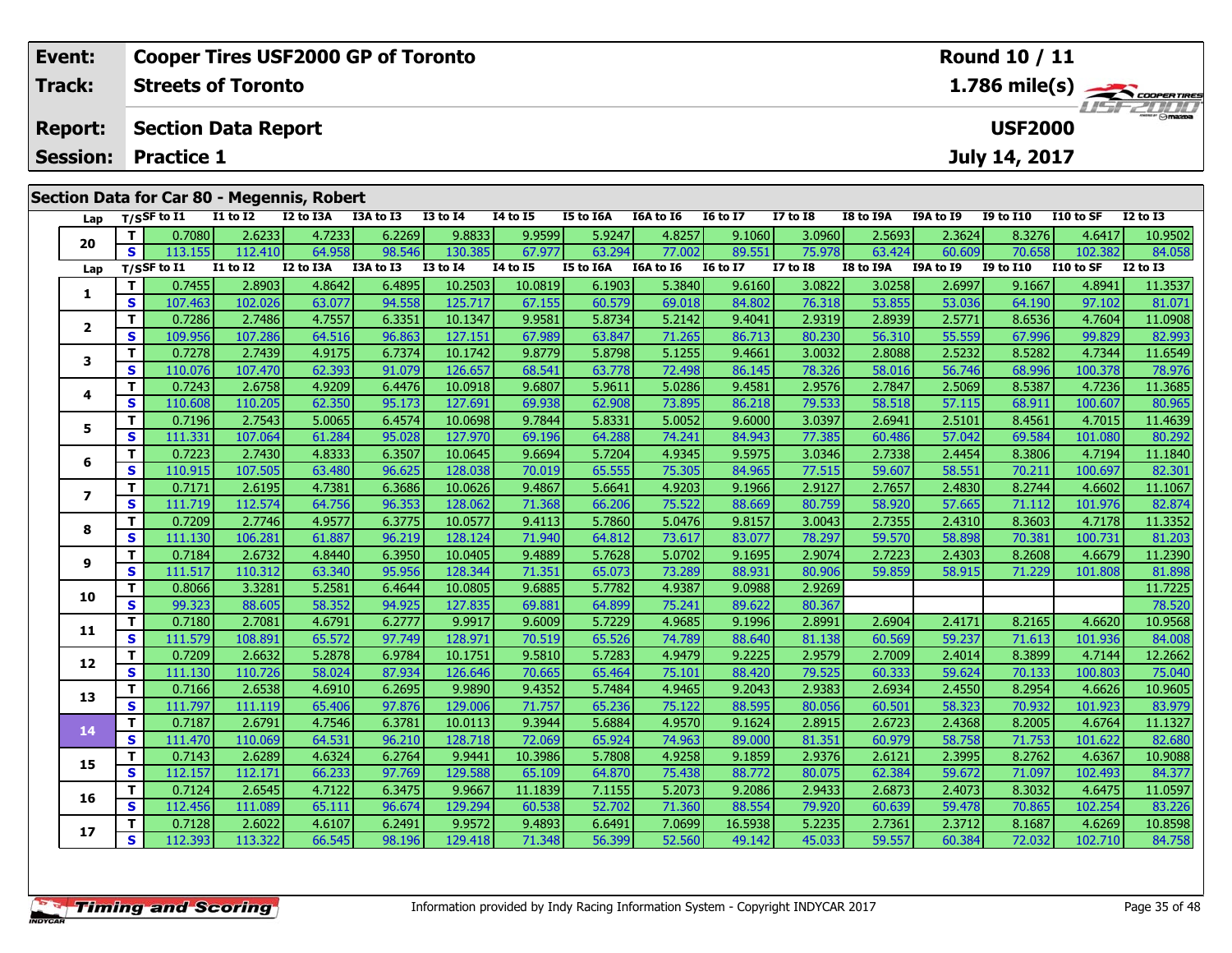| Event:         | <b>Cooper Tires USF2000 GP of Toronto</b> | <b>Round 10 / 11</b>                    |
|----------------|-------------------------------------------|-----------------------------------------|
| <b>Track:</b>  | <b>Streets of Toronto</b>                 | $1.786$ mile(s) $\leftarrow$ coorgaring |
| <b>Report:</b> | Section Data Report                       | <b>USF2000</b>                          |
|                | <b>Session: Practice 1</b>                | July 14, 2017                           |
|                |                                           |                                         |

| Section Data for Car 80 - Megennis, Robert |  |  |  |
|--------------------------------------------|--|--|--|
|--------------------------------------------|--|--|--|

| Lap                     |                         | $T/SI5$ to 16   | <b>I8 to I9</b> | Lap            | PO to I8 | <b>SF to PI</b> |                 |
|-------------------------|-------------------------|-----------------|-----------------|----------------|----------|-----------------|-----------------|
| 20                      | T                       | 10.7504         |                 | 4.9317 74.9781 |          | 61.5989         |                 |
|                         | S.                      | 69.448          | 62.075          | 85.753         |          | 84.764          |                 |
| Lap                     |                         | $T/SI5$ to $I6$ | <b>I8 to 19</b> | Lap            | PI to PO | PO to I8        | <b>SF to PI</b> |
| $\mathbf{1}$            | Т                       | 11.5743         | 5.7255          | 79.3805        |          | 71.4554         |                 |
|                         | $\overline{\mathbf{s}}$ | 64.504          | 53.469          | 80.997         |          | 77.442          |                 |
| $\overline{2}$          | $\overline{\mathsf{r}}$ | 11.0876         | 5.4710          | 76.9694        |          |                 |                 |
|                         | $\mathbf{s}$            | 67.336          | 55.956          | 83.534         |          |                 |                 |
| 3                       | T                       | 11.0053         | 5.3320          | 77.2479        |          |                 |                 |
|                         | S                       | 67.839          | 57.415          | 83.233         |          |                 |                 |
| $\overline{\mathbf{4}}$ | T                       | 10.9897         | 5.2916          | 76.5004        |          |                 |                 |
|                         | S                       | 67.936          | 57.853          | 84.047         |          |                 |                 |
| 5                       | T                       | 10.8383         | 5.2042          | 76.6318        |          |                 |                 |
|                         | S                       | 68.885          | 58.825          | 83.903         |          |                 |                 |
| 6                       | T                       | 10.6549         | 5.1792          | 75.9494        |          |                 |                 |
|                         | $\mathbf{s}$            | 70.070          | 59.109          | 84.656         |          |                 |                 |
| $\overline{ }$          | T                       | 10.5844         | 5.2487          | 74.8696        |          |                 |                 |
|                         | $\overline{\mathbf{s}}$ | 70.537          | 58.326          | 85.877         |          |                 |                 |
| 8                       | T                       | 10.8336         | 5.1665          | 76.1979        |          |                 |                 |
|                         | S                       | 68.914          | 59.254          | 84.380         |          |                 |                 |
| 9                       | T                       | 10.8330         | 5.1526          | 75.1512        |          |                 | 60.4951         |
|                         | S                       | 68.918          | 59.414          | 85.556         |          |                 | 86.311          |
| 10                      | T                       | 10.7169         |                 | 212.6447       | 144.3801 | 64.8394         |                 |
|                         | $\mathbf{s}$            | 69.665          |                 | 30.236         | 4.803    | 85.344          |                 |
| 11                      | T                       | 10.6914         | 5.1075          | 74.7516        |          |                 |                 |
|                         | $\mathbf{s}$            | 69.831          | 59.939          | 86.013         |          |                 |                 |
| 12                      | T                       | 10.6762         | 5.1023          | 76.4696        |          |                 |                 |
|                         | $\mathbf{s}$            | 69.930          | 60.000          | 84.080         |          |                 |                 |
| 13                      | T                       | 10.6949         | 5.1484          | 74.6990        |          |                 |                 |
|                         | S                       | 69.808          | 59.462          | 86.073         |          |                 |                 |
| 14                      | T                       | 10.6454         | 5.1091          | 74.6215        |          |                 |                 |
|                         | S                       | 70.133          | 59.920          | 86.163         |          |                 |                 |
| 15                      | T                       | 10.7066         | 5.0116          | 75.3493        |          |                 |                 |
|                         | S                       | 69.732          | 61.086          | 85.331         |          |                 |                 |
| 16                      | T                       | 12.3228         | 5.0946          | 78.0972        |          |                 |                 |
|                         | $\mathbf{s}$            | 60.586          | 60.090          | 82.328         |          |                 |                 |
| 17                      | T                       | 13.7190         | 5.1073          | 87.0605        |          |                 | 74.9515         |
|                         | S                       | 54.420          | 59.941          | 73.852         |          |                 | 69.663          |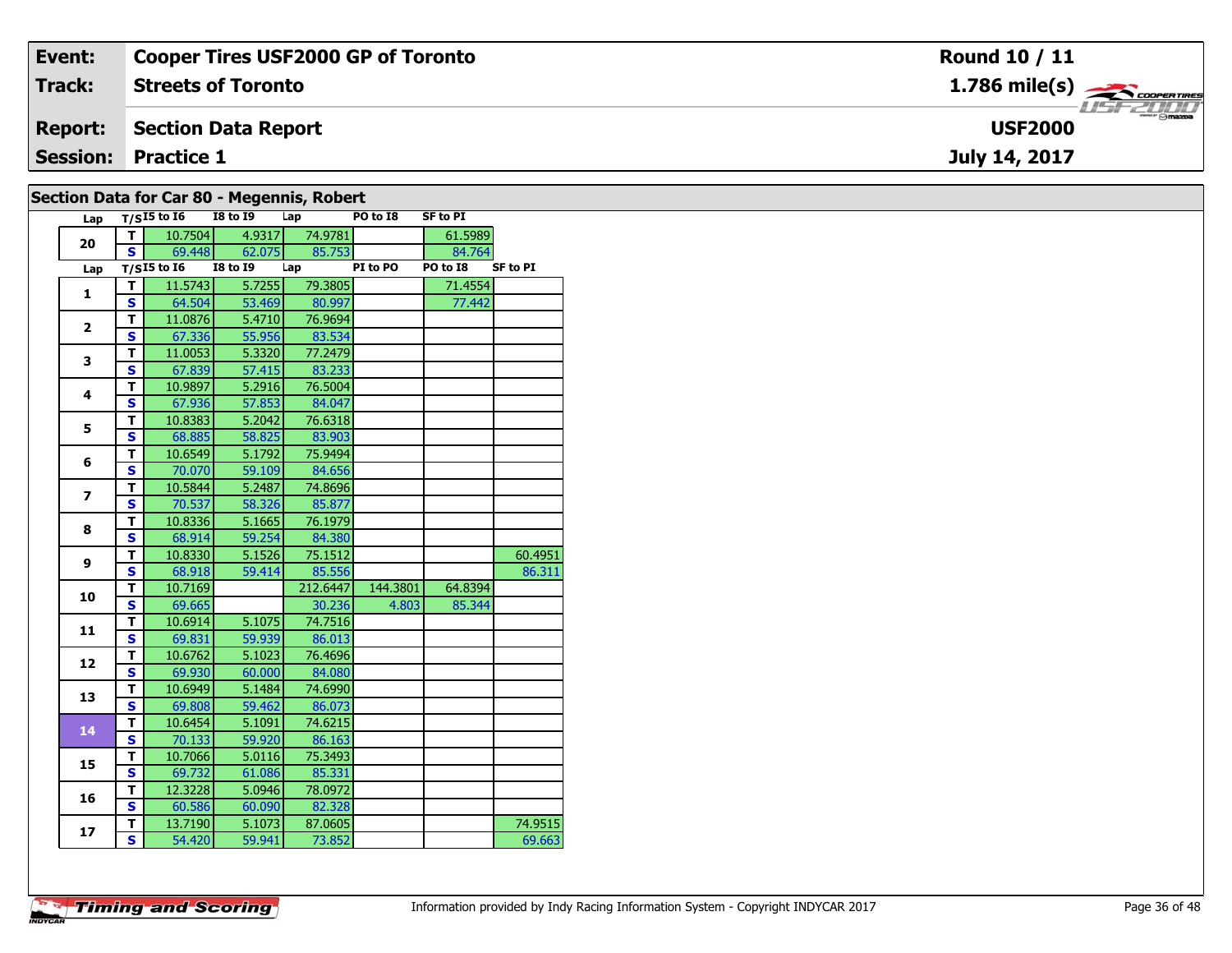| Event:                  |    |                   |                            | <b>Cooper Tires USF2000 GP of Toronto</b>       |           |               | <b>Round 10 / 11</b> |           |           |                 |              |           |                  |                  |           |              |
|-------------------------|----|-------------------|----------------------------|-------------------------------------------------|-----------|---------------|----------------------|-----------|-----------|-----------------|--------------|-----------|------------------|------------------|-----------|--------------|
| <b>Track:</b>           |    |                   | <b>Streets of Toronto</b>  |                                                 |           | 1.786 mile(s) |                      |           |           |                 |              |           |                  |                  |           |              |
| <b>Report:</b>          |    |                   | <b>Section Data Report</b> |                                                 |           |               |                      |           |           |                 |              |           |                  | <b>USF2000</b>   |           | $H = -H$     |
| <b>Session:</b>         |    | <b>Practice 1</b> |                            |                                                 |           |               |                      |           |           |                 |              |           |                  | July 14, 2017    |           |              |
|                         |    |                   |                            |                                                 |           |               |                      |           |           |                 |              |           |                  |                  |           |              |
|                         |    |                   |                            | Section Data for Car 81 - Frederick, Kaylen (R) |           |               |                      |           |           |                 |              |           |                  |                  |           |              |
| Lap                     |    | $T/S$ SF to I1    | <b>I1 to I2</b>            | I2 to I3A                                       | I3A to I3 | $I3$ to $I4$  | <b>I4 to I5</b>      | I5 to I6A | I6A to I6 | <b>16 to 17</b> | $I7$ to $I8$ | I8 to I9A | <b>I9A to I9</b> | <b>I9 to I10</b> | I10 to SF | $I2$ to $I3$ |
|                         |    | 0.7314            | 2.8580                     | 5.2158                                          | 6.5750    | 10.2350       | 10.6857              | 7.4740    | 5.5372    | 9.6274          | 3.5879       | 2.7724    | 2.6575           | 9.5488           | 4.8782    | 11.7908      |
|                         | S. | 109.535           | 103.179                    | 58.825                                          | 93.329    | 125.905       | 63.360               | 50.174    | 67.108    | 84.701          | 65.561       | 58.777    | 53.878           | 61.621           | 97.419    | 78.065       |
| $\overline{\mathbf{2}}$ |    | 0.7305            | 2.7670                     | 5.0270                                          | 6.4319    | 10.1170       | 10.3432              | 6.1891    | 5.1890    | 9.4059          | 3.7312       | 2.7940    | 2.5446           | 8.9896           | 4.8354    | 11.4589      |
|                         | S. | 109.670           | 106.573                    | 61.034                                          | 95.405    | 127.373       | 65.458               | 60.590    | 71.611    | 86.696          | 63.043       | 58.323    | 56.269           | 65.454           | 98.281    | 80.327       |
|                         |    | 0.7257            | 2.7693                     | 4.8973                                          | 6.3346    | 9.9764        | 10.3446              | 5.8381    | 5.2947    | 9.5733          | 3.0028       | 3.3338    | 2.6322           | 8.8925           | 4.7586    | 11.2319      |
| 3                       |    |                   |                            |                                                 |           |               |                      |           |           |                 |              |           |                  |                  |           |              |

| Lap                      |                         | 1/SSF to 11 | <b>TT TO TT</b> | <b>IZ TO TRA</b> | <b>TAG TAG</b> | 12 TO 14 | 14 IO 13 | <b>19 TO TOW</b> | TOW TO TO | TO TO TV | <b>T\ fO TO</b> | TO TO TAM | TAW TO TA | <b>12 TO 1TO</b> | LLU LU SF | TY 10 T2 |
|--------------------------|-------------------------|-------------|-----------------|------------------|----------------|----------|----------|------------------|-----------|----------|-----------------|-----------|-----------|------------------|-----------|----------|
| 1                        | T.                      | 0.7314      | 2.8580          | 5.2158           | 6.5750         | 10.2350  | 10.6857  | 7.4740           | 5.5372    | 9.6274   | 3.5879          | 2.7724    | 2.6575    | 9.5488           | 4.8782    | 11.7908  |
|                          | S                       | 109.535     | 103.179         | 58.825           | 93.329         | 125.905  | 63.360   | 50.174           | 67.108    | 84.701   | 65.561          | 58.777    | 53.878    | 61.621           | 97.419    | 78.065   |
| $\mathbf{2}$             | T.                      | 0.7305      | 2.7670          | 5.0270           | 6.4319         | 10.1170  | 10.3432  | 6.1891           | 5.1890    | 9.4059   | 3.7312          | 2.7940    | 2.5446    | 8.9896           | 4.8354    | 11.4589  |
|                          | S                       | 109.670     | 106.573         | 61.034           | 95.405         | 127.373  | 65.458   | 60.590           | 71.611    | 86.696   | 63.043          | 58.323    | 56.269    | 65.454           | 98.281    | 80.327   |
| 3                        | T.                      | 0.7257      | 2.7693          | 4.8973           | 6.3346         | 9.9764   | 10.3446  | 5.8381           | 5.2947    | 9.5733   | 3.0028          | 3.3338    | 2.6322    | 8.8925           | 4.7586    | 11.2319  |
|                          | S                       | 110.395     | 106.484         | 62.650           | 96.871         | 129.168  | 65.449   | 64.233           | 70.182    | 85.180   | 78.336          | 48.880    | 54.396    | 66.169           | 99.867    | 81.950   |
| 4                        | T.                      | 0.7262      | 2.6608          | 4.9389           | 6.3658         | 9.9860   | 10.1399  | 5.8496           | 5.1595    | 9.4291   | 3.0754          | 2.5241    | 2.5664    | 8.7474           | 4.7816    | 11.3047  |
|                          | S                       | 110.319     | 110.826         | 62.123           | 96.396         | 129.044  | 66.770   | 64.107           | 72.021    | 86.483   | 76.487          | 64.559    | 55.791    | 67.267           | 99.387    | 81.422   |
| 5                        | T.                      | 0.7258      | 2.6761          | 4.7965           | 6.3148         | 9.9590   | 10.3817  | 5.9722           | 5.3796    | 10.0650  | 3.2375          | 2.5965    | 2.4009    | 8.6469           | 4.7563    | 11.1113  |
|                          | S                       | 110.380     | 110.193         | 63.967           | 97.174         | 129.394  | 65.215   | 62.791           | 69.074    | 81.019   | 72.657          | 62.759    | 59.637    | 68.049           | 99.915    | 82.840   |
| 6                        | T.                      | 0.7202      | 2.5814          | 4.6656           | 6.3306         | 9.9995   | 10.1654  | 5.8187           | 5.2057    | 9.6990   | 3.2571          | 2.5917    | 2.4840    | 8.5870           | 4.6985    | 10.9962  |
|                          | S                       | 111.238     | 114.235         | 65.762           | 96.932         | 128.870  | 66.603   | 64.447           | 71.382    | 84.076   | 72.220          | 62.876    | 57.642    | 68.523           | 101.144   | 83.707   |
| $\overline{\phantom{a}}$ | T.                      | 1.0725      | 3.5884          | 5.2216           | 6.3814         | 10.0181  | 9.9776   | 6.2526           | 5.0589    | 9.2156   | 29.0931         | 2.9215    | 2.6258    | 9.6866           | 6.9680    | 11.6030  |
|                          | S                       | 74.698      | 82.178          | 58.759           | 96.160         | 128.631  | 67.857   | 59.975           | 73.453    | 88.486   | 8.085           | 55.778    | 54.529    | 60.745           | 68.201    | 79.329   |
| 8                        | T.                      | 0.8055      | 2.8976          | 5.2510           | 6.5663         | 10.1466  | 10.2884  | 6.0268           | 5.0416    | 9.3833   | 3.0909          |           |           |                  |           | 11.8173  |
|                          | $\mathbf{s}$            | 99.458      | 101.769         | 58.430           | 93.452         | 127.002  | 65.807   | 62.222           | 73.705    | 86.905   | 76.103          |           |           |                  |           | 77.890   |
| 9                        | T.                      | 0.7306      | 2.6819          | 4.7658           | 6.3304         | 10.0153  | 9.9834   | 5.8992           | 4.9487    | 9.2356   | 2.9566          | 2.5655    | 2.4418    | 8.7698           | 4.8146    | 11.0962  |
|                          | $\mathbf{s}$            | 109.655     | 109.954         | 64.379           | 96.935         | 128.667  | 67.817   | 63.568           | 75.089    | 88.295   | 79.560          | 63.518    | 58.638    | 67.095           | 98.705    | 82.952   |
| 10                       | T.                      | 0.7257      | 2.6557          | 4.8499           | 6.4376         | 10.0618  | 9.8540   | 5.8630           | 5.0307    | 10.3907  | 3.4866          | 2.5422    | 2.3850    | 8.6837           | 4.7731    | 11.2875  |
|                          | S                       | 110.395     | 111.039         | 63.263           | 95.321         | 128.072  | 68.708   | 63.960           | 73.865    | 78.479   | 67.466          | 64.100    | 60.034    | 67.760           | 99.564    | 81.546   |
| 11                       | T.                      | 0.7192      | 2.6431          | 4.8891           | 6.5639         | 10.0860  | 9.9279   | 5.8019           | 4.9137    | 9.3036   | 2.9575          | 2.6462    | 2.4114    | 8.7451           | 4.7100    | 11.4530  |
|                          | $\mathbf{s}$            | 111.393     | 111.568         | 62.756           | 93.487         | 127.765  | 68.196   | 64.634           | 75.623    | 87.649   | 79.536          | 61.581    | 59.377    | 67.284           | 100.898   | 80.368   |
| 12                       | T.                      | 0.7200      | 2.5767          | 4.6671           | 6.3604         | 10.0059  | 9.7458   | 5.8433           | 4.9262    | 9.2569   | 3.0360          | 2.5967    | 2.4264    | 8.2951           | 4.7086    | 11.0275  |
|                          | $\mathbf{s}$            | 111.269     | 114.443         | 65.741           | 96.478         | 128.788  | 69.470   | 64.176           | 75.432    | 88.092   | 77.479          | 62.754    | 59.010    | 70.935           | 100.928   | 83.469   |
| 13                       | T.                      | 0.7215      | 2.6191          | 4.9026           | 6.3429         | 9.9694   | 9.7129   | 5.7379           | 4.8909    | 9.1554   | 2.9506          | 2.6553    | 2.4064    | 8.3901           | 4.7112    | 11.2455  |
|                          | S                       | 111.038     | 112.591         | 62.583           | 96.744         | 129.259  | 69.706   | 65.355           | 75.976    | 89.068   | 79.722          | 61.370    | 59.500    | 70.131           | 100.872   | 81.851   |
| 14                       | T.                      | 0.7167      | 2.6171          | 4.7692           | 6.3657         | 9.9647   | 10.0650  | 6.1599           | 5.4560    | 9.6859   | 3.2101          | 2.5794    | 2.3834    | 8.3050           | 4.7004    | 11.1349  |
|                          | S                       | 111.781     | 112.677         | 64.333           | 96.397         | 129.320  | 67.267   | 60.878           | 68.107    | 84.190   | 73.277          | 63.175    | 60.075    | 70.850           | 101.104   | 82.664   |
| 15                       | T.                      | 0.7153      | 2.6716          | 4.9300           | 6.4126         | 10.0097  | 9.8208   | 5.7549           | 4.8545    | 9.1694   | 2.9651          | 2.6497    | 2.4367    | 8.6299           | 4.7139    | 11.3426  |
|                          | $\overline{\mathbf{s}}$ | 112.000     | 110.378         | 62.235           | 95.692         | 128.739  | 68.940   | 65.162           | 76.546    | 88.932   | 79.332          | 61.499    | 58.761    | 68.183           | 100.814   | 81.150   |
| 16                       | T.                      | 0.7143      | 2.5917          | 4.7398           | 6.2924         | 10.0025  | 9.9020   | 5.9059           | 4.9355    | 9.2189   | 3.0745          | 2.5186    | 2.3924    | 8.2199           | 4.6384    | 11.0322  |
|                          | $\mathbf s$             | 112.157     | 113.781         | 64.732           | 97.520         | 128.831  | 68.375   | 63.496           | 75.289    | 88.455   | 76.509          | 64.700    | 59.849    | 71.583           | 102.455   | 83.433   |
| 17                       | T.                      | 0.7159      | 2.6496          | 4.7263           | 6.2769         | 9.9985   | 9.7057   | 5.7549           | 4.8425    | 9.6477   | 3.0770          | 2.6075    | 2.4039    | 8.3951           | 4.6523    | 11.0032  |
|                          | S                       | 111.906     | 111.295         | 64.917           | 97.761         | 128.883  | 69.758   | 65.162           | 76.735    | 84.523   | 76.447          | 62.495    | 59.562    | 70.090           | 102.149   | 83.653   |
| 18                       | T.                      | 0.7225      | 2.6652          | 4.6631           | 6.2914         | 9.9907   | 9.6612   | 5.7168           | 4.8177    | 9.1372   | 3.1675          | 2.6398    | 2.4575    | 8.4081           | 4.7572    | 10.9545  |
|                          | S                       | 110.884     | 110.643         | 65.797           | 97.536         | 128.984  | 70.079   | 65.596           | 77.130    | 89.246   | 74.263          | 61.730    | 58.263    | 69.981           | 99.896    | 84.025   |
| 19                       | T.                      | 0.7203      | 2.6915          | 4.7020           | 6.3286         | 9.9977   | 10.2213  | 5.9246           | 4.9768    | 10.5669  | 3.2729          | 2.7203    | 2.3971    | 8.4095           | 4.7132    | 11.0306  |
|                          | S                       | 111.223     | 109.562         | 65.253           | 96.962         | 128.893  | 66.239   | 63.295           | 74.665    | 77.171   | 71.871          | 59.903    | 59.731    | 69.970           | 100.829   | 83.446   |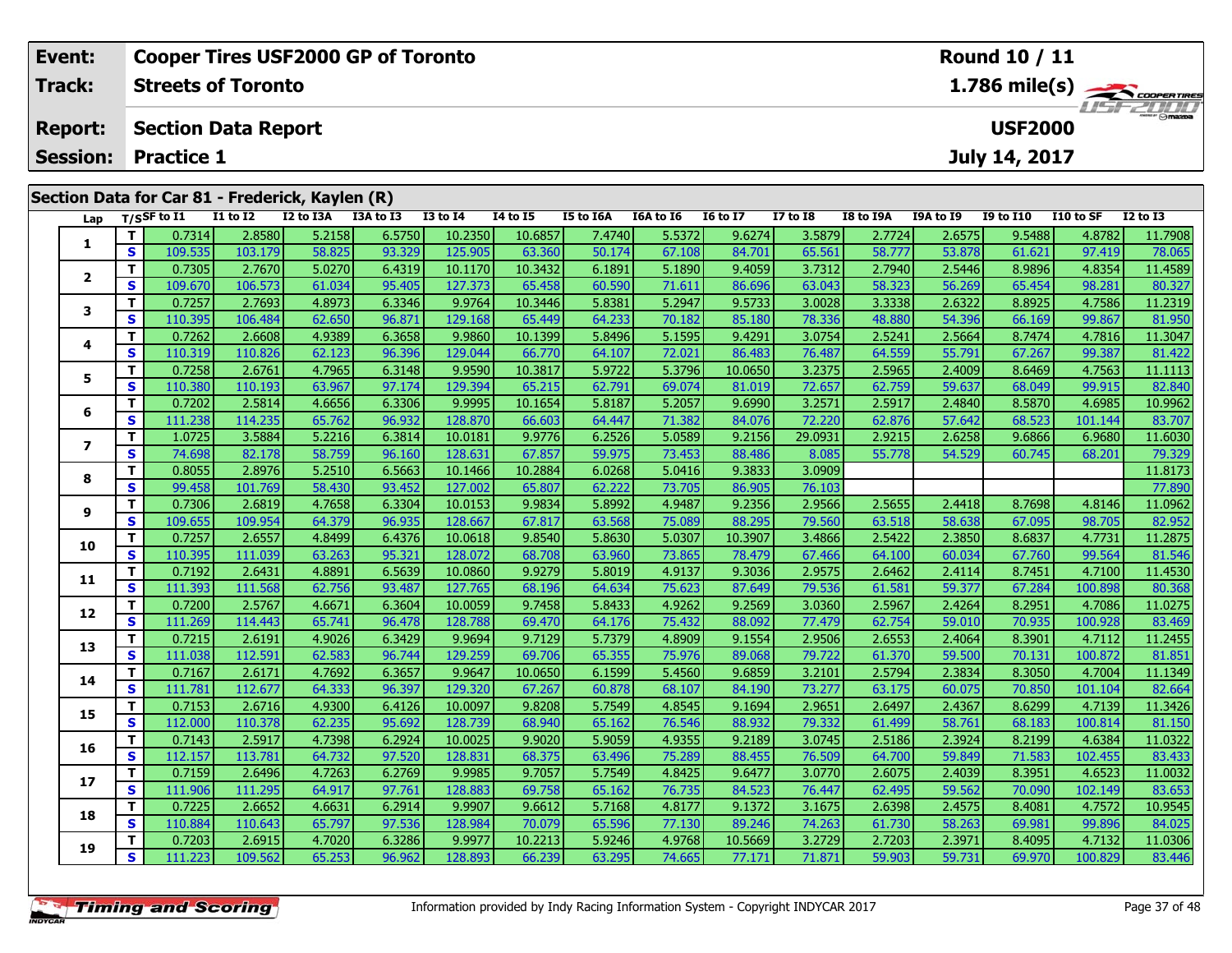| Event:          | <b>Cooper Tires USF2000 GP of Toronto</b> | Round 10 / 11                             |
|-----------------|-------------------------------------------|-------------------------------------------|
| <b>Track:</b>   | <b>Streets of Toronto</b>                 | $1.786$ mile(s) $\rightarrow$ coorganges  |
| <b>Report:</b>  | Section Data Report                       | <i><b>LISF 2000</b></i><br><b>USF2000</b> |
| <b>Session:</b> | <b>Practice 1</b>                         | July 14, 2017                             |
|                 |                                           |                                           |

| Lap            |                         | $T/SI5$ to $I6$ | <b>I8 to I9</b> | Lap      | PI to PO | PO to I8 | <b>SF to PI</b> |
|----------------|-------------------------|-----------------|-----------------|----------|----------|----------|-----------------|
|                | т                       | 13.0112         | 5.4299          | 82.3843  |          | 71.9484  |                 |
| $\mathbf{1}$   | S.                      | 57.381          | 56.380          | 78.044   |          | 76.911   |                 |
|                | T.                      | 11.3781         | 5.3386          | 79.0954  |          |          |                 |
| $\mathbf{2}$   | S                       | 65.616          | 57.344          | 81.289   |          |          |                 |
|                | T                       | 11.1328         | 5.9660          | 78.3739  |          |          |                 |
| 3              | $\overline{\mathbf{s}}$ | 67.062          | 51.314          | 82.038   |          |          |                 |
|                | T.                      | 11.0091         | 5.0905          | 76.9507  |          |          |                 |
| 4              | $\overline{\mathbf{s}}$ | 67.816          | 60.139          | 83.555   |          |          |                 |
|                | T                       | 11.3518         | 4.9974          | 77.9088  |          |          |                 |
| 5              | $\overline{\mathbf{s}}$ | 65.769          | 61.259          | 82.527   |          |          |                 |
|                | T.                      | 11.0244         | 5.0757          | 76.8044  |          |          |                 |
| 6              | $\overline{\mathbf{s}}$ | 67.722          | 60.314          | 83.714   |          |          |                 |
|                | т                       | 11.3115         | 5.5473          | 136.3702 |          |          | 119.4550        |
| $\overline{ }$ | S                       | 66.003          | 55.187          | 47.148   |          |          | 43.710          |
| 8              | $\overline{\mathsf{r}}$ | 11.0684         |                 | 254.1602 | 182.8469 | 66.0266  |                 |
|                | $\overline{\mathbf{s}}$ | 67.452          |                 | 25.297   | 3.792    | 83.809   |                 |
| 9              | Ŧ                       | 10.8479         | 5.0073          | 76.1392  |          |          |                 |
|                | S                       | 68.824          | 61.138          | 84.445   |          |          |                 |
| 10             | T                       | 10.8937         | 4.9272          | 77.7397  |          |          |                 |
|                | S                       | 68.534          | 62.132          | 82.707   |          |          |                 |
| 11             | т                       | 10.7156         | 5.0576          | 76.3186  |          |          |                 |
|                | S                       | 69.673          | 60.530          | 84.247   |          |          |                 |
| 12             | T                       | 10.7695         | 5.0231          | 75.1651  |          |          |                 |
|                | $\overline{\mathbf{s}}$ | 69.325          | 60.946          | 85.540   |          |          |                 |
| 13             | $\overline{\mathsf{T}}$ | 10.6288         | 5.0617          | 75.1662  |          |          |                 |
|                | $\overline{\mathbf{s}}$ | 70.242          | 60.481          | 85.538   |          |          |                 |
| 14             | T                       | 11.6159         | 4.9628          | 76.9785  |          |          |                 |
|                | $\overline{\mathbf{s}}$ | 64.273          | 61.686          | 83.525   |          |          |                 |
| 15             | Ŧ                       | 10.6094         | 5.0864          | 75.7341  |          |          |                 |
|                | $\overline{\mathbf{s}}$ | 70.371          | 60.187          | 84.897   |          |          |                 |
| 16             | T.                      | 10.8414         | 4.9110          | 75.1468  |          |          |                 |
|                | S                       | 68.865          | 62.337          | 85.561   |          |          |                 |
| 17             | T                       | 10.5974         | 5.0114          | 75.4538  |          |          |                 |
|                | S                       | 70.450          | 61.088          | 85.212   |          |          |                 |
| 18             | $\overline{\mathsf{r}}$ | 10.5345         | 5.0973          | 75.0959  |          |          |                 |
|                | $\overline{\mathbf{s}}$ | 70.871          | 60.059          | 85.619   |          |          |                 |
| 19             | T                       | 10.9014         | 5.1174          | 77.6427  |          |          |                 |
|                | $\overline{\mathbf{s}}$ | 68.486          | 59.823          | 82.810   |          |          |                 |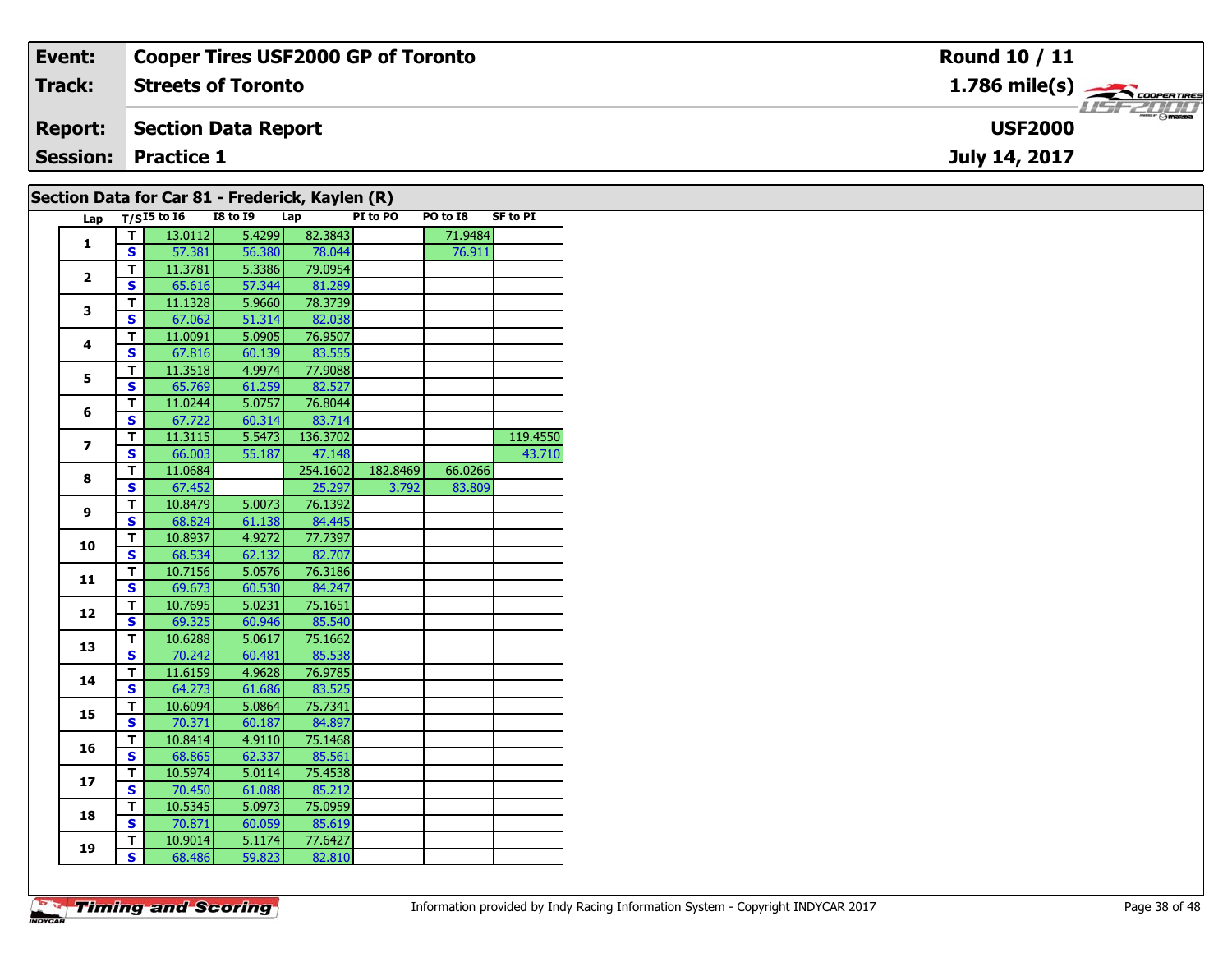| Event:         | <b>Cooper Tires USF2000 GP of Toronto</b>                     |                | Round 10 / 11                                                                        |                |                |                |                 |                 |                 |                     |                 |
|----------------|---------------------------------------------------------------|----------------|--------------------------------------------------------------------------------------|----------------|----------------|----------------|-----------------|-----------------|-----------------|---------------------|-----------------|
| <b>Track:</b>  | <b>Streets of Toronto</b>                                     |                | $1.786$ mile(s) $\overbrace{\hspace{2.5cm}}^{3.78}$ coorer TIRES<br><b>LISF 2000</b> |                |                |                |                 |                 |                 |                     |                 |
| <b>Report:</b> | Section Data Report                                           |                |                                                                                      |                |                |                |                 |                 | <b>USF2000</b>  |                     |                 |
|                | <b>Session: Practice 1</b>                                    |                |                                                                                      |                |                |                |                 |                 | July 14, 2017   |                     |                 |
|                | Section Data for Car 90 - Thompson, Parker<br><b>TO 1. 74</b> | . <del>.</del> | <b>TEAL TAA</b>                                                                      | <b>TAA  TA</b> | <b>TALL TO</b> | <b>THAT TO</b> | <b>FOL. TOA</b> | <b>TAA 1 TA</b> | <b>TALL TAA</b> | <b>FAA 5 - 65 -</b> | <b>TO 44 TO</b> |

| Lap            |             | $T/S$ SF to I1 | I1 to I2     | I2 to I3A | I3A to I3 | <b>I3 to I4</b> | 14 to 15     | I5 to I6A        | I6A to I6 | <b>16 to 17</b> | <b>I7 to I8</b> | I8 to I9A        | I9A to I9        | <b>I9 to I10</b> | I10 to SF | <b>I2 to I3</b> |
|----------------|-------------|----------------|--------------|-----------|-----------|-----------------|--------------|------------------|-----------|-----------------|-----------------|------------------|------------------|------------------|-----------|-----------------|
| 20             | T.          | 0.7151         | 2.6206       | 4.7394    | 6.3013    | 9.9901          | 9.6808       | 5.7987           | 4.9020    | 9.2541          | 2.9277          | 2.6422           | 2.4320           | 8.3774           | 4.6734    | 11.0407         |
|                | S           | 112.031        | 112.526      | 64.738    | 97.383    | 128.991         | 69.937       | 64.670           | 75.804    | 88.118          | 80.345          | 61.674           | 58.874           | 70.238           | 101.688   | 83.369          |
| Lap            |             | T/SSF to 11    | $I1$ to $I2$ | I2 to I3A | I3A to I3 | <b>I3 to I4</b> | $I4$ to $I5$ | <b>I5 to I6A</b> | I6A to I6 | <b>I6 to I7</b> | <b>I7 to I8</b> | <b>I8 to I9A</b> | <b>I9A to I9</b> | <b>I9 to I10</b> | I10 to SF | <b>I2 to I3</b> |
| 1              | T.          | 0.7382         | 2.8188       | 5.1361    | 6.4894    | 10.3322         | 10.6296      | 6.5456           | 5.6024    | 9.9235          | 3.5607          | 2.8951           | 2.6633           | 9.7423           | 4.9069    | 11.6255         |
|                | S           | 108.526        | 104.614      | 59.738    | 94.560    | 124.720         | 63.694       | 57.290           | 66.327    | 82.174          | 66.062          | 56.286           | 53.761           | 60.397           | 96.849    | 79.175          |
| $\mathbf{2}$   | T.          | 0.7252         | 2.7618       | 5.0340    | 6.4795    | 10.1116         | 10.4526      | 6.1991           | 5.8630    | 12.1993         | 3.4220          | 2.8716           | 2.5481           | 9.2042           | 4.7969    | 11.5135         |
|                | S           | 110.471        | 106.773      | 60.949    | 94.704    | 127.441         | 64.773       | 60.493           | 63.379    | 66.844          | 68.740          | 56.747           | 56.192           | 63.928           | 99.070    | 79.946          |
| 3              | T.          | 0.7321         | 2.7011       | 4.7954    | 6.4984    | 10.0897         | 10.1205      | 6.1682           | 5.2539    | 9.5321          | 3.1042          | 2.8461           | 2.5261           | 8.9730           | 4.8461    | 11.2938         |
|                | S           | 109.430        | 109.173      | 63.982    | 94.429    | 127.718         | 66.898       | 60.796           | 70.727    | 85.548          | 75.777          | 57.255           | 56.681           | 65.576           | 98.064    | 81.501          |
| 4              | T.          | 0.7213         | 2.7215       | 4.8338    | 6.4313    | 10.0445         | 10.2919      | 5.9203           | 5.0786    | 9.3750          | 3.0859          | 2.7076           | 2.3962           | 8.6723           | 4.7234    | 11.2651         |
|                | S           | 111.068        | 108.354      | 63.473    | 95.414    | 128.293         | 65.784       | 63.341           | 73.168    | 86.982          | 76.226          | 60.184           | 59.754           | 67.849           | 100.611   | 81.709          |
| 5              | T.          | 0.7228         | 2.6904       | 4.7204    | 6.3917    | 10.0302         | 9.9277       | 5.8655           | 5.0359    | 9.4069          | 2.9687          | 2.6002           | 2.3878           | 8.4592           | 4.7136    | 11.1121         |
|                | S           | 110.838        | 109.607      | 64.998    | 96.005    | 128.476         | 68.198       | 63.933           | 73.788    | 86.687          | 79.236          | 62.670           | 59.964           | 69.558           | 100.820   | 82.834          |
| 6              | T.          | 0.7221         | 2.6948       | 4.6785    | 6.3554    | 9.9680          | 9.8188       | 5.9142           | 5.0485    | 9.4422          | 3.4050          | 2.6268           | 2.3826           | 8.5320           | 4.7438    | 11.0339         |
|                | S           | 110.945        | 109.428      | 65.580    | 96.554    | 129.277         | 68.954       | 63.407           | 73.604    | 86.363          | 69.083          | 62.035           | 60.095           | 68.965           | 100.179   | 83.421          |
| $\overline{ }$ | T.          | 0.7194         | 2.6767       | 4.8182    | 6.3794    | 9.9736          | 9.9425       | 5.8980           | 4.9720    | 9.2894          | 2.9261          | 2.6351           | 2.3496           | 8.6384           | 4.7288    | 11.1976         |
|                | S           | 111.362        | 110.168      | 63.679    | 96.190    | 129.205         | 68.096       | 63.581           | 74.737    | 87.783          | 80.389          | 61.840           | 60.939           | 68.116           | 100.496   | 82.201          |
| 8              | T.          | 0.7184         | 2.6285       | 4.6855    | 6.3361    | 9.9402          | 9.7635       | 5.8607           | 4.9738    | 9.2148          | 2.9205          | 2.5576           | 2.3075           | 8.4561           | 4.6940    | 11.0216         |
|                | S           | 111.517        | 112.188      | 65.482    | 96.848    | 129.639         | 69.345       | 63.986           | 74.710    | 88.494          | 80.543          | 63.714           | 62.051           | 69.584           | 101.241   | 83.514          |
| 9              | T           | 0.7177         | 2.6595       | 4.9343    | 6.3679    | 9.9407          | 9.8955       | 5.9848           | 5.2398    | 11.6941         | 3.1114          | 2.5659           | 2.3289           | 8.5493           | 4.6887    | 11.3022         |
|                | $\mathbf s$ | 111.626        | 110.880      | 62.181    | 96.364    | 129.632         | 68.420       | 62.659           | 70.917    | 69.732          | 75.602          | 63.508           | 61.480           | 68.825           | 101.356   | 81.440          |
| 10             | T.          | 0.7196         | 2.6064       | 4.6130    | 6.2926    | 9.9427          | 9.9675       | 5.9328           | 4.9641    | 9.1155          | 2.8948          | 2.6037           | 2.3233           | 8.4508           | 4.7080    | 10.9056         |
|                | S           | 111.331        | 113.139      | 66.512    | 97.517    | 129.606         | 67.925       | 63.208           | 74.856    | 89.458          | 81.259          | 62.586           | 61.629           | 69.628           | 100.940   | 84.402          |
| 11             | T.          | 0.7171         | 2.6455       | 4.6315    | 6.3143    | 9.9256          | 9.7142       | 5.8468           | 4.9372    | 9.0755          | 2.8991          | 2.5828           | 2.3217           | 8.4003           | 4.6896    | 10.9458         |
|                | S           | 111.719        | 111.467      | 66.246    | 97.182    | 129.830         | 69.696       | 64.138           | 75.263    | 89.852          | 81.138          | 63.092           | 61.671           | 70.046           | 101.336   | 84.092          |
| 12             | T.          | 0.7160         | 2.6358       | 4.6804    | 6.3153    | 9.9079          | 9.5644       | 5.8767           | 4.9339    | 9.0841          | 3.0268          | 2.5825           | 2.3414           | 8.4420           | 4.6836    | 10.9957         |
|                | S           | 111.891        | 111.877      | 65.554    | 97.167    | 130.062         | 70.788       | 63.811           | 75.314    | 89.767          | 77.715          | 63.100           | 61.152           | 69.700           | 101.466   | 83.710          |
| 13             | T.          | 0.8024         | 3.2263       | 5.3527    | 6.7438    | 10.0449         | 10.0213      | 6.0028           | 5.0145    | 9.3942          | 3.2676          | 2.6155           | 2.2844           | 8.8379           | 5.2379    | 12.0965         |
|                | S           | 99.843         | 91.401       | 57.320    | 90.993    | 128,288         | 67.561       | 62.471           | 74.103    | 86.804          | 71.988          | 62.303           | 62.678           | 66.578           | 90.729    | 76.093          |
| 14             | T.          | 0.7173         | 2.9202       | 5.9927    | 7.2143    | 10.2748         | 10.6931      | 6.4998           | 5.1534    | 9.1993          | 2.9869          | 2.5933           | 2.3122           | 8.2650           | 4.6719    | 13.2070         |
|                | S           | 111.688        | 100.982      | 51.199    | 85.058    | 125.417         | 63.316       | 57.694           | 72.106    | 88.643          | 78.753          | 62.837           | 61.924           | 71.193           | 101.720   | 69.694          |
| 15             | T.          | 0.7186         | 2.6217       | 4.6337    | 6.2786    | 9.9100          | 9.5820       | 5.8454           | 4.9244    | 9.2536          | 2.9047          | 2.5994           | 2.3805           | 8.3817           | 4.7028    | 10.9123         |
|                | S           | 111.486        | 112.479      | 66.215    | 97.735    | 130.034         | 70.658       | 64.153           | 75.459    | 88.123          | 80.982          | 62.689           | 60.148           | 70.202           | 101.052   | 84.350          |
| 16             | T.          | 0.7182         | 2.6512       | 4.6195    | 6.2632    | 9.8870          | 9.5640       | 5.8161           | 4.9659    | 9.1050          | 2.8765          | 2.6045           | 2.3591           | 8.7132           | 4.6978    | 10.8827         |
|                | S           | 111.548        | 111.228      | 66.418    | 97.975    | 130.336         | 70.791       | 64.476           | 74.829    | 89.561          | 81.776          | 62.567           | 60.693           | 67.531           | 101.160   | 84.580          |
| 17             | T.          | 0.7153         | 2.6146       | 4.6840    | 6.3193    | 9.9053          | 9.7254       | 5.9118           | 5.0074    | 9.2755          | 2.9360          | 2.5636           | 2.3013           | 8.4799           | 4.7329    | 11.0033         |
|                | S           | 112.000        | 112.785      | 65.503    | 97.105    | 130.096         | 69.616       | 63.432           | 74.208    | 87.915          | 80.118          | 63.565           | 62.218           | 69.389           | 100.409   | 83.653          |
| 18             | T.          | 0.7168         | 2.6604       | 4.8230    | 6.2821    | 9.8974          | 10.0049      | 5.8670           | 4.9921    | 9.1067          | 2.9362          | 2.6176           | 2.3464           | 8.4426           | 4.6807    | 11.1051         |
|                | S           | 111.766        | 110.843      | 63.616    | 97.680    | 130.199         | 67.671       | 63.917           | 74.436    | 89.544          | 80.113          | 62.253           | 61.022           | 69.695           | 101.529   | 82.886          |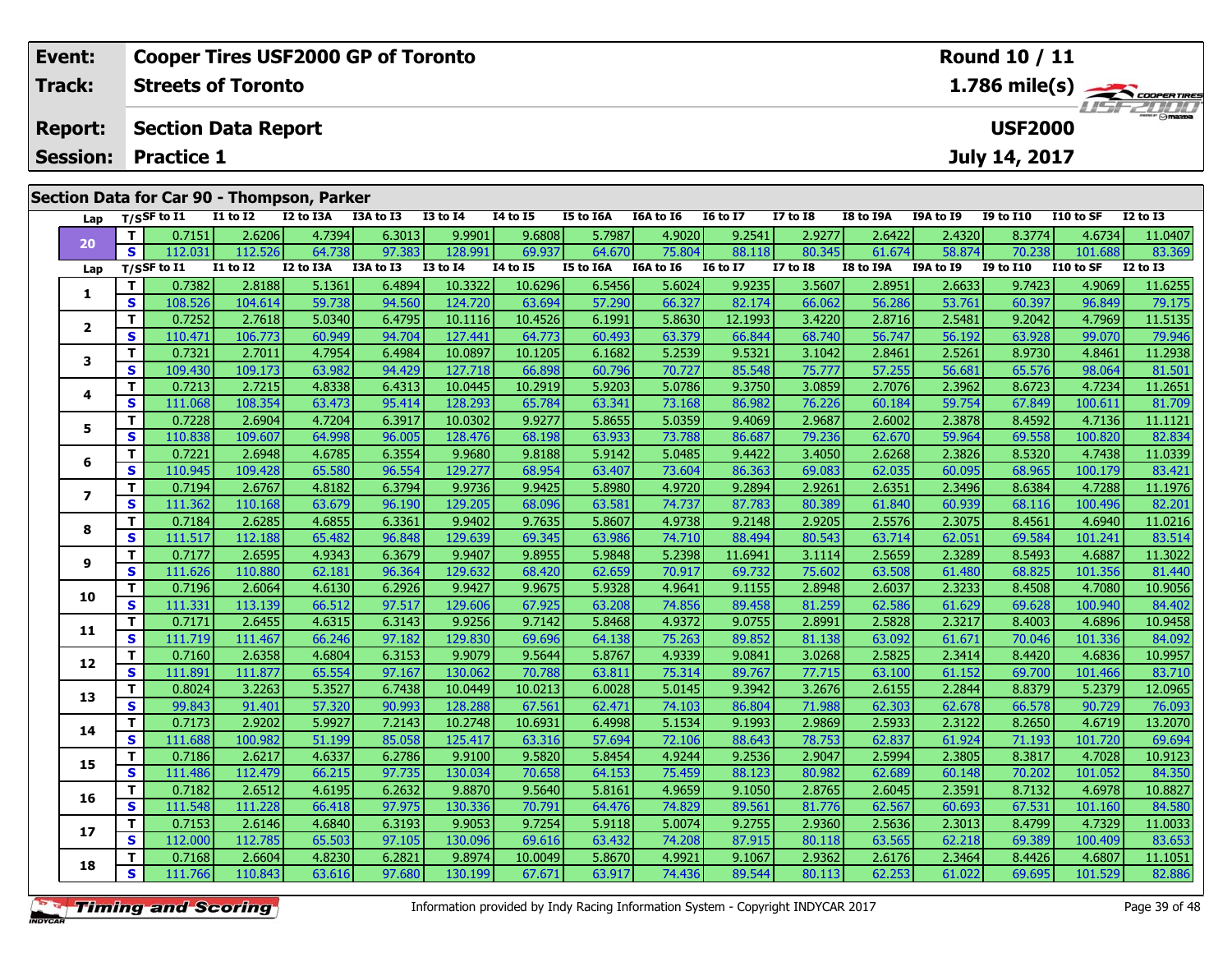| Event:         | <b>Cooper Tires USF2000 GP of Toronto</b> | <b>Round 10 / 11</b>                               |
|----------------|-------------------------------------------|----------------------------------------------------|
| Track:         | <b>Streets of Toronto</b>                 | $1.786$ mile(s) $\frac{1.786}{2.00$ F COOPER TIRES |
| <b>Report:</b> | Section Data Report                       | <b>USF2000</b>                                     |
|                | <b>Session: Practice 1</b>                | July 14, 2017                                      |
|                | $0.111$ Deta fragment of Themsen Devices  |                                                    |

| Section Data for Car 90 - Thompson, Parker |                         |                   |                 |         |          |                 |                 |  |  |  |  |
|--------------------------------------------|-------------------------|-------------------|-----------------|---------|----------|-----------------|-----------------|--|--|--|--|
|                                            |                         | Lap $T/SI5$ to 16 | <b>I8 to 19</b> | Lap     | PI to PO | PO to I8        | <b>SF to PI</b> |  |  |  |  |
|                                            | $\mathbf{T}$            | 10.7007           | 5.0742          | 75.0548 |          |                 | 60.6534         |  |  |  |  |
| 20                                         | S                       | 69.770            | 60.332          | 85.665  |          |                 | 86.085          |  |  |  |  |
| Lap                                        |                         | $T/SI5$ to $I6$   | <b>I8 to 19</b> | Lap     | PO to I8 | <b>SF to PI</b> |                 |  |  |  |  |
|                                            | $\mathbf T$             | 12.1480           | 5.5584          | 81.9841 | 72.7257  |                 |                 |  |  |  |  |
| 1                                          | S                       | 61.458            | 55.076          | 78.425  | 76.089   |                 |                 |  |  |  |  |
|                                            | $\mathbf T$             | 12.0621           | 5.4197          | 82.6689 |          |                 |                 |  |  |  |  |
| $\overline{2}$                             | $\mathbf{s}$            | 61.896            | 56.486          | 77.775  |          |                 |                 |  |  |  |  |
|                                            | T                       | 11.4221           | 5.3722          | 78.1869 |          |                 |                 |  |  |  |  |
| 3                                          | $\mathbf{s}$            | 65.364            | 56.985          | 82.234  |          |                 |                 |  |  |  |  |
|                                            | T                       | 10.9989           | 5.1038          | 77.0036 |          |                 |                 |  |  |  |  |
| 4                                          | <b>S</b>                | 67.879            | 59.982          | 83.497  |          |                 |                 |  |  |  |  |
|                                            | T                       | 10.9014           | 4.9880          | 75.9210 |          |                 |                 |  |  |  |  |
| 5                                          | $\mathbf{s}$            | 68.486            | 61.375          | 84.688  |          |                 |                 |  |  |  |  |
|                                            | T                       | 10.9627           | 5.0094          | 76.3327 |          |                 |                 |  |  |  |  |
| 6                                          | $\mathbf{s}$            | 68.103            | 61.112          | 84.231  |          |                 |                 |  |  |  |  |
|                                            | T                       | 10.8700           | 4.9847          | 75.9472 |          |                 |                 |  |  |  |  |
| $\overline{\mathbf{z}}$                    | S                       | 68.684            | 61.415          | 84.659  |          |                 |                 |  |  |  |  |
|                                            | $\mathbf T$             | 10.8345           | 4.8651          | 75.0572 |          |                 |                 |  |  |  |  |
| 8                                          | $\mathbf{s}$            | 68.909            | 62.925          | 85.663  |          |                 |                 |  |  |  |  |
|                                            | $\mathbf T$             | 11.2246           | 4.8948          | 78.6785 |          |                 |                 |  |  |  |  |
| 9                                          | $\mathbf{s}$            | 66.514            | 62.543          | 81.720  |          |                 |                 |  |  |  |  |
|                                            | T                       | 10.8969           | 4.9270          | 75.1348 |          |                 |                 |  |  |  |  |
| 10                                         | <b>S</b>                | 68.514            | 62.134          | 85.574  |          |                 |                 |  |  |  |  |
|                                            | T                       | 10.7840           | 4.9045          | 74.7012 |          |                 |                 |  |  |  |  |
| 11                                         | $\overline{\mathbf{s}}$ | 69.231            | 62.419          | 86.071  |          |                 |                 |  |  |  |  |
|                                            | T                       | 10.8106           | 4.9239          | 74.7908 |          |                 |                 |  |  |  |  |
| 12                                         | $\mathbf{s}$            | 69.061            | 62.174          | 85.968  |          |                 |                 |  |  |  |  |
|                                            | $\overline{\mathsf{T}}$ | 11.0173           | 4.8999          | 78.8462 |          |                 |                 |  |  |  |  |
| 13                                         | $\mathbf{s}$            | 67.765            | 62.478          | 81.546  |          |                 |                 |  |  |  |  |
|                                            | T                       | 11.6532           | 4.9055          | 79.4942 |          |                 |                 |  |  |  |  |
| 14                                         | <b>S</b>                | 64.067            | 62.407          | 80.881  |          |                 |                 |  |  |  |  |
|                                            | T                       | 10.7698           | 4.9799          | 74.7371 |          |                 |                 |  |  |  |  |
| 15                                         | S                       | 69.323            | 61.474          | 86.030  |          |                 |                 |  |  |  |  |
|                                            | $\mathbf T$             | 10.7820           | 4.9636          | 74.8412 |          |                 |                 |  |  |  |  |
| 16                                         | $\mathbf{s}$            | 69.244            | 61.676          | 85.910  |          |                 |                 |  |  |  |  |
|                                            |                         | 10.9192           | 4.8649          | 75.1723 |          |                 |                 |  |  |  |  |
| 17                                         | T<br>S                  | 68.374            | 62.928          | 85.532  |          |                 |                 |  |  |  |  |
|                                            |                         | 10.8591           | 4.9640          | 75.3739 |          |                 |                 |  |  |  |  |
| 18                                         | T                       |                   |                 |         |          |                 |                 |  |  |  |  |
|                                            | $\mathbf{s}$            | 68.753            | 61.671          | 85.303  |          |                 |                 |  |  |  |  |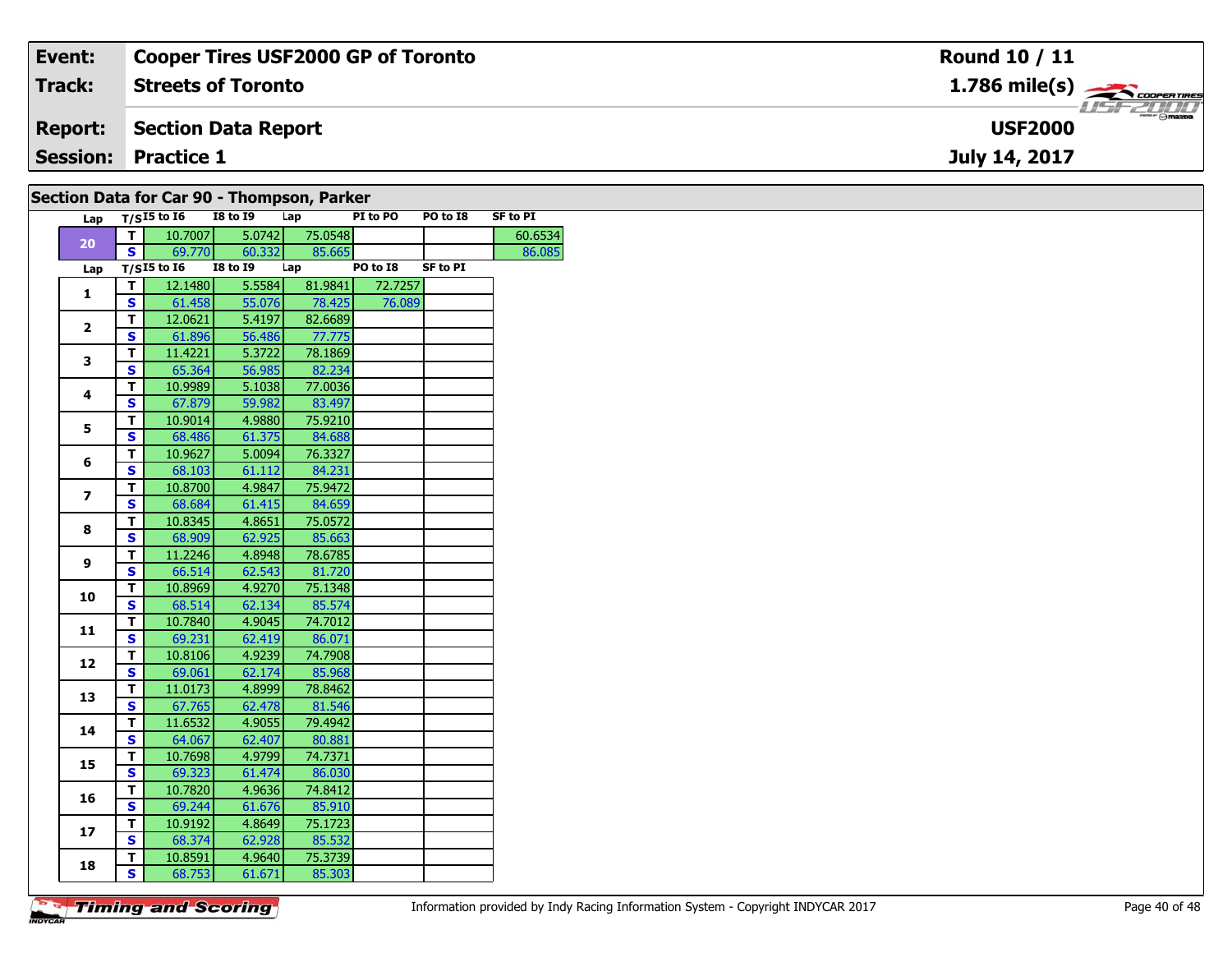| Event:          |          |                           |                            | <b>Cooper Tires USF2000 GP of Toronto</b>  |           |                 |          |           |                  |                 |                 |           |                                                                     | Round 10 / 11    |           |          |  |  |  |
|-----------------|----------|---------------------------|----------------------------|--------------------------------------------|-----------|-----------------|----------|-----------|------------------|-----------------|-----------------|-----------|---------------------------------------------------------------------|------------------|-----------|----------|--|--|--|
| Track:          |          | <b>Streets of Toronto</b> |                            |                                            |           |                 |          |           |                  |                 |                 |           | $1.786$ mile(s) $\rightarrow$ coorgannes<br><i><b>LISF 2000</b></i> |                  |           |          |  |  |  |
| <b>Report:</b>  |          |                           | <b>Section Data Report</b> |                                            |           |                 |          |           |                  |                 |                 |           |                                                                     | <b>USF2000</b>   |           |          |  |  |  |
| <b>Session:</b> |          | <b>Practice 1</b>         |                            |                                            |           |                 |          |           |                  |                 |                 |           |                                                                     | July 14, 2017    |           |          |  |  |  |
|                 |          |                           |                            | Section Data for Car 90 - Thompson, Parker |           |                 |          |           |                  |                 |                 |           |                                                                     |                  |           |          |  |  |  |
|                 |          | Lap $T/SSF$ to I1         | $I1$ to $I2$               | I2 to I3A                                  | I3A to I3 | <b>I3 to I4</b> | 14 to 15 | I5 to I6A | <b>I6A to I6</b> | <b>16 to 17</b> | <b>I7 to I8</b> | I8 to I9A | <b>I9A to I9</b>                                                    | <b>I9 to I10</b> | I10 to SF | I2 to I3 |  |  |  |
| 19              |          | 0.7092                    | 2.5858                     | 4.5394                                     | 6.2719    | 9.9105          | 9.4839   | 5.8306    | 4.8714           | 9.0759          | 2.8871          | 2.5831    | 2.2882                                                              | 8.2100           | 4.6459    | 10.8113  |  |  |  |
|                 | <b>S</b> | 112.9631                  | 114.041                    | 67.590                                     | 97.839    | 130.027         | 71.389   | 64.316    | 76.280           | 89.848          | 81.475          | 63.085    | 62.574                                                              | 71.670           | 102.290   | 85.138   |  |  |  |

0 T 0.7103 2.5962 4.5154 6.2607 9.9173 9.5131 5.7141 4.9219 9.1029 2.8584 2.5429 2.3259 8.1758 4.6653 10.7761<br>S 112.788 113.584 67.949 98.014 129.938 71.170 65.627 75.497 89.582 82.293 64.082 61.560 71.970 101.864 85.416

**<sup>T</sup>** 0.7080 2.5936 4.5215 6.2608 9.9161 9.5986 5.8166 4.8894 9.0168 2.8775 2.5468 2.2685 8.2324 4.6350 10.7823 **<sup>S</sup>** 113.155 113.698 67.858 98.012 129.954 70.536 64.471 75.999 90.437 81.747 63.984 63.117 71.475 102.530 85.367

**<sup>T</sup>** 0.7250 2.6267 4.6508 6.3184 9.9483 11.0725 6.2088 5.1946 9.1731 2.9489 2.5281 2.2553 8.5516 4.8032 10.9692 **<sup>S</sup>** 110.502 112.265 65.971 97.119 129.533 61.147 60.398 71.534 88.896 79.768 64.457 63.487 68.807 98.940 83.913

3 T 0.7139 2.5620 4.6165 6.3006 9.9116 9.4945 5.8131 5.0683 9.3947 3.2647 2.5292 2.2925 8.1668 4.6652 10.9171<br>S 112.220 115.100 66.461 97.393 130.013 71.309 64.509 73.317 86.799 72.052 64.429 62.457 72.049 101.866 84.313

**20**

**21**

**22**

**23**

85.416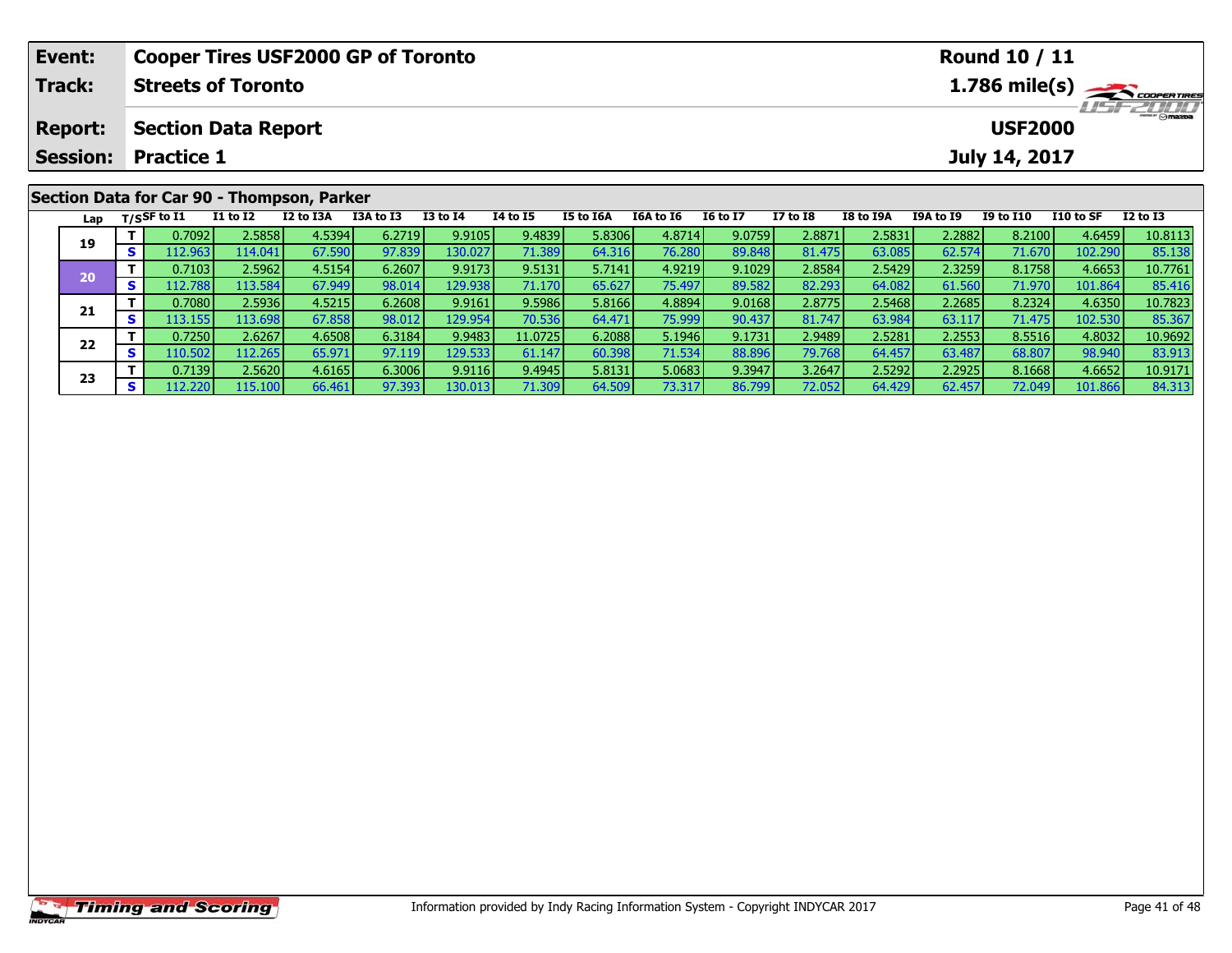| Event:                                    | <b>Cooper Tires USF2000 GP of Toronto</b> | <b>Round 10 / 11</b>                                      |  |  |  |  |  |  |  |
|-------------------------------------------|-------------------------------------------|-----------------------------------------------------------|--|--|--|--|--|--|--|
| Track:                                    | <b>Streets of Toronto</b>                 | $1.786$ mile(s) $\overbrace{\hspace{2.5cm}}$ coorer TIRES |  |  |  |  |  |  |  |
| <b>Report:</b>                            | Section Data Report                       | <b>USF2000</b>                                            |  |  |  |  |  |  |  |
|                                           | <b>Session: Practice 1</b>                | July 14, 2017                                             |  |  |  |  |  |  |  |
| Section Data for Car 90 - Thompson Darker |                                           |                                                           |  |  |  |  |  |  |  |

### **Section Data for Car 90 - Thompson, Parker**

| Lap |   | $T/SI5$ to $I6$ | <b>I8 to I9</b> | Lap     | PO to I8 | <b>SF to PI</b> |
|-----|---|-----------------|-----------------|---------|----------|-----------------|
| 19  |   | 10.7020         | 4.8713          | 73.8929 |          |                 |
|     | S | 69.762          | 62.845          | 87.012  |          |                 |
|     |   | 10.6360         | 4.8688          | 73.8202 |          |                 |
| 20  | s | 70.195          | 62.877          | 87.098  |          |                 |
| 21  |   | 10.7060         | 4.8153          | 73.8816 |          |                 |
|     | s | 69.736          | 63.576          | 87.026  |          |                 |
| 22  | т | 11.4034         | 4.7834          | 77.0053 |          |                 |
|     | s | 65.471          | 64.000          | 83.496  |          |                 |
|     |   | 10.8814         | 4.8217          | 74.7936 |          | 62.8022         |
| 23  | s | 68.612          | 63.491          | 85.965  |          | 83.140          |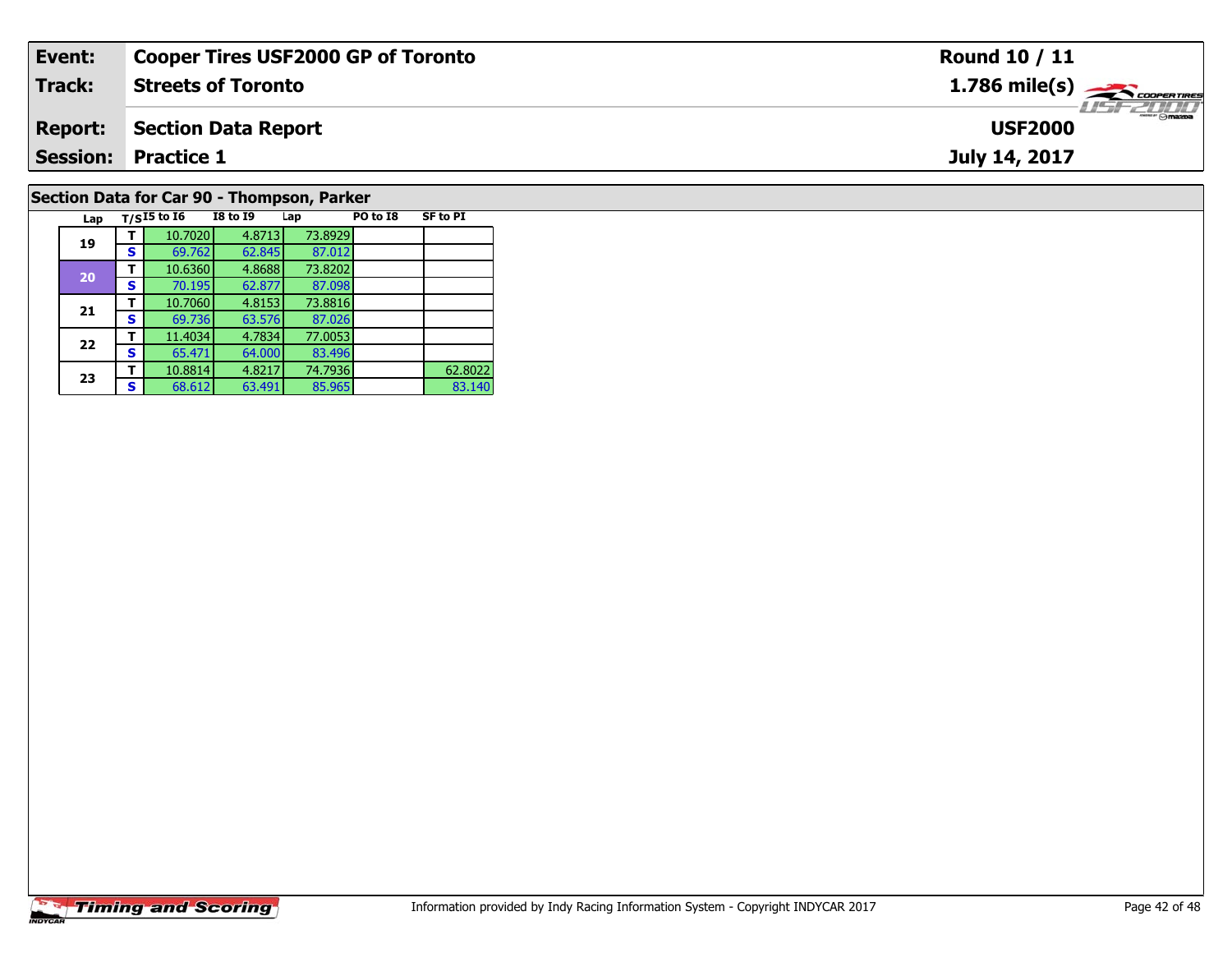|                                                       | Event:                  |          |                                         | <b>Cooper Tires USF2000 GP of Toronto</b> |           |           |                 |                 |           |           |                 |                 |                                            | Round 10 / 11 |                  |           |              |  |
|-------------------------------------------------------|-------------------------|----------|-----------------------------------------|-------------------------------------------|-----------|-----------|-----------------|-----------------|-----------|-----------|-----------------|-----------------|--------------------------------------------|---------------|------------------|-----------|--------------|--|
|                                                       | Track:                  |          | <b>Streets of Toronto</b>               |                                           |           |           |                 |                 |           |           |                 |                 | $1.786$ mile(s) $\rightarrow$ COOPER TIRES |               |                  |           |              |  |
| <b>Report:</b>                                        |                         |          | <b>Section Data Report</b>              |                                           |           |           |                 |                 |           |           |                 |                 | $H = -2HH$<br><b>USF2000</b>               |               |                  |           |              |  |
| <b>Session:</b><br>July 14, 2017<br><b>Practice 1</b> |                         |          |                                         |                                           |           |           |                 |                 |           |           |                 |                 |                                            |               |                  |           |              |  |
|                                                       |                         |          | Section Data for Car 92 - Gore, Dev (R) |                                           |           |           |                 |                 |           |           |                 |                 |                                            |               |                  |           |              |  |
|                                                       | Lap                     |          | T/SSF to I1                             | I1 to I2                                  | I2 to I3A | I3A to I3 | <b>I3 to I4</b> | <b>I4 to I5</b> | I5 to I6A | I6A to I6 | <b>16 to 17</b> | <b>I7 to I8</b> | I8 to I9A                                  | I9A to I9     | <b>I9 to I10</b> | I10 to SF | $I2$ to $I3$ |  |
|                                                       |                         |          | 0.7739                                  | 3.2383                                    | 5.6383    | 7.3722    | 11.3875         | 12.0157         | 7.6459    | 6.0284    | 10.9075         | 3.4858          | 3.2338                                     | 2.8338        | 10.3155          | 5.2604    | 13.0105      |  |
|                                                       |                         | <b>S</b> | 103.519                                 | 91.062                                    | 54.417    | 83.237    | 113.162         | 56.347          | 49.046    | 61.640    | 74.761          | 67.482          | 50.391                                     | 50.526        | 57.041           | 90.341    | 70.747       |  |
|                                                       | $\overline{\mathbf{2}}$ |          | 0.7525                                  | 3.0253                                    | 5.2885    | 7.3123    | 10.6500         | 11.1920         | 6.5684    | 5.4523    | 10.5157         | 3.7373          | 2.9509                                     | 2.7506        | 10.2362          | 5.0932    | 12.6008      |  |
|                                                       |                         | S        | 106.463                                 | 97.473                                    | 58.016    | 83.918    | 120.999         | 60.494          | 57.092    | 68.153    | 77.546          | 62.940          | 55.222                                     | 52.055        | 57.483           | 93.306    | 73.047       |  |
|                                                       | 3                       | т        | 0.8465                                  | 3.2870                                    | 5.2981    | 6.8090    | 10.4807         | 11.1325         | 6.4487    | 5.5075    | 10.3167         | 3.5075          |                                            |               |                  |           | 12.1071      |  |
|                                                       |                         | S        | 94.641                                  | 89.713                                    | 57.911    | 90.121    | 122.953         | 60.817          | 58.151    | 67.470    | 79.042          | 67.064          |                                            |               |                  |           | 76.026       |  |
|                                                       |                         | т        | 0.7420                                  | 2.8834                                    | 5.7815    | 6.6838    | 10.2428         | 10.6133         | 6.2511    | 5.2602    | 9.7910          | 3.3586          | 2.8249                                     | 2.5739        | 9.5379           | 4.9639    | 12.4653      |  |
|                                                       | 4                       | <b>S</b> | 107.970                                 | 102.270                                   | 53.069    | 91.810    | 125.809         | 63.792          | 59.989    | 70.642    | 83.286          | 70.037          | 57.685                                     | 55.628        | 61.692           | 95.737    | 73.841       |  |
|                                                       | 5                       | т        | 0.7350                                  | 2.8449                                    | 5.1740    | 6.4854    | 10.2504         | 10.7438         | 6.2850    | 5.4703    | 10.5835         | 3.6679          | 2.7361                                     | 2.5123        | 9.3040           | 4.8991    | 11.6594      |  |
|                                                       |                         | <b>S</b> | 108.998                                 | 103.654                                   | 59.300    | 94.618    | 125.716         | 63.017          | 59.666    | 67.929    | 77.050          | 64.131          | 59.557                                     | 56.992        | 63.243           | 97.003    | 78.945       |  |
|                                                       |                         |          | 0.7384                                  | 2.9209                                    | 5.0042    | 6.4195    | 10.1835         | 10.4109         | 6.3241    | 5.3799    | 9.6914          | 3.3457          | 2.7994                                     | 2.5377        | 9.2115           | 4.9129    | 11.4237      |  |
|                                                       | 6                       | <b>S</b> | 108.496                                 | 100.957                                   | 61.312    | 95.589    | 126.542         | 65.032          | 59.297    | 69.070    | 84.142          | 70.307          | 58.211                                     | 56.422        | 63.878           | 96.730    | 80.574       |  |

7 | T | 0.7319| 2.7802| 4.8911| 6.3665| 10.1477| 10.7336| 6.1635| 5.5566| 9.7998| 3.2779| 2.7018| 2.5111| 9.1114| 4.8580| 11.2576<br>7 | S | 109.460 106.067| 62.730| 96.385| 126.988| 63.077| 60.842| 66.874| 83.211| 71.762| 60

**<sup>T</sup>** 0.7303 2.7277 4.9335 6.3769 10.1240 10.0673 6.0669 5.2022 9.4342 3.4856 2.7070 2.6664 9.0424 4.8405 11.3104 **<sup>S</sup>** 109.700 108.108 62.191 96.228 127.285 67.252 61.811 71.430 86.436 67.485 60.197 53.699 65.072 98.177 81.381

**<sup>T</sup>** 0.7304 2.7613 5.0880 6.7450 10.1775 10.3097 5.9943 5.2297 9.4226 3.1874 2.6742 2.4105 9.0030 4.8244 11.8330 **<sup>S</sup>** 109.685 106.793 60.302 90.976 126.616 65.671 62.559 71.054 86.542 73.799 60.936 59.399 65.357 98.505 77.787

0 T 0.7258 2.7205 4.9003 6.3579 10.0584 10.8940 6.0445 5.3110 9.3768 3.2226 2.6527 2.3815 8.8774 4.7861 11.2582<br>S 110.380 108.394 62.612 96.516 128.115 62.148 62.040 69.966 86.965 72.993 61.430 60.123 66.282 99.293 81.759

**<sup>T</sup>** 0.7220 2.6882 5.0950 6.8325 10.1682 10.2787 5.9334 5.2566 9.4485 3.1234 2.6498 2.4043 8.9103 4.7652 11.9275 **<sup>S</sup>** 110.961 109.697 60.219 89.811 126.732 65.869 63.202 70.690 86.305 75.311 61.497 59.552 66.037 99.729 77.171

2 T 0.7230 2.6729 4.8394 6.3907 10.0647 10.1003 5.9679 5.2261 9.3356 3.0969 2.6722 2.4536 8.9534 4.7854 11.2301<br>2 S 110.807 110.325 63.400 96.020 128.035 67.032 62.836 71.103 87.349 75.956 60.981 58.356 65.719 99.308 81.96

3 T 0.7263 2.6635 4.8169 6.3845 10.0605 10.2946 6.0223 5.2984 9.3991 3.1489 2.6943 2.5861 8.9243 4.8103 11.2014<br>S 110.304 110.714 63.696 96.113 128.089 65.767 62.269 70.133 86.759 74.701 60.481 55.366 65.933 98.794 82.173

4 | **T** | 0.7235| 2.7169| 4.8637| 6.4176| 10.0531| 10.1045| 5.9991| 5.2399| 9.3301| 3.1437| 2.6727| 2.4925| 8.8676| 4.7798| 11.2813<br>- S | 110.731| 108.538| 63.083| 95.618| 128.183| 67.004| 62.509| 70.916| 87.400| 74.825| 6

5 T 0.7239 2.6884 4.8516 6.4405 10.0428 9.8989 5.9377 5.2226 9.2940 3.1100 2.7024 2.4799 8.8513 4.7789 11.2921<br>5 S 110.669 109.688 63.241 95.278 128.314 68.396 63.156 71.151 87.740 75.636 60.300 57.737 66.477 99.443 81.513

**<sup>T</sup>** 0.7214 2.6741 4.7950 6.3507 10.0483 9.9642 5.9352 5.2463 9.2375 3.1917 2.5908 2.4010 8.8338 4.7503 11.1457 **<sup>S</sup>** 111.053 110.275 63.987 96.625 128.244 67.948 63.182 70.829 88.277 73.700 62.897 59.634 66.609 100.042 82.584

7 T 0.7240 2.6878 4.7420 6.3336 10.0706 10.2299 5.9111 5.1657 9.2024 29.4985 2.6111 2.3999 8.8290 4.7721 11.0756<br>7 S 110.654 109.713 64.702 96.886 127.960 66.183 63.440 71.934 88.613 7.974 62.408 59.662 66.645 99.585 83.10

8 T 0.7320 2.7878 4.9952 6.4704 10.1262 10.1833 6.0460 5.2688 9.5874 3.2056 2.9900 2.8025 9.5432 4.8680 11.4656<br>S 109.445 105.777 61.423 94.837 127.258 66.486 62.024 70.527 85.055 73.380 54.500 51.091 61.657 97.623 80.280

**<sup>T</sup>** 0.7276 2.6868 4.8727 6.3166 10.0163 10.0521 5.9144 5.3202 9.5460 3.2838 2.6304 2.4493 8.9206 4.8401 11.1893 **<sup>S</sup>** 110.107 109.754 62.967 97.147 128.654 67.354 63.405 69.845 85.424 71.633 61.950 58.458 65.961 98.185 82.262

**7**

**8**

**9**

**10**

**11**

**12**

**13**

**14**

**15**

**16**

**17**

**18**

**19**

81.763

77.787

81.963

82.173

81.591

83.107

80.28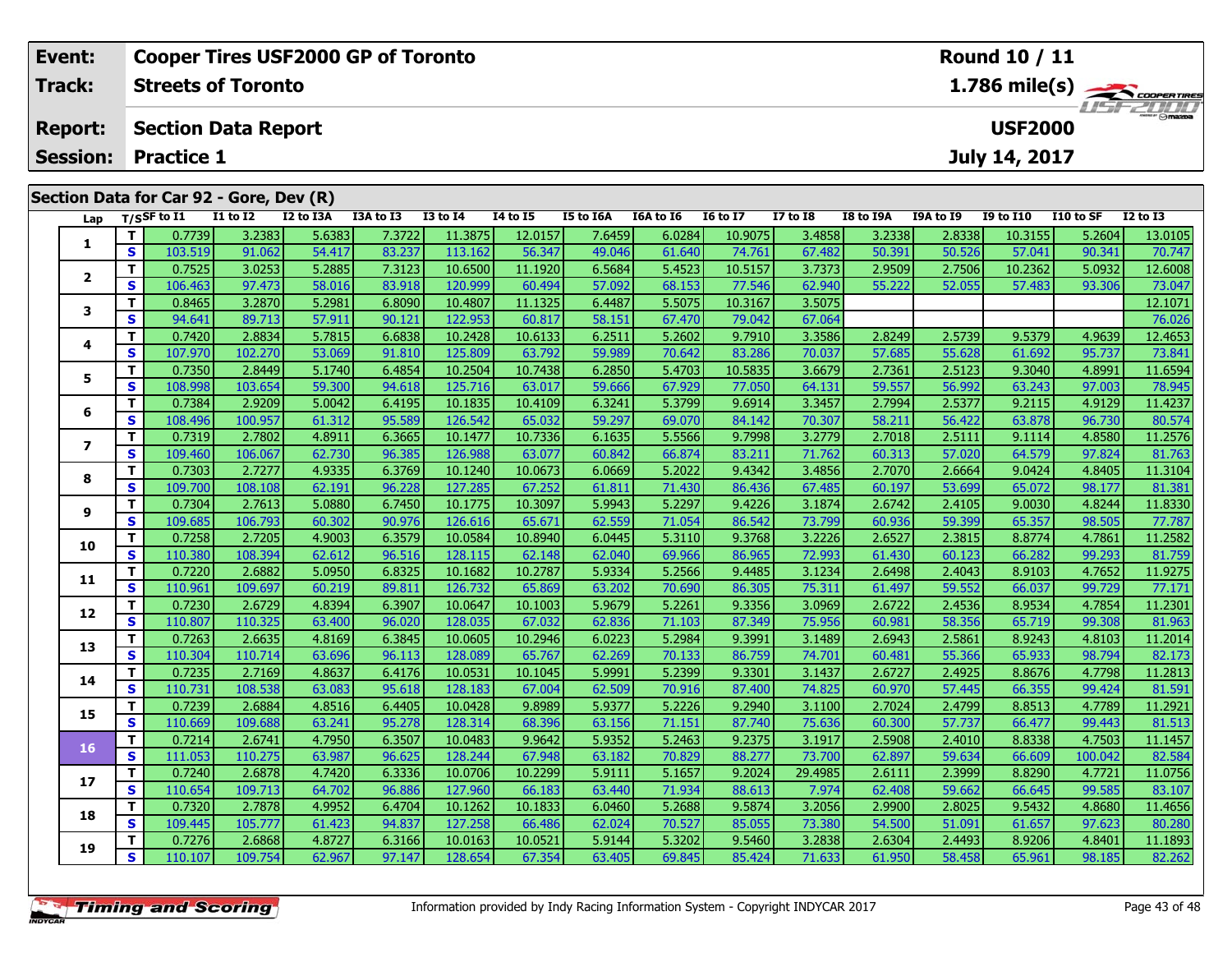| Event:         | Cooper Tires USF2000 GP of Toronto      | Round 10 / 11                         |
|----------------|-----------------------------------------|---------------------------------------|
| <b>Track:</b>  | <b>Streets of Toronto</b>               | $1.786$ mile(s) $\frac{1}{2}$         |
| <b>Report:</b> | Section Data Report                     | $\frac{1}{2}$ mazoe<br><b>USF2000</b> |
|                | <b>Session: Practice 1</b>              | July 14, 2017                         |
|                | Section Data for Car 92 - Gore, Dev (R) |                                       |

| Lap          |                         | $T/SI5$ to $I6$ | <b>I8 to I9</b> | Lap      | PI to PO | PO to I8 | <b>SF to PI</b> |
|--------------|-------------------------|-----------------|-----------------|----------|----------|----------|-----------------|
|              | т                       | 13.6743         | 6.0676          | 90.1370  |          | 77.2889  |                 |
| 1            | $\mathbf{s}$            | 54.598          | 50.454          | 71.331   |          | 71.597   |                 |
|              | т                       | 12.0207         | 5.7015          | 85.5252  |          |          | 67.9994         |
| $\mathbf{2}$ | $\mathbf{s}$            | 62.109          | 53.694          | 75.178   |          |          | 76.785          |
| 3            | T                       | 11.9562         |                 | 241.4052 | 167.3924 | 70.5077  |                 |
|              | $\mathbf{s}$            | 62.444          |                 | 26.634   | 4.142    | 78.483   |                 |
| 4            | T                       | 11.5113         | 5.3988          | 81.5083  |          |          |                 |
|              | $\mathbf{s}$            | 64.857          | 56.705          | 78.883   |          |          |                 |
| 5            | T                       | 11.7553         | 5.2484          | 81.6917  |          |          |                 |
|              | S                       | 63.511          | 58.329          | 78.706   |          |          |                 |
| 6            | T                       | 11.7040         | 5.3371          | 79.8800  |          |          |                 |
|              | $\mathbf{s}$            | 63.789          | 57.360          | 80.491   |          |          |                 |
| 7            | T                       | 11.7201         | 5.2129          | 79.6311  |          |          |                 |
|              | $\mathbf{s}$            | 63.702          | 58.727          | 80.742   |          |          |                 |
| 8            | T                       | 11.2691         | 5.3734          | 78.4049  |          |          |                 |
|              | $\mathbf{s}$            | 66.251          | 56.973          | 82.005   |          |          |                 |
| 9            | Т                       | 11.2240         | 5.0847          | 78.5580  |          |          |                 |
|              | $\mathbf{s}$            | 66.517          | 60.207          | 81.845   |          |          |                 |
| 10           | T                       | 11.3555         | 5.0342          | 78.3095  |          |          |                 |
|              | S                       | 65.747          | 60.811          | 82.105   |          |          |                 |
| 11           | T                       | 11.1900         | 5.0541          | 78.2761  |          |          |                 |
|              | S                       | 66.719          | 60.572          | 82.140   |          |          |                 |
| 12           | T                       | 11.1940         | 5.1258          | 77.2821  |          |          |                 |
|              | S                       | 66.696          | 59.725          | 83.196   |          |          |                 |
| 13           | T                       | 11.3207         | 5.2804          | 77.8300  |          |          |                 |
|              | S                       | 65.949          | 57.976          | 82.611   |          |          |                 |
| 14           | т                       | 11.2390         | 5.1652          | 77.4047  |          |          |                 |
|              | $\overline{\mathbf{s}}$ | 66.429          | 59.269          | 83.065   |          |          |                 |
| 15           | T                       | 11.1603         | 5.1823          | 77.0229  |          |          |                 |
|              | S                       | 66.897          | 59.073          | 83.476   |          |          |                 |
| 16           | T                       | 11.1815         | 4.9918          | 76.7403  |          |          |                 |
|              | $\mathbf{s}$            | 66.770          | 61.328          | 83.784   |          |          |                 |
| 17           | т                       | 11.0768         | 5.0110          | 103.1777 |          |          |                 |
|              | $\overline{\mathbf{s}}$ | 67.401          | 61.093          | 62.316   |          |          |                 |
| 18           | T                       | 11.3148         | 5.7925          | 79.6064  |          |          |                 |
|              | S                       | 65.984          | 52.850          | 80.767   |          |          |                 |
| 19           | T                       | 11.2346         | 5.0797          | 77.5769  |          |          |                 |
|              | S                       | 66.455          | 60.267          | 82.880   |          |          |                 |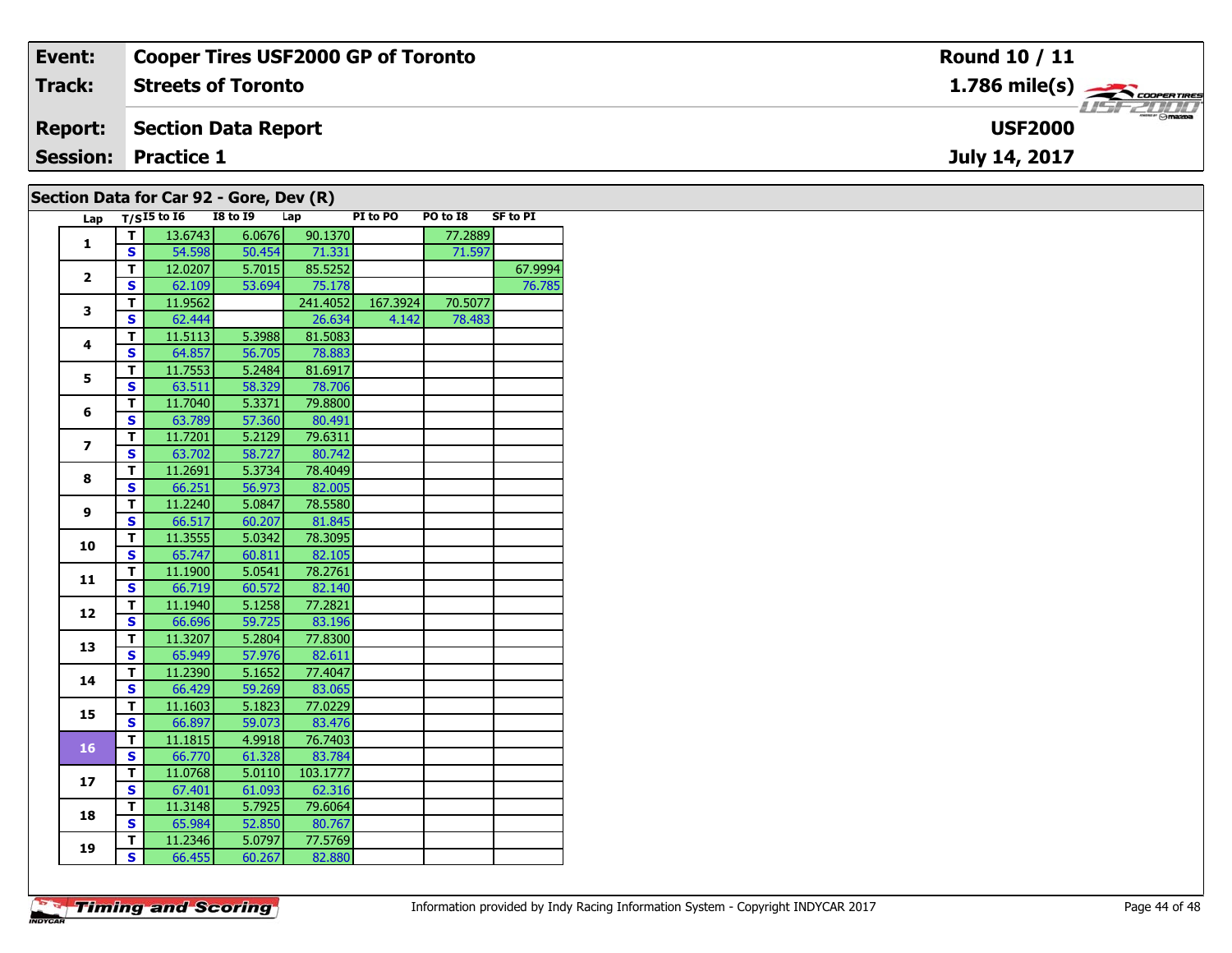| Event:                   |                 | <b>Cooper Tires USF2000 GP of Toronto</b>    |                           |           |           |          |          |           |           |                | Round 10 / 11   |           |           |               |           |                 |
|--------------------------|-----------------|----------------------------------------------|---------------------------|-----------|-----------|----------|----------|-----------|-----------|----------------|-----------------|-----------|-----------|---------------|-----------|-----------------|
| Track:<br><b>Report:</b> |                 |                                              | <b>Streets of Toronto</b> |           |           |          |          |           |           |                | <b>USFZULU</b>  |           |           |               |           |                 |
|                          |                 | <b>Section Data Report</b>                   |                           |           |           |          |          |           |           | <b>USF2000</b> |                 |           |           |               |           |                 |
|                          | <b>Session:</b> | <b>Practice 1</b>                            |                           |           |           |          |          |           |           |                |                 |           |           | July 14, 2017 |           |                 |
|                          |                 | Section Data for Car 93 - Clunie, Jayson (R) |                           |           |           |          |          |           |           |                |                 |           |           |               |           |                 |
|                          |                 | Lap T/SSF to I1                              | <b>I1 to I2</b>           | I2 to I3A | I3A to I3 | I3 to I4 | 14 to 15 | I5 to I6A | I6A to I6 | I6 to I7       | <b>I7 to I8</b> | I8 to I9A | I9A to I9 | I9 to I10     | I10 to SF | <b>I2 to I3</b> |

0 | T | 0.7240| 2.7697| 4.9651| 6.4011| 10.0873| 10.1666| 6.2565| 5.3375| 10.3150| 3.7342| 2.6475| 2.4324| 8.8107| 4.7955| 11.3662<br>| S | 110.654| 106.469| 61.795| 95.864| 127.748| 66.595| 59.938| 69.619| 79.055| 62.993| 61 **Lap T/SSF to I1 I1 to I2 I2 to I3A I3A to I3 I3 to I4 I4 to I5 I5 to I6A I6A to I6 I6 to I7 I7 to I8 I8 to I9A I9A to I9 I9 to I10 I10 to SF I2 to I3** 

**<sup>T</sup>** 0.7639 3.0614 5.5266 6.9971 10.4115 10.8197 6.5226 5.4825 10.5129 3.4172 3.1050 2.7735 9.9074 5.1678 12.5237 **<sup>S</sup>** 104.875 96.324 55.517 87.699 123.770 62.575 57.492 67.778 77.567 68.836 52.481 51.625 59.391 91.959 73.497

2 | T | 0.7581| 2.8712| 5.0873| 6.6387| 10.2576| 10.3629| 6.2613| 5.2703| 9.5348| 3.3152| 2.7644| 2.6575| 9.5574| 5.1118| 11.7260<br>| S | 105.677| 102.705| 60.311| 92.433| 125.627| 65.334| 59.892| 70.507| 85.524| 70.954| 58.

3 T 0.7447 2.8777 4.9024 6.3444 10.0640 10.0752 6.2162 5.2162 9.4233 3.2464 2.7245 2.6826 9.0872 4.9657 11.2468<br>S S 107.578 102.473 62.585 96.721 128.044 67.199 60.326 71.238 86.536 72.458 59.811 53.374 64.751 95.702 81.84

4 T 0.7371 2.8303 5.1316 6.8122 10.2338 10.4252 6.1682 5.1137 9.3684 3.3001 2.6274 2.5535 8.7698 4.8413 11.9438<br>T S 108.688 104.189 59.790 90.079 125.920 64.943 60.796 72.666 87.043 71.279 62.021 56.073 67.095 98.161 77.06

**<sup>T</sup>** 0.7340 2.8575 5.0361 6.3836 10.1085 9.9669 6.0156 5.1366 9.3676 3.1294 2.7357 2.5534 8.9418 4.8389 11.4197 **<sup>S</sup>** 109.147 103.197 60.924 96.127 127.480 67.929 62.338 72.342 87.051 75.167 59.566 56.075 65.804 98.210 80.602

6 T | 0.7333 2.8037 4.9272 6.3647 10.0642 10.2146 6.0345 5.1048 9.3789 3.0620 2.6391 2.4879 8.7748 4.8209 11.2919<br>5 S 109.251 105.178 62.270 96.412 128.042 66.282 62.143 72.792 86.946 76.821 61.746 57.551 67.057 98.576 81.

7 | T | 0.7295| 2.6997| 5.0397| 6.4479| 10.0931| 10.2583| 6.1204| 5.2130| 9.4454| 3.3235| 2.7028| 2.7023| 8.7315| 4.7551| 11.4876<br>7 | S | 109.820 109.229| 60.880| 95.168| 127.675| 66.000| 61.271| 71.282| 86.334| 70.777| 60

8 | **T** | 0.7306| 2.7372| 4.7849| 6.3685| 10.0317| 9.8982| 6.8103| 6.2079| 15.6034| 5.0691| 2.7621| 2.4925| 8.8546| 4.7742| 11.1534<br>| S | 109.655| 107.733| 64.122| 96.355| 128.456| 68.401| 55.064| 59.858| 52.261| 46.404| 5

|  | <b>Timing and Scoring</b> |  |
|--|---------------------------|--|
|  |                           |  |

**20**

**1**

**2**

**3**

**4**

**5**

**6**

**7**

**8**

80.602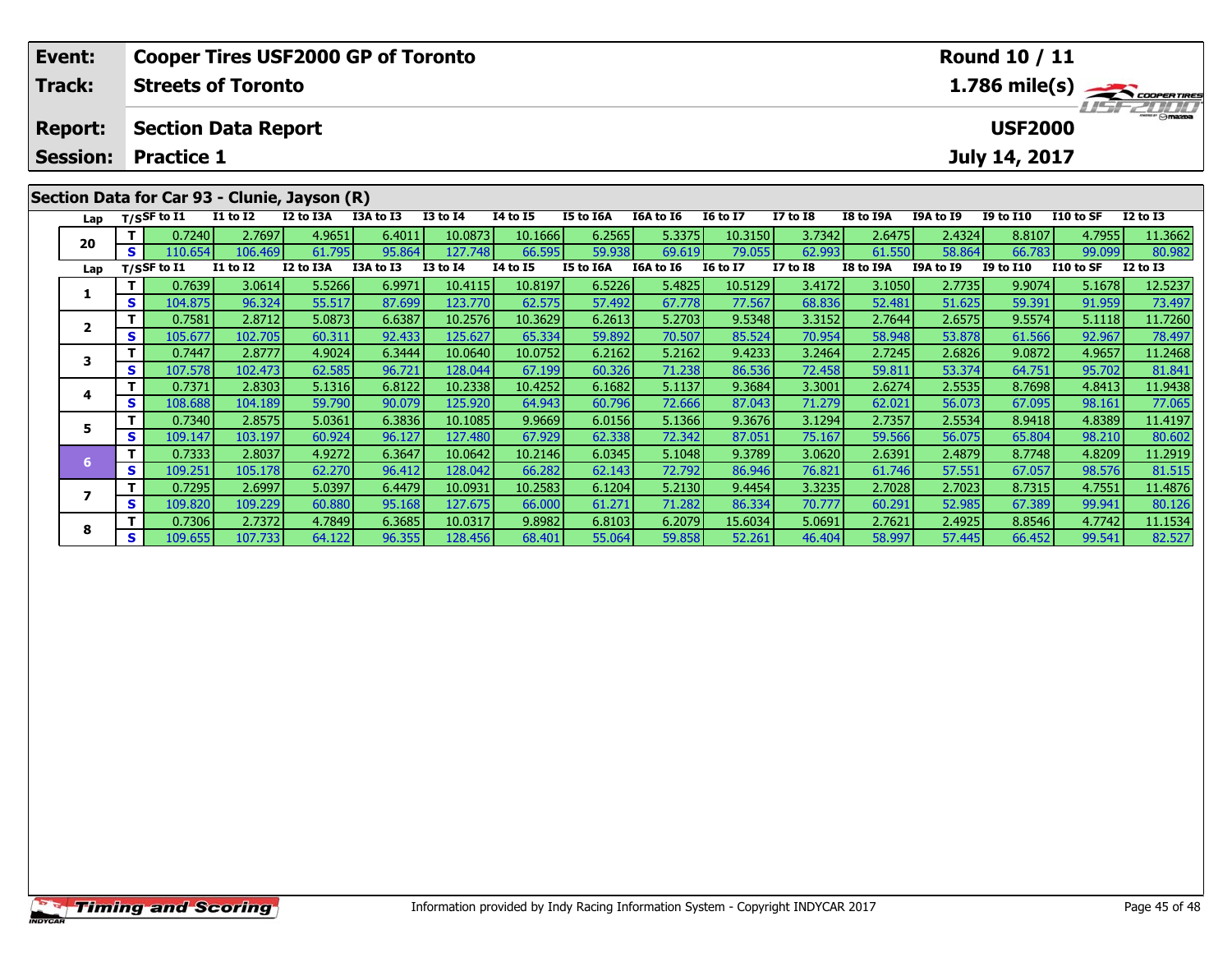| Event:         | <b>Cooper Tires USF2000 GP of Toronto</b>   | <b>Round 10 / 11</b>                     |
|----------------|---------------------------------------------|------------------------------------------|
| Track:         | <b>Streets of Toronto</b>                   | $1.786$ mile(s) $\rightarrow$ coorganges |
| <b>Report:</b> | Section Data Report                         | <b>USF2000</b>                           |
|                | <b>Session: Practice 1</b>                  | July 14, 2017                            |
|                | Section Data for Car 03 - Clunie Javson (D) |                                          |

# **Section Data for Car 93 - Clunie, Jayson (R)**

| Lap            |   | $T/SI5$ to $\overline{16}$ | <b>I8 to 19</b> | Lap     | PI to PO | PO to I8        | <b>SF to PI</b> |
|----------------|---|----------------------------|-----------------|---------|----------|-----------------|-----------------|
| 20             | т | 11.5940                    | 5.0799          | 79.4431 |          |                 | 65.1049         |
|                | s | 64.395                     | 60.264          | 80.933  |          |                 | 80.199          |
| Lap            |   | $T/SI5$ to $I6$            | <b>I8 to 19</b> | Lap     | PO to I8 | <b>SF to PI</b> |                 |
| 1              | т | 12.0051                    | 5.8785          | 84.4691 | 73.7116  |                 |                 |
|                | S | 62.189                     | 52.077          | 76.118  | 75.071   |                 |                 |
| $\mathbf{z}$   | т | 11.5316                    | 5.4219          | 80.4485 |          |                 |                 |
|                | S | 64.743                     | 56.463          | 79.922  |          |                 |                 |
|                | т | 11.4324                    | 5.4071          | 78.5705 |          |                 |                 |
| 3              | S | 65.305                     | 56.617          | 81.832  |          |                 |                 |
| 4              | т | 11.2819                    | 5.1809          | 78.9126 |          |                 |                 |
|                | S | 66.176                     | 59.089          | 81.477  |          |                 |                 |
| 5              | т | 11.1522                    | 5.2891          | 77.8056 |          |                 |                 |
|                | S | 66.946                     | 57.881          | 82.637  |          |                 |                 |
| $6\phantom{a}$ | т | 11.1393                    | 5.1270          | 77.4106 |          |                 |                 |
|                | S | 67.023                     | 59.711          | 83.058  |          |                 |                 |
| 7              | т | 11.3334                    | 5.4051          | 78.2622 |          |                 |                 |
|                | S | 65.875                     | 56.638          | 82.155  |          |                 |                 |
| 8              | т | 13.0182                    | 5.2546          | 87.1252 |          | 73.1151         |                 |
|                | s | 57.350                     | 58.261          | 73.797  |          | 71.413          |                 |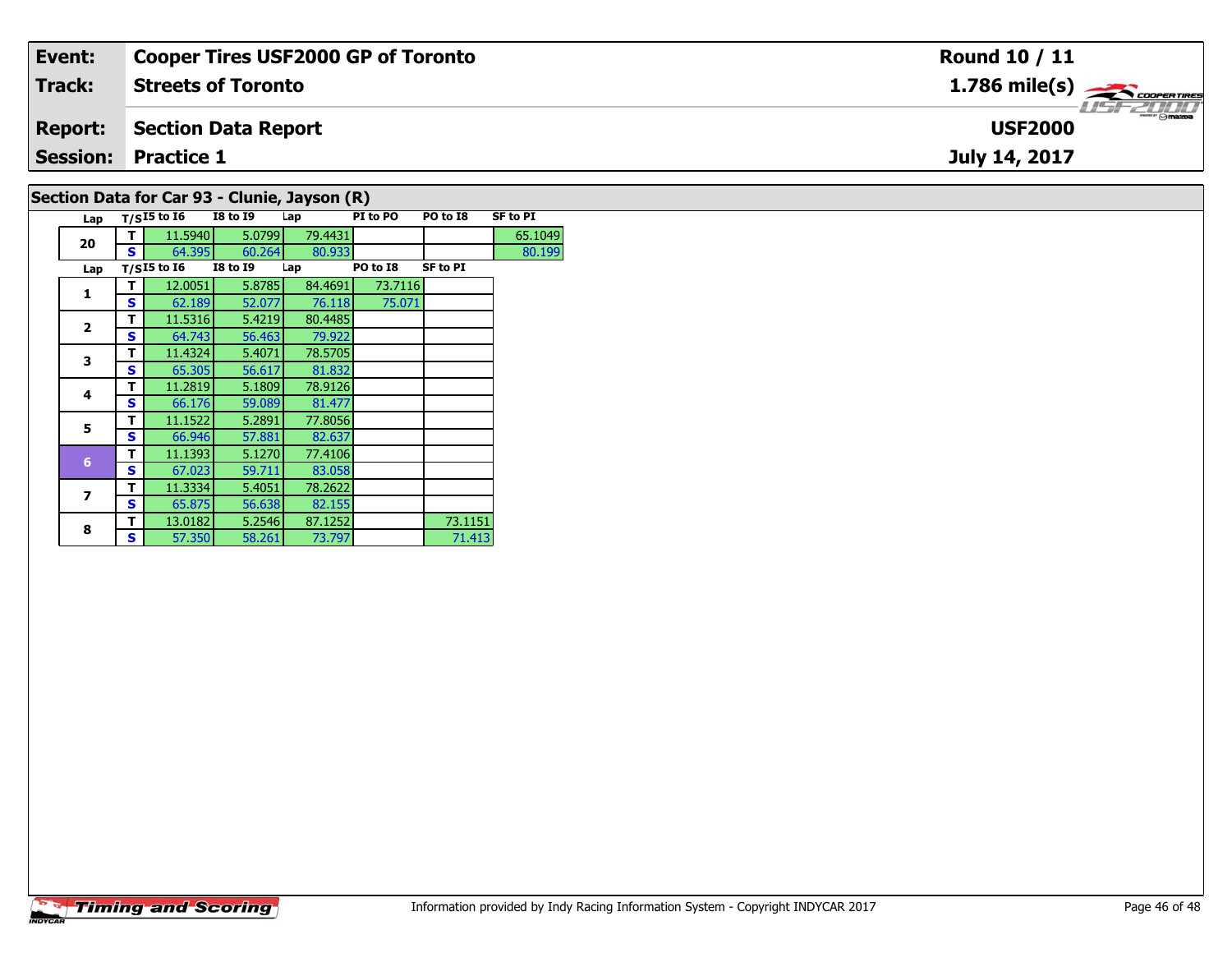| Event:                      |                                               | <b>Cooper Tires USF2000 GP of Toronto</b> | Round 10 / 11                                                                                    |
|-----------------------------|-----------------------------------------------|-------------------------------------------|--------------------------------------------------------------------------------------------------|
| Track:                      | <b>Streets of Toronto</b>                     |                                           | $1.786$ mile(s)                                                                                  |
| <b>Report:</b>              | <b>Section Data Report</b>                    |                                           | <b>USF2000</b>                                                                                   |
| <b>Session:</b>             | <b>Practice 1</b>                             |                                           | July 14, 2017                                                                                    |
| <b>Section Data for Car</b> |                                               |                                           |                                                                                                  |
|                             |                                               |                                           | <b>Report Support Information</b>                                                                |
|                             |                                               |                                           |                                                                                                  |
|                             | <b>Section Legend</b>                         | <b>Color Legend</b>                       | <b>Track Map</b>                                                                                 |
| <b>Name</b>                 | Length                                        | Fastest Lap                               |                                                                                                  |
| SF to I1                    | 0.022254 miles                                |                                           |                                                                                                  |
| I1 to I2                    | 0.081913 miles                                | Section Under Caution                     |                                                                                                  |
| I2 to I3A                   | 0.085227 miles                                |                                           |                                                                                                  |
| I3A to I3                   | 0.170455 miles                                | Section Under Green                       |                                                                                                  |
| I3 to I4                    | 0.357955 miles                                | $\mathbf{T}$<br>Section Time Data         | $\overline{17}$<br>PICO                                                                          |
| I4 to I5                    | 0.188068 miles                                |                                           |                                                                                                  |
| I5 to I6A                   | 0.104167 miles                                | $\mathbf{s}$<br><b>Section Speed Data</b> | T9                                                                                               |
| I6A to I6                   | 0.103220 miles                                |                                           | <b>T10</b><br>T <sub>6</sub>                                                                     |
| I6 to I7                    | 0.226515 miles                                |                                           |                                                                                                  |
| I7 to I8                    | 0.065341 miles                                |                                           | <b>T11</b>                                                                                       |
| I8 to I9A                   | 0.045265 miles                                |                                           | <b>Blend</b>                                                                                     |
| I9A to I9                   | 0.039773 miles                                |                                           |                                                                                                  |
| I9 to I10                   | 0.163447 miles                                |                                           |                                                                                                  |
| I10 to SF                   | 0.132008 miles                                |                                           | $^{T3}$<br>T2                                                                                    |
| I2 to I3                    | 0.255682 miles                                |                                           |                                                                                                  |
| I5 to I6                    | 0.207386 miles                                |                                           |                                                                                                  |
| I8 to I9                    | 0.085038 miles                                |                                           |                                                                                                  |
| Lap                         | 1.786000 miles                                |                                           |                                                                                                  |
| PI to PO                    | 0.192614 miles                                |                                           |                                                                                                  |
| PO to I8                    | 1.537121 miles                                |                                           |                                                                                                  |
| SF to PI                    | 1.450379 miles                                |                                           |                                                                                                  |
| PO to SF                    | 0.132008 miles                                |                                           |                                                                                                  |
| I7 to PI                    | 0.110606 miles<br><b>The Line and Reading</b> |                                           | Information provided by Indy Pacing Information System - Convright INDVCAR 2017<br>Dago 47 of 49 |

**Timing and Scoring** INDYCAR

Information provided by Indy Racing Information System - Copyright INDYCAR 2017